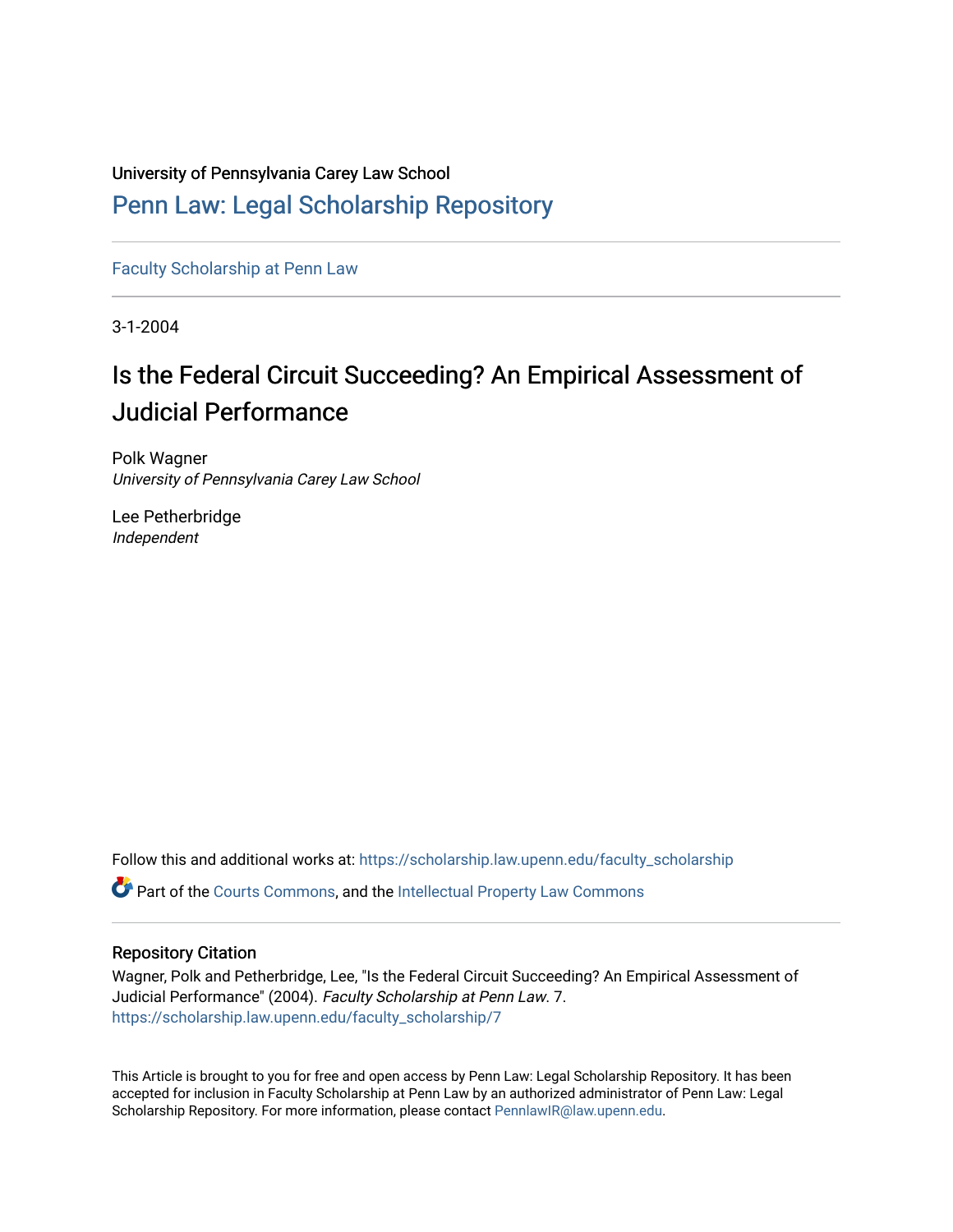*University of Pennsylvania Law School* 

# **ILE**

## **INSTITUTE FOR LAW AND ECONOMICS**

A Joint Research Center of the Law School, the Wharton School, and the Department of Economics in the School of Arts and Sciences at the University of Pennsylvania

**\_\_\_\_\_\_\_\_\_\_\_\_\_\_\_\_\_\_\_\_\_\_\_\_\_\_\_\_\_\_\_\_\_\_\_\_\_\_\_\_** 

**RESEARCH PAPER NO. 04-08** 

# **IS THE FEDERAL COURT SUCCEEDING? AN EMPIRICAL ASSESSMENT OF JUDICIAL PERFORMANCE**

**R. POLK WAGNER University of Pennsylvania Law School** 

## **March 2004**

This paper can be downloaded without charge from the Social Science Research Network Electronic Paper Collection: http://ssrn.com/abstract=511003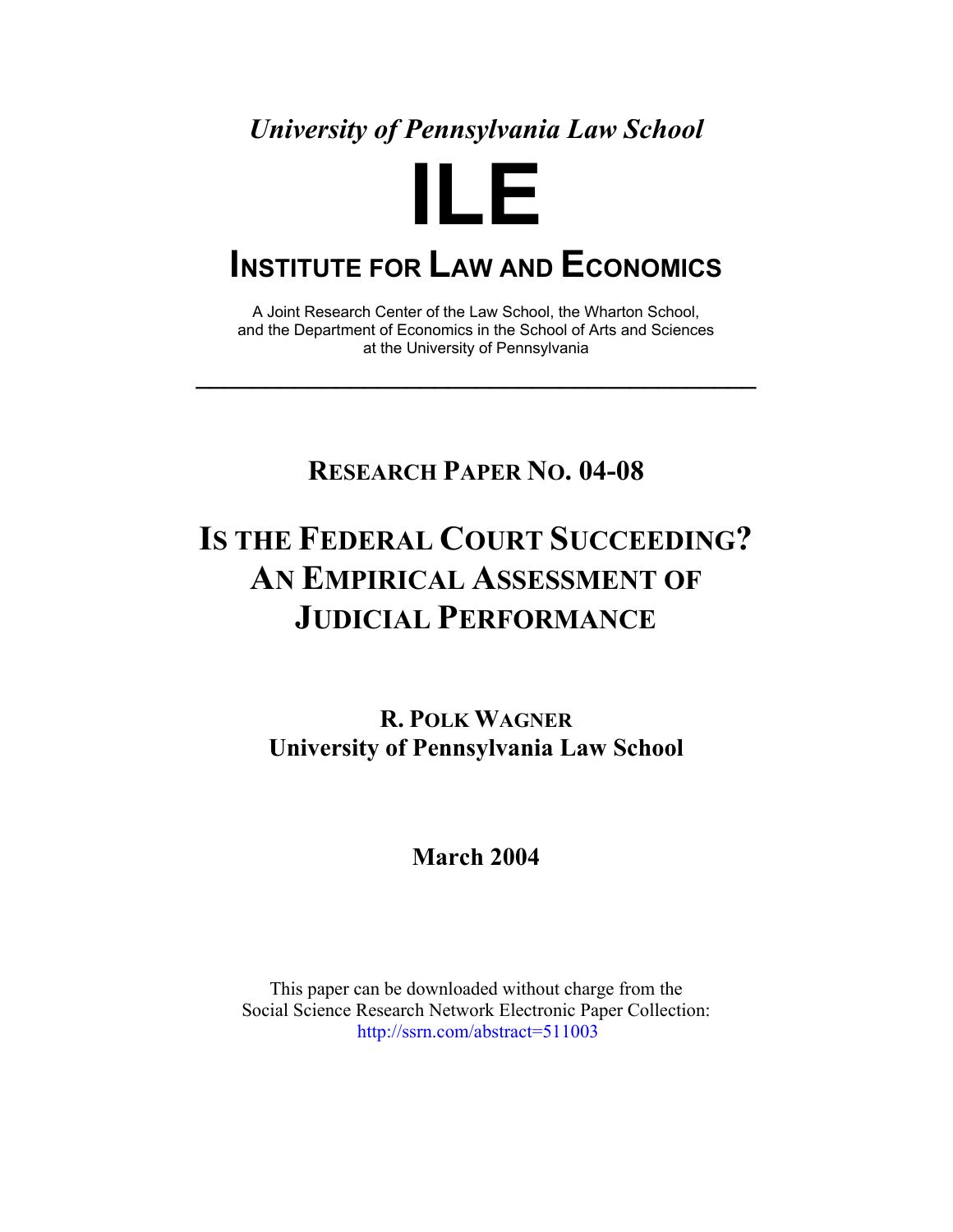#### IS THE FEDERAL CIRCUIT SUCCEEDING? AN EMPIRICAL ASSESSMENT OF JUDICIAL PERFORMANCE

#### R. POLK WAGNER† LEE PETHERBRIDGE<sup>††</sup>

*As an appellate body jurisdictionally demarcated by subject matter rather than geography, the United States Court of Appeals for the Federal Circuit occupies a unique role in the federal judiciary. This controversial institutional design has profoundly affected the jurisprudential development of legal regimes within its purview—especially in patent law, which the Federal Circuit has come to thoroughly dominate in its two decades of existence.*

*In this Article, we assess the court's performance against its basic premise: that, compared to prior regional circuit involvement, centralization of legal authority in the Federal Circuit will yield a clearer, more coherent, and more predictable legal infrastructure for patent law. Using empirical data obtained from a novel study of the Federal Circuit's jurisprudence of claim construction—the interpretation of language defining a patent's scope—we conclude that, on this indicator at least, the result has been decidedly mixed, although there are some encouraging signs.*

*Specifically, the study indicates that the Federal Circuit is sharply divided between two basic methodological approaches to claim construction, each of which leads to distinct results. The dominant analytic framework gained additional favor during the period of the study, and yet the court became increasingly polarized. We also find that the significantly different approaches to claim construction followed by individual Federal Circuit judges has led to panel dependency; claim construction analysis is clearly affected by the composition of the three-judge panel that hears and decides the case.*

*While little in the results of this study would lead one to conclude that the court has been an unqualified success, we believe that the picture of the Federal Circuit that emerges is of a court in broad transition. Driven in part by new appointments and an effort to respond to its special mandate, a new Federal Circuit is emerging—one that appears to be more rules-driven and more consistent than be-*

<sup>†</sup> Assistant Professor, University of Pennsylvania Law School. Web site: http:// polk.pennlaw.net. Comments appreciated: polk@law.upenn.edu.

<sup>††</sup> J.D., University of Pennsylvania Law School, 2002.

Thanks to Jason Johnston, Mark Lemley, Kristin Madison, Craig Nard, Nate Persily, Richard Posner, Arti Rai, Kim Lane Scheppele, Reed Shuldiner, Phil Weiser, and participants at workshops at the University of Pennsylvania Law School, the George Washington University Law School, and the 2003 American Law and Economics Association for helpful comments on earlier drafts. Thanks also to Christian Chu for his data; to Kristin Madison, Dan Kessler, and Reed Shuldiner for statistical advice; and to Patrick Mirville, Bill Mulherin, and Ron Day for research assistance. All errors are our own. For more information and related research, see http://www.fedcir.org.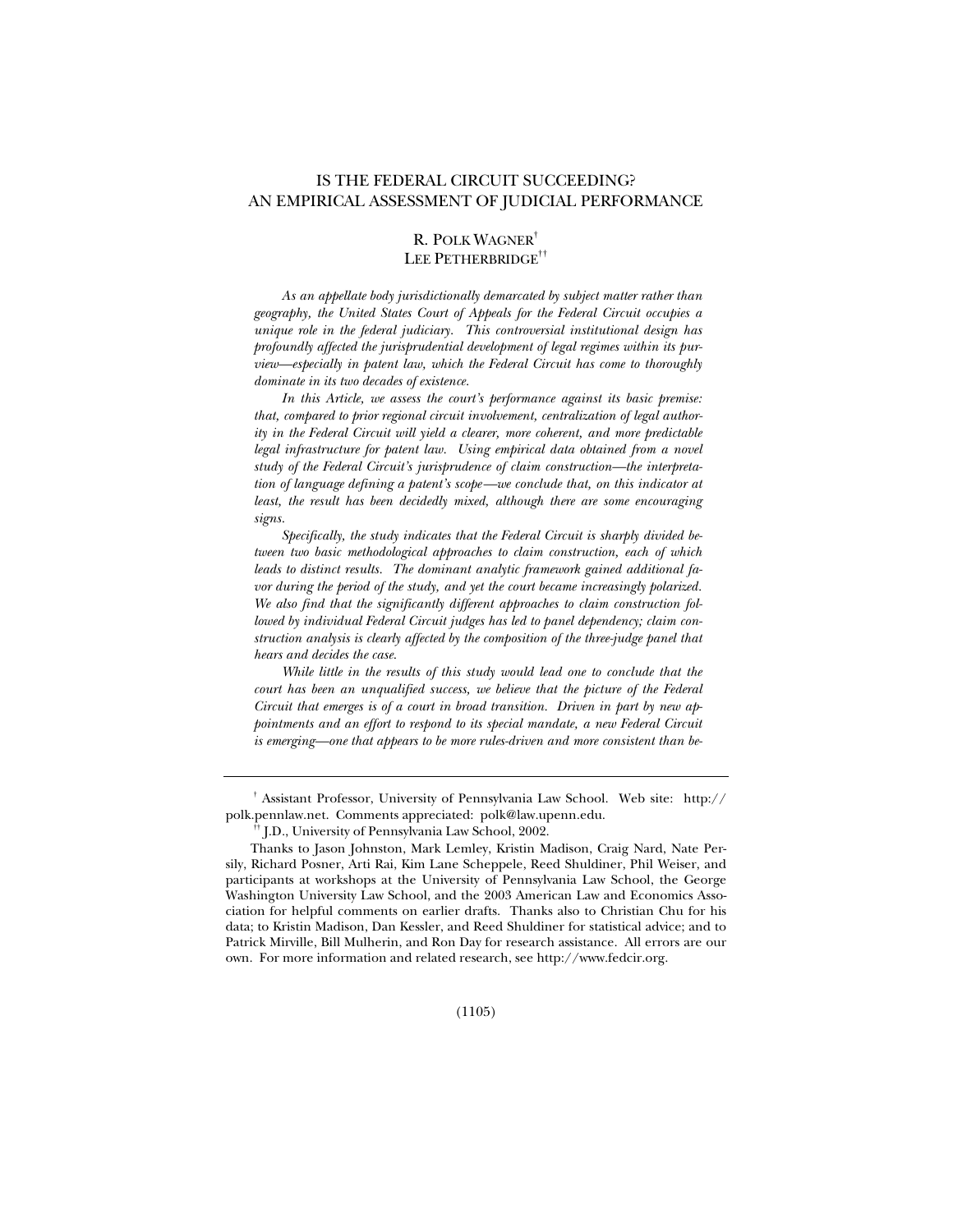*fore. It is too early to be sure, but the findings here, perhaps bolstered by the procedural and jurisprudential reform suggestions we derived from the results, suggest that the Federal Circuit's unique position in the judiciary may yet be vindicated.*

| I. DESIGNING THE FEDERAL CIRCUIT: A DOCTRINAL AND                  |  |
|--------------------------------------------------------------------|--|
|                                                                    |  |
|                                                                    |  |
| B. The Special Mandate of Claim Construction1117                   |  |
| 1. A (Brief) Primer on Claim Construction  1117                    |  |
|                                                                    |  |
| C. A Look Inside: Claim Construction and the Federal Circuit1124   |  |
|                                                                    |  |
| A. Measuring Jurisprudence: Court Opinions as Data1125             |  |
| B. Procedural Versus Holistic: Selecting Measurement Criteria 1130 |  |
|                                                                    |  |
|                                                                    |  |
|                                                                    |  |
| D. Evaluating the Measurement-Criteria I: Reliability1139          |  |
| E. Evaluating the Measurement-Criteria II: Validity1140            |  |
| 1. Methodology as a Driver of Claim Construction  1141             |  |
| 2. The Reality of the Procedural/Holistic Dichotomy 1142           |  |
| 3. Testing the Procedural/Holistic Categories  1143                |  |
|                                                                    |  |
|                                                                    |  |
|                                                                    |  |
|                                                                    |  |
|                                                                    |  |
|                                                                    |  |
|                                                                    |  |
|                                                                    |  |
| C. The Methodology of Federal Circuit Judges1156                   |  |
|                                                                    |  |
|                                                                    |  |
|                                                                    |  |
|                                                                    |  |
| D. Predicting the Federal Circuit: Panel and Author Dependency     |  |
|                                                                    |  |
|                                                                    |  |
|                                                                    |  |
|                                                                    |  |
| 4. The Institutional Implications of Panel Dependency 1169         |  |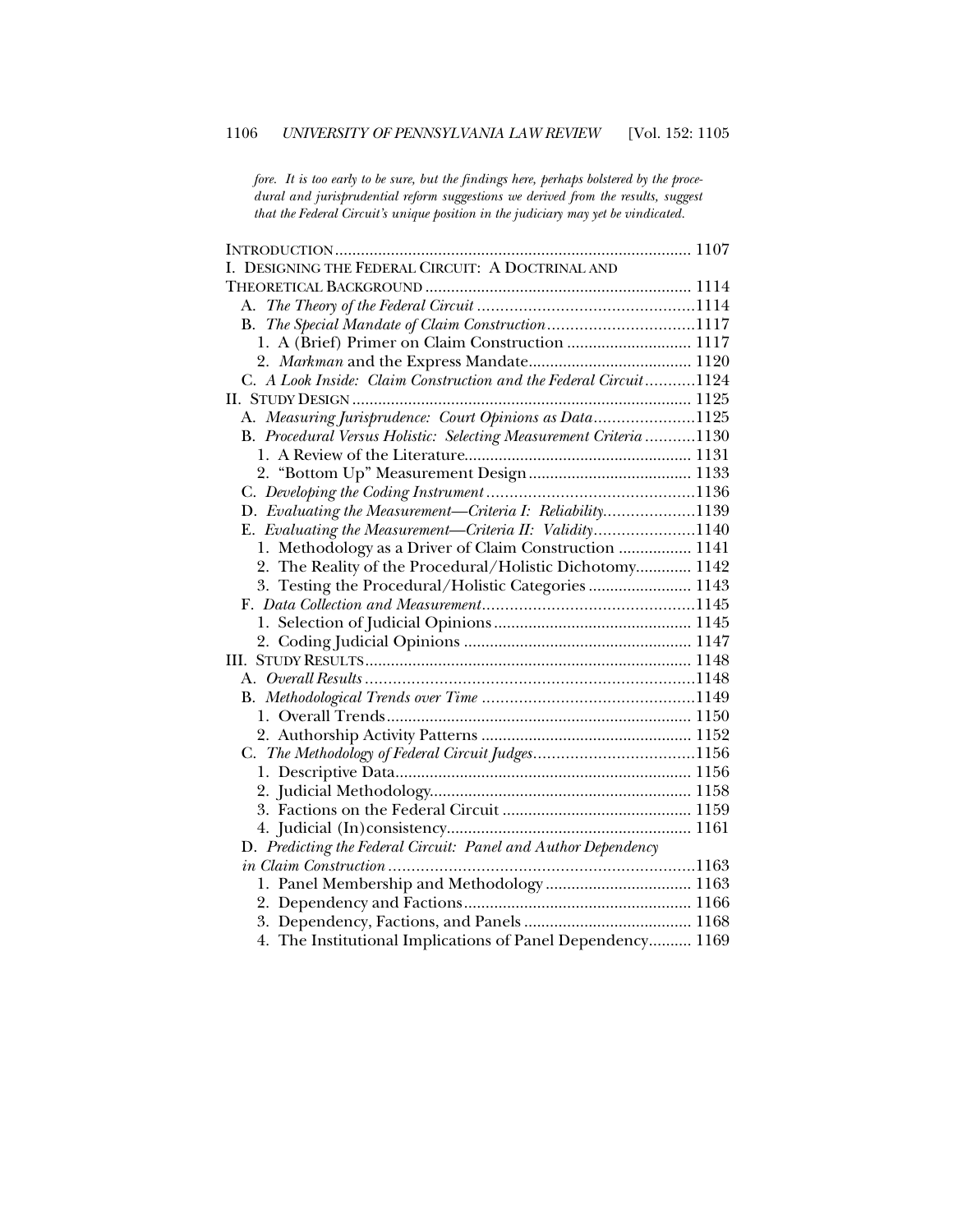| 1. The Importance of Panel Composition Information  1174      |  |
|---------------------------------------------------------------|--|
| 2. Standardize (the Procedural) Methodological Approach  1176 |  |
|                                                               |  |
| 4. Evangelism and Enforcement: The Role of                    |  |
|                                                               |  |
| 5. Seeking External Assistance: The Role of the               |  |
|                                                               |  |
|                                                               |  |
| APPENDIX A: THE RELATIONSHIP BETWEEN METHODOLOGY              |  |
|                                                               |  |

# IV. SUCCESS AND THE FEDERAL CIRCUIT: THE IMPLICATIONS

#### **INTRODUCTION**

In the last two decades,<sup>1</sup> the United States Court of Appeals for the Federal Circuit has become, by far, the most powerful and influential force in the U.S. patent system.<sup>2</sup> The significance of this development is impossible to overstate: even as the patent system has grown in economic importance,<sup>3</sup> technological complexity,<sup>4</sup> and public awareness, the administration of the entire enterprise increasingly depends upon the twelve active judges of the Federal Circuit.<sup>5</sup>

 $1$  The Federal Circuit was created by the Federal Courts Improvement Act of 1982, Pub. L. No. 97-164, 96 Stat. 25 (codified as amended in scattered sections of 28 U.S.C.). <sup>2</sup> This fact is widely acknowledged. *See, e.g.*, Mark D. Janis, *Patent Law in the Age of*

*the Invisible Supreme Court*, 2001 U. ILL. L. REV. 387, 387 ("The Court of Appeals for the Federal Circuit . . . has become the de facto supreme court of patents.").

See generally FRED WARSHOFSKY, THE PATENT WARS: THE BATTLE TO OWN THE WORLD'S TECHNOLOGY (1994) (noting the critical nature of patents in economic development).

See, e.g., John R. Allison & Mark A. Lemley, *The Growing Complexity of the United States Patent System*, 82 B.U. L. REV. 77, 79 (2002) ("By almost any measure . . . the patents issued in the late 1990s are more complex than those issued in the 1970s.").

See 28 U.S.C. § 44(a) (2000) (authorizing up to twelve judges). As of January 2004, all seats are filled. Of the current judges, two have advanced degrees in scientific fields (Judges Newman and Lourie both hold Ph.D.s in Chemistry), four have professional patent-related experience (Judges Newman, Lourie, Gajarsa, and Linn), three have policy-legislative experience (Judges Michel, Rader, and Prost), and two have advanced degrees in economics or business (Judges Gajarsa and Prost). *See* U.S. Court of Appeals for the Federal Circuit, *Judicial Biographies*, *at* http://www.fedcir.gov/ judgbios.html (last modified Jan. 22, 2004).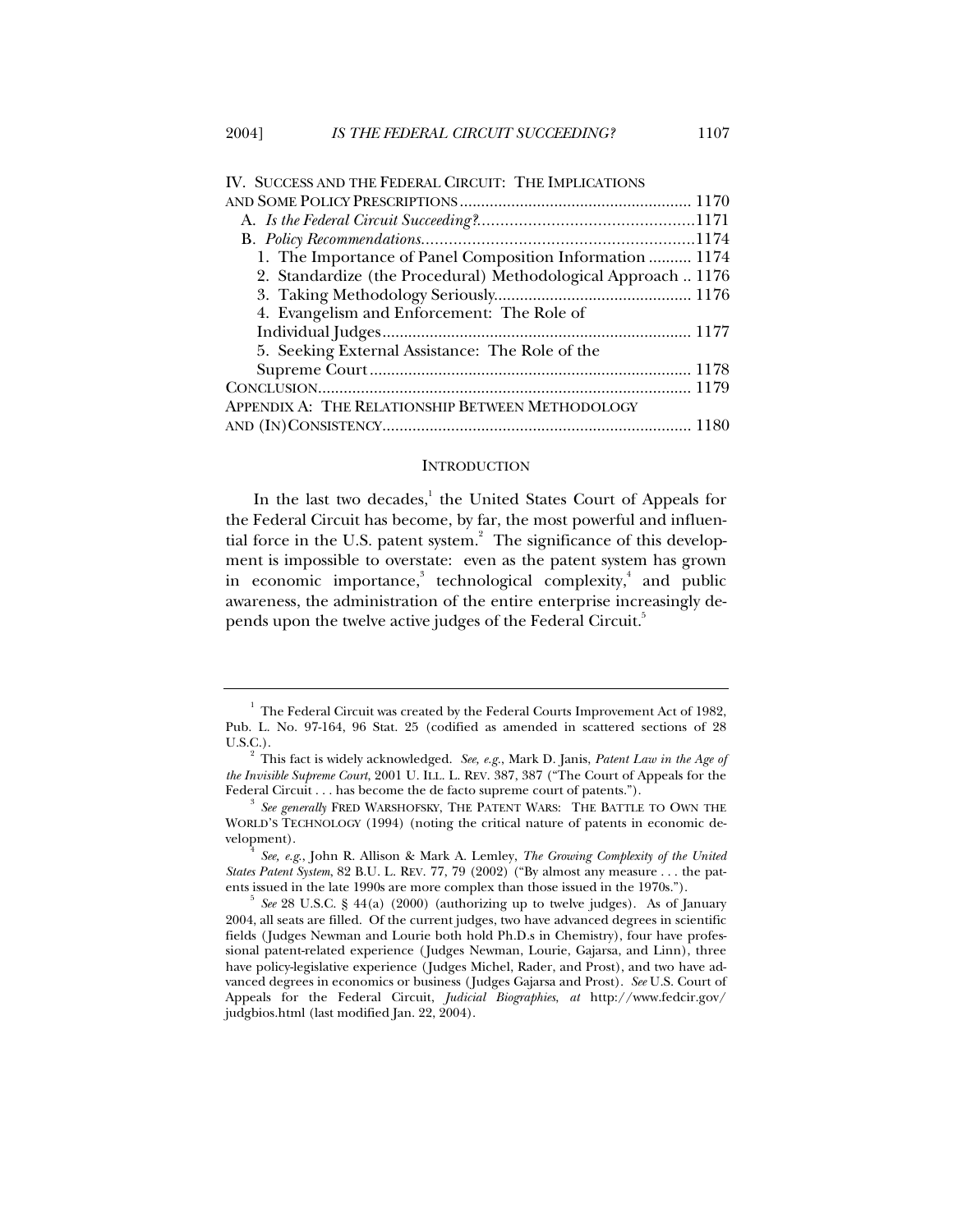Conferring such dominating power on the Federal Circuit has long been justified by the premise that this centralization of legal authority will yield a clearer, more coherent, more predictable legal infrastructure for the patent system. Indeed, as a response to widespread dissatisfaction due to confusion and uncertainty under the decentralized administration of the patent law, the Federal Circuit was created to play this very role.<sup>6</sup> And since its inception, the court—with some assistance from the Supreme Court<sup>7</sup>—has moved aggressively in support of its widely perceived mandate.<sup>8</sup>

This mandate gives rise to the obvious (yet surprisingly ephemeral) question concerning the Federal Circuit's role in the patent system: *is it succeeding?* Has the mandate been fulfilled? Has this grand experiment in allocating judicial authority resulted in clearer, more consistent, more coherent rules surrounding patents? $^9$  This is a

<sup>6</sup> *See* S. REP. NO. 97-275, at 14-16 (1981), *reprinted in* 1982 U.S.C.C.A.N. 11, 14-15 (stating that the creation of a centralized court to hear suits related to patents will provide doctrinal stability in the field of patent law, which will decrease unnecessary uncertainties in the patent system and thereby increase innovation); COMM'N ON REVISION OF THE FED. COURT APPELLATE SYS., STRUCTURE AND INTERNAL PROCEDURES: RECOMMENDATIONS FOR CHANGE (1975), *reprinted in* 67 F.R.D. 195, 220 (1975) ("The additional appellate capacity for nationally binding decisions which a national court of appeals would provide can be expected to fulfill [the monitoring] function [over the complex area of patent law and policy]."). Perhaps the seminal work considering the formation of the Federal Circuit and its theoretical basis is Rochelle Cooper Dreyfuss, The Federal Circuit: A Case Study in Specialized Courts, 64 N.Y.U. L. REV. 1 (1989).

Note in particular the Supreme Court's decision in *Markman v. Westview Instruments, Inc.* (*Markman II* ), 517 U.S. 370, 388-90 (1996), allocating the authority to interpret patent claims to judges. The importance of *Markman II* is explored at length

below. *Infra* Part I. <sup>8</sup> The decisions in *Markman v. Westview Instruments, Inc.* (*Markman I* ), 52 F.3d 967 (Fed. Cir. 1995), and *Cybor Corp. v. FAS Technologies, Inc.*, 138 F.3d 1448 (Fed. Cir. 1998), are especially relevant in this context, as we discuss below. *Infra* Part I.

We note, however, that the Supreme Court's opinion in *Holmes Group, Inc. v. Vornado Air Circulation Systems, Inc.*, 535 U.S. 826, 834 (2002), holding that permissive counterclaims arising under the patent law do not trigger Federal Circuit appellate jurisdiction, may represent a shift in that Court's thinking by at least raising the possi-

bility of patent decisions being made by bodies other than the Federal Circuit.<br><sup>9</sup> We analyze the implementation of these goals (i.e., those expressed in the legislative proceedings surrounding the creation of the Federal Circuit) on their own terms, rather than analyze whether they are ultimately socially beneficial. Several commentators have argued that uncertainty with respect to at least some aspects of the patent system might be useful. *See, e.g.*, Ian Ayres & Paul Klemperer, *Limiting Patentees' Market Power Without Reducing Innovation Incentives: The Perverse Benefits of Uncertainty and Non-Injunctive Remedies*, 97 MICH. L. REV. 985, 986 (1999) ("The combination of [uncertainty and delay in patent litigation] might induce a limited amount of infringement that enhances social welfare . . . ."); Howard F. Chang, *Patent Scope, Antitrust Policy, and Cumulative Innovation*, 26 RAND J. ECON. 34, 50-51 (1995) (arguing that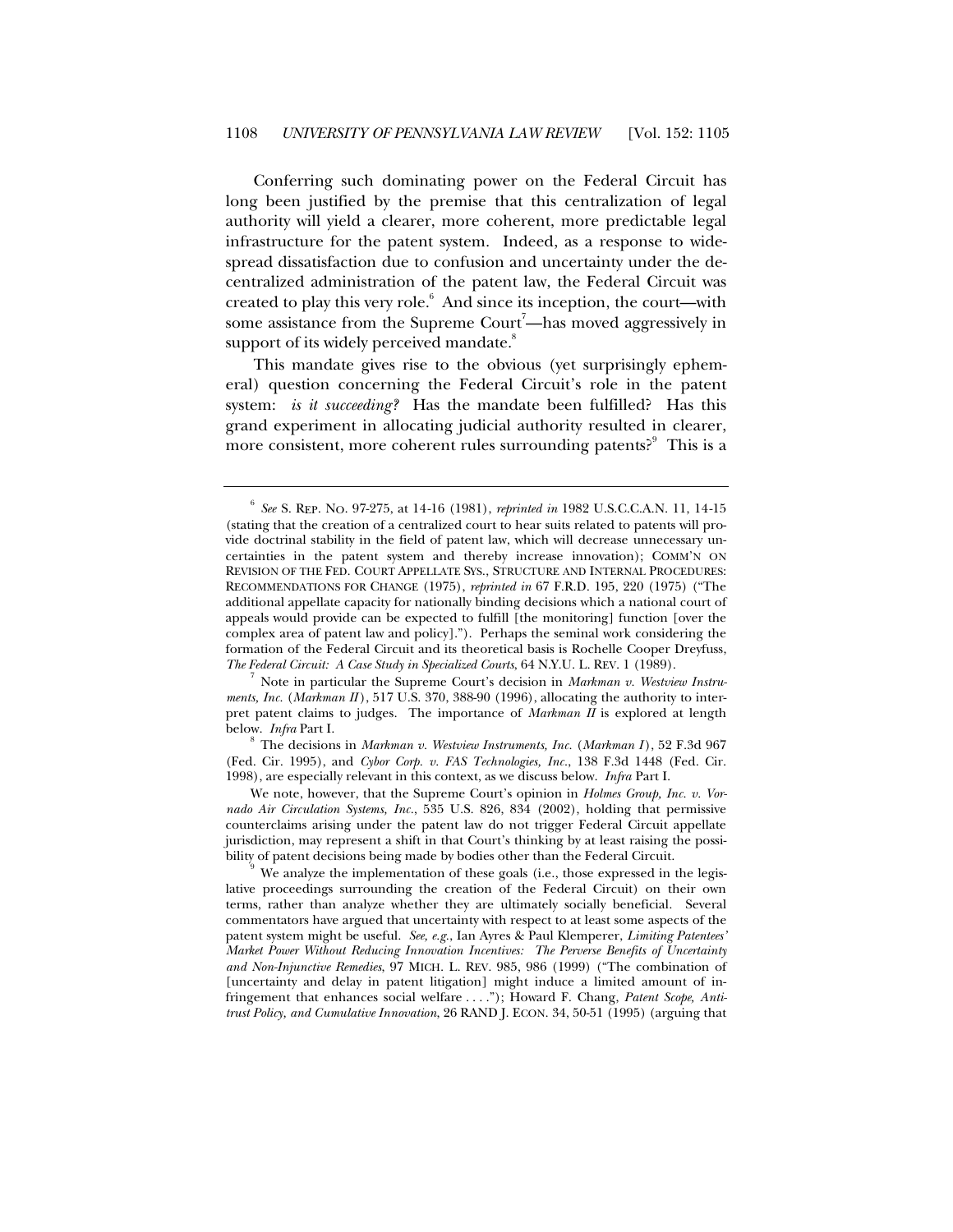question to which scholars,<sup>10</sup> the bar,<sup>11</sup> and even judges<sup>12</sup> are now turning with increasing interest—a reconsideration of the institutional

*tion Trends*, 16 BERKELEY TECH. L.J. 1075, 1078-79 (2001) (suggesting the Federal Circuit has failed to achieve greater predictability); John F. Duffy, *On Improving the Legal Process of Claim Interpretation: Administrative Alternatives*, 2 WASH. U. J.L. & POL'Y 109 (2000) (considering future innovations in claim interpretation that might solve procedural inefficiencies inherent in the current system of consolidated Federal Circuit review of patent appeals); Mark A. Lemley, *Rational Ignorance at the Patent Office*, 95 NW. U. L. REV. 1495, 1496 (2001) (asserting that a more intensive patent evaluation process is unwarranted); Craig Allen Nard, *Process Considerations in the Age of* Markman *and Mantras*, 2001 U. ILL. L. REV. 355, 357 (2001) [hereinafter Nard, *Process Considerations*] (calling for the Federal Circuit to accept interlocutory appeals of district court claim interpretations in order to promote certainty); Craig Allen Nard, *A Theory of Claim Interpretation*, 14 HARV. J.L. & TECH. 1, 82 (2000) [hereinafter Nard, *Claim Interpretation*] (contending that the Federal Circuit uses a theory of claim construction called "hypertextualism" and concluding that it is responsible for the court's failure to achieve certainty and coherence in its jurisprudence); Rai, *supra* note 9, at 1040 (arguing that the Federal Circuit has arrogated power over fact finding to the detriment of the patent system); Arti Kaur Rai, *Regulating Scientific Research: Intellectual Property Rights and the Norms of Science*, 94 NW. U. L. REV. 77, 79 (1999) (asserting that legal change has been out of step with the "instrumental goals of intellectual property"). <sup>11</sup> The views of the bar are noted by various authors, *e.g.*, Luke L. Dauchot, *The*

*Federal Circuit's De Novo Review of Patent Claim Construction: A Need for a More Balanced Approach*, 18 INTELL. PROP. L. NEWSL. (Am. Bar. Ass'n Sec. on Intell. Prop., Chicago, Ill.), Fall 1999, at 1, 1 (arguing for the Federal Circuit to give greater deference to trial court interpretations); Ted D. Lee & Michelle Evans, *The Charade: Trying a Patent Case to All "Three" Juries*, 8 TEX. INTELL. PROP. L.J. 1, 11-20 (1999) (characterizing the Federal Circuit as a "second jury" in patent cases); Paul R. Michel, *The Court of Appeals for the Federal Circuit Must Evolve to Meet the Challenges Ahead*, 48 AM. U. L. REV. 1177, 1186- 1200 (1999) (addressing oft-cited practitioner concerns); Douglas D. Salyers, *The Paper Side of Jury Litigation in Patent Cases—Don't Become Just Another Statistic in The Federal Circuit*, *in* PATENT LITIGATION 1999, at 557, 566-88 (PLI Intell. Prop. Course, Handbook

Series No. G-572, 1999).<br><sup>12</sup> The reported opinions of judges, other than those on the Federal Circuit, have been largely negative. One district court judge has stated publicly that the Federal

courts could achieve optimal incentive for successive innovations by implementing a randomized policy that delivered to patentees, on average, the correct payoff for an innovation's actual social value in light of subsequent innovations); Jerry R. Green & Suzanne Scotchmer, *On the Division of Profit in Sequential Innovation*, 26 RAND J. ECON. 20, 21-22 (1995) (arguing that patent scope should be varied for successive innovations to ensure that each innovator is appropriately incentivized); Suzanne Scotchmer, *Standing on the Shoulders of Giants: Cumulative Research and the Patent Law*, 5 J. ECON. PERSP. 29, 35-36 (1991) (noting that uncertainty in the scope of patent protection may create incentives encouraging the development of new products); *see also infra* Part III.D.4 and note 180 (discussing the uncertainty that results from panel dependency). Analyzing whether the goals of the Federal Circuit are themselves worthy is a question beyond the scope of this Article. However, for a discussion of some underlying difficulties surrounding the goals of the Federal Circuit, see Arti K. Rai, *Engaging Facts and Policy: A Multi-Institutional Approach to Patent System Reform*, 103 COLUM. L. REV. 1035, 1037-38 (2003). <sup>10</sup> *See, e.g*., Christian A. Chu, *Empirical Analysis of the Federal Circuit's Claim Construc-*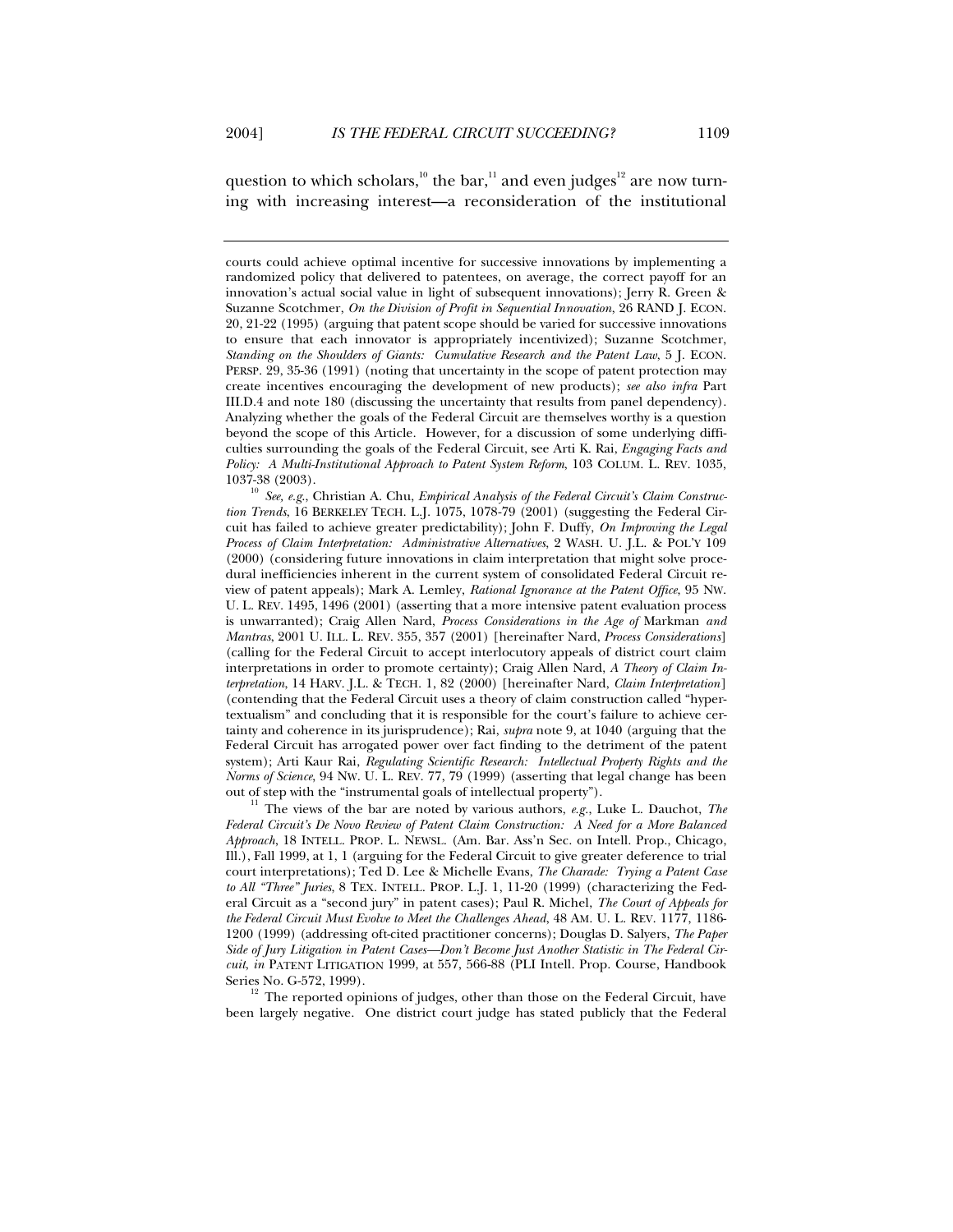design of the patent system.<sup>13</sup> Yet the analysis of its design requires careful evaluation, and most of this literature, while often illuminating, has not been empirically grounded.<sup>14</sup>

This Article provides important insights into this question by presenting the results of a novel empirical study of judicial performance. The findings suggest that the Federal Circuit is a court in a period of significant transition—one driven by an ongoing effort to meet the requirements of its special mandate and by important changes in court personnel. The Federal Circuit has perhaps not yet succeeded in fulfilling its mandate, though the present trajectory of its jurisprudence holds out the promise that it ultimately will do so.

Our contribution to the debate surrounding the efficacy of the patent administration system offers two features that do not presently exist in the contemporary literature. First, the analysis is systematic and empirical, synthesizing all relevant judicial pronouncements across the approximately seven-year time period of the study, rather than using scattered or individual case results.<sup>15</sup> Second, the study focuses squarely on the methodological approach of the Federal Circuit,

unpredictability in outcomes.<br> $14$  There are, however, several notable examples of empirical studies on this subject, such as Chu, *supra* note 10; Lemley, *supra* note 10; Kimberly A. Moore, *Are District Court Judges Equipped to Resolve Patent Cases?*, 15 HARV. J.L. & TECH. 1 (2001).

Circuit is full of "little green men who don't know Tuesday from Philadelphia." Victoria Slind-Flor, *The* Markman *Prophecies*, IP WORLDWIDE, March 13, 2002, at 28, 30 (quoting Judge Samuel Kent of the Southern District of Texas); *see also id.* ("'Frankly, I don't know why I'm so excited about bringing this [patent case] to closure. It goes to the Federal Circuit afterwards. You know, it's hard to deal with things that are ultimately resolved by people wearing propeller hats.'" (quoting Judge Kent in O.I. Corp.

v. Tekmar Co., No. 95-CV-113 (S.D. Tex. June 17, 1996))). <sup>13</sup> Note also that everyone seems to agree (without much discussion) that patents have become, on balance, more valuable assets under the Federal Circuit's tutelage. *See, e.g.*, DONALD S. CHISUM ET AL., PRINCIPLES OF PATENT LAW 33-34 (2d ed. 2001). But strength or scope, of course, is not the same as consistency; it is entirely possible that the Federal Circuit has increased the "mean" strength of a patent (its likelihood of being upheld, its enforceable scope, etc.), while maintaining the earlier variance and

There is, of course, absolutely nothing wrong with doctrinal analysis using selected (i.e., important or symbolic) judicial opinions. Our point is to note that the systematic nature of this study offers insights that are not captured by the literature. Prior analyses of the Federal Circuit's approach to claim construction include: Duffy, *supra* note 10; Nard, *Process Considerations*, *supra* note 10; Nard, *Claim Interpretation*, *supra* note 10; Rai, *supra* note 9; Rai, *supra* note 10; John M. Romary & Arie M. Michelsohn, *Patent Claim Interpretation After* Markman*: How the Federal Circuit Interprets Claims*, 46 AM. U. L. REV. 1887 (1997); John R. Thomas, *Of Text, Technique, and the Tangible: Drafting Patent Claims Around Patent Rules*, 17 J. MARSHALL J. COMPUTER & INFO. L. 219 (1998); Gwendolyn Dawson, Note, *Matchmaking in the Realm of Patents: A Call for the Marriage of Patent Theory and Claim Construction Procedure*, 79 TEX. L. REV. 1257 (2001).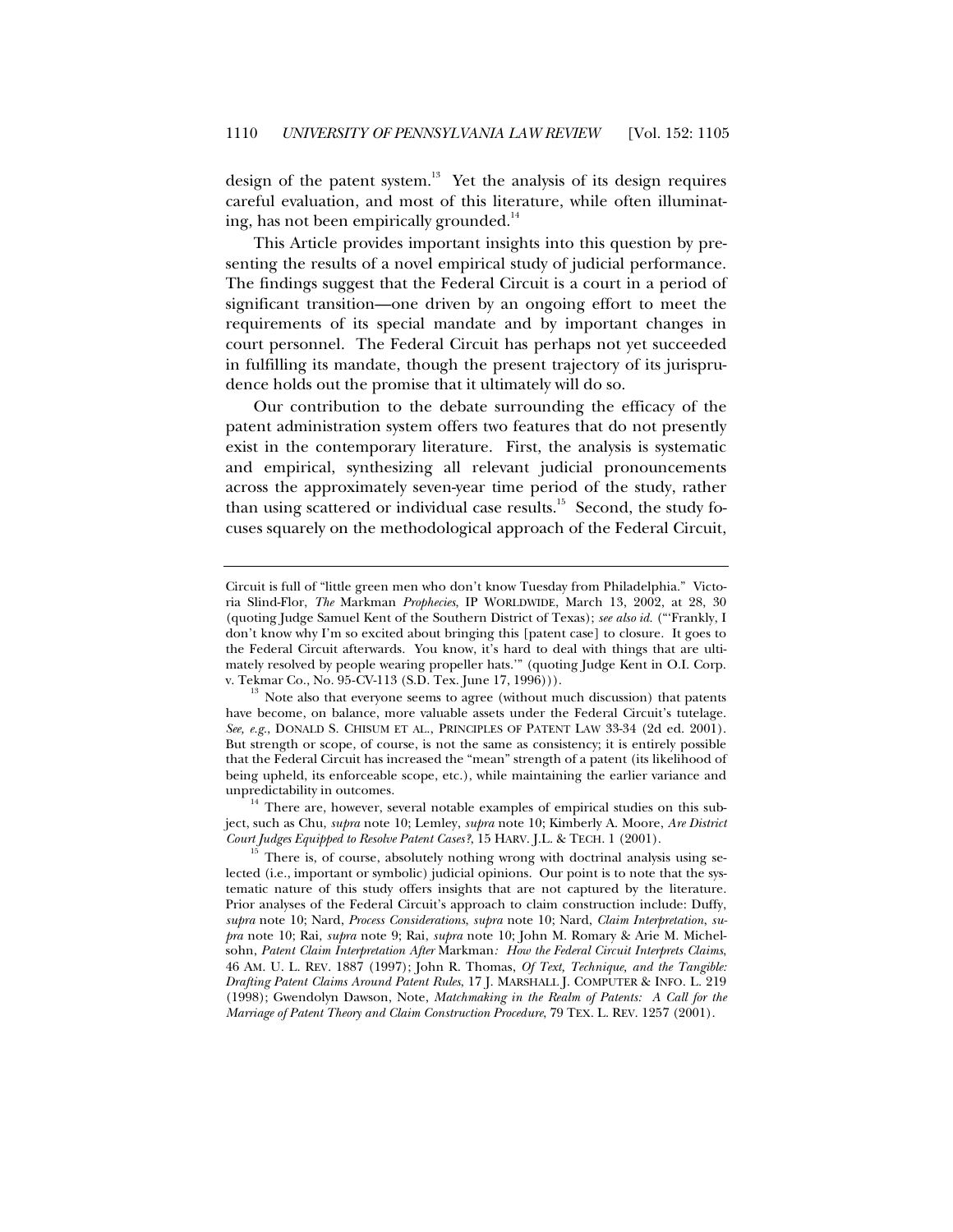rather than simply counting appellate results (i.e., reversal rates).<sup>16</sup> By looking (a) systematically and (b) at the expressed methodological approach, this study offers an unprecedented opportunity to evaluate the success of the court in its role as the arbiter of the patent law.

The study reported here analyzes the Federal Circuit's recent jurisprudence of claim construction—the interpretation of language defining a patent's scope—as a window into judicial performance.<sup>17</sup> Specifically, the study analyzed the court's methodological approach to claim construction in all written opinions since the April 1996 Supreme Court opinion in *Markman*  $II^3$  using a specially developed casecoding technique that captured both general methodology and the strength of its form. The collected data was used to conduct descriptive statistical analyses, which revealed the Federal Circuit's overall methodological approaches, discernible trends over time, and the methodology of the court's judges on an individual basis.

The data reveals a sharp division within the court between two distinct methodological approaches (which we term "procedural" and "holistic," respectively), each of which leads to distinct results.<sup>19</sup> Specifically, we find that the Federal Circuit utilized the procedural approach in 63% of the cases and the holistic approach in the remaining 37%. During the time period of our study, the procedural approach gained favor with the court in a gradual, though statistically significant, fashion. We also find that the Federal Circuit's jurisprudence became increasingly polarized during this time, with a significant

<sup>16</sup> For examples of such studies, see Chu, *supra* note 10; Moore, *supra* note 10. As Part I notes in more detail, such result-studies, while descriptively quite valuable, do not allow many conclusions to be drawn concerning the judicial approach taken by the

Federal Circuit.<br><sup>17</sup> Claim construction is a uniquely appropriate doctrine for this sort of analysis, in particular because this area is where the court's mandate for uniformity and predict-

ability is at its most explicit and broadly recognized. *Infra* Part I.<br><sup>18</sup> 517 U.S. 370 (1996). The procedural approach is characterized by adherence to a relatively strict rules-based hierarchy of interpretive sources, with a particular emphasis on the ordinary meaning of disputed patent claim language. The holistic approach is a far less structured analysis, utilizing the array of possible interpretive information in a flexible, case-specific fashion. *Infra* Part II.B.

These dichotomous categories were developed through an analysis of the jurisprudence itself, which reveals that the form of methodological approach uniformly drives disputes over claim construction (though we are the first to formally define the dueling analytic methods). The data suggests that differences in methodological approach underlie both Federal Circuit reversals of district court claim constructions as well as dissenting and concurring opinions produced by members of the court itself. *Infra* Part II.E.3.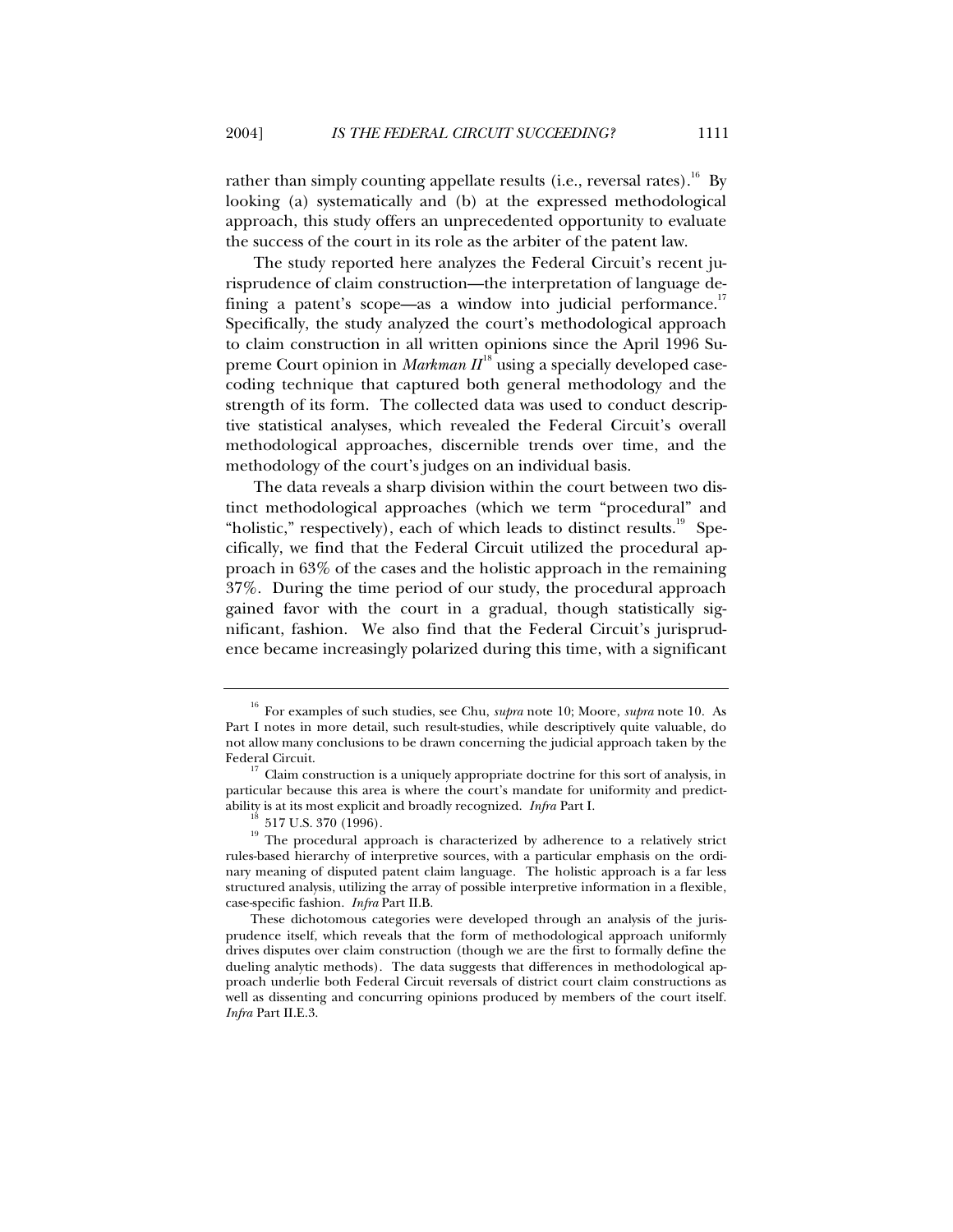increase in the use of "strong" forms of each methodological approach.<sup>20</sup> These trends can be attributed, we believe, to increased activity among judges who typically author strong methodological opinions, as well as to the appointment of two strongly Proceduralist judges ( Judges Linn and Dyk) to the court in 2000.

Our findings also indicate that claim construction at the Federal Circuit is panel dependent.<sup>21</sup> That is, the data reveals that the composition of the panel that hears and decides an appeal has a statistically significant effect on the claim construction analysis. Specifically, we find that individual judges vary widely in their methodological approach to claim construction, $^{22}$  and that the distribution of the judges allows useful classification into three groups: the "Proceduralists" (i.e., those preferring procedural analyses), the "Holistics" (i.e., those preferring holistic analyses), and a middle group, the "Swing Judges." Panel participation by members of both the Proceduralist and Holistic groups is statistically related to the form of claim construction analysis.<sup>23</sup> In addition, the differential odds of a particular methodological approach can be calculated with 95% statistical significance for half  $(i.e., six)$  of the currently active Federal Circuit judges.<sup>24</sup>

The totality of these results adds substantially to the contemporary analysis of the patent administration system—as well as offers unprecedented tools for the analysis of patent claims, patent disputes, and (especially) appellate proceedings at the Federal Circuit. Institutionally, the Federal Circuit appears to be a court in the midst of broad transition, especially in terms of personnel. The "new" Federal Circuit that is now emerging—a court that is more rules-based and consistent—is already having a measurable impact on patent jurisprudence.

The findings also suggest a number of policy implications for the court's efforts to meet its mandate. We recommend that the court recognize the importance of methodology and move to standardize

<sup>&</sup>lt;sup>20</sup> These parallel trends—a gradual change in methodological approach and increasing polarization—are likely to account for the high reversal rates found by other studies, see Chu, *supra* note 10; Moore, *supra* note 14, as well as the sense of concern

among court observers, see *supra* notes 10-12.<br><sup>21</sup> Panel dependency is a frequent criticism of the Federal Circuit—a critique that is consistently refuted by the judges themselves. *Infra* Part III.D.

<sup>&</sup>lt;sup>22</sup> As authors, the judges utilize the holistic methodological approach in a frequency range from 7.1% to 69.0%. *Infra* Part III.C.

<sup>&</sup>lt;sup>23</sup> *Infra* Part III.D. <sup>24</sup> The remaining judges have no statistically significant effect on the claim construction analysis. *Infra* Part III.D.1.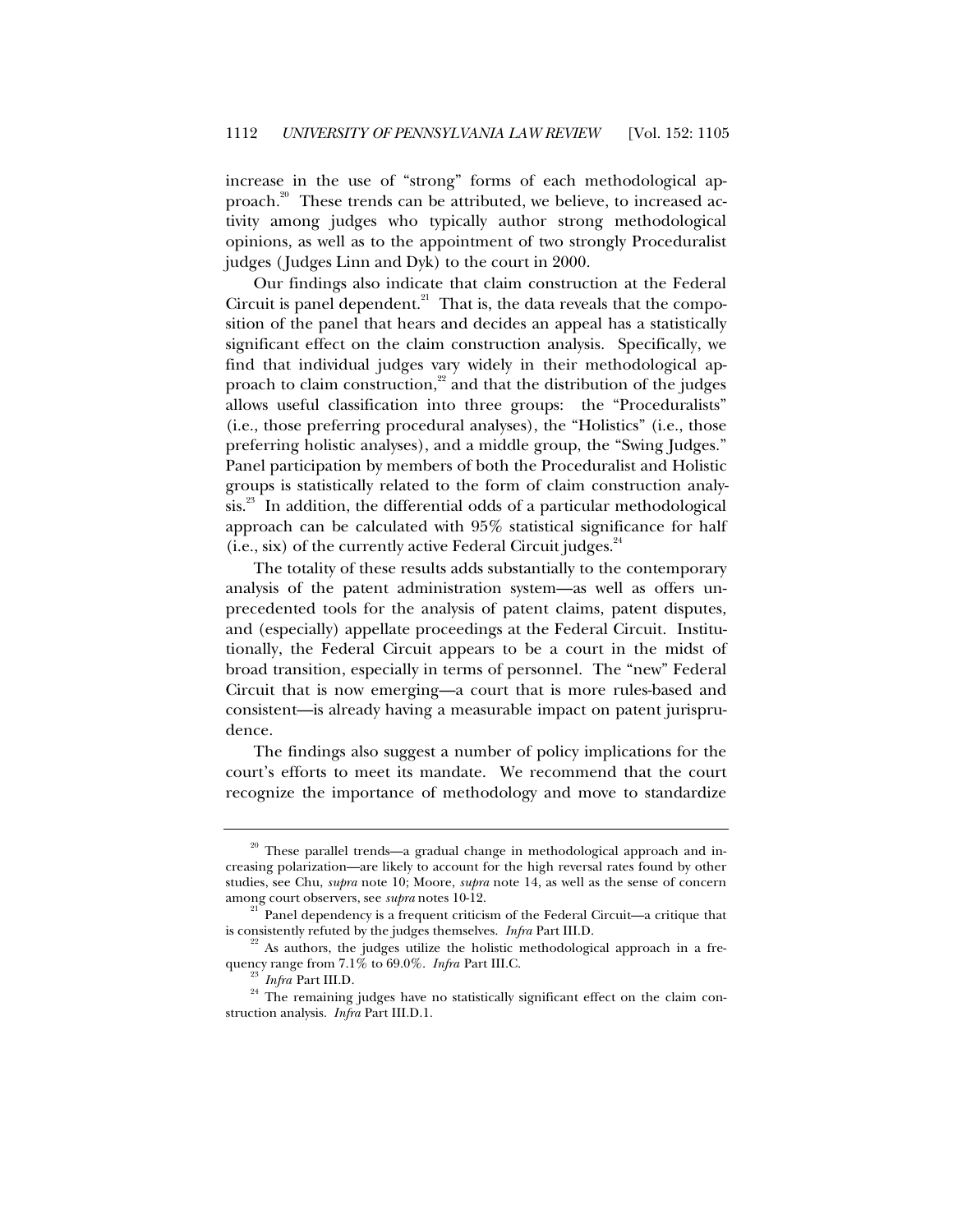the procedural methodological approach—the evidence suggests that the procedural approach is inherently more consistent than holistic analyses. Individual judges also have an important role to play in enforcement and evangelism.

In our view, whether the Federal Circuit is succeeding is a question that remains remarkably open. Little in these results would lead one to conclude that the court has been an unqualified success in bringing additional consistency, uniformity, and predictability to the patent law. But at the same time, many findings are unquestionably encouraging, suggesting that the court's effort to meet its mandate is both well underway and moving in the right direction.

This Article has four main parts. Part I sets forth the doctrinal and theoretical background of the Federal Circuit and its special mandate in the area of the patent law: an institutional framework that requires the court to develop its jurisprudence in a clear, coherent, and predictable manner. This mandate is particularly relevant in the area of claim construction, where characteristics of the analysis and policy-laden determinations by both the Supreme Court and the Federal Circuit fundamentally require jurisprudential consistency. This, in turn, suggests that claim construction is perhaps the best possible locus of inquiry into the success or failure of the court in achieving its mission.

The design of the study is set forth in detail in Part II, which describes the research methods used, including the development of the case-coding instrument, the selection of the case population, and the coding techniques.

In Part III, the results are presented, consisting of four basic inquiries. The first is the overall response of the court to the *Markman II* mandate, measuring the total content of the relevant jurisprudence. The second analytic section reviews trends during the period of the study and considers which factors may be driving the observed changes. A third section reports the methodological approach of individual Federal Circuit judges, describes the analytical camps or factions that exist among the judges, and ranks the judges according to consistency in methodological approach. The judge-based information is used in the fourth section to demonstrate the panel dependency in claim construction at the Federal Circuit, both in terms of the judge groups developed above and in terms of the individual judges themselves. Finally, policy implications and proposed reforms are described in Part IV.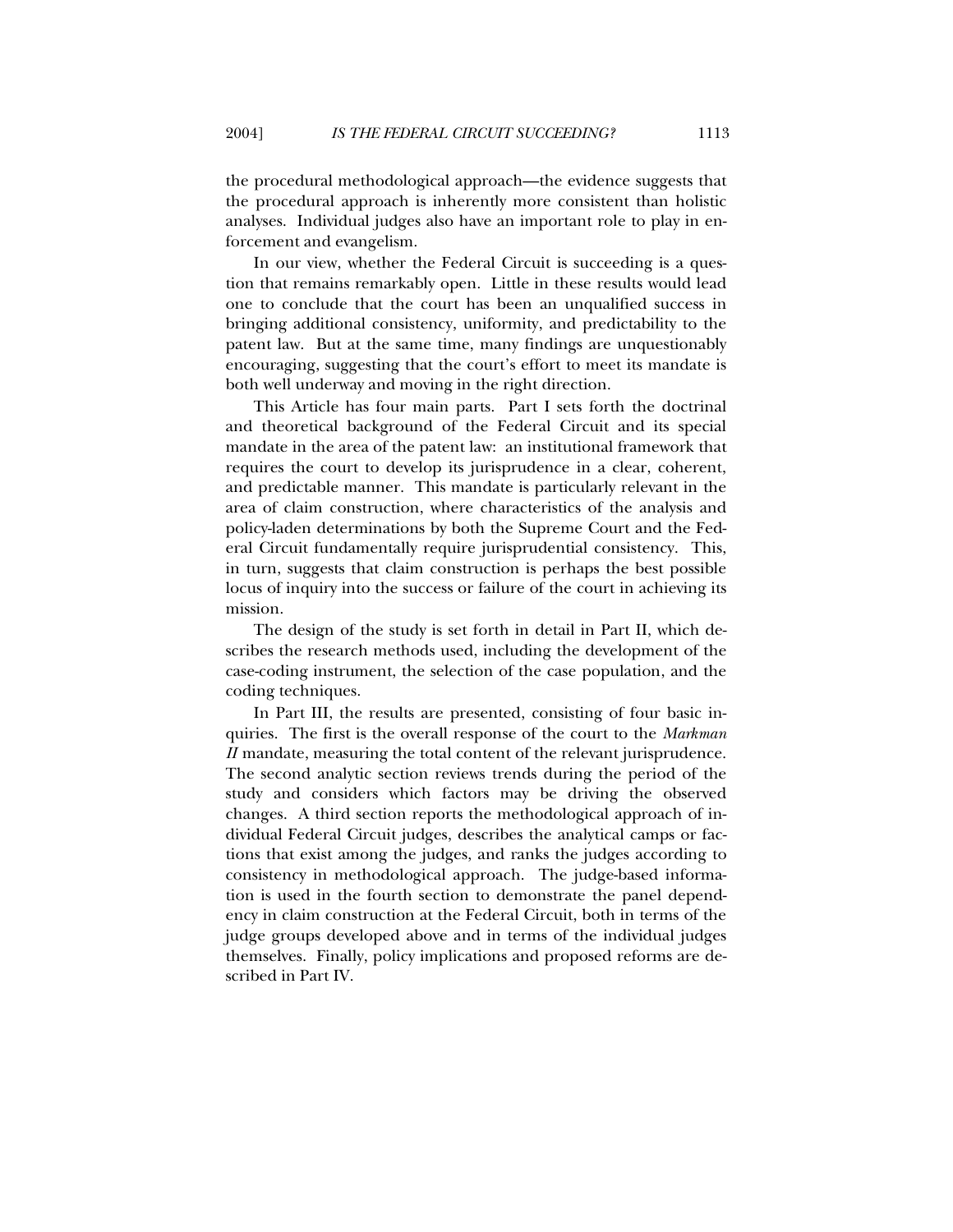#### I. DESIGNING THE FEDERAL CIRCUIT: A DOCTRINAL AND THEORETICAL BACKGROUND

By now, it is widely recognized that the United States Court of Appeals for the Federal Circuit has firmly placed its imprimatur on the administration of the United States patent system. With impressive speed and agility, this court, in two decades, has gone from creation to domination—broadening, strengthening, and shaping the patent law in innumerable ways. Of course, power and recognition foster controversy and criticism; indeed, the persistent questions concerning the ultimate success of the legal centralization embodied in the Federal Circuit are what inspire this work.

Section A provides the foundation for the study. It describes the basic premise behind Congress's creation of the Federal Circuit—the expectation that the centralization of legal authority would yield a more effective development of the patent law. As the following pages describe, this mandate for clarity, coherence, and predictability is perhaps at its strongest in the particular doctrinal area of claim construction—the process of interpreting patent claim language. This special mandate provides a compelling opportunity to evaluate the Federal Circuit directly—on its own terms, in its efforts to meet the expectations that produced it.

#### A. *The Theory of the Federal Circuit*

We start from the premise that the important story to be told about the rise of the Federal Circuit is *not* one of accident, incompetence, or judicial tyranny—though at least some commentators suggest as much<sup>25</sup>—but of calculated institutional design refined over two decades.<sup>26</sup> There is little doubt about what Congress believed it was doing when it passed the Federal Courts Improvement Act (FCIA) in

<sup>&</sup>lt;sup>25</sup> See, e.g., LAWRENCE LESSIG, THE FUTURE OF IDEAS 208-10 (2001) (criticizing the Federal Circuit for broadening the scope and subject matter of patents without authorization); Declan McCullagh, *Left Gets Nod from Right on Copyright Law*, CNET NEWS.COM (Nov. 20, 2002), *at* http://news.com.com/2100-1023-966595.html ("'A specialized court tends to see itself as a booster of its specialty. . . . Patents are clogging retail commerce on the Internet, and software (patents) in particular are apparently impediments to software development.'" (quoting Judge Richard Posner)); *see also* Rai, *supra* note 9, at 1035-65 (arguing that the present institutional design is substantially flawed).<br><sup>26</sup> *See, e.g.*, Rai, *supra* note 9, at 1038 n.4 (noting the conscious choice of the Fed-

eral Circuit as the key legal player in the patent system).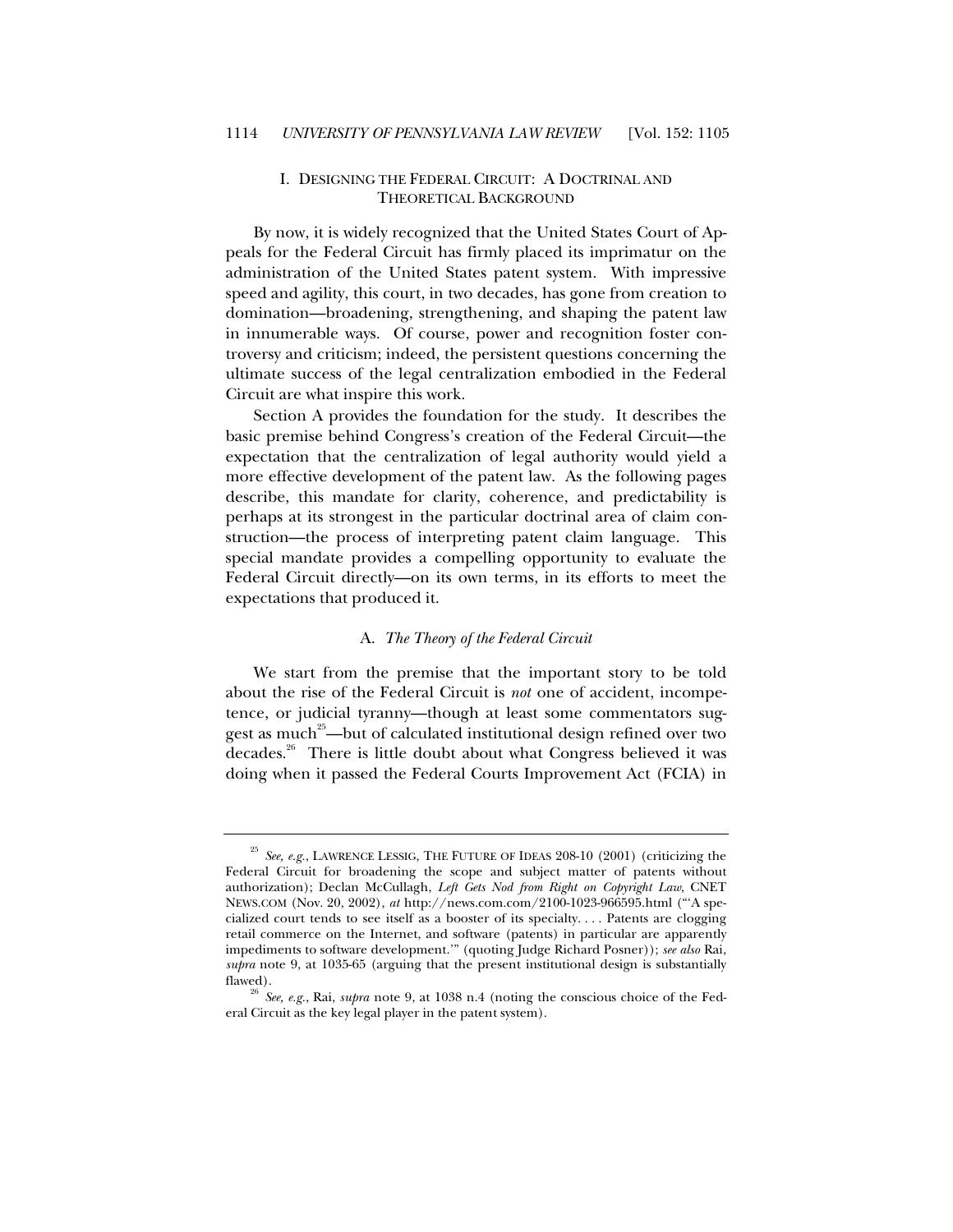$1982$ ,<sup>27</sup> establishing the Federal Circuit and designating that court as the exclusive venue for patent appeals, whether from decisions of the U.S. District Courts or the U.S. Patent and Trademark Office (PTO). Unifying appellate jurisdiction under a single court was seen as an effective, albeit untested, $28$  response to the widespread perception that the legal infrastructure of patent law was not being effectively managed. Congress was presented with reports demonstrating that the PTO was essentially "freelancing" with respect to the standards of patentability, resulting in an increasing divergence in the legal framework applied by the judiciary and the PTO and an erosion of the statutory presumption of validity that attached to patents upon issue.<sup>29</sup> Perhaps even more important was the perception that patent cases received quite distinct treatment throughout the regional circuits, yielding confusion about the ability to enforce patent rights, as well as rampant forum shopping (and related litigation).<sup>30</sup> For its part, the Supreme Court had shown little interest in managing the patent law probably because of increasing demands on its docket and a general perception by the judiciary that patent cases were particularly troublesome or difficult.<sup>3</sup>

Thus, from its inception, the Federal Circuit's exclusive appellate jurisdiction over the patent law<sup>32</sup> has been based on the following line

<sup>30</sup> See Charles W. Adams, *The Court of Appeals for the Federal Circuit: More than a National Patent Court*, 49 MO. L. REV. 43, 55-57 (1984) (noting the regional circuits' disparate standards for patentability); Dreyfuss, *supra* note 6, at 6-7 (describing the problems with regional circuit review).<br><sup>31</sup> *See* Adams, *supra* note 30, at 45 ("With an increasing volume of petitions for cer-

tiorari, the Supreme Court is less able to resolve conflicts between the circuits."); Dreyfuss, *supra* note 6, at 6 ("Perhaps because of its own docket problems and its lack of expertise, the Supreme Court rarely reviewed the patent law decisions of the regional circuits.").  $32$  The Federal Circuit has also been assigned jurisdiction over appeals in a num-

ber of other substantive areas, including trademarks, international trade, government contracts, federal claims, and federal civil service disputes. 28 U.S.C. § 1295(a) (2000). Indeed, Congress made it clear that it did not consider the court to be "specialized" due to the diversity of its assigned subject matter. *See* H.R. REP. NO. 97-312, at 19 (1981) ("The proposed new court is not a 'specialized court.' Its jurisdiction is not limited to one type of case, or even to two or three types of cases. Rather, it has a varied docket spanning a broad range of legal issues and types of cases.").

 $^{27}$  Federal Courts Improvement Act of 1982, Pub. L. No. 97-164, 96 Stat. 25 (codi-<br>fied as amended in scattered sections of 28 U.S.C.).

<sup>&</sup>lt;sup>28</sup> See Dreyfuss, *supra* note 6, at 3 (describing FCIA as "a sustained experiment in specialization").

<sup>&</sup>lt;sup>29</sup> *See id.* at 6 ("Since [the PTO]  $\ldots$  was free to develop its own notions of patentability but could not impose them on other federal courts, its decisions did not com-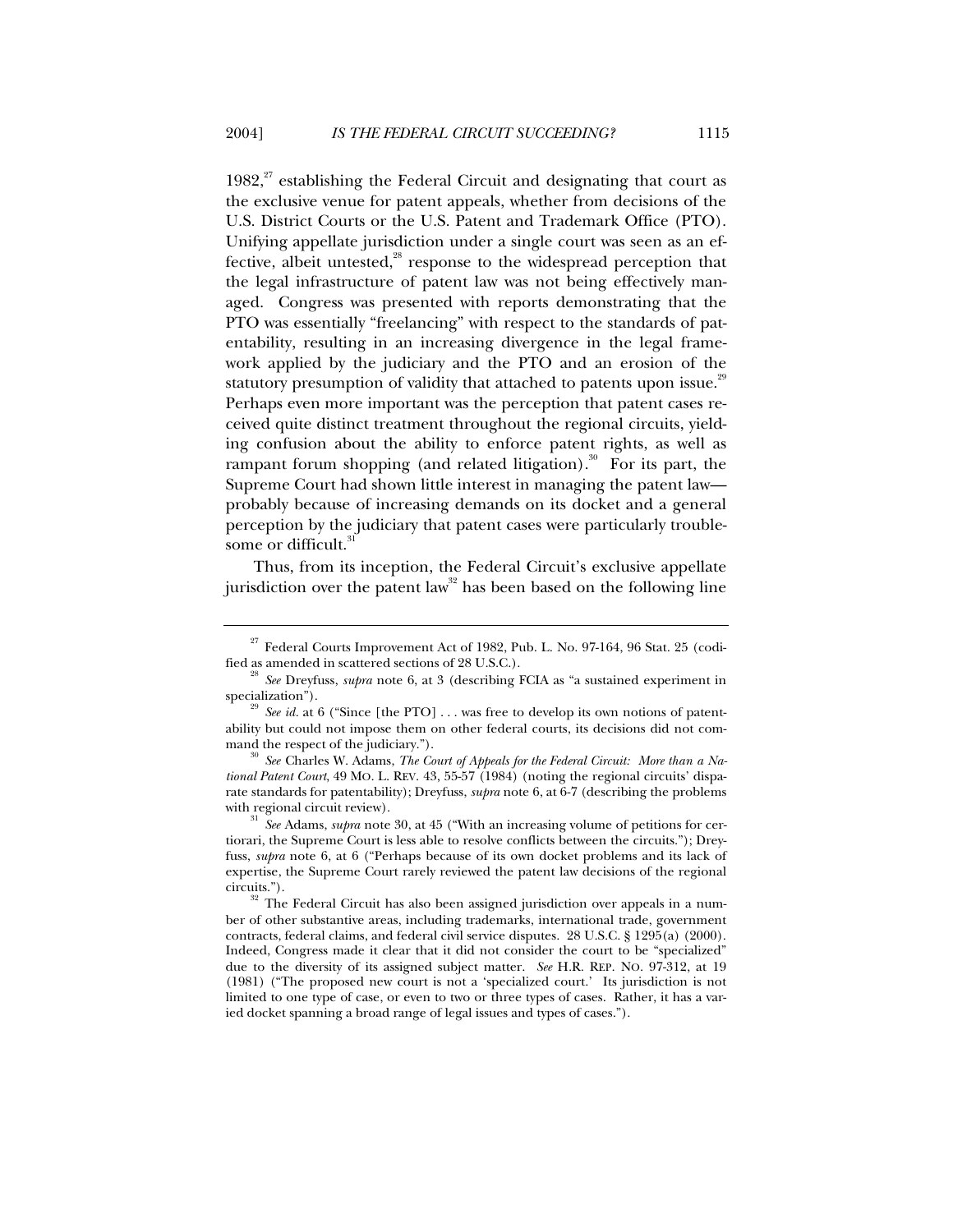of reasoning: (1) the court, in its centralized role, would act as the manager and developer of the patent law, $\frac{33}{3}$  and (2) the imposition of such a structure would yield a clearer, more coherent, and more predictable patent doctrine, reduce or eliminate forum shopping, and at least rationalize—if not strengthen—the patent grant.<sup>34</sup>

While the ultimate success of this foray into centralized judicial authority for the patent law is uncertain (and, indeed, the subject of this Article), Congress's structural goals certainly seem to have been realized. There is little doubt that the Federal Circuit has moved briskly into its role as the manager and developer of the patent doctrine.<sup>35</sup> Professor Dreyfuss, in a survey of the Federal Circuit's early development, noted that the court seized the jurisprudential initiative in a number of areas, including the standard for obviousness, the availability of remedies, and procedural issues, though her conclusions regarding the success of these efforts were mixed.<sup>36</sup> It is widely perceived that patents are more valuable today than before  $1982$ ,<sup>37</sup> and, given the appellate structure, the results in any case are not affected by the regional circuit of origin. In short, the institutional design envisioned by Congress has been realized: the Federal Circuit has, in a variety of doctrinal areas, assumed its central management

<sup>33</sup> *See, e.g.*, H.R. REP. NO. 97-312, at 20-23 (1981) (detailing the court's primary role in increasing uniformity in patent law); *see also* Adams, *supra* note 30, at 62 (asserting that the FCIA "has enhanced uniformity in patent law by providing a central forum for deciding patent appeals"); Dreyfuss, *supra* note 6, at 7 (noting that FCIA attempted to resolve the problems of PTO arbitrariness and divergence of law across regional cir-<br>cuits "by creating a single forum to hear appeals from most patent disputes").

 $34$  *See* H.R. REP. NO. 97-312, at 20-23 (1981) (predicting these benefits with the advent of the new court); S. REP. NO. 97-275, at 5 (1981), *reprinted in* 1982 U.S.C.C.A.N. 11, 15 (expecting that the new court would "increase doctrinal stability" and "produce desirable uniformity" in patent law); *see also* Adams, *supra* note 30, at 62 (stating that, through greater uniformity in patent law, the FCIA "thus has decreased the incentive for litigants to engage in forum shopping"); Dreyfuss, *supra* note 6, at 5-7 ("According to proponents of [FCIA], channelling patent cases into a single appellate forum would create a stable, uniform law and would eliminate forum shopping. Greater certainty and predictability would foster technological growth and industrial

innovation and would facilitate business planning.").<br><sup>35</sup> *See* Janis, *supra* note 2, at 402 (noting that the Federal Circuit has an effective "monopoly over substantive patent law adjudication" since its creation in 198

<sup>&</sup>lt;sup>36</sup> Dreyfuss, *supra* note 6, at 7-22.<br><sup>37</sup> *See* CHISUM, *supra* note 13, at 24 ("The [Federal Circuit] ushered in a new approach to patent validity and defenses to infringement, resulting in a significant strengthening of the patent grant['s value] . . . ."); *see also* Michael J. Meurer, *Controlling Opportunistic and Anti-Competitive Intellectual Property Litigation*, 44 B.C. L. REV. 509, 519 (2003) ("[I]ntellectual property has become more valuable, and the number of patents, copyrights, and trademarks has increased rapidly.").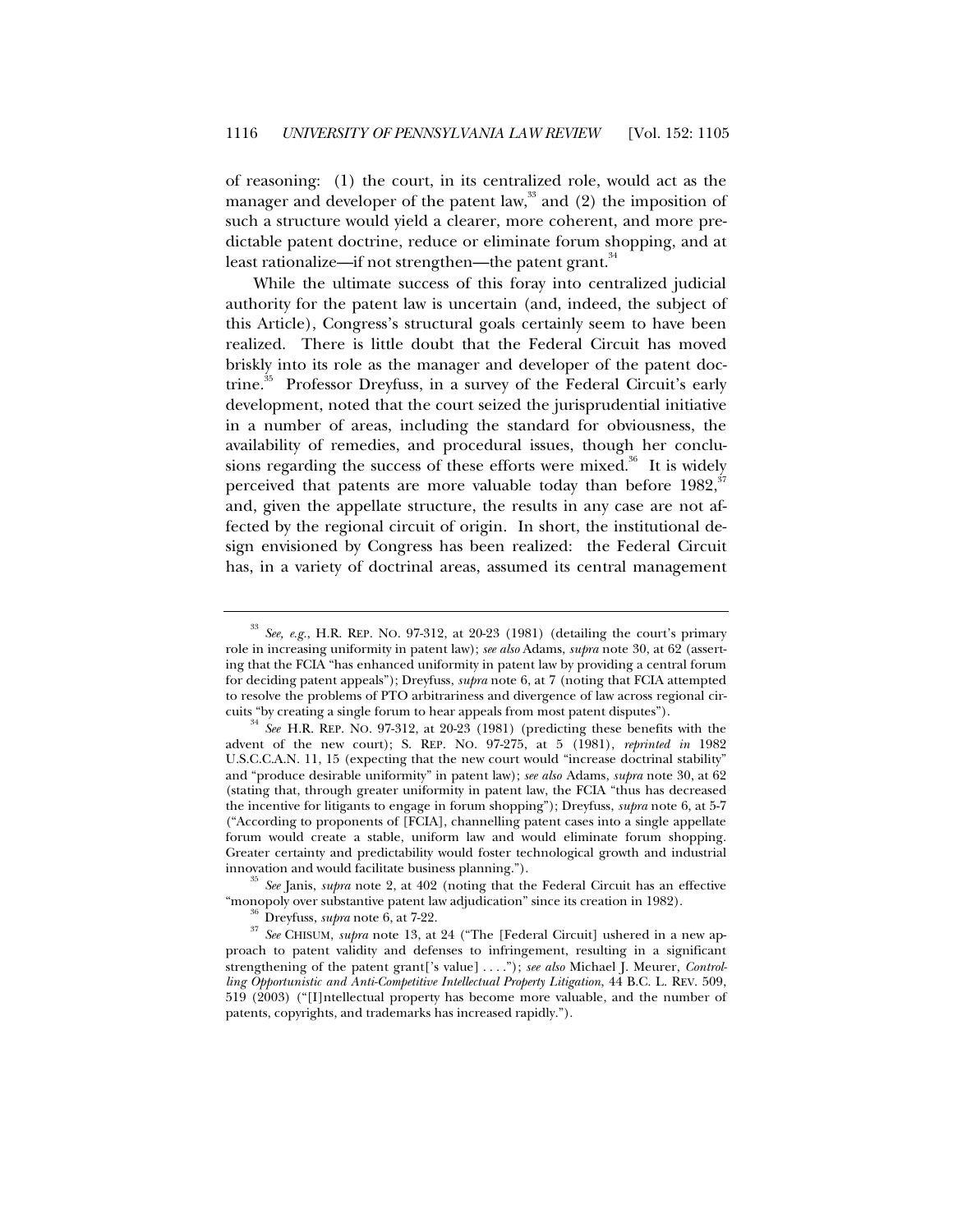role. Whether the court has been successful in implementing this role to achieve the expected results underlying the Congressional action remains, of course, an open question.

#### B. *The Special Mandate of Claim Construction*

The Federal Circuit's mandate to develop patent doctrine in ways that promote clarity, coherence, and predictability is perhaps at its most powerful in the context of the court's claim construction jurisprudence. In addition to the general premise of legal centralization described above, several features of claim construction make this area of the law an especially important test for the Federal Circuit. In particular, we note below that the Supreme Court's decision in *Markman*  $I\!I$ <sup>38</sup> is best understood not merely for its allocation-of-authority principles, but for its prescriptive aspect, which was clearly directed at the Federal Circuit. This directive required that the jurisprudence of claim construction be developed to provide parties and (especially) district courts with the necessary tools to perform this complex analysis. As set forth below, this makes claim construction an especially apt doctrinal window through which to observe the performance of the Federal Circuit. But first, we briefly detour into a description of the essential features of the modern claim construction system. Readers familiar with this aspect of modern patent law may wish to skip the following subsection.

#### 1. A (Brief) Primer on Claim Construction

Patent claims are, put simply, the textual description of what a patentee "claims" as her patented invention.<sup>39</sup> They establish the basic boundaries of the patentee's right to exclude others from the marketplace and also determine whether the patentee receives a patent at all. As Judge Giles Rich once famously noted, in patent law, "the name of the game is the claim."<sup>40</sup>

Claim "construction" or "interpretation," then, is the process of placing the language found in the claims into a meaningful context,

<sup>38</sup> 517 U.S. 370 (1996). <sup>39</sup> 35 U.S.C. § 112 (2000). <sup>40</sup> Giles S. Rich, *Extent of Protection and Interpretation of Claims—American Perspectives*, 21 INT'L REV. INDUS. PROP. & COPYRIGHT L. 497, 499 (1990) ("The U.S. is strictly an examination country and the main purpose of the examination, to which every application is subjected, is to try to make sure that what each claim defines is patentable. To coin a phrase, *the name of the game is the claim*.").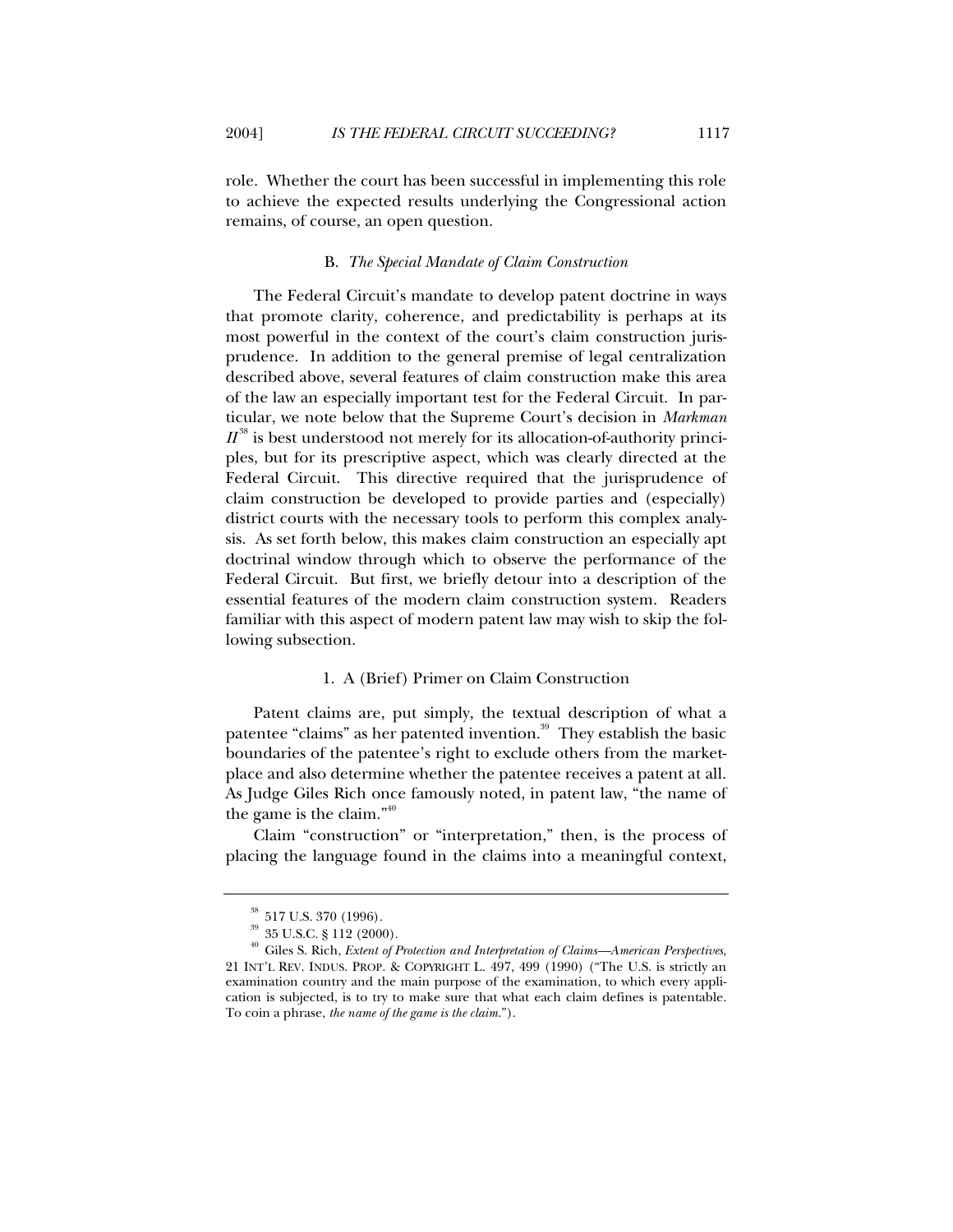given the circumstances. Sometimes claim language will be unexpectedly vague—for example, does the term "coupled" require a physical  $connection<sup>41</sup>$  On other occasions, the language is intentionally difficult—how flat is "generally flat"?<sup>42</sup> In either case, the patent law's system of claim construction analysis guides the inquiry.

It is important to note that claim construction is undertaken by a variety of public and private actors. For example, the PTO necessarily interprets claim language when evaluating the patentability of an invention.<sup>43</sup> Private parties are constantly interpreting patent claim language as well, either as an evaluation of potential infringement risk, the determination of the value of a licensing agreement, or as part of an investment decision. But the really important claim interpretations are those conducted by the courts, usually during infringement proceedings.44

From an institutional design perspective, important features of the current claim construction scheme are:

- 1. Claim language is determined solely by judges, typically well in advance of trial during what are (tellingly) known as *Markman* hearings. $4$
- 2. A district court's claim construction is reviewed de novo on appeal to the Federal Circuit. No formal deference is given to the district court or, for that matter, the  $PTO<sup>46</sup>$ . At this point,

tions should be given increased deference, due to its technical competence and lower operating cost. Duffy, *supra* note 10, at 126-35. <sup>45</sup> *See, e.g.*, William F. Lee & Anita K. Krug, *Still Adjusting to* Markman*: A Prescrip-*

claim construction "as a purely legal question").

<sup>41</sup> No—at least not in U.S. Patent No. 5,202,835 (issued Apr. 13, 1993), entitled "Trolling Motor With Heading Lock." *See* Johnson Worldwide Assocs. v. Zebco Corp., 175 F.3d 985, 992 (Fed. Cir. 1999) (holding that the meaning of the term "'coupled' . . . is not limited to a mechanical or physical coupling").<br><sup>42</sup> Not a twelve-degree rise in U.S. Patent No. 5,456,202 (issued Oct. 10, 1995), en-

titled "Planing Boat Hull." *See* Schoell v. Regal Marine Indus., 247 F.3d 1202, 1208-09 (Fed. Cir. 2001) ("[A] twelve degree V-shape [keel] cannot be both V-shaped and generally flat.").  $43$  The standard used by the PTO is the "broadest reasonable interpretation,"

which is not a standard present in the non-PTO context. *In re* Graves, 69 F.3d 1147, 1152 (Fed. Cir. 1995) (quoting DeGeorge v. Bernier, 768 F.2d 1318 (Fed. Cir. 1985)); *see also* U.S. PATENT & TRADEMARK OFFICE, MANUAL OF PATENT EXAMINING PROCEDURE § 2111 (2003) ("During patent examination, the pending claims must be 'given their broadest reasonable interpretation consistent with the specification.'" (quoting *In re* Hyatt, 211 F.3d 1367, 1372 (Fed. Cir. 2000))); *infra* note 142 (describing in further detail the PTO's use of the "broadest reasonable interpretation" standard).<br><sup>44</sup> Some commentators, notably Professor Duffy, suggest that the PTO's construc-

*tion for the Timing of Claim Construction Hearings*, 13 HARV. J.L. & TECH. 55, 59 (1999). <sup>46</sup> *See* Duffy, *supra* note 10, at 118 (explaining that the Federal Circuit has treated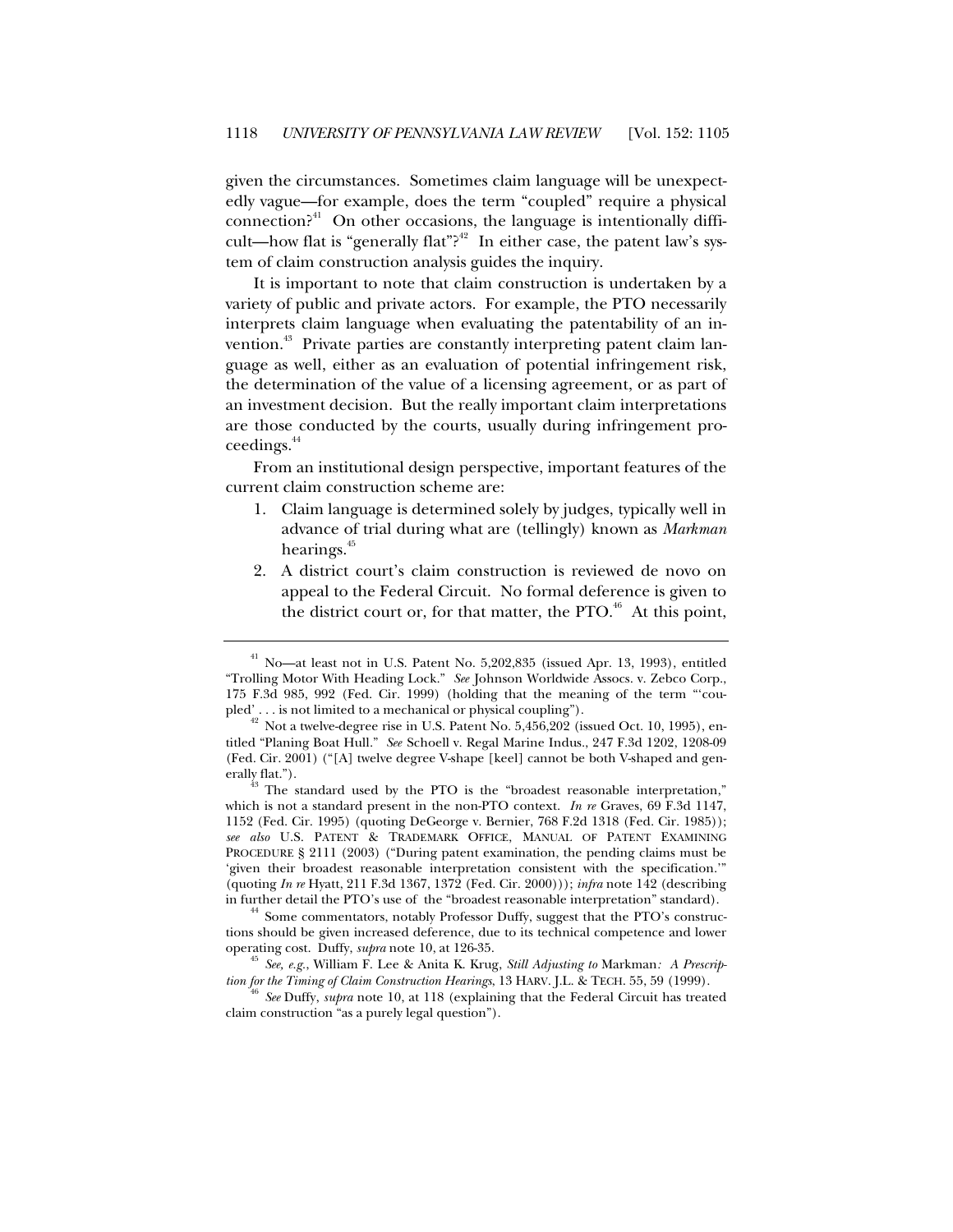the Federal Circuit has never accepted any interlocutory appeals on issues of claim construction.<sup>47</sup>

From an operational perspective, the patent law contains a wide variety of "canons of construction" that purport to guide the analysis.<sup>48</sup> As has been noted by the court itself, however, many, if not all, of these canons are contradictory and not especially useful.<sup>49</sup> Indeed, it is the efforts to resolve the tension between a pair of these canons— (a) that claims are to be interpreted in light of the specification and prosecution history and (b) that claims may not be modified beyond their actual language by reference to the specification or prosecution history—that creates the split in authority that forms the basis of this study.

Though the precise magnitude of its role is a matter of considerable debate, $50$  it is clear that claim construction plays a major—and perhaps *the* major—role in patent infringement litigation. And with the gradual decline in favor of the doctrine of equivalents—a judicial doctrine allowing patentees to exclude others from making, using, and selling subject matter beyond the scope of, but "equivalent" to, their claims<sup>51</sup>—there is reason to expect that the importance of claim interpretation will only increase.

<sup>47</sup> *See, e.g.*, Nard, *Process Considerations*, *supra* note 10, at 372-74 (decrying the denial of interlocutory appeals). Many district court judges, however, simply enter summary judgment for one of the parties after construing the claims, creating a de facto interlocutory appeal. *See* John R. Lane & Christine A. Pepe, *Living Before, Through, and With* Markman*: Claim Construction as a Matter of Law*, 1 BUFF. INTELL. PROP. L.J. 59, 64 (2001) ("[L]itigants have developed the practice of using preliminary injunctions and summary judgment motions to obtain early claim construction rules and possible pre-

trial Federal Circuit review of the district court's claim construction."). <sup>48</sup> *See, e.g.*, Rexnord Corp. v. Laitram Corp., 274 F.3d 1336, 1341-48 (Fed. Cir. 2001) (describing the canons of construction the Federal Circuit employs in claim construction analysis). <sup>49</sup> Indeed, the patent law features canons to avoid the use of canons. *See, e.g.*,

Autogiro Co. of Am. v. United States, 384 F.2d 391, 397 (Ct. Cl. 1967) ("In utilizing all the patent documents, one should not sacrifice the value of these references by the 'unimaginative adherence to well-worn professional phrases.'" (quoting Felix Frankfurter, *Some Reflections on the Reading of Statutes*, 47 COLUM. L. REV. 527, 529 (1947))); *see also* Renishaw PLC v. Marposs Societa' per Azioni, 158 F.3d 1243, 1248 n.2 (Fed. Cir. 1998) (citing Karl N. Llewellyn, *Remarks on the Theory of Appellate Decision and the Rules or Canons About How Statutes Are to Be Construed*, 3 VAND. L. REV. 395, 401-06 (1950) (illustrating the tractability of canons of construction)).

See, e.g., *Markman I*, 52 F.3d at 993 (Mayer, J., concurring) (asserting that claim

construction often determines the outcome of patent cases). <sup>51</sup> *See, e.g.*, Warner-Jenkinson Co. v. Hilton Davis Chem. Co., 520 U.S. 17, 21 (1997) (addressing the claim scope available under the doctrine of equivalents).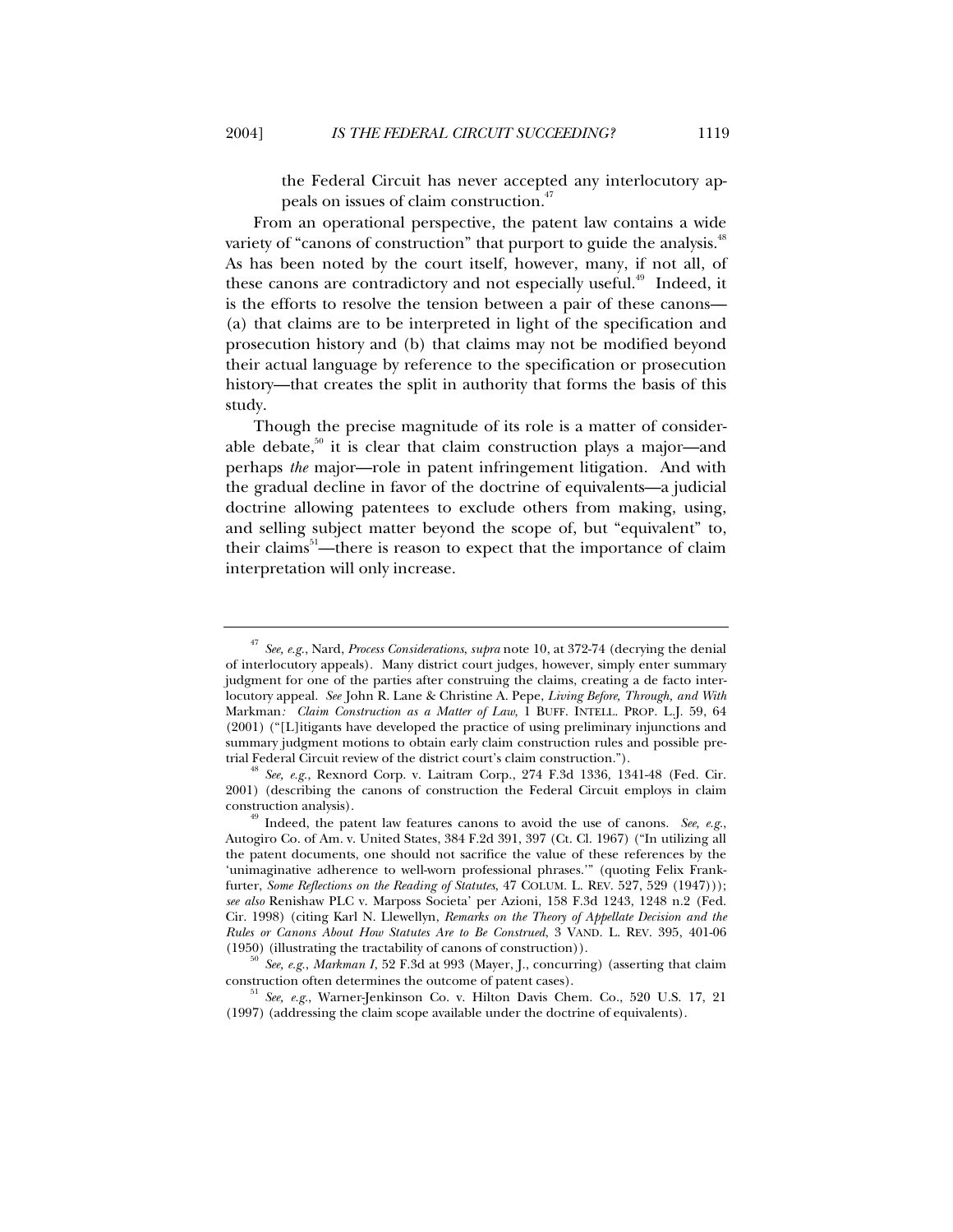Thus armed with some general background information about patent claim construction, we can turn now to the details of the institutional arrangements and their implications.

#### 2. *Markman* and the Express Mandate

It has been almost seven years since the Supreme Court's decision in *Markman II* set into place the basic structural design of the claim construction process. Holding that the Seventh Amendment's guarantee of a jury trial did not apply to the interpretation of the patent document, the Court made quite clear that the question was "exclusively within the province of the court."<sup>52</sup> More important than the holding, however, was the reasoning. Justice Souter, writing for a unanimous Court, framed the issue in traditional (and traditionally narrow) Seventh Amendment terms: whether the right to a trial by jury existed under the English common law in the late eighteenth century.53 The Court noted that while patent infringement actions were unquestionably tried to juries during the relevant time period, the historical record was far less clear regarding the locus of decisionmaking on interpretation. The Court's historical analysis was—as one might imagine—substantially complicated on this point because patent claims (at least as we understand them now) did not exist until the early  $1800s$ ,<sup>54</sup> did not receive formal legal recognition until  $1836$ ,<sup>55</sup> and were not required of all patentees until  $1870$ <sup>56</sup> Thus, the court turned to the body of the patent document itself—the specification<sup>57</sup>—as a contemporaneous analogue. Surveying what it described as the "mere smattering" of relevant cases, $58$  the Court concluded that there was no evidence that eighteenth-century juries had interpreted patent documents and found it telling that "as soon as the English [courts] did begin to describe the construction of patent documents" in the early 1800s, they indicated that the judge was the interpreter, not the jury. $55$ 

<sup>52</sup> *Markman II*, 517 U.S. at 372. <sup>53</sup> *Id.* at 376. <sup>54</sup> *See* William Redin Woodward, *Definiteness and Particularity in Patent Claims*, 46 MICH. L. REV. 755, 758 (1948) ("Probably the first examples of real patent claims in the modern sense were contained in the patent granted to Robert Fulton on February<br>9, 1811, which included several separate statements in the form of claims.").

<sup>&</sup>lt;sup>55</sup> Act of July 4, 1836, ch. 357, § 6, 5 Stat. 117, 119.<br><sup>56</sup> Act of July 8, 1870, ch. 230, § 26, 16 Stat. 198, 201.<br><sup>57</sup> In patent parlance, the "specification" is the document itself, which includes a written description, the claims, and often, drawings or diagrams. <sup>58</sup> *Markman II*, 517 U.S. at 379-81. <sup>59</sup> *Id.* at 382.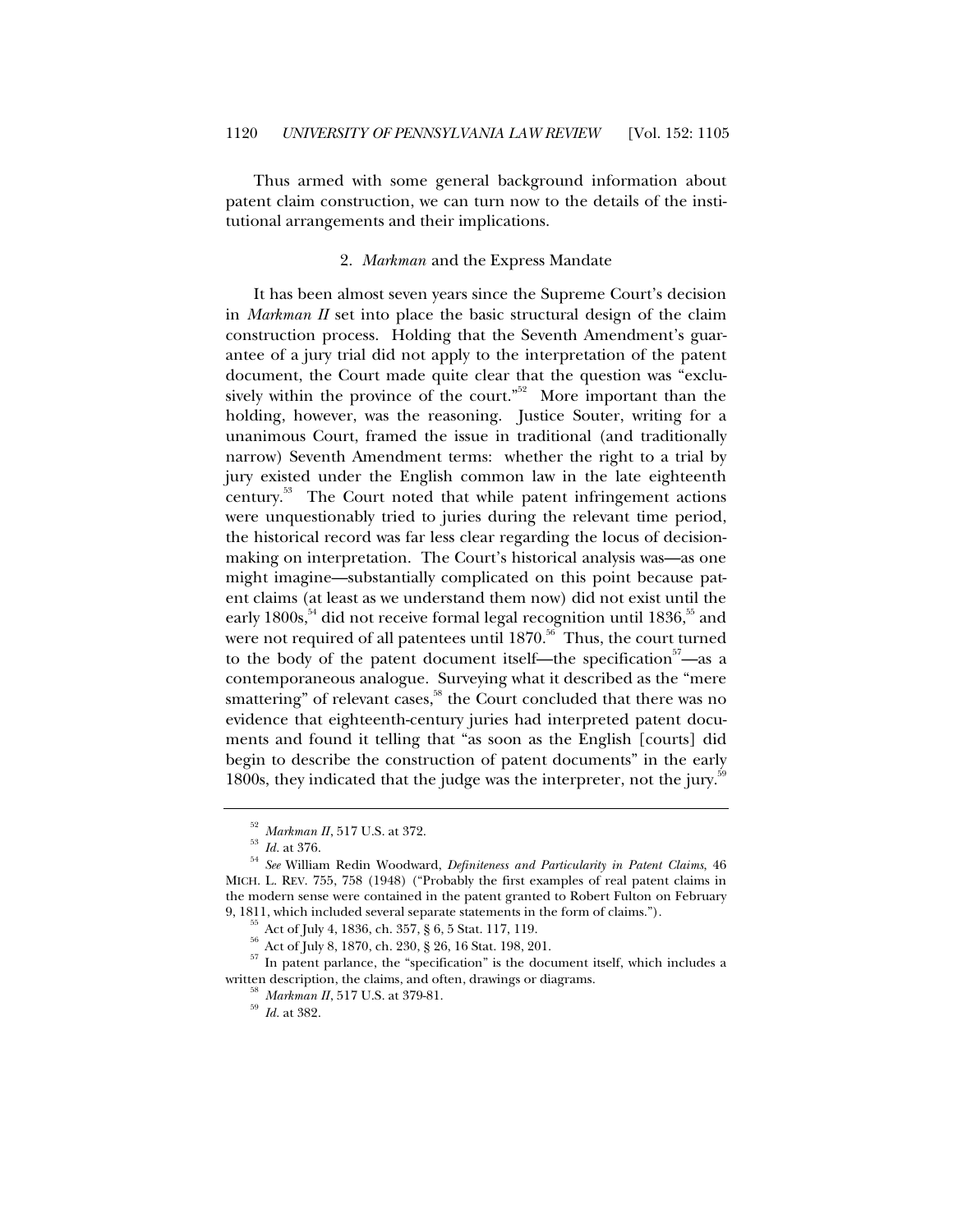Thus, the Court rejected the argument that the Seventh Amendment guaranteed the role of the jury in claim construction.<sup><sup>60</sup></sup>

Significantly, *Markman II* here turns from description to prescription. That is, having found no constitutional reason to task the jury with claim construction, the Court—after noting that longstanding precedent (at least weakly and to some extent) supported an exclusive judicial role<sup>61</sup>—ultimately rested its decision on purely "functional considerations."<sup>62</sup> These factors took two forms. The first was the Court's expectation that judges—by virtue of their special skills and experience, as well as the "highly technical" nature of patent claim construction and the "special doctrines" developed by the courts for their interpretation<sup>63</sup>—were simply more likely to be better at the task than "jurors unburdened by training in exegesis."<sup>64</sup> Second, the allocation of interpretive authority to judges was, the Court suggested, likely to promote the goals of intrajurisdictional certainty and uniformity.<sup>65</sup> Whether the Court got it "right" when it analyzed these factors is obviously a matter of some debate, which has been widely

<sup>60</sup> *Id.* at 383-84. <sup>61</sup> *See id.* at 384 n.10 ("[W]e conclude that our precedent supports classifying the question as one for the court . . . ."); see also *id.* at 387 (noting the "fine" line drawn between questions of interpretation and infringement, and the roles of the judge and jury, in nineteenth-century Supreme Court patent cases); *cf. id.* at 388 (suggesting such

precedent provided "no clear answers"). <sup>62</sup> *Id.* at 388. <sup>63</sup> *Id.* at 389 (quoting Woodward, *supra* note 54, at 765). The Court downplayed the influence of credibility determinations, which it described as "the jury's forte," in claim construction analyses, reasoning that credibility determinations would rarely be a deciding factor and that, to the extent they existed, they would be "subsumed within the necessarily sophisticated analysis of the whole document."  $Id$ .

<sup>&</sup>lt;sup>64</sup> *Id.* at 388. **IDE.** 64 *Id.* at 388. **IDE.** 65 The Court's discussion noted that it was especially concerned with uniformity of treatment concerning a particular patent—one that presumably might be litigated nearly contemporaneously in multiple jurisdictions. *See id.* at 390 ("[W]e see the importance of uniformity in the treatment of a given patent as an independent reason to allocate all issues of construction to the court."). By designating the interpretive issue as a matter of law, *Markman II* suggested that principles of stare decisis might serve to maintain intrajurisdictional uniformity prior to appellate review. *See id.* at 391 (noting that issue preclusion would be unavailable against new and independent infringement defendants). On this ground, however, the Court's concerns seem overstated; the district courts have used their discretionary case management tools to largely avoid any potential intrajurisdictional conflicts concerning the same patent. *See, e.g.*, Genfoot, Inc. v. Payless ShoeSource, Inc., No. 03-398-SLR, 2003 WL 22953183, at \*2 (D. Del. Dec. 3, 2003) (stating that transfer of venue to consolidate cases involving the same patents and parties is the "norm" because it "promote[s] judicial administration and consistency of results").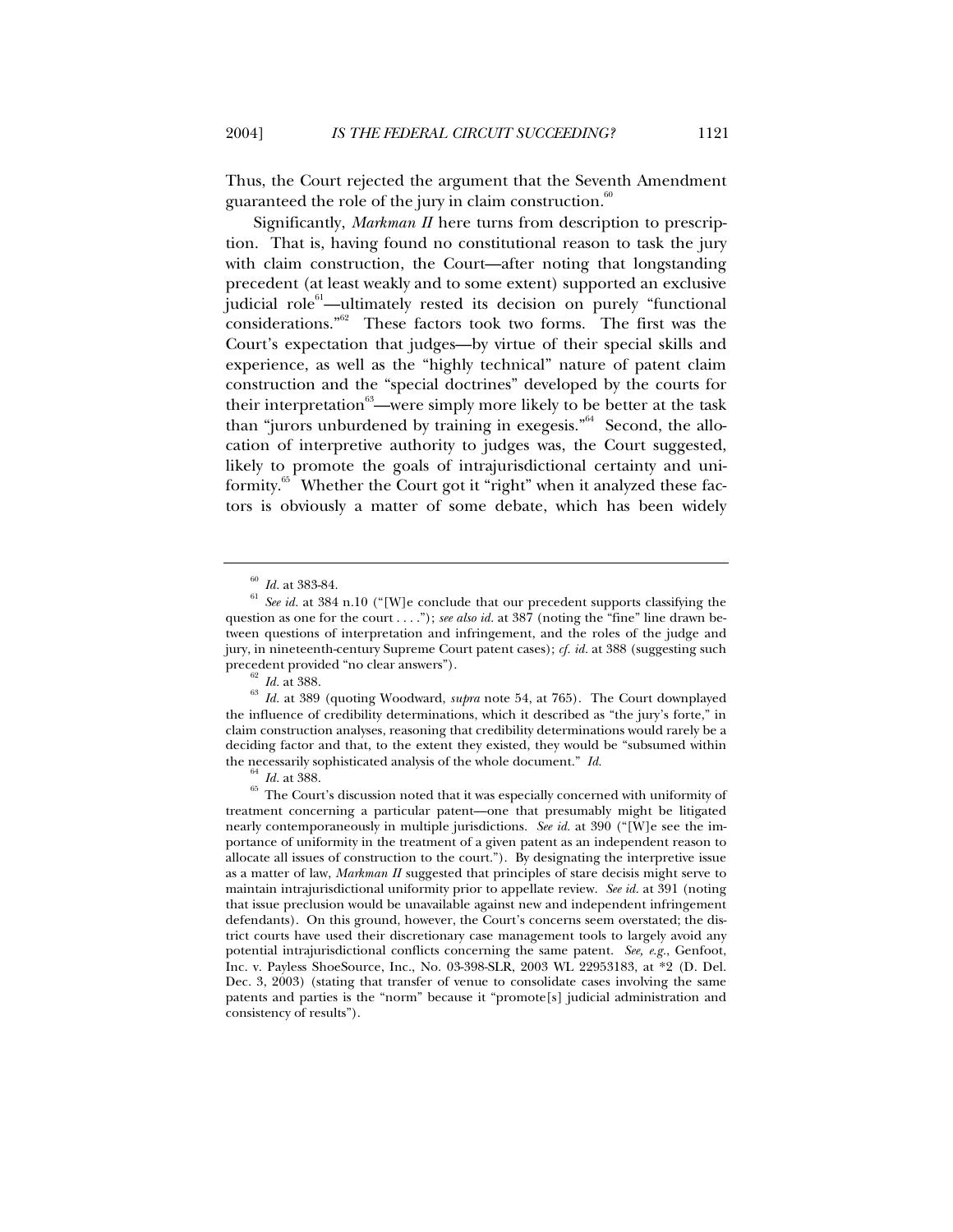discussed and debated in the literature.<sup>66</sup> However, from the perspective of institutional design, the importance of the Court's discussion is not the detailed analysis as much as the underlying assumptions (and, indeed, requirements) concerning the framework of the claim construction process. As an initial point, the Court was fairly explicit about its criteria for measuring the goodness of competing systems: correctness,<sup>67</sup> uniformity,<sup>68</sup> and certainty.<sup>69</sup> Second, and perhaps more significantly, both functional factors identified by the Court share a unifying underlying principle: the existence of specific legal rules guiding the interpretation of patent claims. For example, in suggesting that judges were likely to be better at construing claims, the Court cited "special doctrines" relating to construction embedded in the law.<sup>70</sup> Further, stare decisis—the strong judicial convention of adherence to existing judicial precedent—anchored the Court's argument that judicial decision making in this context would enhance uniformity and certainty.<sup>71</sup> Thus, in both cases, *Markman II*'s functionalist approach was largely based on the theory that allocating the interpretive task to judges would extend and enhance the development of legal rules guiding the construction of patent claims.

And yet the logic of *Markman II* clearly encompasses a prescriptive aspect as well. If the Court assigned claim construction to judges on the theory that doing so would result in the continued use and development of legal rules, then it follows that such legal rules (and their development) are not simply hortatory, but are instead a mandatory aspect of the institutional arrangements surrounding claim construction. In essence, the *Markman II* decision granted the judges the

<sup>66</sup> For example, the Court made an explicitly empirical assumption about the prevalence of conflicting expert testimony on claim construction. *See Markman II,* 517 U.S. at 389 ("[I]n theory there could be a case in which a simple credibility judgment would suffice to choose between experts . . . [b]ut our own experience with document

construction leaves us doubtful that trial courts will run into many cases like that."). <sup>67</sup> *See id.* at 388 (noting that "judges often do [interpret] and are likely to do better [at interpreting]" written instruments). <sup>68</sup> *See id.* at 390-91 (discussing the benefits of uniform treatment of patents and

citing the creation of the Federal Circuit as an example of the push for such uniform-

ity). <sup>69</sup> *See id.* (discussing intrajurisdictional certainty). <sup>70</sup> *Id.* at 389 (quoting Woodward, *supra* note 54, at 765). This reasoning, of course, has the flavor of circularity about it: citing the existence and strength of judicially-created doctrine as a reason to allocate interpretive authority to judges. The Court here clearly assumed a stronger baseline in favor of judicial interpretation than it seemed to have acknowledged earlier in the opinion. *See supra* note 61 (citing the Court's acknowledgment that precedent provided "no clear answers"). <sup>71</sup> *Markman II*, 517 U.S. at 391.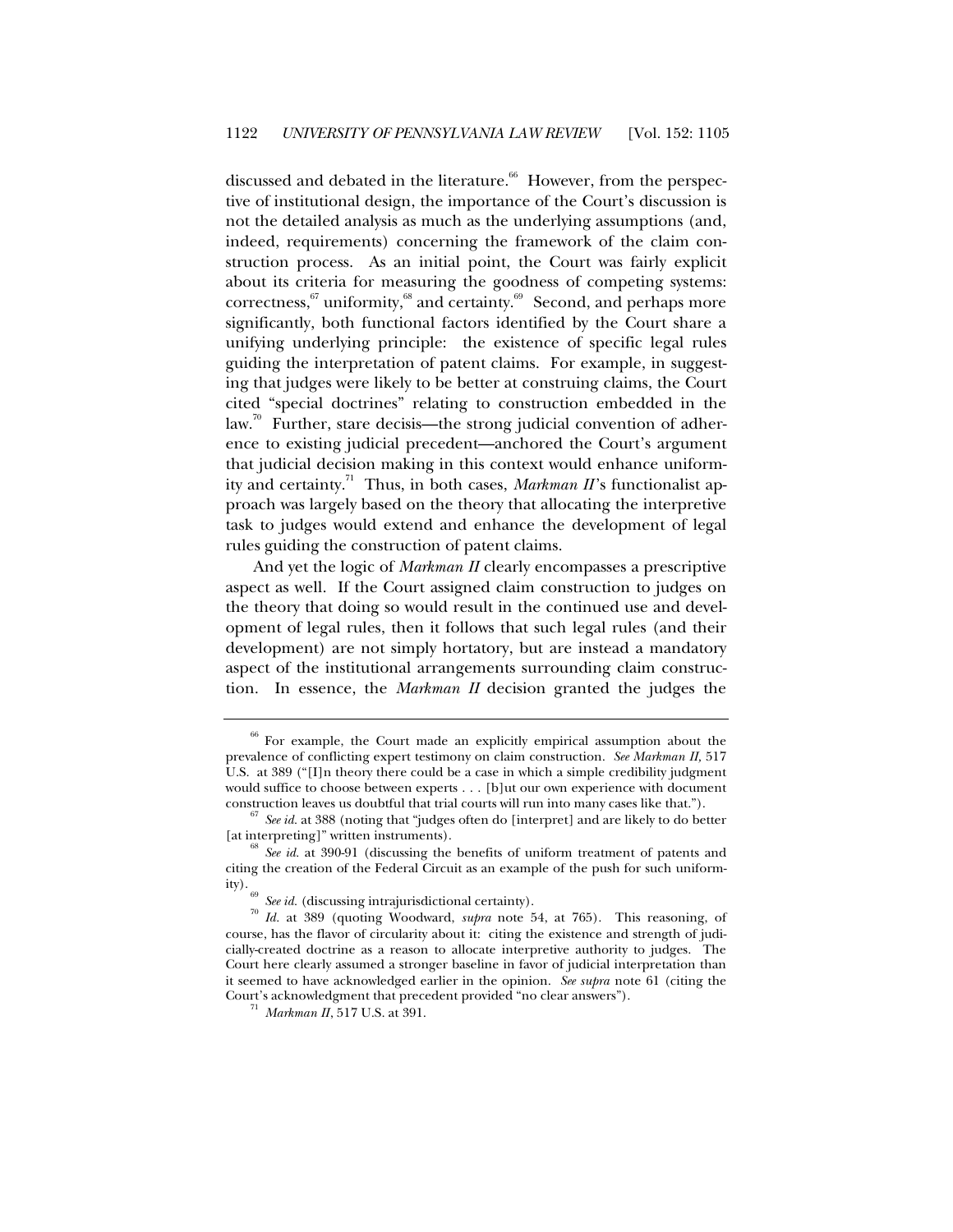power to construe patent claims, but this grant was clearly conditioned on the use and development of legal-doctrinal "rules and tools" to provide clarity and uniformity in the treatment of interpretive issues.<sup>72</sup> Absent a uniform legal framework, the basic premise of the Court's functionalist analysis is absent.

Significantly, the Federal Circuit has, to no small extent, amplified the effect of the Supreme Court's prescription in *Markman II*. In *Cybor* Corp. v. FAS Technologies, Inc.,<sup>73</sup> an en banc court responded to the challenge. While the *Cybor* majority opinion, joined by nine judges, has been described as "unfortunate"<sup> $74$ </sup> and involving "strained reasoning" in the "manufacture [of] legal fictions,"<sup>75</sup> relatively few commentators have fully considered the logical framework underlying *Cybor*. This is understandable in part because the majority opinion focused almost entirely upon the question of whether claim construction is an inquiry of "fact" or "law" and, more particularly, upon whether *Markman II* stated a view on the matter.<sup>76</sup> It is easy to criticize this form of analysis; even the Supreme Court in *Markman II* noted that divining the fact/law distinction is considerably less satisfactory than an analysis grounded in historical analogues and functional considerations.<sup>77</sup> By declaring the interpretation of patent claims as "purely legal," the *Cybor* majority reasoned that no deference was due a district court's claim construction and that appellate review was to be conducted de novo.78 Unfortunately, the *Cybor* majority did not base its argument on institutional design considerations, the instrumentally appropriate

<sup>72</sup> *Id.* at 390-91.<br>
<sup>73</sup> 138 F.3d 1448 (Fed. Cir. 1998) (en banc).<br>
<sup>74</sup> Duffy, *supra* note 10, at 119.<br>
<sup>75</sup> Nard, *Claim Interpretation*, *supra* note 10, at 35.<br>
<sup>76</sup> *See Cybor*, 138 F.3d at 1455-56.<br>
<sup>77</sup> *See Ma* to classify a mongrel practice [like claim construction] by using the historical method . . . ."); *see also id.* at 384 (noting the difficulty of drawing the fact/law distinction in claim construction); Cooter & Gell v. Hartmarx Corp., 496 U.S. 384, 401 (1990) (observing the difficulty in distinguishing between factual and legal issues); United States v. McKinney, 919 F.2d 405, 419 (7th Cir. 1990) (Posner, J., concurring) (determining the standard of review on the basis of facts versus law would be "absurd"); Duffy, *supra* note 10, at 122-23 & nn.51-53 (suggesting that *Cybor*'s choice between standards of review "cannot be made on the basis of metaphysical distinctions between fact and law"); Gary Lawson, *Proving the Law*, 86 NW. U. L. REV. 859, 863 (1992) (de-

scribing the historical convention of the fact/law distinction).<br><sup>78</sup> *Cybor*, 138 F.3d at 1456 ("[W]e therefore reaffirm that, as a purely legal question, we review claim construction de novo on appeal . . . .").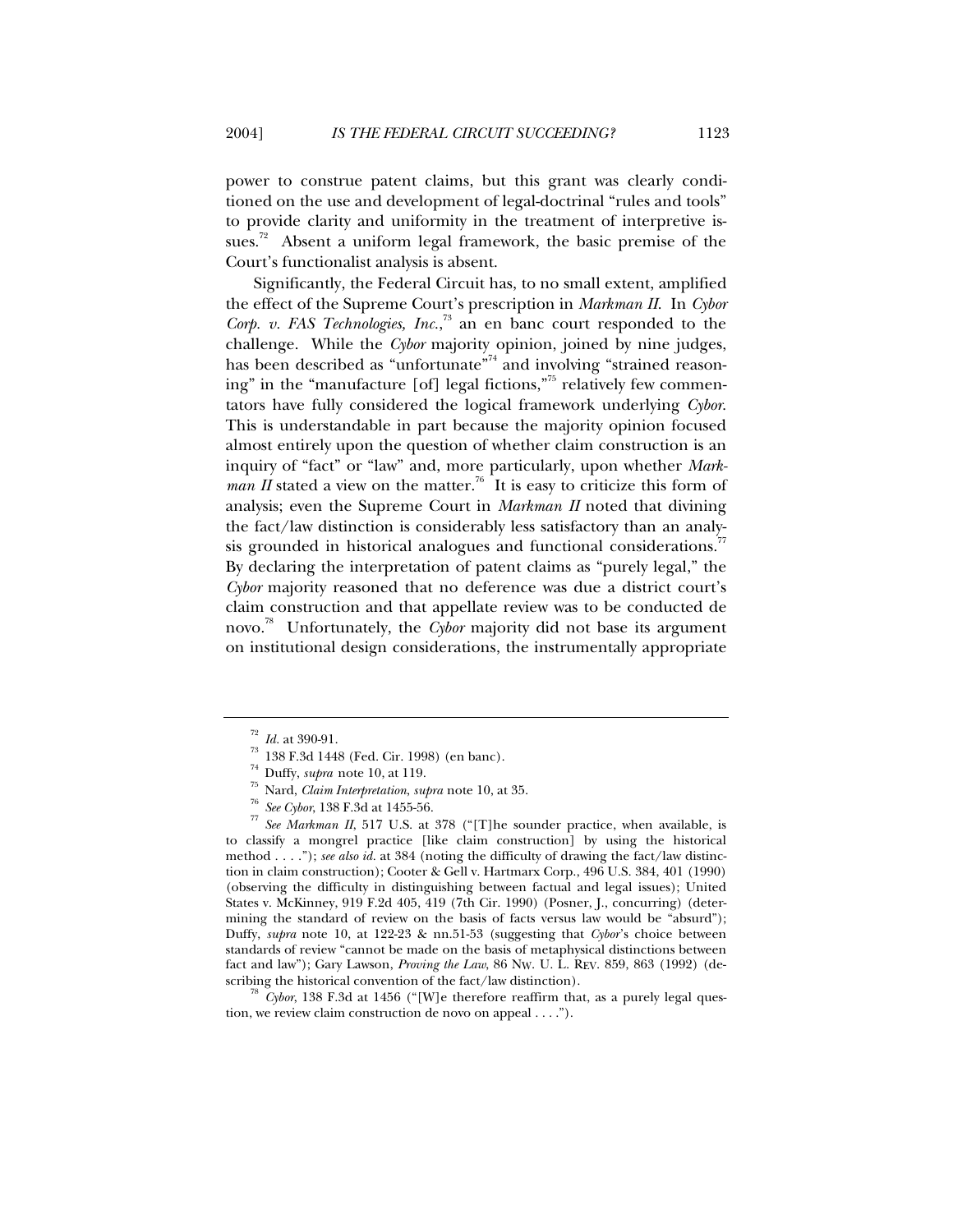location of this decision-making authority.<sup>79</sup> Rather, as Professor Duffy has aptly noted, the opinion can really only be viewed as implicitly reinforcing the Federal Circuit as the superlative administrative player in the claim construction process.<sup>80</sup> Thus, the Federal Circuit has not merely embraced the special mandate underlying the *Markman II* decision—it has reinforced it.

#### C. *A Look Inside: Claim Construction and the Federal Circuit*

The preceding Sections have demonstrated that the Federal Circuit, by conscious institutional design, has been placed at the center of the patent law, and that claim construction, in particular, represents a doctrinal area of special significance for implementation of the court's mandate. Indeed, it would be difficult to understate this issue's centrality to the court. The premise of the institutional design scheme established by Congress, amplified by the Supreme Court in *Markman II*, and executed by the Federal Circuit is that the court should utilize its dominant role in claim construction to build the rules and tools so that district courts, patentees, and interested members of the public can confidently analyze claim construction issues.

<sup>79</sup> *See id.* at 1477 (Rader, J., dissenting) (arguing that "the trial judge enjoys a potentially superior position to engage in claim interpretation" over the Federal Circuit).

<sup>80</sup> Duffy, *supra* note 10, at 123 ("The majority's holding in favor of de novo review must be viewed as an implicit determination [regarding institutional design]."). Duffy (and others) have argued that the choice of de novo review in *Cybor* undermined the goal of uniformity, perhaps in an effort to increase procedural efficiency. *See id.* at 124 ("Both deferential and de novo standards trade one set of costs for another."); *see also Cybor*, 138 F.3d at 1476 (Mayer, C.J., concurring) (explaining that, as a matter of law, claim interpretation is subject to a 50% reversal rate on appellate review, which creates uncertainty and weakens the benefits of *Markman I*). Yet, it is not necessarily the case that a de novo standard of review will either undermine certainty or reduce the efficiency of the system. De novo review need not be viewed as an invasive mechanism by which the appellate court can put its stamp of approval on every decision. Instead, it can be viewed as a means to an end: a tool with which to develop and enforce rules governing claim construction. That is, if the de novo review process allows the Federal Circuit to establish clear guidelines for the interpretation of patent claims, certainty and efficiency would be enhanced, not diminished. Clear rules would allow district court judges to implement claim constructions with greater confidence, allow the parties to better evaluate their chances of success (both post-judgment and pre-litigation), and perhaps most significantly, result in patentees drafting clearer claims prior to a patent's issue. This general point—that patent rules are often best considered as ex ante incentive-based mechanisms—is one that one of us has made elsewhere. *See* R. Polk Wagner, *Reconsidering Estoppel: Patent Administration and the Failure of Festo*, 151 U. PA. L. REV. 159, 243 (2002) ("In the patent context, featuring significant informational challenges and costly ex post determinations of liability, a focus on the ex ante effects of any particular legal rule seems especially appropriate.").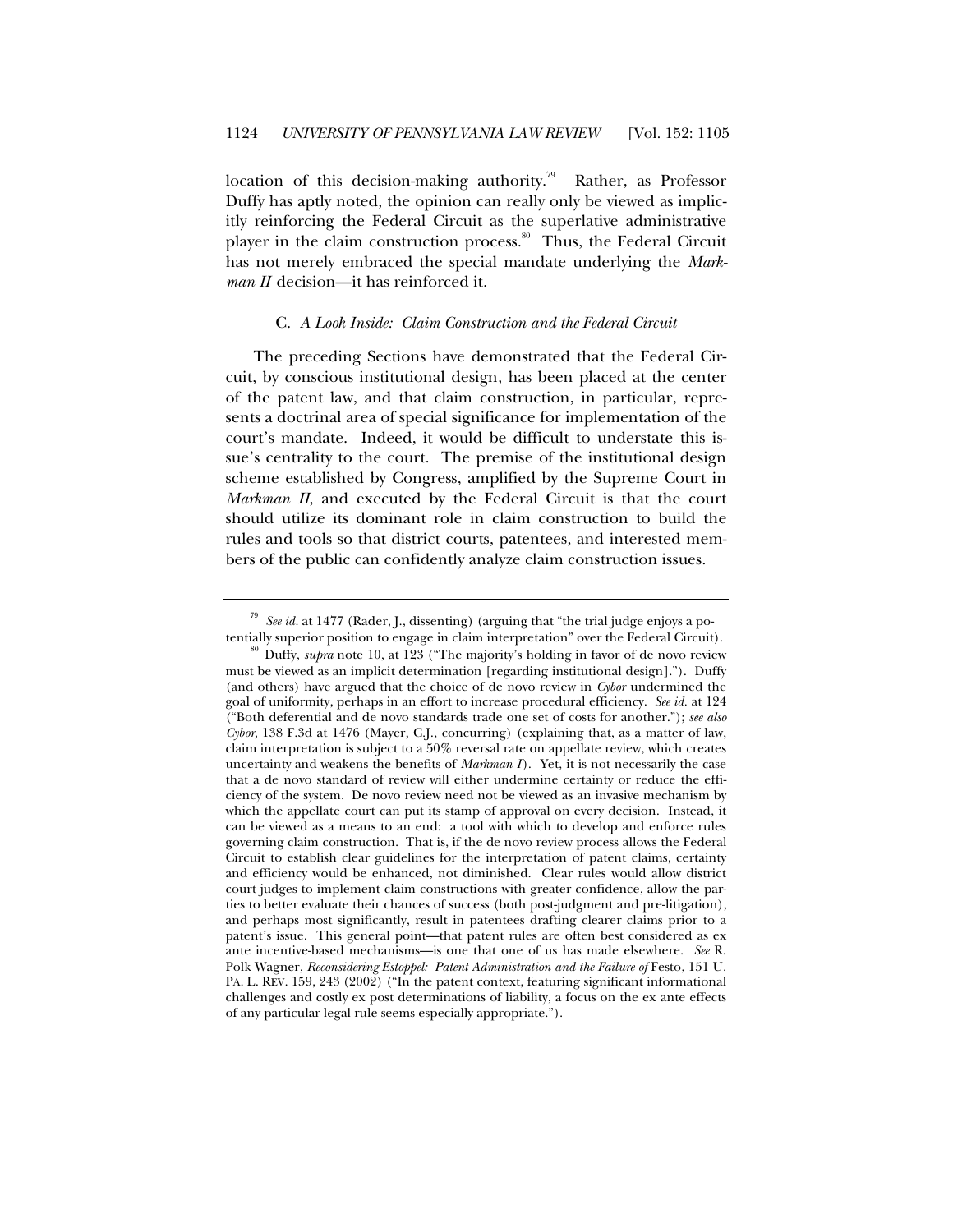In addition, as noted above, particular features of claim construction make the doctrine especially relevant to considerations of institutional design, such as:

- 1. It is an excellent test of how the Federal Circuit uses its authority. Because of the issue's status as a question of law and the lack of any statutory or Supreme Court guidelines (other than *Markman II*'s express mandate to develop guidelines), the court is uniquely in control of the establishment and implementation of claim construction procedures.
- 2. Claim construction is perhaps the central issue in any analysis of a patent—whether conducted privately, in connection with an application to the PTO, or during litigation. Because claim construction is often (if not always) dispositive, it is almost always argued, litigated, and disputed.
- 3. Largely because of the previous two factors, the Federal Circuit case law on claim construction is extensive, allowing for the development of a large dataset.

Where, as here, the query of interest is whether (and how) the Federal Circuit is adequately responding to its congressional mandate (and, in particular, the special prescriptions related to claim construction), the best analytic strategy is to evaluate the relevant doctrine directly, seeking to measure the court's progress towards the goals of clarity, coherence, and predictability within the administration of the patent law. The court's claim construction jurisprudence thus provides a rich resource by which to objectively describe the success, to date, of the Federal Circuit.

#### II. STUDY DESIGN

Having identified claim construction as perhaps the most relevant doctrinal area for evaluating the Federal Circuit's managerial role in the U.S. patent system, this Part turns to the details of study design, starting with the choice of judicial opinions as the source of data.

#### A. *Measuring Jurisprudence: Court Opinions as Data*

A key design choice faced at the outset concerned the identification of a source of information that allowed the sort of systematic analysis needed for this study. There are several ways one might gather data about the nature of the Federal Circuit's claim construction jurisprudence. One option would be to conduct a survey of the judges, with questions relating to the sorts of reasoning or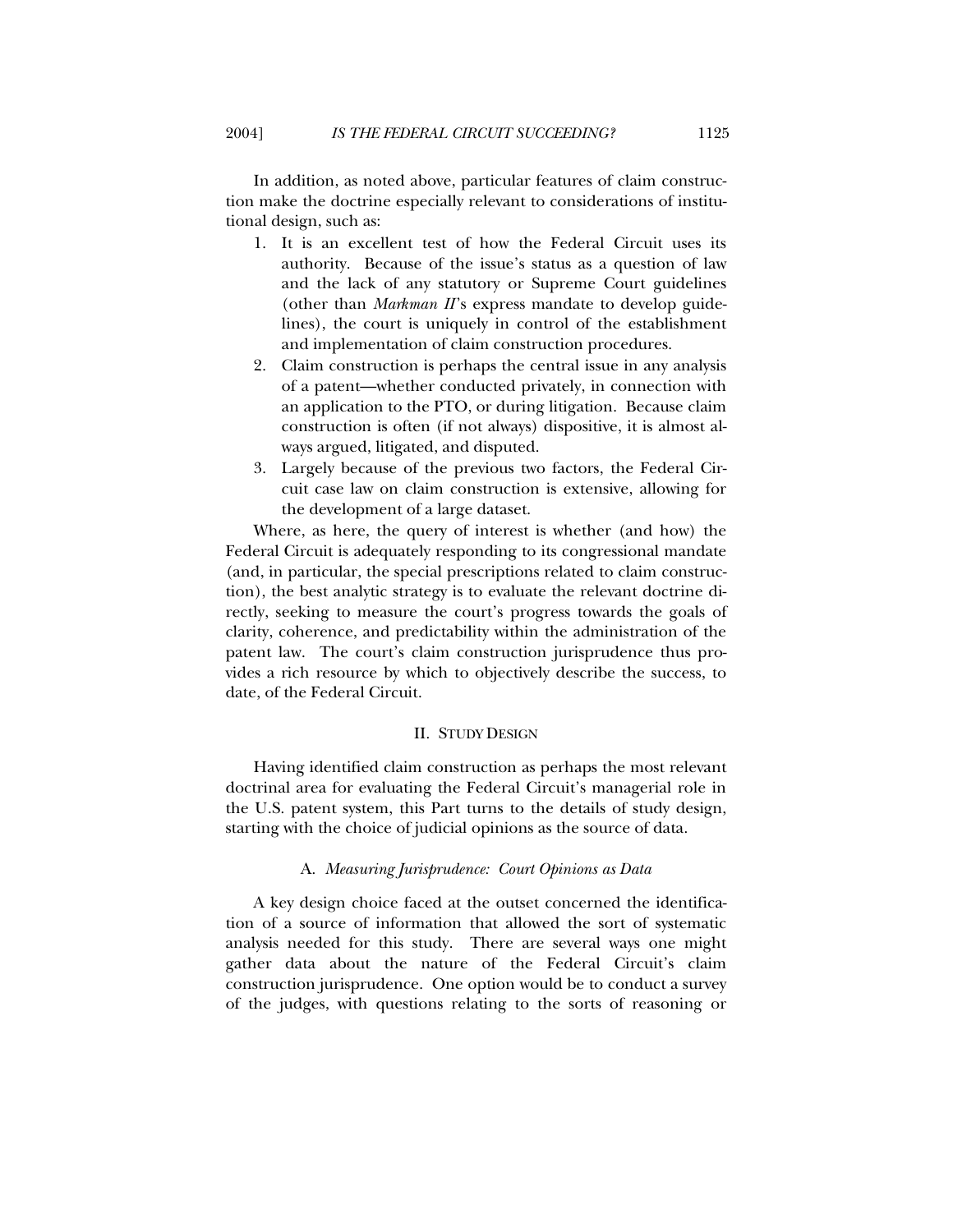methodologies they use in conducting claim construction. Alternatively, one might survey patent practitioners and scholars, requesting information concerning the typicality of certain types of observed methodological approaches. Each of these options might provide information about the variable in question, but each also suffers from a number of validity problems, including the possibility of systematic bias, the difficulties in developing reliable survey instruments, and (for judicial surveys) the general unreliability of responses received from those persons under study.<sup>81</sup> To avoid such pitfalls, this study evaluates the Federal Circuit's methodological approach to claim construction by measuring—that is, categorizing according to standardized criteria—the court's expressions of its methodology in the opinions accompanying judicial decisions. In other words, for the purposes of this study, written judicial opinions were treated as data sources.<sup>82</sup> Of course, mining a large number of judicial opinions to

<sup>81</sup> *See* Richard E. Nisbett & Timothy DeCamp Wilson, *Telling More Than We Can Know: Verbal Reports on Mental Processes*, 84 PSYCHOL. REV. 231, 233 (1977) (noting that subjective reports about one's own experience and thinking are highly inaccurate); Wendy M. Rahn et al., *Rationalization and Derivation Processes in Survey Studies of Political Candidate Evaluation*, 38 AM. J. POL. SCI. 582, 595-96 (1994) (finding that self-reporting voters rationalize their preferences rather than describe the actual reasoning for their

preferences).<br><sup>82</sup> There are several other studies (albeit not in the patent area) that use similar techniques. *See* Gerard Anderson et al., *When Courts Review Medical Appropriateness*, 36 MED. CARE 1295, 1296-97 (1998) (coding and statistically analyzing judicial opinions in state and federal insurance coverage cases); Mark A. Hall et al., *Judicial Protection of Managed Care Consumers: An Empirical Study of Insurance Coverage Disputes*, 26 SETON HALL L. REV. 1055, 1056-59 (1996) (coding state and federal judicial opinions about health insurance disputes involving issues of medical appropriateness); Peter J. Hammer & William M. Sage, *Antitrust, Health Care Quality, and the Courts*, 102 COLUM. L. REV. 545, 553-59 (2002) (coding health care-related antitrust opinions for reasoning according to aspects of quality and nonprice competition); James A. Henderson, Jr., *Judicial Reliance on Public Policy: An Empirical Analysis of Products Liability Decisions*, 59 GEO. WASH. L. REV. 1570, 1586-89 (1991) (coding 2517 judicial opinions in products liability cases and analyzing the type and frequency of different forms of judicial reasoning); Peter D. Jacobson et al., *The Role of the Courts in Shaping Health Policy: An Empirical Analysis*, 29 J.L. MED. & ETHICS 278, 280-86 (2001) (coding judicial opinions and assessing the relationship between types of judicial reasoning and case outcomes); Ann Juliano & Stewart J. Schwab, *The Sweep of Sexual Harassment Cases*, 86 CORNELL L. REV. 548, 549-50, 555-60 (2001) (conducting a statistical analysis of 650 judicial opinions in federal sexual harassment cases between 1986 and 1996); Andrew P. Morriss, *Developing a Framework for Empirical Research on the Common Law: General Principles and Case Studies of the Decline of Employment-at-Will*, 45 CASE W. RES. L. REV. 999, 1059-92 (1995) (studying the content of judicial opinions in the context of evolution of common law doctrine); Vicki Schultz & Stephen Petterson, *Race, Gender, Work, and Choice: An Empirical Study of the Lack of Interest Defense in Title VII Cases Challenging Job Segregation*, 59 U. CHI. L. REV. 1073, 1089-95 (1992) (conducting a statistical analysis of federal judicial opinions between 1965 and 1989 in Title VII cases); Gregory C. Sisk et al., *Charting the*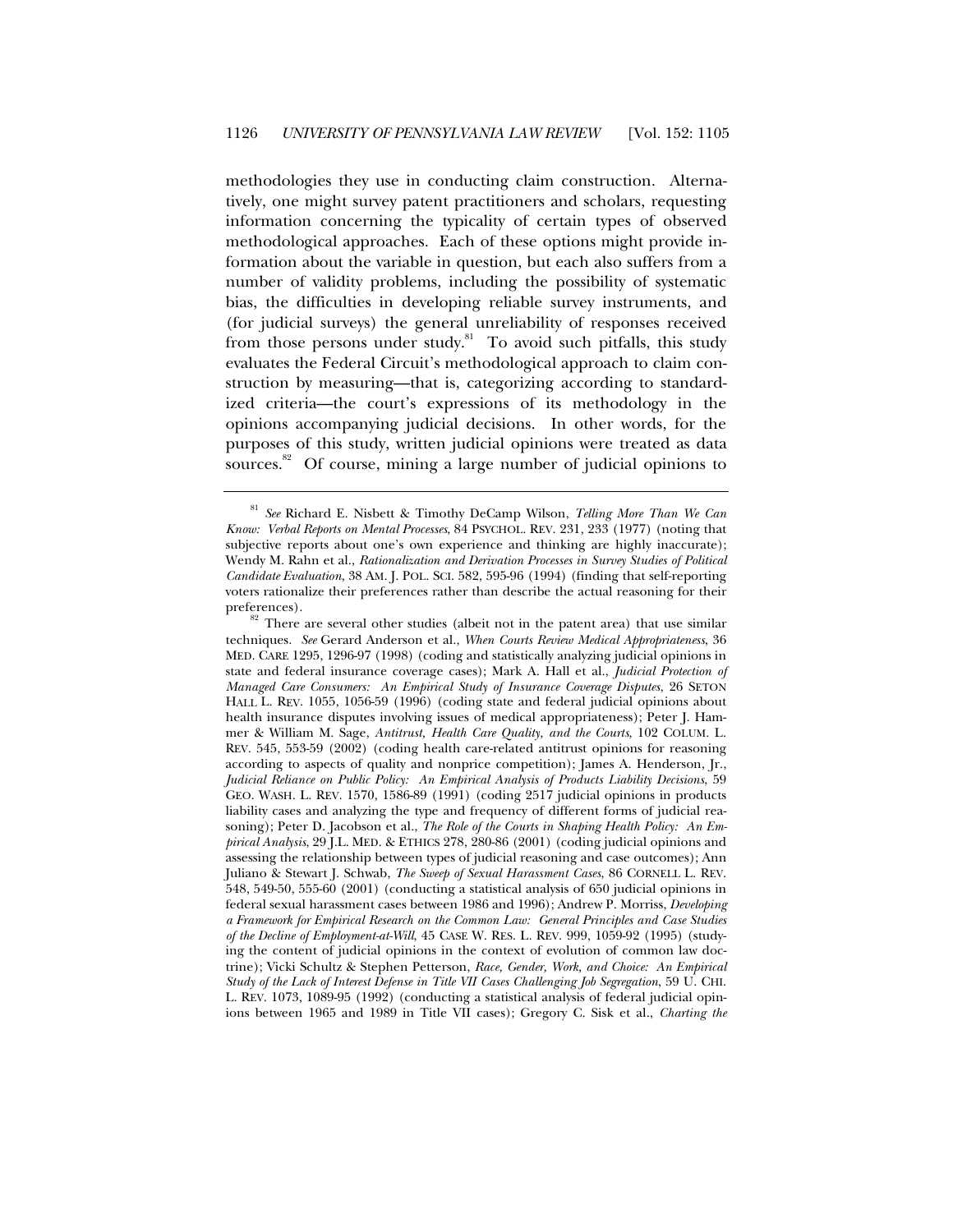collect relevant information is not so different from what lawyers do every day. The difference here is that the data was collected more systematically and measured by more rigid criteria.

Note also that the overall goal of the project—providing direct insight into the contemporary questions of institutional design of the patent system—effectively precludes using case *outcomes* (i.e., affirmance or reversal rates) as the basis of measurement. $83$  To be sure, reversal rates between 30% and 50%, as found recently in separate studies by Christian Chu and Kimberly Moore, might suggest problems in the jurisprudence of claim construction (or application thereof).<sup>84</sup> Yet because the reversal rate describes the district courts' performance (albeit as measured by the Federal Circuit), it explains little about the Federal Circuit itself. For example, a high reversal rate could indicate that nonspecialized district courts are simply unsuited to the often complex technological task of claim construction.<sup>85</sup> Or, the rates could reflect that the doctrinal rules are still in a "shaking out" period in the district courts and will decrease with increasing familiarity among trial judges.<sup>86</sup> Or, perhaps, the high reversal rates could represent a widespread disconnect between the Federal Circuit and the district courts, resulting in the underuse or misuse of the relevant doctrine. Therefore, result-oriented statistical studies, while

*Influence on the Judicial Mind: An Empirical Study of Judicial Reasoning*, 73 N.Y.U. L. REV. 1377, 1383 (1998) (coding judicial opinions according to constitutional reasoning).

<sup>&</sup>lt;sup>83</sup> But cf. Chu, *supra* note 10, at 1096-1106 (using the reversal rate to analyze trends in the Federal Circuit's claim construction jurisprudence); Moore, *supra* note 14, at 2-4, 11-17 (using the Federal Circuit's reversal rate to question the district court's ability to analyze claim construction). *See also* John R. Allison & Mark A. Lemley, *How Federal Circuit Judges Vote in Patent Validity Cases*, 27 FLA. ST. U. L. REV. 745, 746-49 (2000) (analyzing results of decisions on validity); Donald R. Dunner et al., *A Statistical Look at the Federal Circuit's Patent Decisions: 1982–1994*, 5 FED. CIR. B.J. 151, 153-56 (1995) (analyzing the proportion of certain results—invalidity, infringement, etc.—in Federal Circuit precedent); Kimberly A. Moore, *Judges, Juries, and Patent Cases—An Empirical Peek Inside the Black Box*, 99 MICH. L. REV. 365, 369-74 (2000) (analyzing results of jury trials in patent cases). <sup>84</sup> *See* Chu, *supra* note 10, at 1097-1100 (positing that a reversal rate of 50% means

the losing party is unlikely to settle without appeal); Moore, *supra* note 14, at 38 ("The 33% reversal rate of district court claim constructions suggests that judges are not, at

present, capable of resolving these issues with sufficient accuracy."). <sup>85</sup> For a similar conclusion, see Chu, *supra* note 10, at 1106; *see also* Moore, *supra* note 14, at 3.  $^{86}$  Chu dismisses this as "unlikely" given the role of patent-specific practitioners in

informing judges. Chu, *supra* note 10, at 1106. But the point here is not that the trial courts literally do not know the appropriate rules, but that their unfamiliarity and inexperience in using them (which would be reflected among all parties) could increase the variability of the decisions.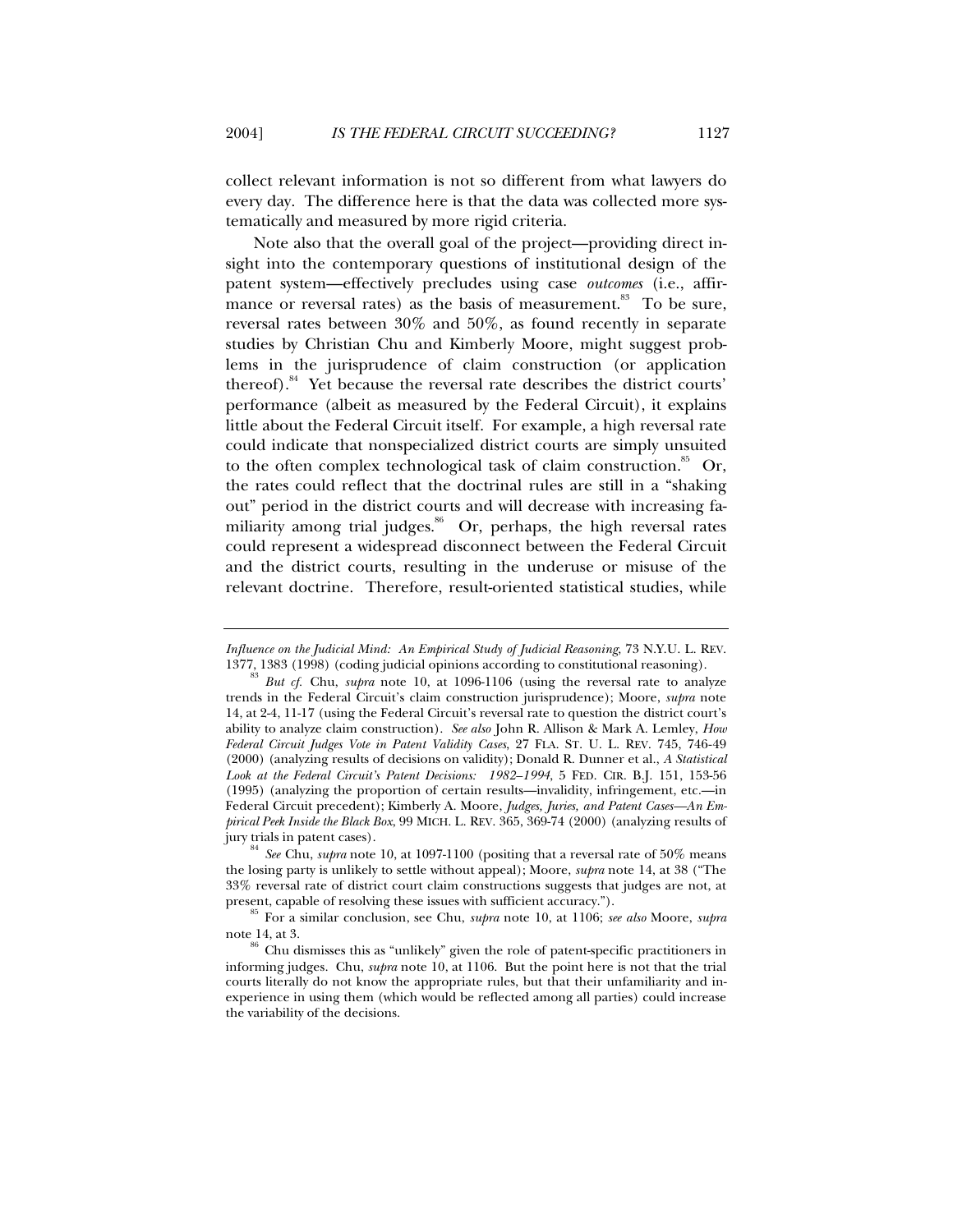obviously valuable for evaluating the performance of the district courts, should not be taken as establishing a causal link to Federal Circuit doctrine or methodology.<sup>87</sup>

This study thus utilizes the court's jurisprudence *itself* as the relevant data source, measuring aspects of the Federal Circuit's decision making as expressed in written judicial decisions. Given the object of the study—to analyze whether the court is effectively meeting its mandate for developing and managing a clear, coherent, and predictable jurisprudence—measuring the jurisprudence is most likely to provide the insights we seek.

Of course, choosing to use judicial opinions as data sources to measure judicial reasoning or methodology has a number of implications. Consider the following oft-cited concerns and limitations about using judicial opinions for systematic study:

- *Unobserved Reasoning*. Analyzing the content of judicial opinions assumes that the expression in a given opinion accurately reflects the actual process by which the result was reached. There is clearly at least some reason to question this assumption,<sup>88</sup> if for no other reason than, as noted by Edward Rubin, the author of the opinion is primarily concerned with "justify[ing] her conclusion by showing that it proceeds from accepted sources by legitimate, properly argued steps."89
- *Selection Bias*. Judicial opinions, and in particular appellate court opinions, clearly do not represent the universe of disputes; it is therefore possible that the cases which generate a judicial opinion contain some systematic bias. For example, it is possible that claim constructions conducted by the Federal Circuit concern particularly complex technology or are the result of especially poorly drafted claims.<sup>90</sup> Further, even though

 $87$  For example, Chu notes that his study of the results of claim construction reviews provides little help in evaluating the reasons that reversal rates are at any particular level. *Id.* at 1106-07. <sup>88</sup> *See, e.g.*, William M. Sage, *Judicial Opinions Involving Health Insurance Coverage:*

*Trompe L'Oeil or Window on the World?*, 31 IND. L. REV. 49, 61-68 (1998) (identifying small sample size, long time lags, selection bias, publication bias, and unstated ration-<br>ales as the limitations of a judicial dataset).

<sup>&</sup>lt;sup>89</sup> Edward L. Rubin, *The Concept of Law and the New Public Law Scholarship*, 89 MICH.<br>L. REV. 792, 801 (1991).

<sup>&</sup>lt;sup>90</sup> The authors do not believe this to be the case here. The population of opinions cover a huge variety of technologies, and while the quality of a patent claim is difficult to discern—especially when it is the subject of major litigation—neither coder observed systemic problems with claim quality.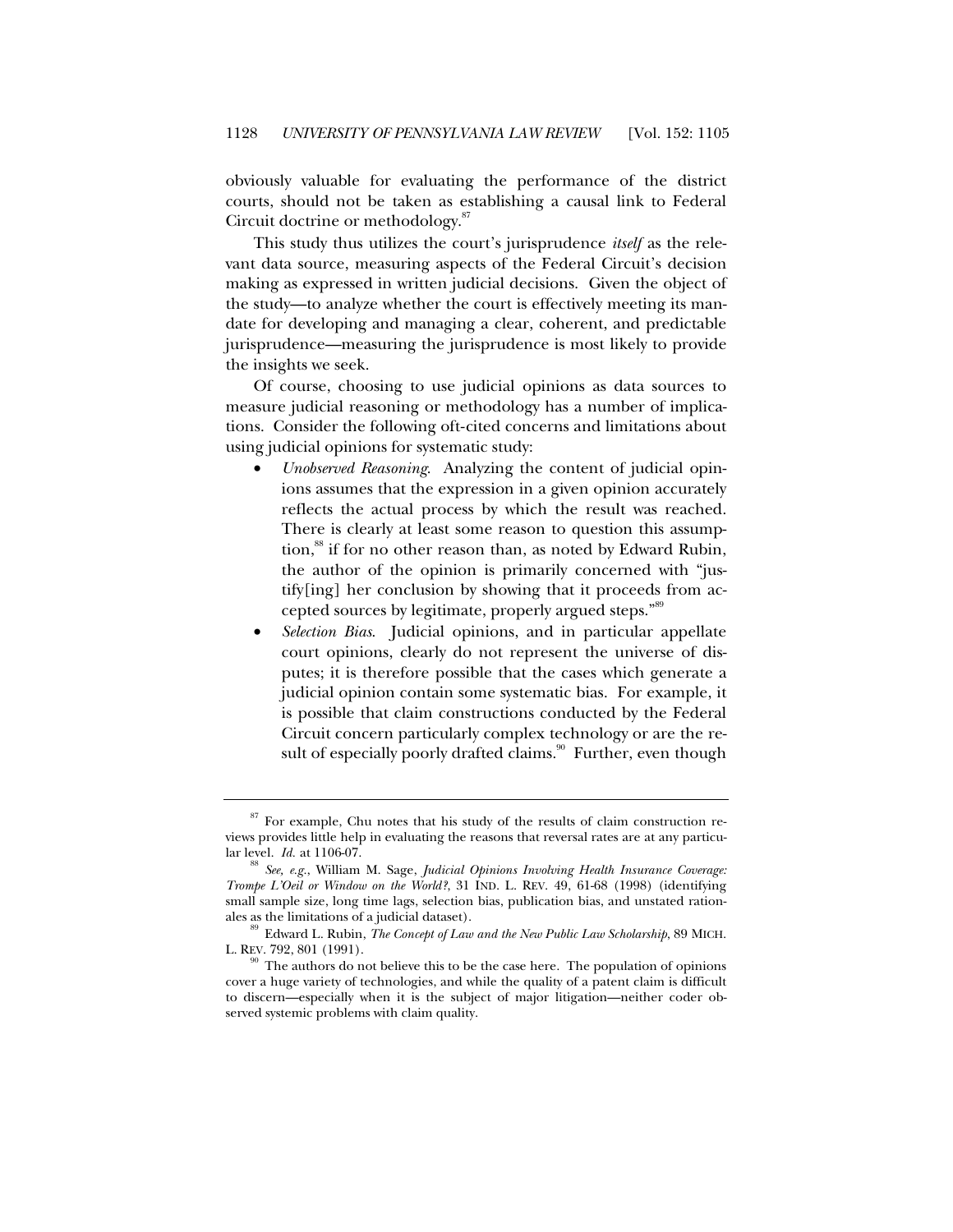the dataset contained all written opinions—even those designated as "unpublished" or "non-precedential" by the court—it could not contain those decisions by the Federal Circuit that did not result in an opinion.<sup>91</sup>

• *Strategic Behavior.* In analyzing the output of judicial opinions, this study did not seek to account for various inputs that might have affected the outcome or reasoning, such as the quality of arguments, strategic choices by parties, or even strategic behavior by judges.<sup>92</sup> A particular concern relevant to this study is the possibility that the judicial reasoning expressed in an opinion may be substantially affected by the arguments and methodologies employed by the litigants. For example, both litigants may, for strategic reasons, advocate similar methodological approaches (although seeking different results), making it more likely that the court would adopt such an approach. For this reason, it is perhaps unrealistic to view such opinions as truly independent expressions of methodology or reasoning.

While the concerns described above are at least potential limitations on the utility of this study, given the general hypothesis being tested, there are reasons to expect that these problems are less significant than might otherwise be the case. Recall that this study seeks to determine whether the Federal Circuit has developed a workable set of claim construction guidelines—the "rules and tools" mandated by the Supreme Court in *Markman II* and acknowledged in *Markman I* and *Cybor*. 93 In particular, note that the object of the study is not the underlying methodological view of the Federal Circuit judges but the content of the relevant jurisprudence. In this respect, then, this study differs from many similar studies which seek to extract information (for example, the role that background factors may play in influencing judicial reasoning  $94$  or the general use of health-care quality and other non-price factors in market-based analyses<sup>95</sup>) distinct from the expressed text of the opinions. Thus, for example, concern about the

<sup>&</sup>lt;sup>91</sup> *See* FED. R. APP. P. 36 (permitting judgments to be rendered without an opin-<br>ion).

ion).92 *See, e.g.*, Richard A. Posner, *What Do Judges and Justices Maximize? (The Same Thing Everyone Else Does)*, 3 SUP. CT. ECON. REV. 1, 23-30 (1993) (describing how judges' motivations can affect judicial decisions). <sup>93</sup> *Supra* notes 7-8 and accompanying text; *see also supra* text accompanying notes

<sup>72-80.</sup> <sup>94</sup> Sisk et al., *supra* note 82, at 1385-92, 1415-30, 1451-80. <sup>95</sup> Hammer & Sage, *supra* note 82, at 609-36.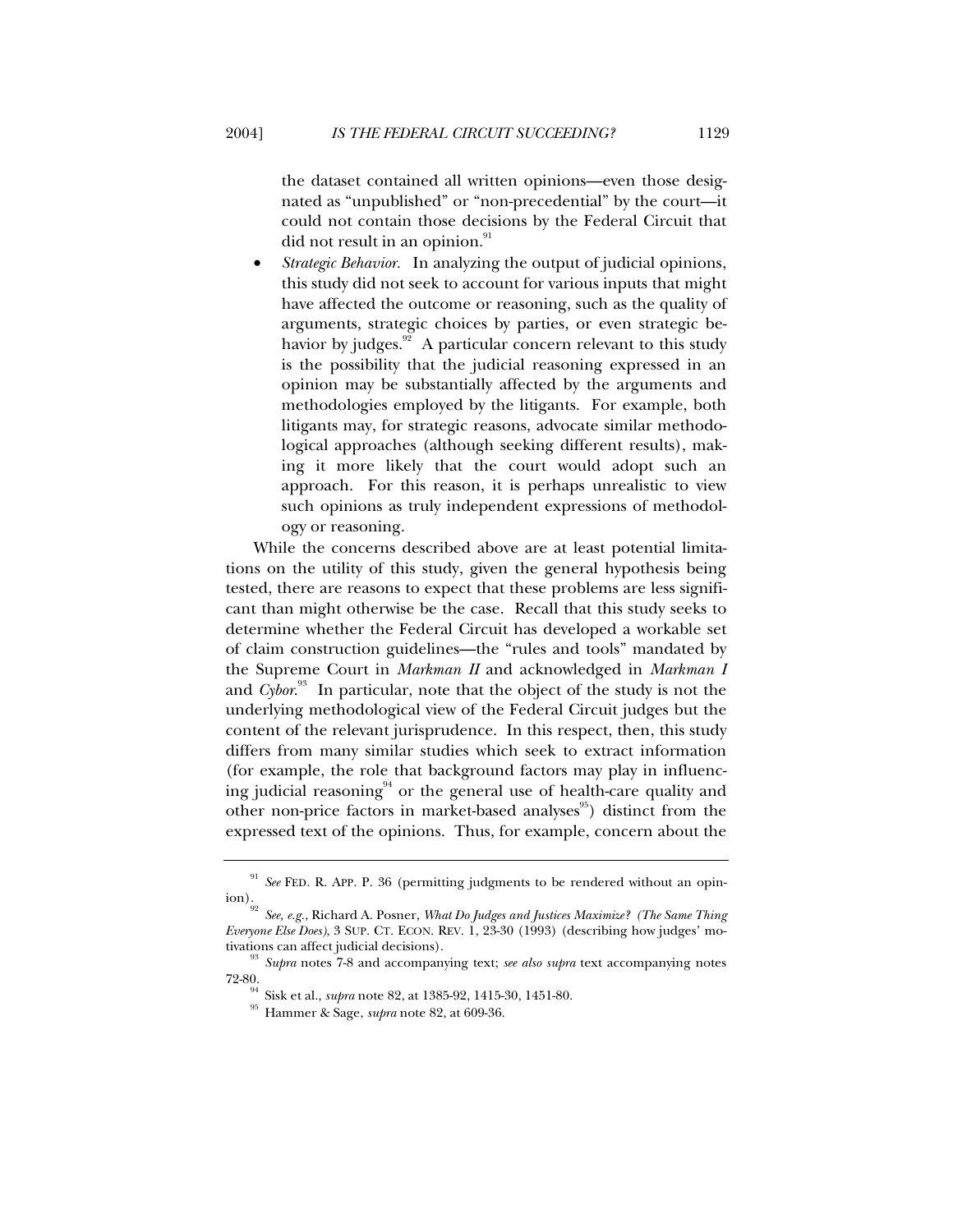unobservability of the "true" reasoning of the judges is mitigated by the understanding that these unobservable aspects are not, by design, involved in evaluating the validity of the hypothesis. Likewise, while selection bias is undoubtedly a generalized problem with any sort of case-based research, the population of cases of relevance here (those which provide information to other institutional players) are precisely those contained in the dataset. There is perhaps somewhat more cause for concern regarding the possibility of bias in the dataset due to strategic factors—especially those that might impact the way that the methodological decision making is described in the opinions. However, even here a similar qualification holds true: because the goal is to systematically evaluate the content of the jurisprudence, factors that may have distorted the body of the law will be reflected in both the study results and the actual guidance provided by the cases.<sup>96</sup> Accordingly, while the possibility that these issues may affect our study's results cannot be eliminated, any major impact seems unlikely. (There are, of course, significant limitations to this study due to other factors, as noted in the following Sections.)

#### B. *Procedural Versus Holistic: Selecting Measurement Criteria*

Perhaps the most significant design choice in this study was the determination of the criteria by which the object of measurement the methodology expressed in the relevant judicial opinions—was to be described. Given the complete absence of similar studies in the patent context, the development of measurement criteria required some substantial innovation; as a result, attempts were made to ensure substantial conformance with appropriate scientific norms. $97$  The basic question, of course, was how to categorize methodological approaches to the claim construction problem. In particular, given the object of the study, the inquiry was whether there were possible methodological characteristics, ascertained from a sampling of the cases, that were sufficiently distinct as to allow for reliable categorization.<sup>98</sup>

<sup>&</sup>lt;sup>96</sup> Thus, to the extent that systemic bias in expressions of methodology may exist due to the parties' arguments and approaches, perhaps one implication of the study is that judges should seek to avoid simply responding to parties' arguments and instead should view each opinion as a contribution to the wider jurisprudence. <sup>97</sup> *See* Lee Epstein & Gary King, *The Rules of Inference*, 69 U. CHI. L. REV. 1, 80-97

<sup>(2002) (</sup>describing the importance and evaluation of measurement criteria). <sup>98</sup> *See id.* at 83-87 (discussing reliability).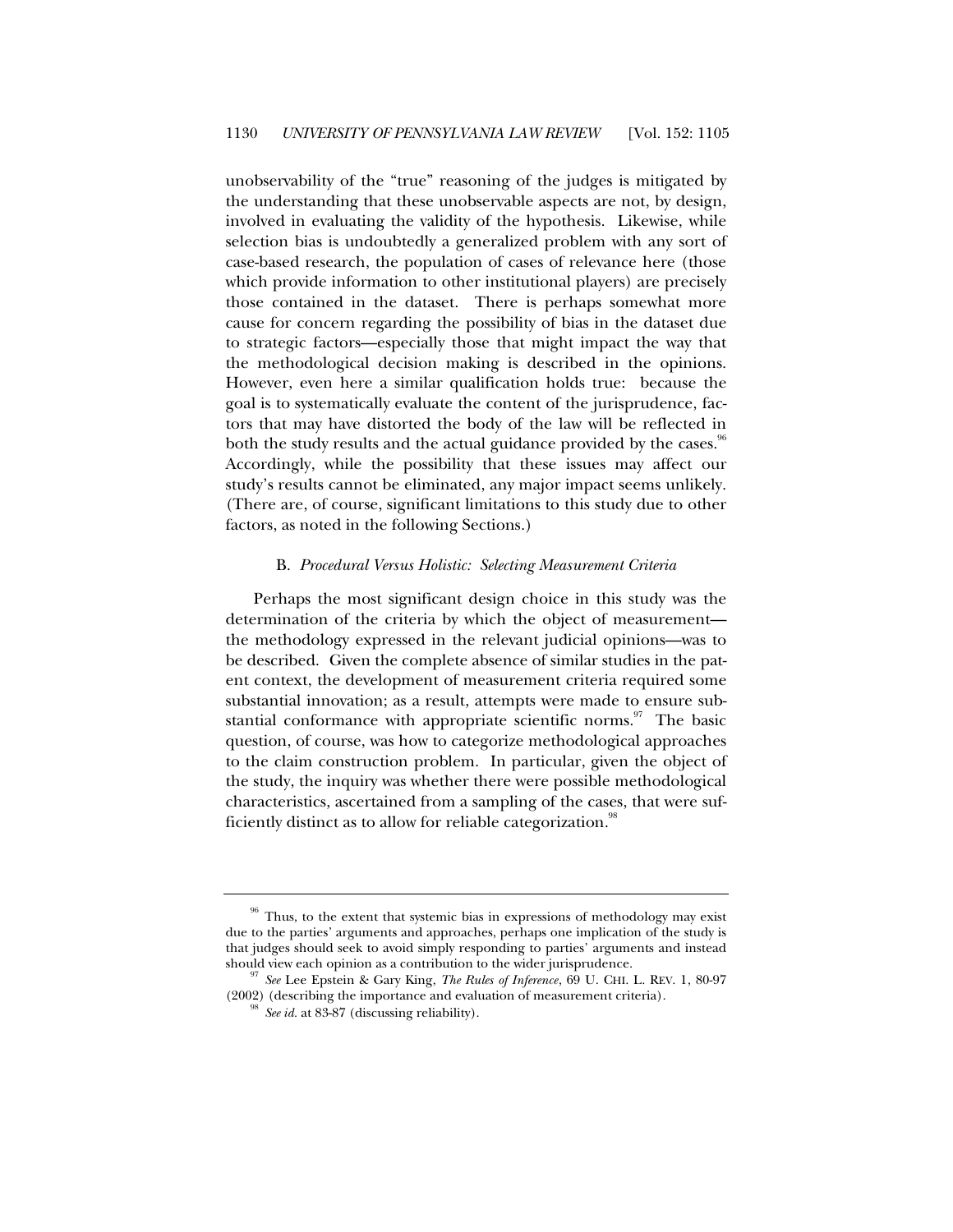#### 1. A Review of the Literature

An initial source for developing possible criteria was the relatively large post-*Markman II* scholarly literature on claim construction, under the theory that perhaps academic consensus and prior research could inform our inquiry. A review of that work revealed relatively few serious efforts to broadly describe features of the Federal Circuit's claim construction methodologies, at least in a manner relevant to the tasks here. One proposal was the distinction between what Professor Craig Allen Nard described as "pragmatic textualism" and "hypertextualism."99 As set forth by Nard, the distinction between these methodologies is primarily on the basis of "view[s] of judicial power" and is reflected in differing approaches to the standard of review and the treatment of extrinsic evidence.<sup>100</sup> In Nard's view, "pragmatic textualists" freely consider information concerning the accepted meanings of particular terms in the relevant fields while "embracing the importance of textual fidelity and internal coherence," whereas "hypertextualists" eschew any contextual basis for determining the meaning of claim terms.<sup>101</sup> Thus, it appears that the distinction Nard would draw involves two dimensions: the first is between a methodology that admits at least some forms of extrinsic evidence for context (pragmatic textualism) and one that does not (hypertextualism), and the second is between a methodology that offers at least some measure of deference to district court interpretations (pragmatic textualism) and one that sticks to de novo review (hypertextualism). This categorization approach was considered against a sample of the judicial opinion dataset, but ultimately was rejected. First, intuition and experience with the relevant jurisprudence suggested that the pragmatic/hypertextualist differences would likely be difficult to discern across the number of opinions evaluated in this study. Both of Nard's distinctions—the use of contextual extrinsic evidence and the standard of review—appear to be matters of settled law and thus show remarkable uniformity.<sup>102</sup>

<sup>&</sup>lt;sup>99</sup> Nard, *Claim Interpretation*, *supra* note 10, at 4-6.<br><sup>100</sup> *Id.* at 5-6.<br><sup>101</sup> *Id.* 102 As should be evident from the discussion in Part I of this Article, the standard of review question has been entirely settled since *Cybor* in 1998 and virtually settled since *Markman I* in 1995. In fact, the en banc court in *Cybor* noted only four cases that it considered even arguably inconsistent with the de novo standard of review established by *Markman I*. *Cybor*, 138 F.3d 1448, 1456 (Fed. Cir. 1998). Thus, reliably observing distinctions between opinions on the basis of the standard of review would appear to be extraordinarily difficult. *See, e.g*., Nard, *Claim Interpretation*, *supra* note 10, at 28 (noting that *Cybor* resolved this issue).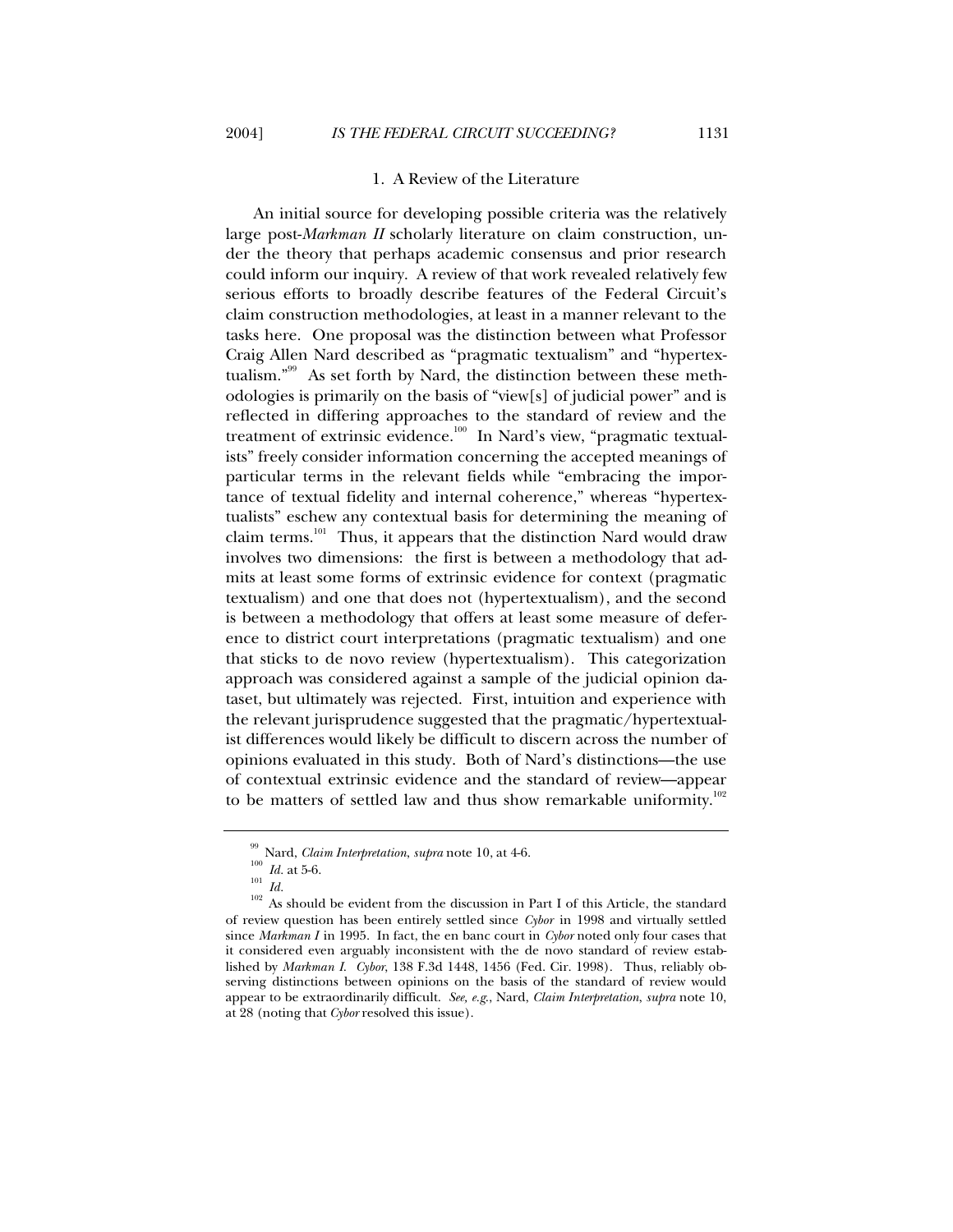Accordingly, it was extremely difficult to discern the proposed methodologies from the written opinions, even some of those discussed extensively in the text.<sup>103</sup>

We note that another academic effort, while not seeking to draw broad conclusions regarding claim construction jurisprudence, dovetailed far better with our initial review of the opinion dataset. In *Patent Claim Interpretation After* Markman*: How the Federal Circuit Interprets Claims*, 104 John Romary and Arie Michelsohn sought to present a positive account of the court's claim construction jurisprudence.<sup>105</sup> In doing so, they noted tensions in the case law concerning the emphasis given to the "ordinary meaning" of the claims,<sup>106</sup> and the utilization of

A potentially more fruitful line of difference concerns the use of contextual (in patent parlance, "extrinsic") evidence to inform the meaning of the claim language. But again this distinction seems quite difficult to discern in the case law. To the extent that there was doctrinal rigidity in the jurisprudence, see *Vitronics Corp. v. Conceptronic, Inc.*, 90 F.3d 1576 (Fed. Cir. 1996), it is unclear whether it actually prevented the consideration of important contextual evidence; and this rigidity appears not to exist in more current case law, which is replete with references to dictionaries, technical and otherwise, as well as the increasing use of experts, see *Pitney Bowes, Inc. v. Hewlett-Packard Co.*, 182 F.3d 1298 (Fed. Cir. 1999). To be sure, there is a clear distinction concerning the hierarchical status of this type of information, and that distinction informs this study's measurement criteria. But there does not seem to be a reliable categorization according to the consideration of this information.

We should be clear that this discussion is not meant as a critique of Nard's discussion of competing interpretive theories (though we suspect we disagree on many points). To a large degree, Nard's project is more normative than descriptive, which, while not detracting from the scholarship, nonetheless makes his categories less useful

for systematic evaluation purposes. <sup>103</sup> For example, Nard cites *K-2 Corp. v. Salomon S.A.*, 191 F.3d 1356 (Fed. Cir. 1999), as a clear example of the pragmatic/hypertextualist distinction. Nard, *Claim Interpretation*, *supra* note 10, at 61. In a passage quoted by Nard, Judge Rader in dissent suggested that the majority failed to ascertain the correct meaning of the phrase "permanently affixed" because it declined to return the case to the district court for factfinding on the meaning of "permanently" within the in-line skate art. *K-2 Corp.*, 191 F.3d at 1370 (Rader, J., dissenting). Yet the majority opinion also engaged in what Nard describes as "pragmatic" reasoning: (1) neither party suggested at any time that the word "permanently" had a special meaning in this technological context (and, thus, the word was presumed to be given its common definition); and (2) in the context of the current dispute (the accused device had a removable screw where the patent claim called for a "permanent" affixation), the accused device clearly fell outside any reasonable contextual interpretation of "permanently." *Id.* at 1356. Thus, it seems difficult to discern the line Nard seeks to draw, except to the extent that the distinction is one simply of the degree of "pragmatism" involved (though one is left wondering what is "pragmatic" about requiring extensive expert testimony and evidentiary inquiries into the meaning of a commonly understood, nontechnical word).<br>
<sup>104</sup> Romary & Michelsohn, *supra* note 15, at 1887.<br>
<sup>105</sup> *Id.* at 1892.<br>
<sup>106</sup> *Id.* at 1897-1917.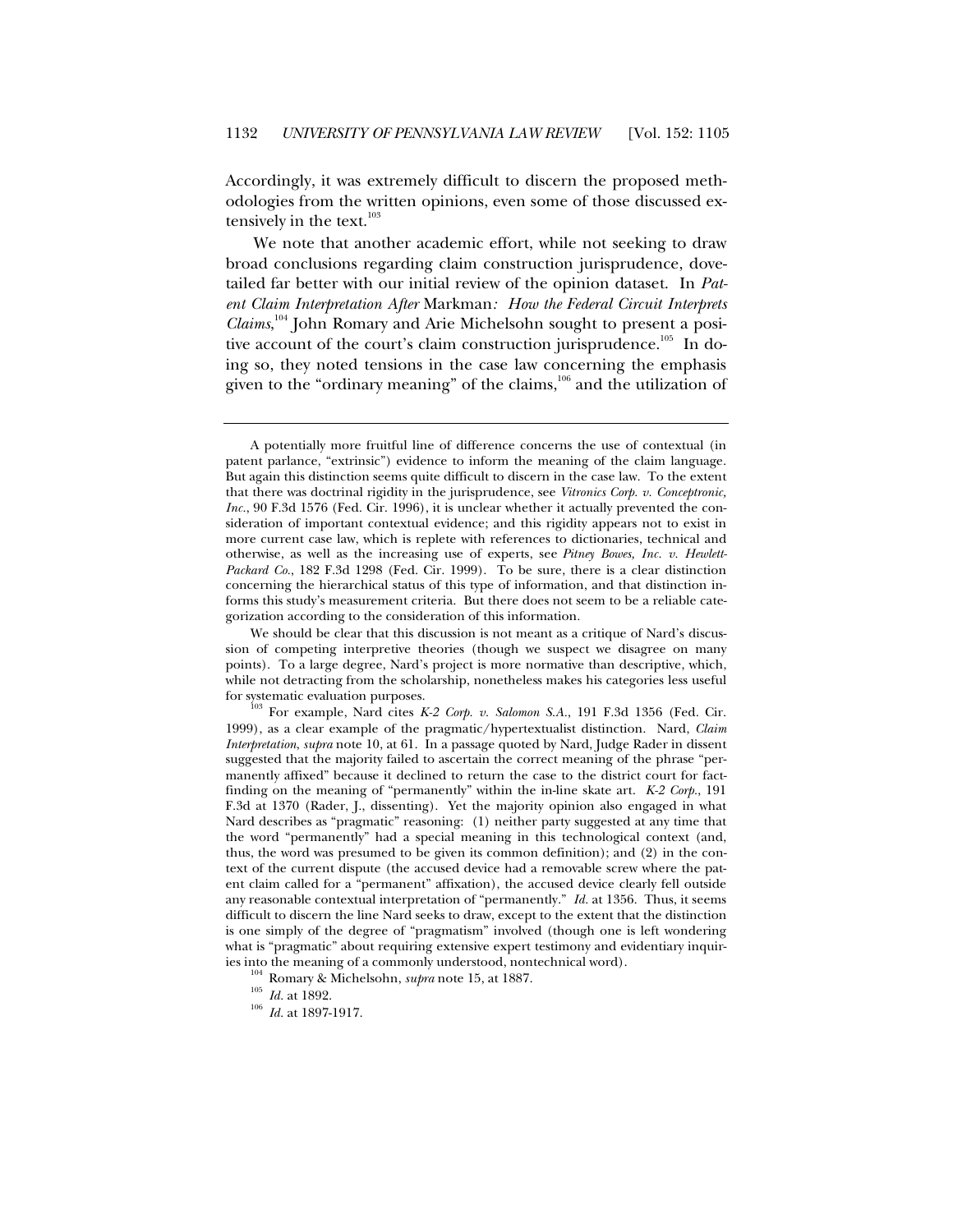the specification to inform claim terms<sup>107</sup>—both of which are clearly described by the methodological dichotomy we develop below.

#### 2. "Bottom Up" Measurement Design

Ultimately, the opinions themselves inspired the design of this study's measurement criteria. A reading of a broad sample of the relevant dataset revealed a distinction between claim construction methodologies on the basis of the hierarchical status given to the sources of meaning of claim terms. Throughout the relevant time period, the Federal Circuit observably struggled with the tension inherent in two generally accepted (and conventionally cited) "canons" of claim construction: (1) that claim language is read in light of the specification of which it is a part; and (2) that the meaning of claim language may not be altered by importing or reading-in changes from outside the claims. Taken together, these canons recognize that the claim construction exercise is necessarily a contextual one, and they also attempt to preserve the function of the claim as the ultimate statement of patent scope. And yet the canons' inherent tension cannot be easily set aside: at what point does an appropriately contextual analysis spill over into impermissible importation of meaning into the claims? It is the resolution of this tension—which fundamentally exists in all disputes about the meaning of claim language $108$ —that provides the measurement criteria by which the Federal Circuit's methodological approach may be evaluated.

Two distinct approaches to resolving this tension were identified and defined. One line of reasoning, designated procedural, reveals a fairly formal process for analyzing the meaning of disputed claim terms, one that principally traverses according to a hierarchy of status among the various sources of meaning. The procedural approach starts with a general presumption in favor of the ordinarily understood meaning of claim language, typically drawn from a relevant —often technical—dictionary, reference works, or common usage. It then follows a predetermined path of analysis, wherein any suggested alteration from the ordinary meaning must be accompanied by

 $107$  *Id.* at 1917-26.<br><sup>108</sup> In any dispute over claim language, one party or the other will almost invariably be arguing for more weight to be added to the "contextual" information, or at least will present competing information that necessarily requires the court to determine the weight it should be given.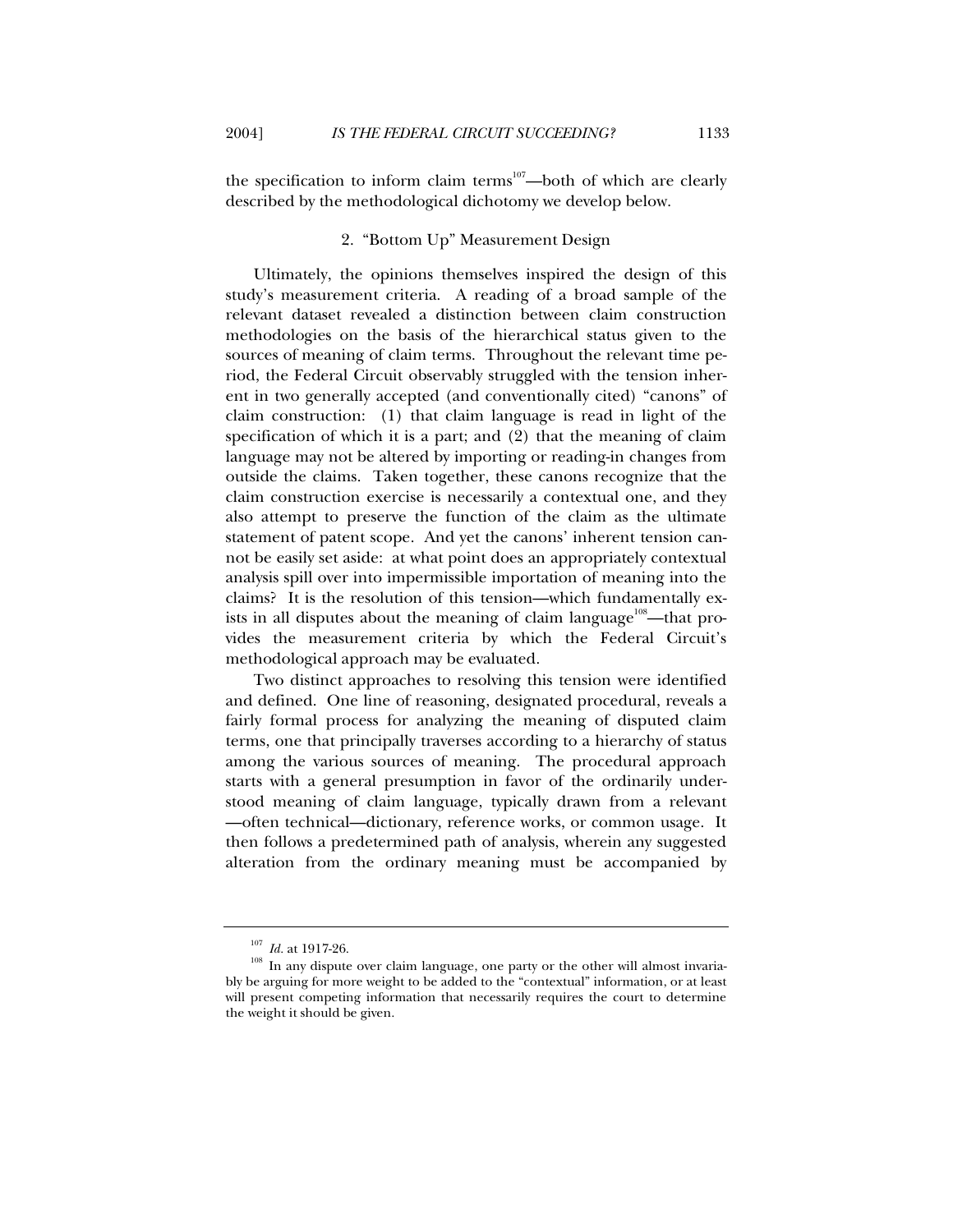significant proof that such an alteration is required under the circumstances.

The alternative methodology, designated holistic, adopts a distinctly more free-form approach, seeking the correct meaning according to the particular circumstances presented, rather than following the formal steps and hierarchy of information sources seen in the procedural method. The holistic approach is significantly more relaxed than the procedural method in moving away from the abstracted "ordinary meaning" of a term in favor of a more localized understanding.<sup>109</sup>

An example of the court's expression of the procedural approach is *Johnson Worldwide Associates v. Zebco Corp.*: 110

We begin, as with all claim interpretation analyses, with the language of the claims. The general rule is, of course, that terms in the claim are to be given their ordinary and accustomed meaning. General descriptive terms will ordinarily be given their full meaning; modifiers will not

<sup>&</sup>lt;sup>109</sup> In order to avoid potential confusion (or perhaps ideological baggage), these labels intentionally do not directly correspond with the well-known formalist (or "textualist") and pragmatist schools of interpretive method, though the methodological distinction drawn here obviously invokes at least aspects of that debate. *See* Daniel A. Farber, *The Inevitability of Practical Reason: Statutes, Formalism, and the Rule of Law*, 45 VAND. L. REV. 533, 548-49 (1992) (arguing that the real competing "issue" between formalists' and pragmatics' interpretive schemes is "the utility of a strong literalism presumption"); *see also* WILLIAM N. ESKRIDGE, JR., DYNAMIC STATUTORY INTERPRE-TATION 50-57 (1994) (discussing the pragmatist approach); RICHARD A. POSNER, OVERCOMING LAW 4-21 (1995) (same); Frank H. Easterbrook, *The Role of Original Intent in Statutory Construction*, 11 HARV. J.L. & PUB. POL'Y 59, 59-66 (1988) (discussing the textualist/formalist approach); John F. Manning, *Textualism as a Nondelegation Doctrine*, 97 COLUM. L. REV. 673, 674-75 (1997) (same); Antonin Scalia, *Common-Law Courts in a Civil-Law System: The Role of United States Federal Courts in Interpreting the Constitution and Laws*, *in* A MATTER OF INTERPRETATION: FEDERAL COURTS AND THE LAW 3, 23-29 (Amy Gutmann ed., 1997) (same). To be sure, both claim construction methodologies described here acknowledge and consult essentially the same sources of meaning, including what pragmatists call "contextual" information. *See, e.g.*, Nard, *Claim Interpretation*, *supra* note 10, at 43-52 (discussing pragmatic approaches to claim interpretation); *see also* RICHARD A. POSNER, THE PROBLEMS OF JURISPRUDENCE 296 (1990) (noting the necessity of contextual information in discerning meaning); Stanley Fish, *Almost Pragmatism: Richard Posner's Jurisprudence*, 57 U. CHI. L. REV. 1447, 1456 (1990) (same). The critical difference here is in the process (or absence thereof) by which such information is used, with the "procedural" methodology ascribing to a significantly more rigid hierarchy in classifying the status of competing information. This distinction, which is based more on the structure and import of information than its consideration, seems to comport with at least some views of the textualist interpretive approach. *See, e.g.*, Manning, *supra*, at 696 ("Not even the most committed textualist would claim that . . . texts are inherently 'plain on their face,' or that all interpretation takes place within the four corners of the Statutes at Large.").<br> $^{110}$  175 F.3d 985 (Fed. Cir. 1999).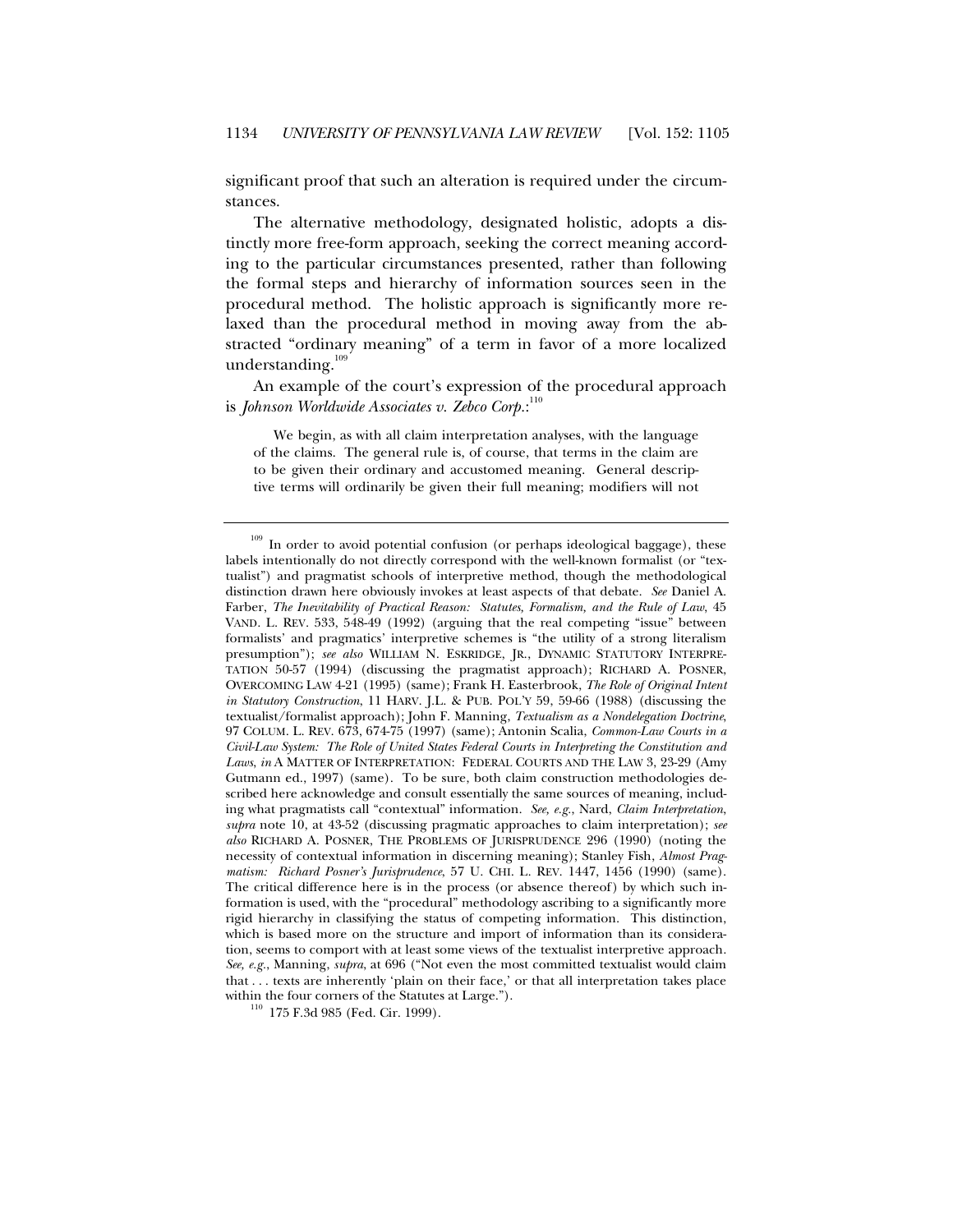be added to broad terms standing alone. In short, a court must presume that the terms in the claim mean what they say, and, unless otherwise compelled, give full effect to the ordinary and accustomed meaning of claim terms.

In order to overcome this heavy presumption in favor of the ordinary meaning of claim language, . . . . there must be a textual reference in the actual language of the claim with which to associate a proffered claim construction.

Our case law demonstrates two situations where a sufficient reason exists to require the entry of a definition of a claim term other than its ordinary and accustomed meaning. The first arises if the patentee has chosen to be his or her own lexicographer by clearly setting forth an explicit definition for a claim term. The second is where the term or terms chosen by the patentee so deprive the claim of clarity that there is no means by which the scope of the claim may be ascertained from the language used. In these two circumstances, a term or terms used in the claim invites—or indeed, requires—reference to intrinsic, or in some cases, extrinsic, evidence to determine the scope of the claim language.

By contrast, consider the discussion of methodology in *Wang Laborato*ries, Inc. v. America Online, Inc.:<sup>112</sup>

The parties agreed before the district court that the term "frame" can in general usage be applied to bit-mapped display systems as well as to character-based systems; experts for both sides so testified. The disagreement was as to whether the term "frame" in the '669 claims embraced this general usage, or whether the term would be understood by persons of skill in this field as limited to the character-based systems described in the '669 patent. The district court started its analysis with the specification.

<sup>111</sup> *Id.* at 989-90 (citations omitted); *see also* Renishaw PLC v. Marposs Societa' per Azioni, 158 F.3d 1243, 1248 (Fed. Cir. 1998) ("[T]he resulting claim interpretation must . . . accord with the words chosen by the patentee . . . ."); Comark Communications, Inc. v. Harris Corp., 156 F.3d 1182, 1187 (Fed. Cir. 1998) ("In this case, the [disputed term] has a clear and well-defined meaning. This term is not so amorphous that one of skill in the art can only reconcile the claim language with the inventor's disclosure by recourse to the specification."); Va. Panel Corp. v. MAC Panel Co., 133 F.3d 860, 865-66 (Fed. Cir. 1997) (concluding that intrinsic evidence does not require modification of the ordinary meaning of "reciprocating"); York Prods., Inc. v. Cent. Tractor Farm & Family Ctr., 99 F.3d 1568, 1572 (Fed. Cir. 1996) ("Without an express intent to impart a novel meaning to claim terms, an inventor's claim terms take on their ordinary meaning."); Bell Communications Research, Inc. v. Vitalink Communications Corp., 55 F.3d 615, 621-22 (Fed. Cir. 1995) (determining that the unmodified term "associating" is not limited to explicit association); Specialty Composites v. Cabot Corp., 845 F.2d 981, 987 (Fed. Cir. 1988) (holding that the unmodified term "plasticizer" is given the full range of ordinary and accustomed meaning). <sup>112</sup> 197 F.3d 1377 (Fed. Cir. 1999).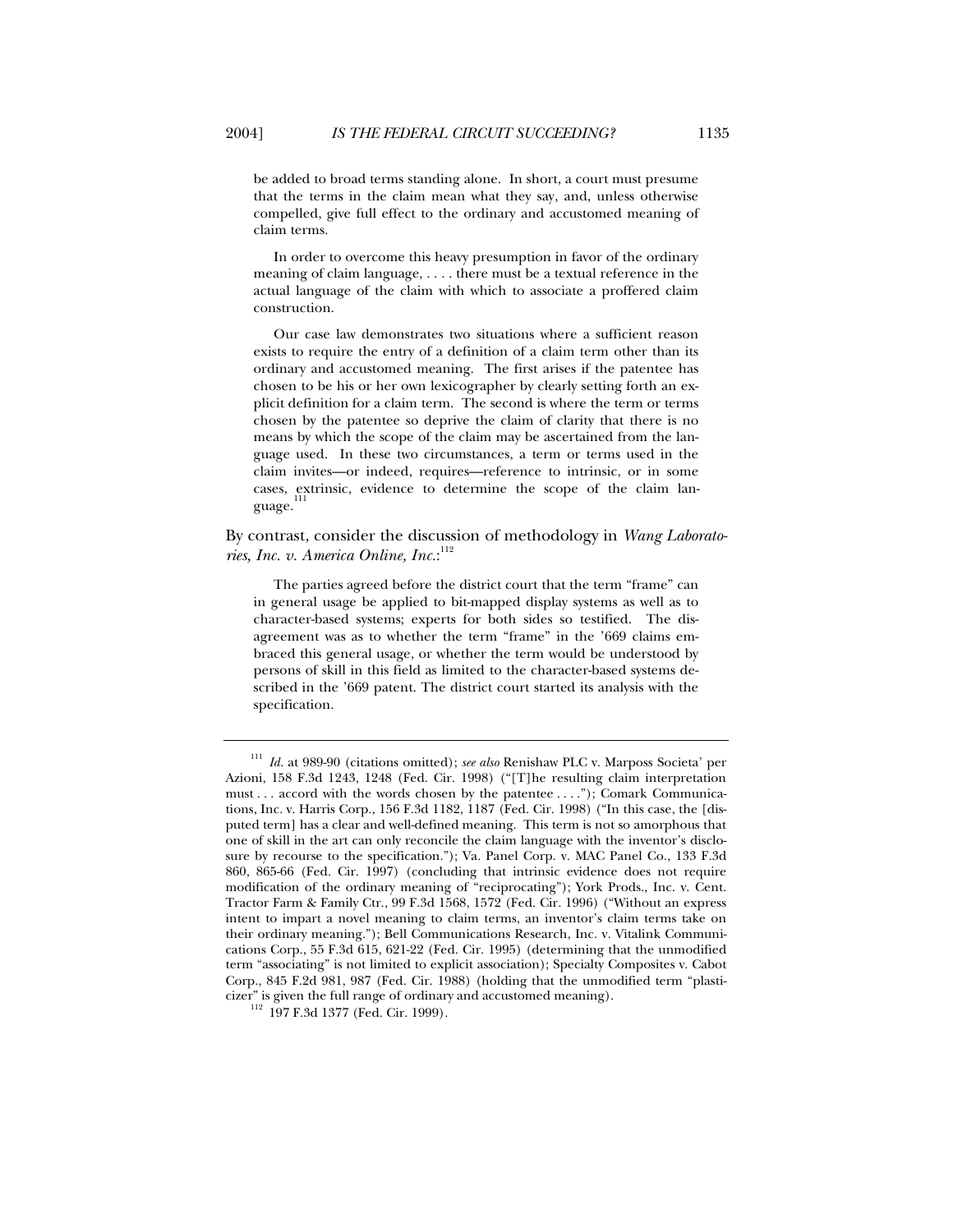The only system that is described and enabled in the '669 specification and drawings uses a character-based protocol. The specification mentions non-character-based protocols, [but] . . . . [t]he district court viewed the references to bit-mapped protocols as acknowledgments of the state of the art, and not as an enlargement of the invention described in the patent. We agree, and conclude that the references to other known protocols do not describe them as included in the applicant's invention, and that the specification would not be so understood by a person skilled in the field of the invention.

. . . .

. . . .

Wang states that the character-based protocol is simply a "preferred embodiment," and that the embodiment described in the specification does not set the boundaries of the claims . . . . Although precedent offers assorted quotations in support of differing conclusions concerning the scope of the specification, these cases must be viewed in the factual context in which they arose. Whether an invention is fairly claimed more broadly than the "preferred embodiment" in the specification is a question specific to the content of the specification, the context in which the embodiment is described, the prosecution history, and if appropriate the prior art, for claims should be construed, when feasible, to sustain their validity. The usage "preferred" does not of itself broaden the claims beyond their support in the specification. The only embodiment described in the '669 patent specification is the character-based protocol, and the claims were correctly interpreted as limited thereto.<sup>1</sup>

It is this contrast between the procedural and the holistic methodological approaches that forms the basis of our measurement criteria.

#### C. *Developing the Coding Instrument*

Once the measurement criteria were identified, a detailed coding instrument was developed. Initial review of a sample of the opinion set suggested that, while the basic methodological dichotomy was virtually certain to be present in each relevant case, many examples

<sup>&</sup>lt;sup>113</sup> *Id.* at 1381-83 (citations omitted). Note that, essentially by definition, the holistic methodological approach is more difficult to clearly discern from the cases. *See also* Cultor Corp. v. A.E. Staley Mfg., 224 F.3d 1328, 1331 (Fed. Cir. 2000) ("Whether a claim must, in any particular case, be limited to the specific embodiment presented in the specification, depends in each case on the specificity of the description of the invention . . . ."); Toro Co. v. White Consol. Indus., 199 F.3d 1295, 1301 (Fed. Cir. 1999) ("The specification does not describe an invention broader than [the] description of the cover and the restriction ring 'automatically' inserted and removed together."); O.I. Corp. v. Tekmar Co., 115 F.3d 1576, 1581 (Fed. Cir. 1997) ("All of the 'passage' structures contemplated by the written description are . . . either non-smooth or conical.").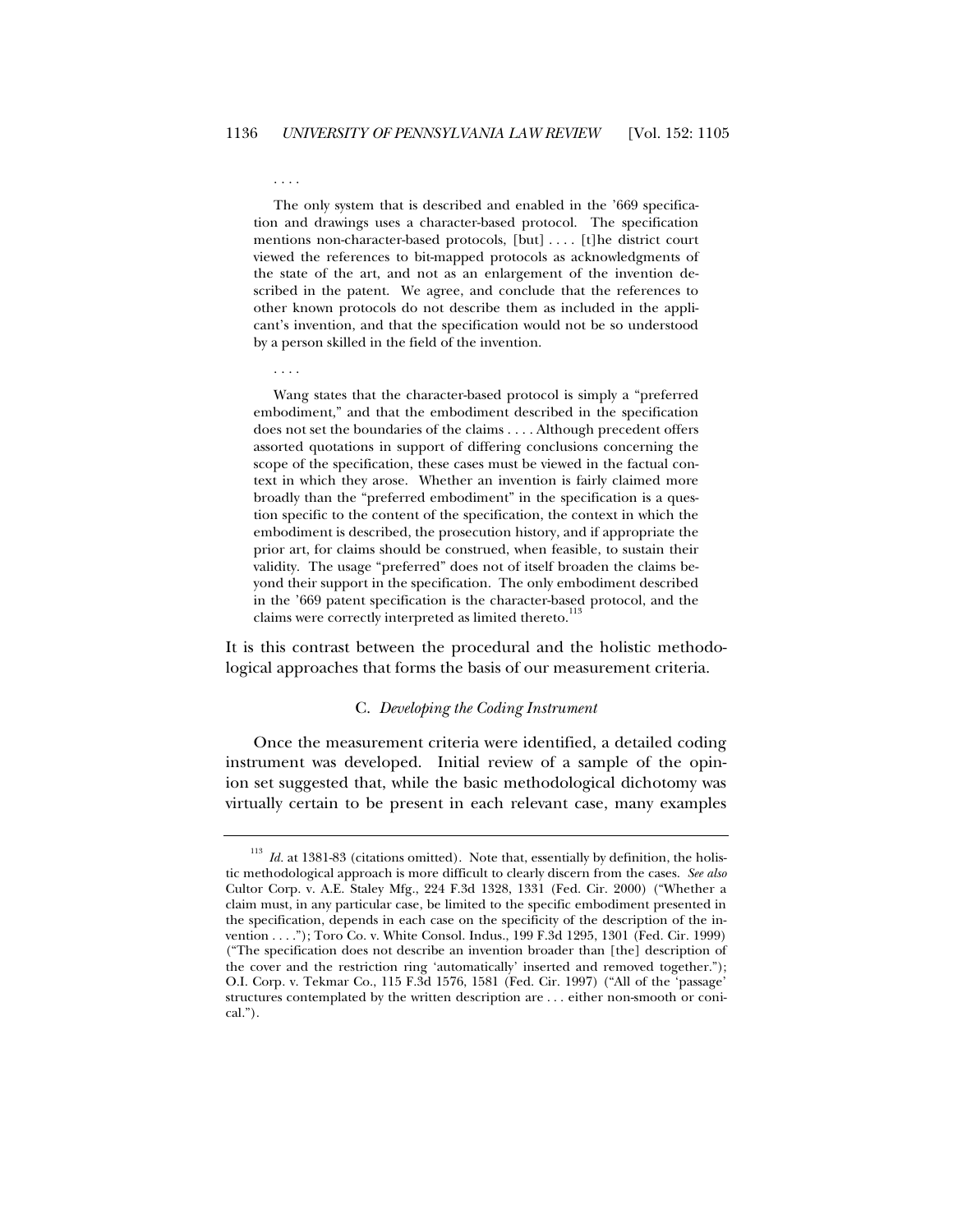(and, more to the point, expressions) of either approach would likely be found along a spectrum extending between strictly procedural and strictly holistic. Accordingly, in order to capture as much information as possible, the coding instrument allowed scoring of opinions in three categories of each methodology, representing strong, intermediate, and weak forms of the analysis. Thus, the coding scheme can be depicted graphically as in Figure 1 below.





A textual description of the various subcategories is in Table 1: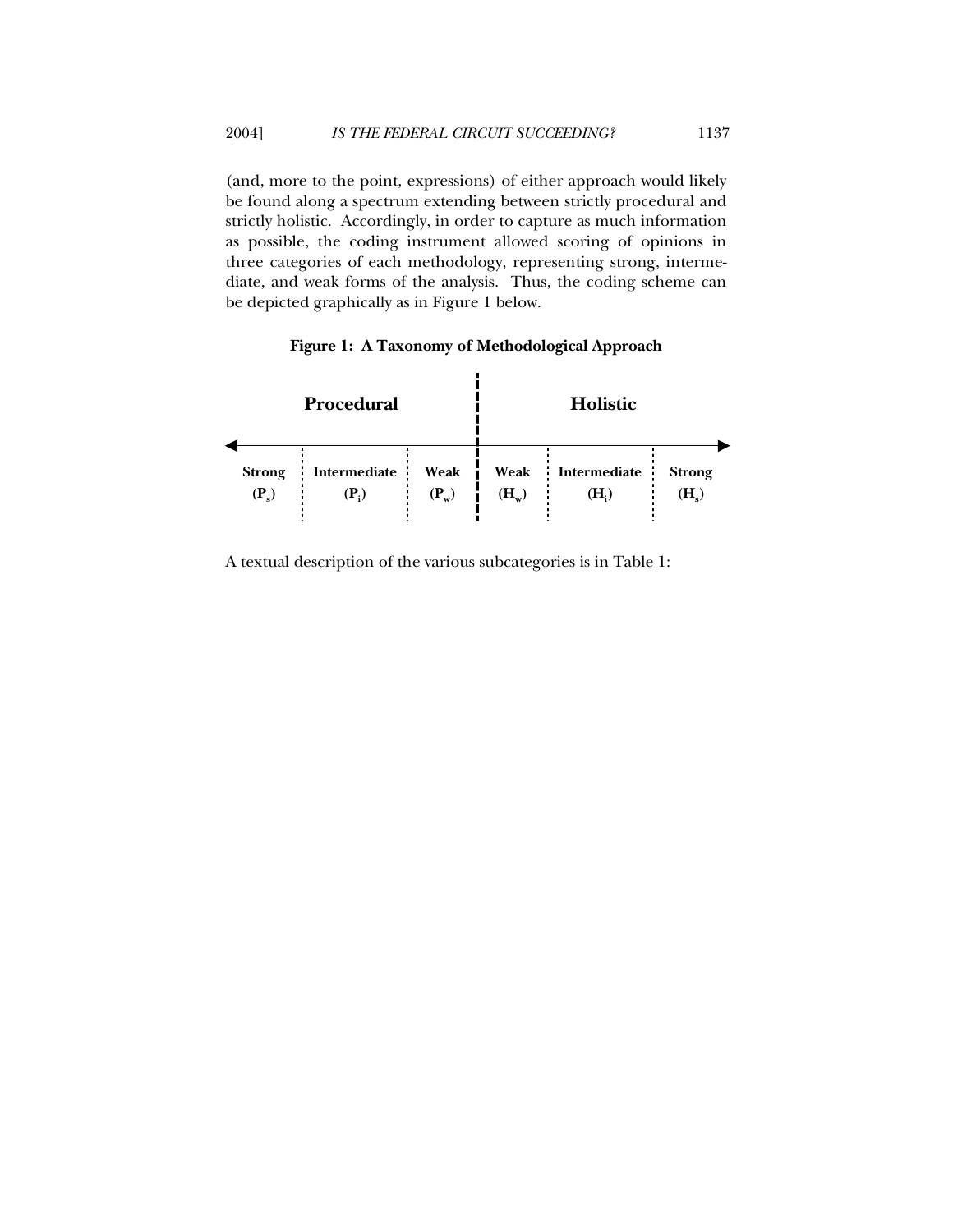| Binomial<br>Categories                              | Procedural                                                                                           |                                                                                                                     |                                                                                                        | Holistic                                                                                          |                                                                                      |                                                                                        |
|-----------------------------------------------------|------------------------------------------------------------------------------------------------------|---------------------------------------------------------------------------------------------------------------------|--------------------------------------------------------------------------------------------------------|---------------------------------------------------------------------------------------------------|--------------------------------------------------------------------------------------|----------------------------------------------------------------------------------------|
| Detailed<br>Categories                              | Strong<br>$(P_2)$                                                                                    | Intermediate<br>$(P_1)$                                                                                             | Weak<br>$(P_{\omega})$                                                                                 | Weak<br>$(H_{\ldots})$                                                                            | Intermedi-<br>ate $(H_0)$                                                            | Strong<br>$(H_{\alpha})$                                                               |
| Textual<br>Description<br>&<br>Coding<br>Instrument | <b>Expresses</b><br>rigid<br>process.                                                                | Framework of<br>formal process<br>established.                                                                      | Difficult to<br>discern the<br>form of<br>analysis.                                                    | Difficult to<br>discern the<br>form of<br>analysis.                                               | Acknow-<br>ledgement of<br>process, but<br>not used.                                 | No discussion<br>of process.                                                           |
|                                                     | Ordinary<br>meaning<br>controls.<br>absent<br>express<br>definitions.<br>etc.                        | Departure<br>along some<br>dimension:<br>no talk of<br>presumption,<br>extensive<br>discussion of<br>specification. | Some<br>discussion/<br>hint of<br>process.                                                             | Little or no<br>discussion<br>of process<br>or ordinary<br>meaning.                               | Specification<br>and/or<br>prosecution<br>history is<br>clearly<br>dispositive.      | Immediate<br>use of<br>specification<br>or prosecu-<br>tion history.                   |
| Example<br>Cases                                    | Johnson<br>Worldwide<br>Assocs. v.<br>Zebco<br>Corp., 175<br>F.3d 985<br>(Fed. Cir.<br>1999)         | Insituform<br>Techs. v. Cat<br>Contracting,<br>Inc., 99 F.3d<br>1098 (Fed.<br>Cir. 1996)                            | Ethicon<br>Endo-<br>Surgery v.<br>U.S. Surgical<br>Corp., 93<br>F.3d 1572<br>(Fed. Cir.<br>1996)       | Litton Sys.<br>v. Honey-<br>well, Inc.,<br>87 F.3d<br>1559 (Fed.<br>Cir. 1996)                    | Harris Corp.<br>v. IXYS Corp.,<br>114 F.3d 1149<br>(Fed. Cir.<br>1997)               | O.I. Corp. v.<br>Tekmar Co.,<br>115 F.3d<br>1576 (Fed.<br>Cir. 1997)                   |
|                                                     | Neomagic<br>Corp. v.<br>Trident<br>Microsys.<br>Inc., 287<br>F.3d 1062<br>(Fed. Cir.<br>2002)        | Micro Chem<br>Inc. v. Great<br>Plains Chem.<br>Co., 194 F.3d<br>1250 (Fed.<br>Cir. 1999)                            | Key Pharms.<br>v. Hercon<br>Lab. Corp.,<br>161 F.3d<br>709 (Fed.<br>Cir. 1998)                         | DSC Com-<br>muns. Corp.<br>v. Pulse<br>Communs.,<br>Inc., 170<br>F.3d 1354<br>(Fed. Cir.<br>1999) | Aqua-Aerobic<br>Sys. v. Aera-<br>tors Inc., 211<br>F.3d 1241<br>(Fed. Cir.<br>2000)  | Wang Labs.,<br>Inc. v. Am.<br>Online.<br>Inc., 197<br>F.3d 1377<br>(Fed. Cir.<br>1999) |
|                                                     | <b>CCS</b> Fitness.<br>Inc. v.<br><b>Brunswick</b><br>Corp., 288<br>F.3d 1359<br>(Fed. Cir.<br>2002) | 3M v. Chem-<br>que, Inc., 303<br>F.3d 1294<br>(Fed. Cir.<br>2002)                                                   | <b>Brassica</b><br>Prot. Prods.<br>LLC v.<br>Sunrise<br>Farms, 301<br>F.3d 1343<br>(Fed. Cir.<br>2002) | Viskase<br>Corp. v.<br>Am. Nat'l<br>Can Co.,<br>261 F.3d<br>1316 (Fed.<br>Cir. 2001)              | Smith &<br>Nephew, Inc.<br>v. Ethicon,<br>Inc., 276 F.3d<br>1304 (Fed.<br>Cir. 2001) | Cultor<br>Corp. v. A.E.<br>Staley Mfg.,<br>224 F.3d<br>1328 (Fed.<br>Cir. 2000)        |

**Table 1: A Taxonomy of Methodological Approach**

The coding instrument contains detailed definitions of each category. These definitions were revised several times based on feedback from coders and data concerning intracoder differences. After revision, the previously coded decisions were reconsidered in light of the altered instrument. In general, the instrument became increasingly detailed and precise upon each revision, thereby promoting the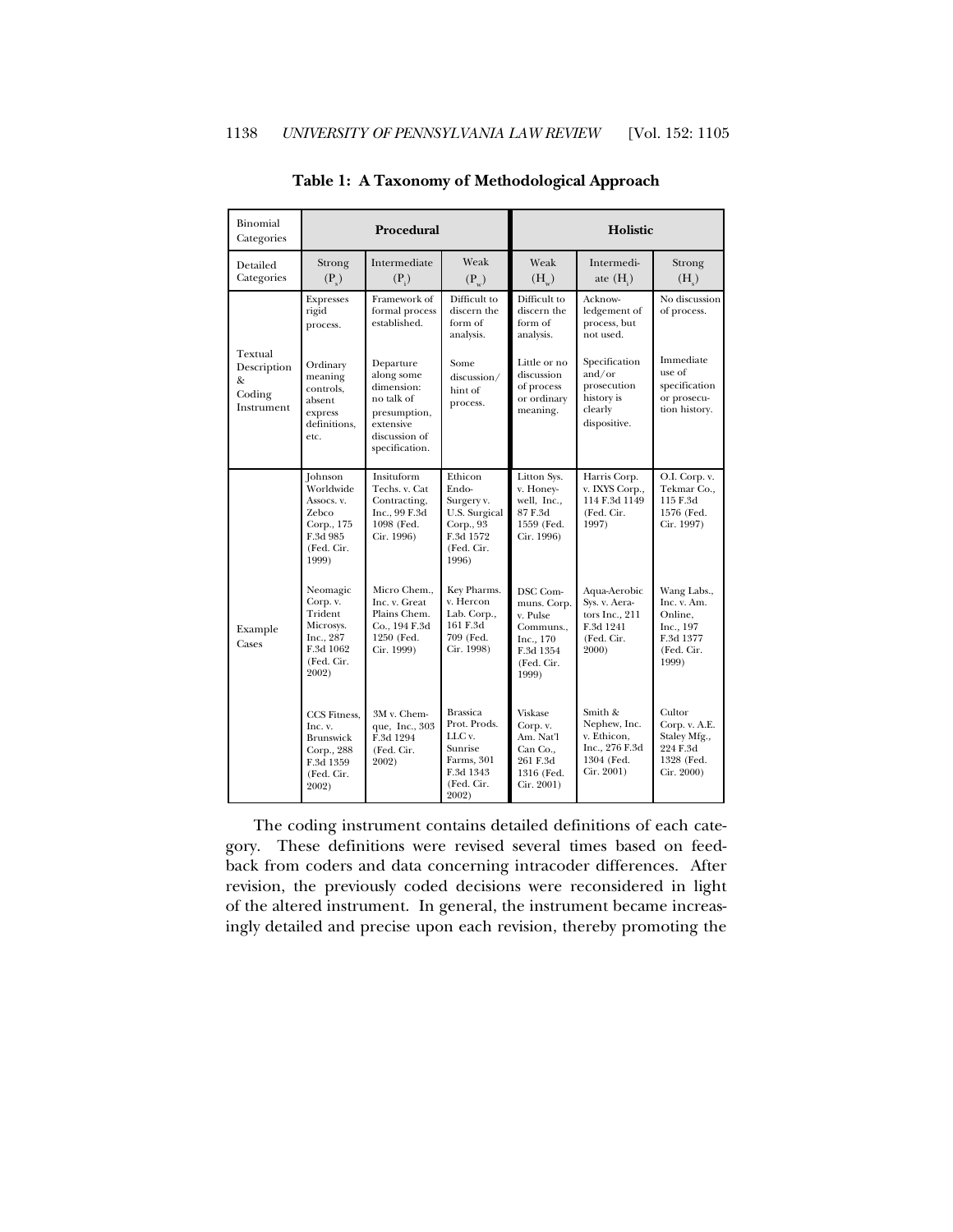general objective of reducing, as much as possible, the subjectivity of coding determinations.<sup>114</sup>

### D. *Evaluating the Measurement—Criteria I: Reliability*

As Lee Epstein and Gary King explain, there are two important measures of the quality of any selected measurement criteria: reliability and validity.<sup>115</sup> Reliability refers to the property of the measurements as replicable and consistent, while validity refers to the extent to which the underlying concept is actually being captured by the measurement criteria. Here, given the direct correspondence between the objects of the study (quantification of methodological distinctions in Federal Circuit claim construction cases), validity is not really in question.<sup>116</sup> Thus, the important evaluation is reliability.

As previously noted, we took care in developing the coding instrument to reduce, as much as possible, the subjectivity of coding decisions—that is, to try to avoid coding according to general "judgment calls" or "impressions." This practice is, of course, not only likely to increase the accuracy of the coding, but is calculated to make the study replicable or extensible by other researchers.

That being said, it must be acknowledged that the business of coding according to an expressed methodological approach—no matter the steps taken to wring as much subjectivity from the process as possible—is quite difficult. Furthermore, the coders in this study<sup>117</sup> were both attorneys with technological backgrounds, admissions to the patent bar, and significant exposure to Federal Circuit doctrine. Whether our measurements could be successfully replicated by coders with different experiences is an open question. It is quite possible that, given the technologically complex and often intensely factual nature of many Federal Circuit opinions, this sort of study may actually require a skill set that precludes most law students (or even nonpatent lawyers) from being coders. While this is clearly an undesirable feature of the study, it may simply be inherent in the nature of the approach chosen.

In order to further evaluate and confirm the reliability of the measurements collected, each case in the dataset was independently coded by two coders. Discrepancies in coding were tallied, and the

<sup>&</sup>lt;sup>114</sup> See infra Part II.D (describing the authors' coding methodology and process).<br><sup>115</sup> Epstein & King, *supra* note 97, at 82.<br><sup>116</sup> See supra Part II.E (discussing the validity of the measurement criteria).<br><sup>117</sup> Both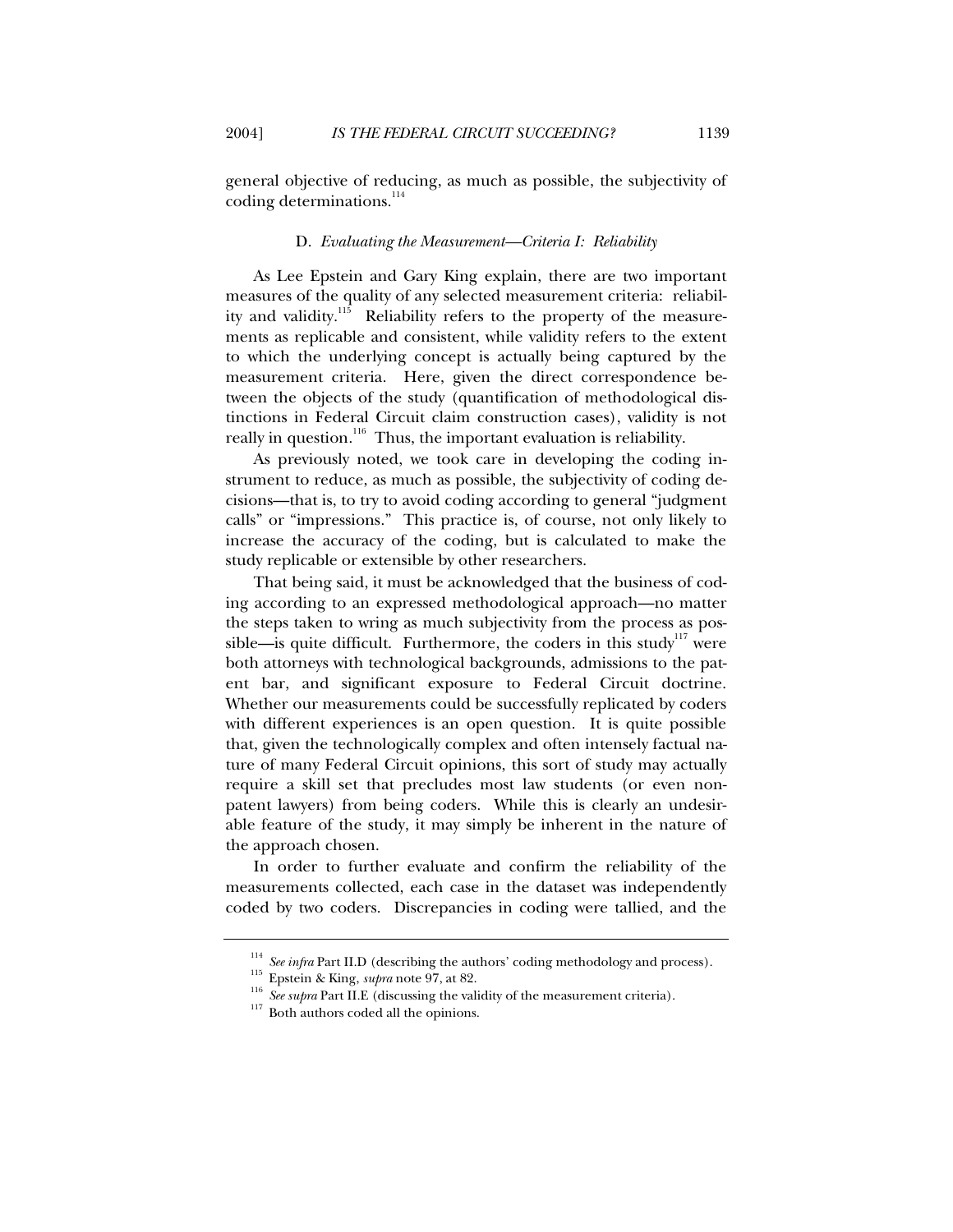coding differences were resolved by additional review of the opinions. Initial intercoder agreement was 92% on the basis of binomial categorizations (i.e., not considering the subcategories) and 72% across all categories.<sup>118</sup>

There seems to be relatively little attention paid in the literature to the "appropriate" level of intercoder agreement for studies of this type; $119$  thus, confident conclusions are difficult to draw from this information. Intuition suggests, however, that the rate of intercoder agreement here (especially on the binomial measurement) is relatively high given the nature of the study. This might indicate a robust reliability for the measurement criteria and the coding instrument, though any such conclusions must be tempered by a recognition that the coders here were perhaps particularly appropriate for this task.<sup>120</sup> Note again that the differences in coding results revealed by these evaluations were eventually rectified: those cases were recoded according to an agreement between the coders.

### E. *Evaluating the Measurement—Criteria II: Validity*

In order to ensure that the study directly measures the information we seek—insight into the performance of the Federal Circuit in building its jurisprudence—the analytic method has been designed to closely reflect the results of the actual cases.<sup>121</sup> That is, the methodological split identified and quantified here is directly linked to the outcomes of patent cases, thus allowing for meaningful conclusions to be drawn from the analysis.<sup>122</sup> The relevance of the procedural/

 $^{\rm 118}$  Because all intercoder differences were eventually resolved, the final intercoder agreement was 100%. Initial agreement was tracked to provide information about the reliability of the data measurement system and to provide incremental feedback to the coders and authors concerning the coding instrument. *Infra* notes 144-49 and accompanying text.<br><sup>119</sup> Epstein & King noted that their United States Court of Appeals database re-

ported a 95.2% intercoder agreement rate and that while this "seems high," it precludes detection of differences of less than 5%. Epstein & King, *supra* note 97, at 87 n.272; *see also* Sisk et al., *supra* note 82, at 1434-35 (noting that the authors had "few" disagreements on coding, all of which were ultimately resolved).<br> $\frac{120}{120}$  *Supra* note 117 and accompanying text.

<sup>&</sup>lt;sup>121</sup> Epstein and King refer to this as measurement *reliability*. *See* Epstein & King, *supra* note 97, at 83 (defining reliability as "the extent to which it is possible to replicate a measurement, reproducing the same value . . . on the same standard for the same subject at the same time").<br><sup>122</sup> Put another way, if we were instead observing an interesting but ultimately ir-

relevant (as to actual results) distinction within the jurisprudence, then few meaningful conclusions could be drawn about the patterns we identify.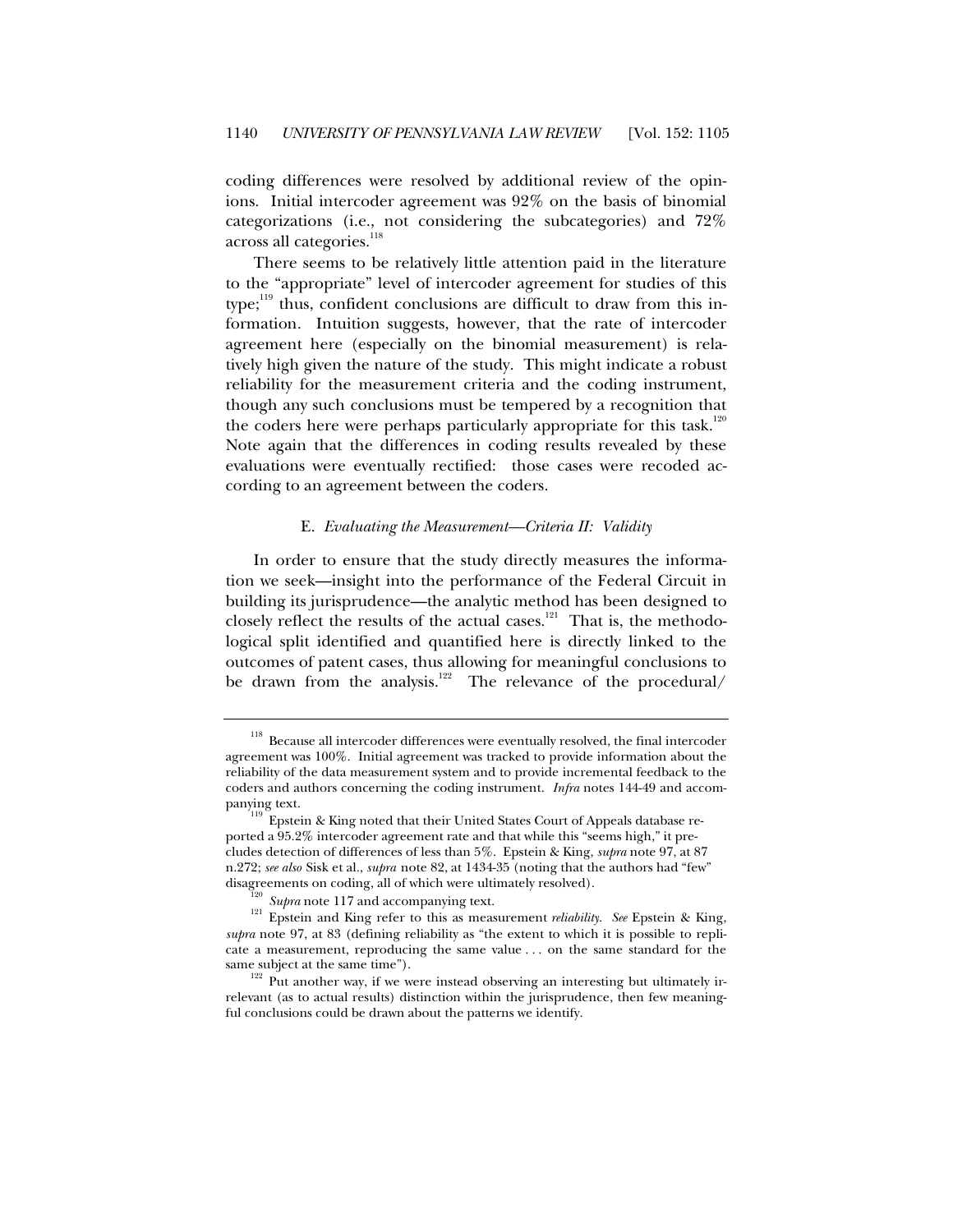holistic dichotomy is supported by the following line of reasoning. First, there is little doubt that claim construction generally, and the methodological approach to claim construction specifically, is crucially important to patent disputes. Second, the procedural/holistic categorization scheme is deeply tied to the patent jurisprudence itself, having been developed from the "bottom up" to reflect the issues and arguments that characterize this area of the patent law. Third, quantitative analysis of the jurisprudence fully supports the view that the methodology matters. We conclude that disputes concerning claim construction found in the jurisprudence itself mostly relate to disputes concerning methodological approach.

#### 1. Methodology as a Driver of Claim Construction

The first issue will come as little surprise to students of patent law jurisprudence: the methodological approach to claim construction matters a great deal and is often determinative of the results of a claim construction analysis. By extension, this approach typically is dispositive of the outcome of a patent dispute.<sup>123</sup> Thus, anything that systematically affects claim construction analysis will have a direct effect on both the actual interpretation of patent claims as well as the legal status of the patent at issue. The methodological approach, by establishing the framework by which claim construction analyses are conducted, is therefore crucial to determining the outcome.

It is important, however, to understand that the choice of methodological approach does not *necessarily* predict typical generalized descriptions of claim interpretation results. For example, even a strongly procedural approach will yield interpretations that can be described as both "broad" and "narrow." We note two cases evincing the same methodological approach (strong procedural).<sup>124</sup> In *Johnson* Worldwide Associates v. Zebco Corp.,<sup>125</sup> the court issued a broad interpretation of the term "coupled" that encompassed both mechanical and electrical attachments.<sup>126</sup> *K-2 v. Salomon S.A.*,<sup>127</sup> however, offered a "narrow" claim construction: the phrase "permanently affixed" was

<sup>123</sup> *See, e.g., Markman I*, 52 F.3d 967, 989 (Fed. Cir. 1995) (Mayer, J., concurring) ("All these pages and all these words cannot camouflage what the court well knows: to decide what the claims mean is nearly always to decide the case.").  $124$  The cases were issued less than five months apart and were joined by two com-

mon judges—including their author, Judge Clevenger.<br> $^{125}$  175 F.3d 985 (Fed. Cir. 1999).

<sup>&</sup>lt;sup>126</sup> *Id.* at 992.<br><sup>127</sup> 191 F.3d 1356 (Fed. Cir. 1999).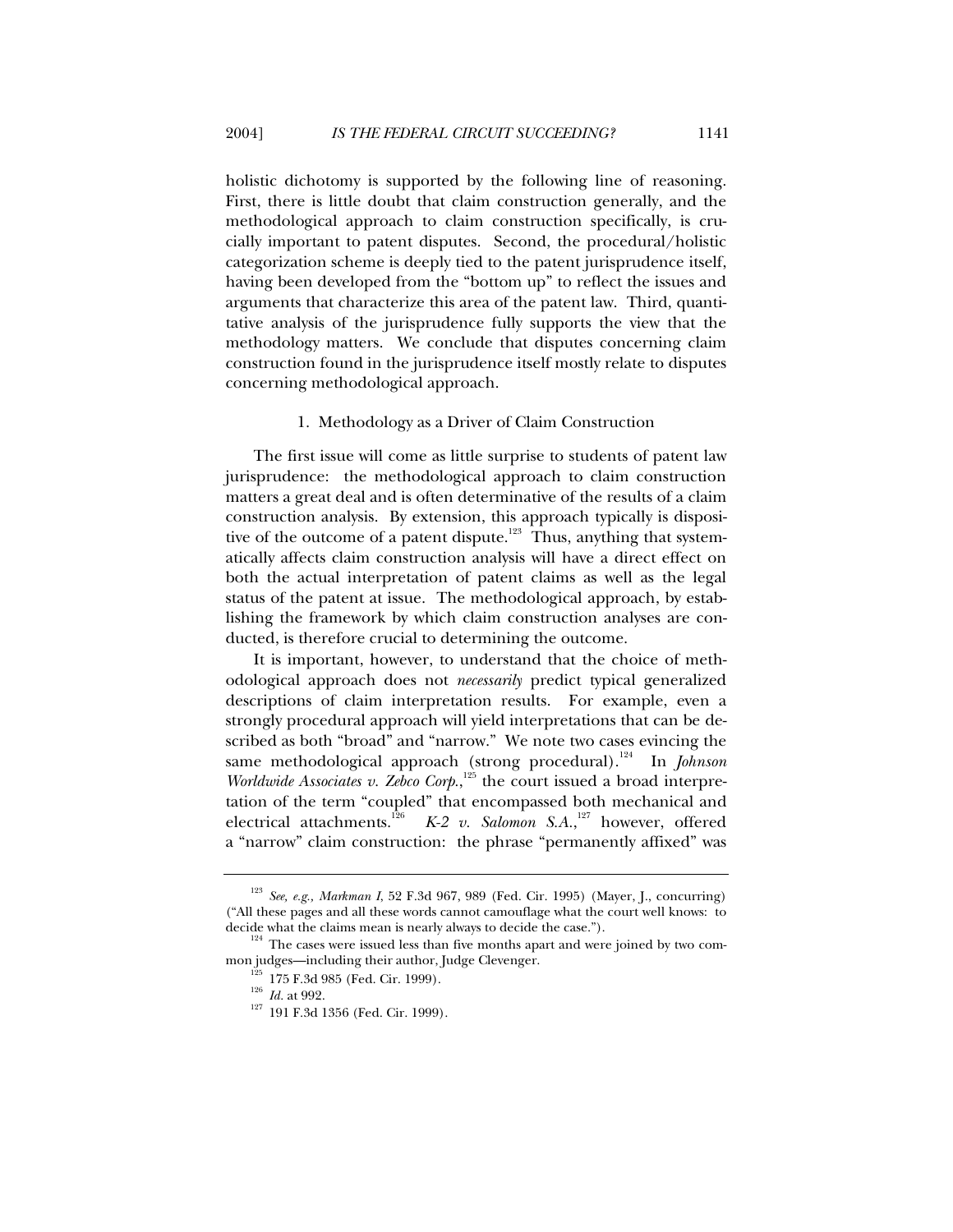found to exclude attachment mechanisms such as screws.<sup>128</sup> More generally, the methodological approach bears an even less predictable relationship to descriptions such as "infringed" or "invalid." This is because the results of a claim construction in any particular case do not predictably relate to the ultimate results of the dispute: while a "broader" claim interpretation might imply a broader scope of coverage—and thus a greater chance of finding infringement—it also increases the chance that the claim will be found invalid.

Notwithstanding the fact that the procedural/holistic dichotomy does not map precisely onto a broad/narrow distinction, our intuition is that the choice of a procedural methodological approach will, over the long run, yield generally more predictable (and perhaps broader) claim constructions than would the holistic approach. Greater predictability is, we believe, obvious: definitionally, the procedural approach, with its emphasis on the ordinary meaning of claim language as well as on the requirement for specified (and generally limited) reasons for straying beyond ordinary meaning, allows for far more certainty concerning the results of claim constructions than the holistic approach.<sup>129</sup> That the procedural methodology will yield broader interpretations rests on more subtle arguments concerning the nature of these approaches. In particular, the holistic approach, by offering substantially greater flexibility, allows more opportunities for judges to tailor claim construction analyses according to other critical issues in the case, such as infringement or validity. The intuition, widely held in the patent law community, is that the influence of such exogenous factors will tend toward narrower claim constructions to avoid findings of either infringement or invalidity.

However, even if one does not share these intuitions concerning the long-run effects of each methodological approach, there can be little doubt that, for any particular case, the choice of methodological approach is likely to be a fundamental driver of the claim construction and, correspondingly, of the case outcome.

2. The Reality of the Procedural/Holistic Dichotomy

The second reason we believe the procedural/holistic dichotomy is linked to results is that this construct was drawn from the cases

<sup>&</sup>lt;sup>128</sup> *Id.* at 1363-65. 129 As we describe more fully in Part III.C.1, *infra*, we also find a statistically significant relationship between variance in claim construction analysis and the incidence of the holistic methodological approach.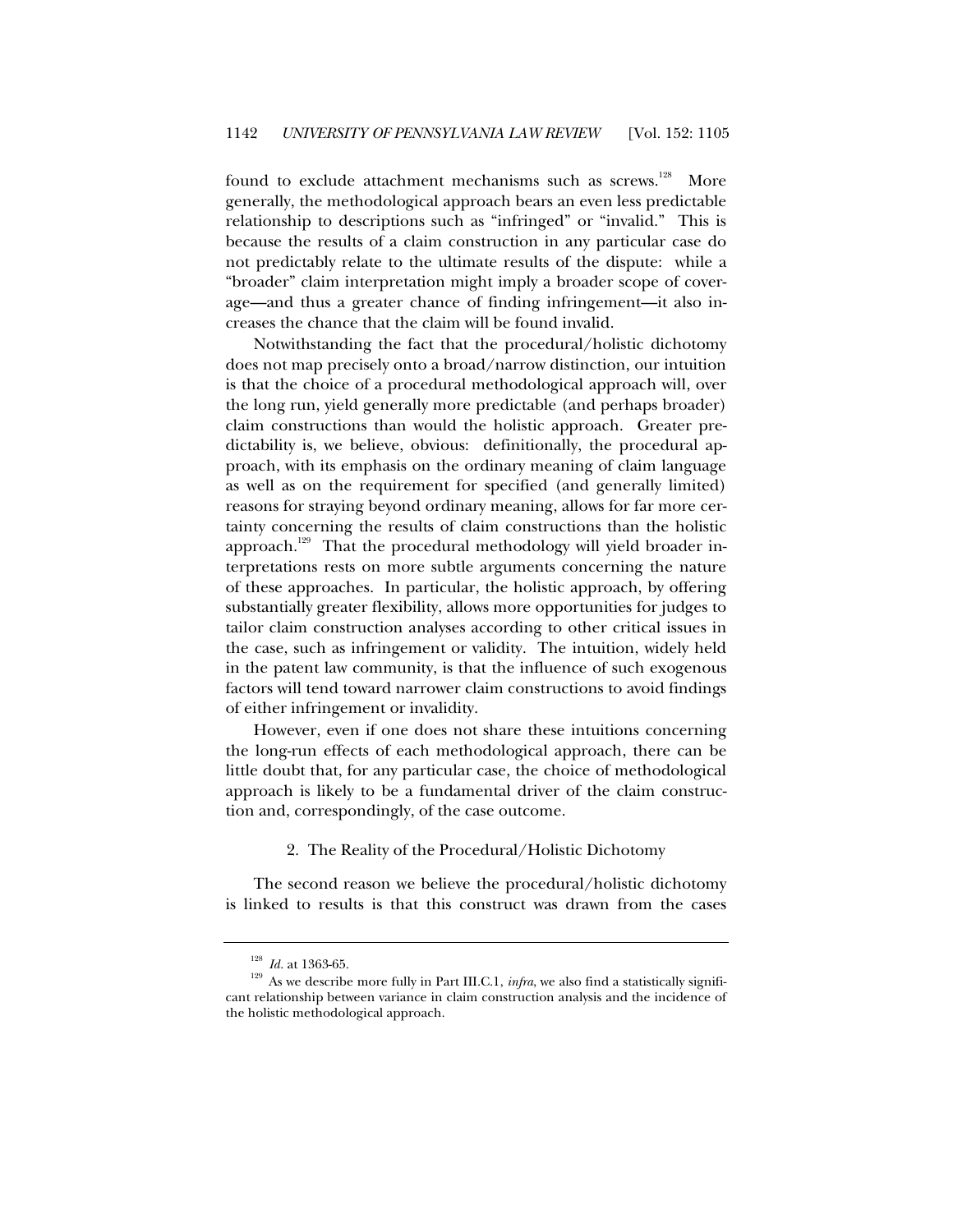themselves, as described in subsection II.B.2. That is, the categories were *discovered* rather than *created*—they are a fundamental feature of patent case law. To be sure, in order to ensure robust measurement techniques, the categories were formally named, characterized, and compartmentalized as part of this project; one will search in vain for any mention of a "holistic methodological approach" in Federal Circuit jurisprudence. Despite differences in nomenclature, however, the procedural/holistic dichotomy describes, we suggest, the basic terms of the claim construction debate at the Federal Circuit and beyond.<sup>130</sup> The court itself seems to recognize this, with citation patterns neatly reflecting the methodological divide. Since April 1999, approximately one-third of opinions in our dataset coded as "strong procedural" (P<sub>s</sub>) rely in whole or in part on *Johnson Worldwide* for authority; leading opinions during the same timeframe exhibiting a "strong holistic"  $(H<sub>s</sub>)$  methodology take great pains to distinguish themselves from and/or reconcile themselves with *Johnson World*wide.<sup>131</sup> Thus, the "bottom up" development of the procedural/holistic categorical framework has ensured that the distinction is closely tied to the jurisprudence. $132$ 

#### 3. Testing the Procedural/Holistic Categories

A final, important assurance that the procedural/holistic categorization reflects real results in the cases comes from the data itself. In short, we found that disputes over claim construction outcomes found in the jurisprudence are overwhelmingly the result of disagreements concerning methodological approach and are fully captured by our measurement process. That is, when judges (whether of the Federal Circuit or district court variety) disagree about claim construction,

<sup>&</sup>lt;sup>130</sup> *See, e.g.*, Romary & Michelsohn, *supra* note 15, at 1933.<br><sup>131</sup> The *Johnson Worldwide* decision was issued in April 1999. 175 F.3d at 985. Our dataset contains 113 opinions since *Johnson Worldwide* that have been coded P<sub>s</sub>. *Shepard's*<sup>Æ</sup> reports that at least twenty-nine of these opinions explicitly rely on *Johnson Worldwide*. Shepard's, *at* http://www.lexisnexis.com/shepards (last visited Jan. 30, 2004).

Major opinions invoking a strong holistic methodology (coded  $H_s$ ) and distinguishing themselves from *Johnson Worldwide* include *Bell Atlantic Network Services, Inc. v. Covad Communications Group, Inc.*, 262 F.3d 1258, 1273 (Fed. Cir. 2001), and *SciMed Life Systems v. Advanced Cardiovascular Systems, Inc.*, 242 F.3d 1337, 1344 (Fed. Cir. 2001). <sup>132</sup> In addition, this distinction can be viewed as a variation of both the traditional

<sup>&</sup>quot;rules versus standards" debate and the contest between the textualist and pragmatist schools of documentary interpretation. An animating assumption of the rich literature in each of these areas is that the methodological distinction has crucial, real-world importance. *See supra* note 109 and accompanying text.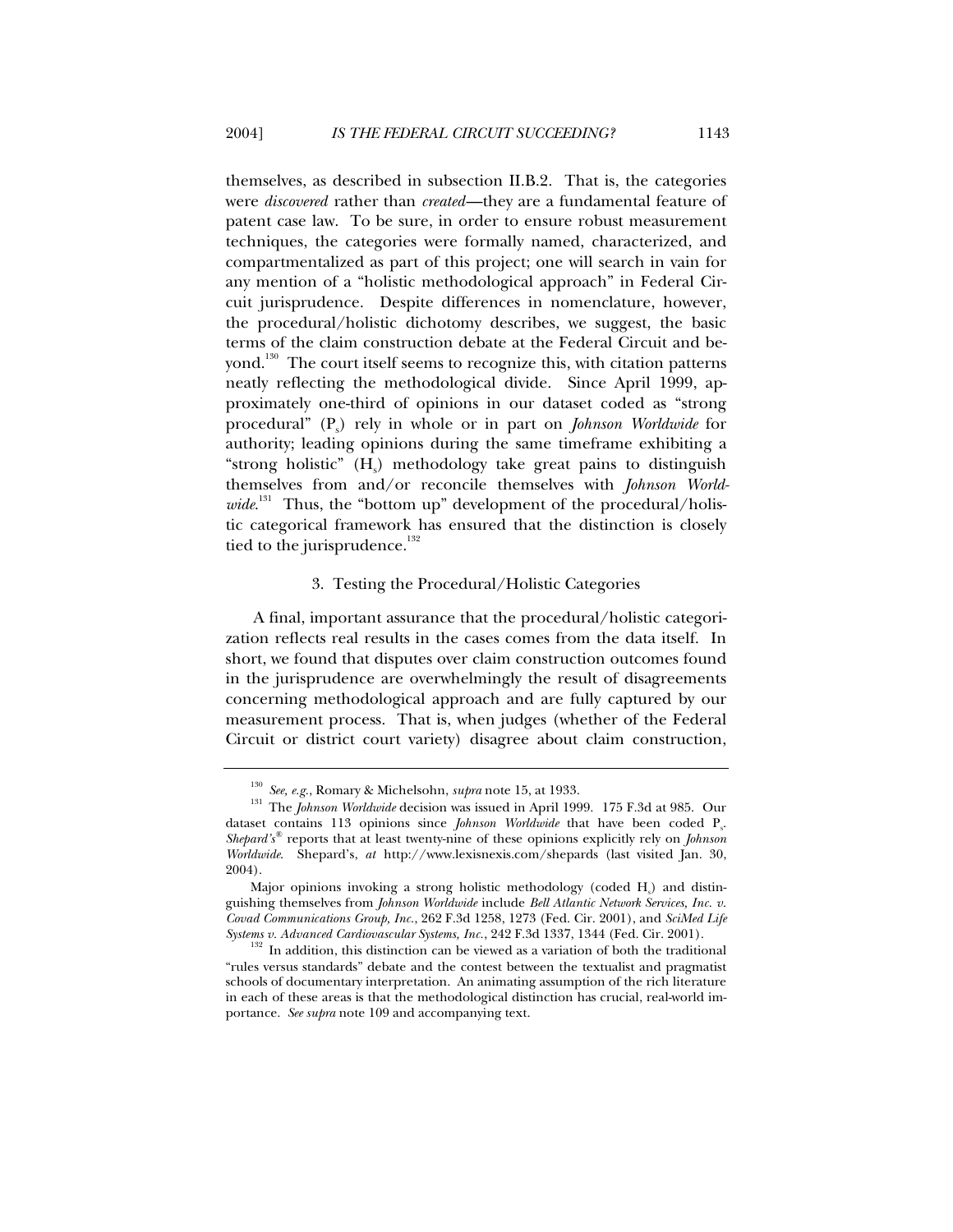they do so on the basis of differing methodological approaches (in our terms, the procedural/holistic categorization scheme).

This conclusion was reached by two separate analytic methods. In the first, "alternative" opinions in the dataset were identified, together with their corresponding "majority" opinion. (For our purposes, an "alternative" opinion is defined as a concurrence or dissent that expresses a distinct claim construction outcome—e.g., a different meaning of a disputed term; a "majority" opinion is the opinion of the court.)<sup>133</sup> We find that our coding categories tracked this dispute  $95\%$ of the time (19 of 20) using the detailed categories, or 65% of the time (13 of 20) according to binomial categories. That is, 95% (65% under the far less detailed binomial categorization) of disputes between Federal Circuit judges over claim construction found in the jurisprudence were the result of the differing methodological approaches described by our measurement scheme. We view this to be powerful evidence that the methodological approach to claim construction matters: it appears to be the genesis of almost all disputes. $134$ 

The second analysis involved district court decisions that were partially or fully reversed and remanded by the Federal Circuit on the basis of claim construction, where the Federal Circuit's construction was coded either "strong" or "intermediate" for either category, procedural or holistic  $(P_s, H_s, P_i, H_i)$ .<sup>135</sup> Coding the corresponding district court decisions (where easily available) showed that over 82% of these erroneous decisions—i.e., those reversed or vacated by the Federal Circuit—were found so on the basis of a different methodological approach, according to the binomial procedural/holistic dichotomy.<sup>13</sup> A related, broader examination of Federal Circuit opinions discussing

 $133$  Alternative opinions not directed to claim construction issues were omitted from the dataset. The dataset contained twenty alternative opinions; about 5% of cases

 $\frac{134}{134}$  The single case where an alternative opinion exists with the same methodological approach as the majority opinion is *Optimal Recreation Solutions, LLP v. Leading Edge Technologies, Inc.*, No. 00-1339, 2001 U.S. App. LEXIS 5772 (Fed. Cir. Apr. 6, 2001). A review of the dueling opinions in that case (both were coded as  $P_s$ ) makes clear that the crux of the dispute was over the proper ordinary meaning of a claim term: specifically, whether the terms "memory" and "display" evoke structural characteristics.<br><sup>135</sup> Federal Circuit opinions coded as "weak" (P<sub>w</sub>, H<sub>w</sub>) were omitted because of the

difficulty in determining whether the Federal Circuit changed (or intended to change) the district court's claim construction analysis.<br><sup>136</sup> The analysis here reviewed thirty-five available district court opinions (pub-

lished in LEXIS databases). Of these, only twenty-two contained clear claim construction analyses, and in five of these, the Federal Circuit affirmed the claim construction. Fourteen of the seventeen remaining opinions were reversed on the basis of a change (according to binomial categories) in methodological approach.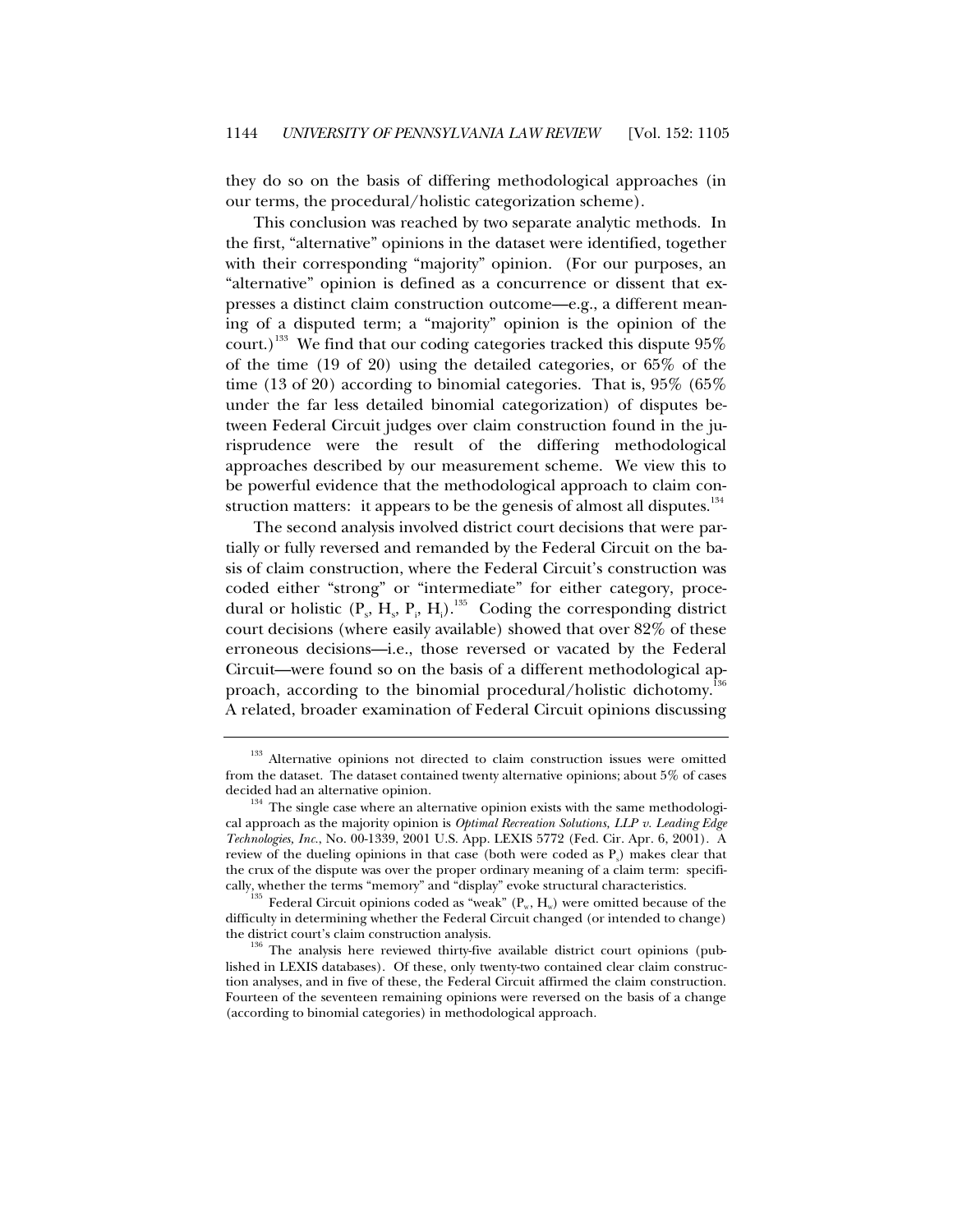in some detail the corresponding district court's claim construction revealed that in at least 75% of the cases reversed, the reversal was based on the difference in methodological approach, again using binomial categories.<sup>137</sup>

Both analyses—disagreements concerning claim construction within the Federal Circuit and disagreements between the Federal Circuit and the district courts—strongly support the view that the methodological approach to claim construction, in particular the methodological categorization system developed here, matters a great deal.

#### F. *Data Collection and Measurement*

## 1. Selection of Judicial Opinions

The potential population of judicial decisions included all written Federal Circuit opinions decided from April 23, 1996 through November 1, 2002. The first date is when *Markman II* was decided by the Supreme Court, and was thus chosen definitionally.<sup>138</sup> The latter date was chosen arbitrarily.

This potential population was reduced according to the selection criteria, which was that the opinion had to offer an observable patent claim construction analysis, because without the ability to consider the court's expressed analytic approach, there was nothing to measure. This selection was achieved in a two-step process. The first was an electronic database search strategy, which involved repetitively searching the relevant  $LEXIS^{139}$  and Westlaw<sup>140</sup> judicial databases using

<sup>&</sup>lt;sup>137</sup> Thirty-nine Federal Circuit cases were analyzed, and twenty-nine appeared to have reversed the district court on the basis of methodological approach (binomial categories). Of the remaining ten, most simply did not provide enough information to discern what analytical fault existed in claim construction, and two were reversed for claim construction reasons unrelated to methodology (construing the wrong term, and selecting the wrong "means" in an analysis based on the "means plus function" format authorized by  $35$  U.S.C. § 112, para. 6 (2000)).

<sup>&</sup>lt;sup>138</sup> See supra Part I.B (explaining the significance of *Markman II*).<br><sup>139</sup> The LEXIS database used is designated "Federal Circuit—US Court of Appeals Cases" or "CAFC." Coverage includes all published and unpublished opinions from October 1982 to the present, and the file is updated daily. *See* LEXIS, *at* http://

<sup>&</sup>lt;sup>140</sup> The major Westlaw database used is designated "U.S. Court of Appeals for the Federal Circuit Cases" or "CTAF." Coverage includes "reported and unreported documents" from October 1982 to the present. The update schedule is not specified. *See* Westlaw, *at* http://www.westlaw.com (last visited Jan. 30, 2004).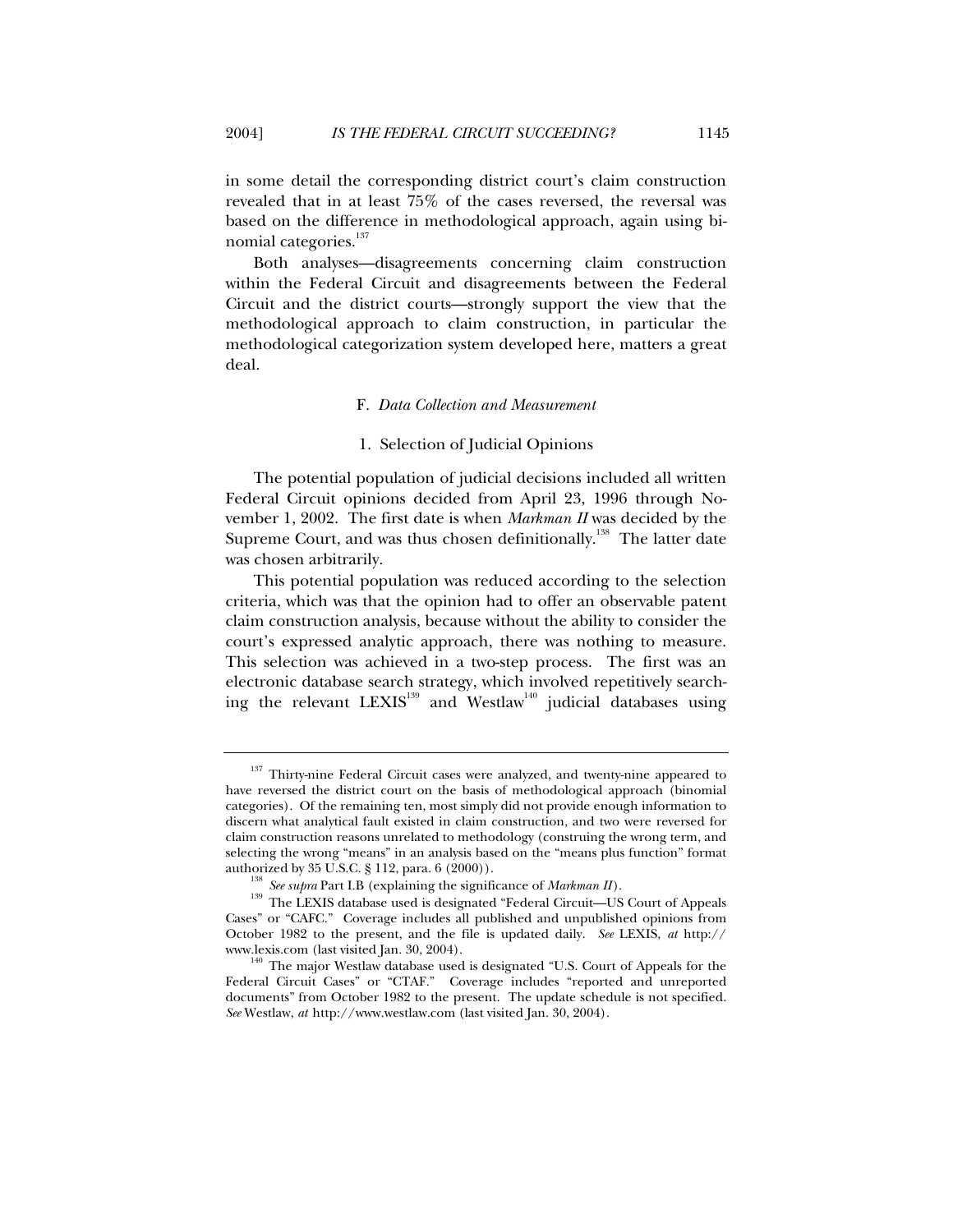methods and terms calculated to capture all possible opinions that fell within the selection criteria.<sup>141</sup> Most (if not all) of these opinions appeared on multiple results lists; all results were combined and repetitive records deleted. In addition, clearly inapplicable records were deleted at this phase (e.g., case titles of the form "[Party] v. [Secretary of Veterans Affairs]"). After this stage of the selection process, the population of cases numbered over 750. Cases that, upon examination, did not meet the population criteria were set aside.<sup>142</sup> The total number of opinions in the dataset is  $413.^{143}$ 

- 1. In the LEXIS "Federal Circuit—US Court of Appeals Cases" database: *("claim construction" or (claim /2 construction) or "claim interpretation" or (claim /3 interpretation) or (interpretation /3 claim))*.
- 2. In the Westlaw "United States Patent Quarterly" database: *classification codes 125.1305, 125.1303, or 120.03 restricted to the Federal Circuit and the period April 23, 1996 to November 1, 2002*.
- 3. The *Markman I* and *II* decisions were "Shepardized" (a LEXIS function)

for citation in the Federal Circuit during the relevant time period. Note that opinions containing claim construction analysis in the context of appeals brought from the PTO Board of Patent Appeals and Interferences were *not* included in the population. This is because the claim construction scheme for unissued patents is distinct (at least as a doctrinal matter) from that of issued patents and involves largely distinct precedent and criteria. Specifically, the PTO is expected to give proposed claims their "broadest reasonable construction," purportedly to ensure the broad applicability of the prior art. *See, e.g.*, *In re* Graves, 69 F.3d 1147, 1152 (Fed. Cir. 1995) (upholding the PTO's broad reading of a claim); *In re* Etter, 756 F.2d 852, 858 (Fed. Cir. 1985) (en banc) (affirming the appropriate standard as giving claims their "broadest reasonable interpretation"). While there is at least some question whether the "broadest reasonable" metric might be de facto comparable to the framework established by the Federal Circuit when reviewing district court decisions, *see* Duffy, *supra* note 10, at 127 (downplaying any distinction), the reasoning and relevant precedents are sufficiently distinct so as to make these opinions inappropriate for inclusion in this study population. The authors estimate that the total number of opinions affected by this exclusion was under twenty.

A significant number of claim construction analyses involving 35 U.S.C. § 112, para. 6 (2000) were excluded for similar reasons: the identification of *structure* in the specification that "corresponds" to claim function is clearly a distinct inquiry. On the other hand, an interpretation of the claimed *function* in a § 112, para. 6 claim element is a traditional claim construction inquiry and opinions addressing these issues were

 $143$  Concurrences and dissents were included in the dataset as separate observations if they otherwise complied with the selection criteria. Overall analyses of the court's jurisprudence omitted these records; the dataset included 393 opinions for the court.

In addition, the "United States Patent Quarterly" or "USPQ" database, also located in Westlaw, was used for some searches. *Id*. <sup>141</sup> For example, the collection strategies included the following: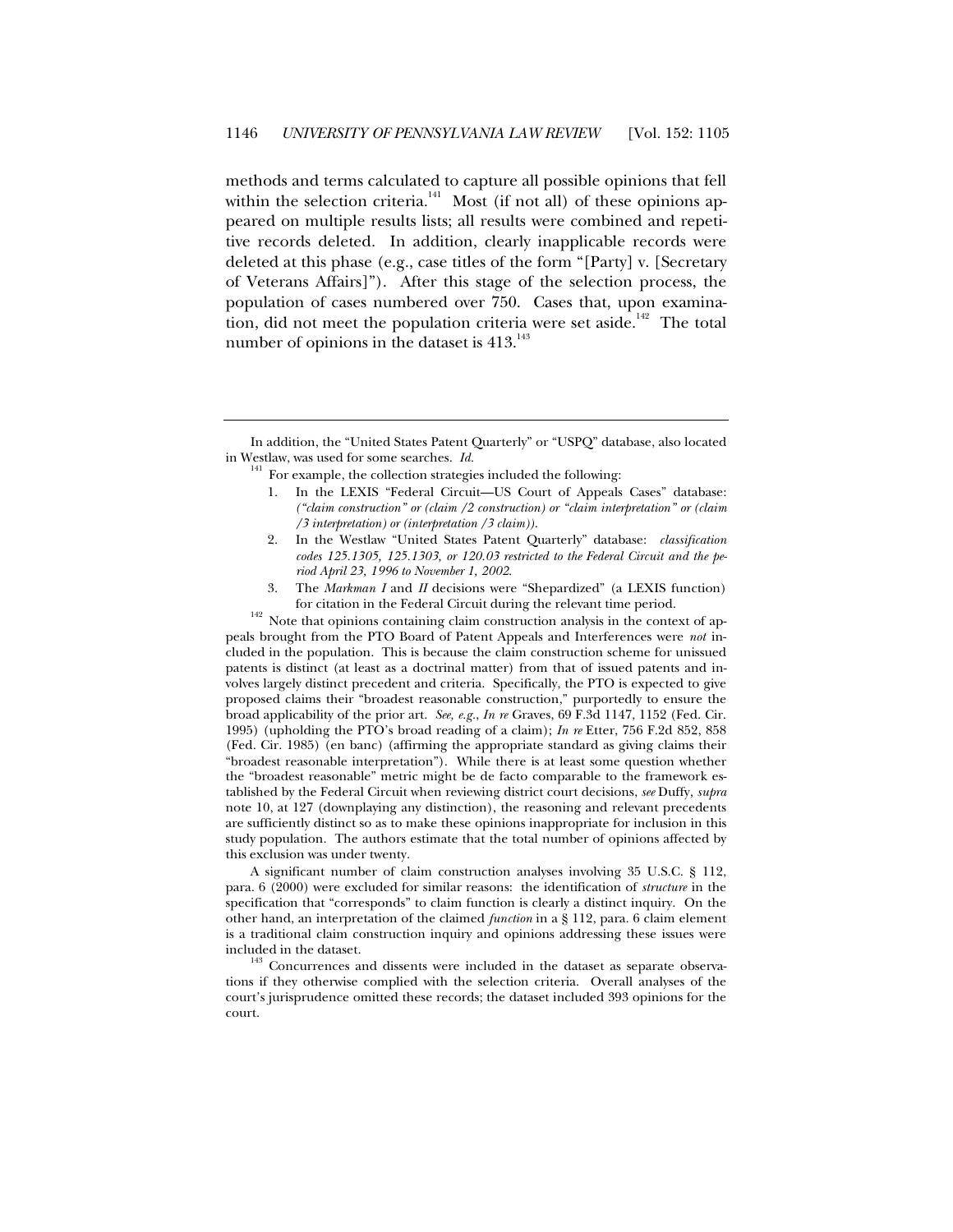### 2. Coding Judicial Opinions

As previously noted, each opinion in the initial dataset was independently coded by two readers according to the expressed methodological approach of the opinion.<sup>144</sup> The readers' coding included the subcategories; the binomial coding was taken directly from the subcategory score.<sup>145</sup> Each opinion that contained an observable claim construction analysis was individually coded; thus, dissents, concurrences, and other nonmajority opinions were treated as separate observations when they met the criteria of observable claim construction analysis.<sup>146</sup>

The methodological coding scores were entered directly into spreadsheet software packages by the readers to avoid data entry errors. In addition to the coding scores, the following information was collected for each opinion in the dataset: $147$ 

- Case name/title/parties
- Federal Circuit docket number
- Date issued
- Disposition of appeal
- $Citation(s)$ <sup>148</sup>
- Type of opinion (sole/majority/alternate)
- Panel judges (names)
- Judges joining the opinion (names)
- Authoring judge  $(names)^{149}$

The data was collected and analyzed using off-the-shelf statistical and database software. $150$ 

<sup>&</sup>lt;sup>144</sup> While each opinion is obviously unique, the readers estimated that the coding process took, on average, approximately ten to fifteen minutes per opinion. <sup>145</sup> Again, "binomial" refers to whether the opinion expressed a holistic or proce-

dural methodological approach, irrespective of the strength of the form. That is, to determine the binomial coding scores, the subcategories were collapsed: opinions coded as containing strong, intermediate, or weak forms of the holistic methodology are all coded holistic in the binomial measurement scheme. *See supra* Part II.C (ex-

plaining the classification scheme). 146 Separate opinions on non-claim construction topics were ignored. 147 Again, in an effort to minimize data entry problems and to avoid the need for manual proofreading of the entire dataset, this information was collected solely electronically, using specially written software scripts to collect and allocate the data from standard electronic LEXIS and Westlaw files.<br><sup>148</sup> The LEXIS citation was collected for all opinions. Where available, the Federal

Reporter citation was collected as well.<br>
<sup>149</sup> Opinions without a signing judge were coded "per curiam" for the author.<br>
<sup>150</sup> Microsoft Excel 2002 for Mac OS X was the primary data management tool;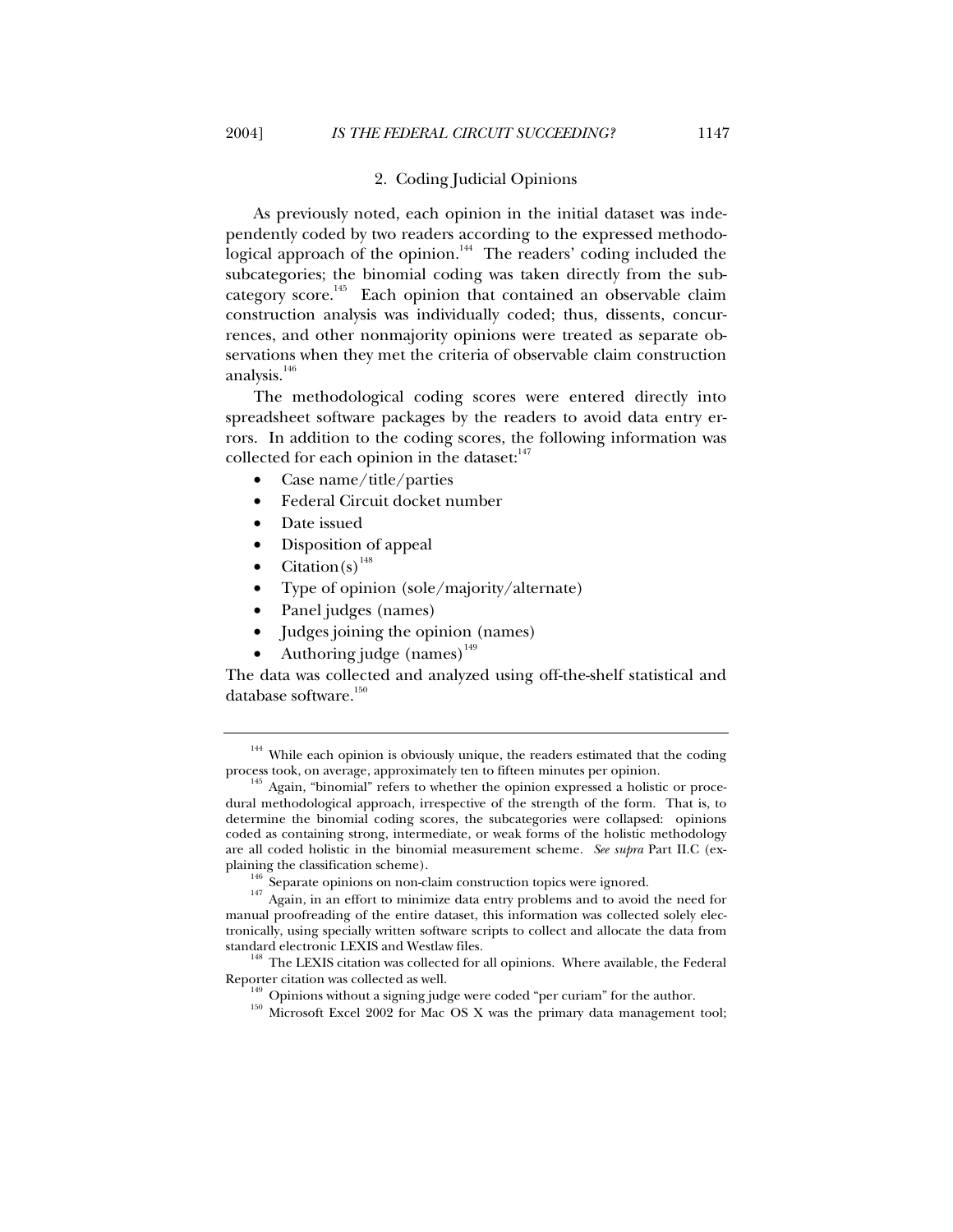# III. STUDY RESULTS

Analysis of the collected data is split into three general categories. The first looks at the observed methodological approach evinced by the court as a whole during the period of the study. The second evaluates whether there are any discernible trends over time. The third considers the observed methodological approach of the individual judges on the Federal Circuit to determine whether opinion authorship or panel membership is related to expressed methodology.

# A. *Overall Results*<sup>151</sup>

Table 2 describes the overall frequency distribution of the Federal Circuit's claim construction methodologies since *Markman II*, where the methodological approach is expressed in binomial form—that is, where the strong/intermediate/weak categories are collapsed.

**Table 2: Frequency of Methodologies (binomial, n=393)**

|                                | procedural | holistic |
|--------------------------------|------------|----------|
| ,,,,,,,,,,,,,,,,,,,,,,,,,,,,,, | 248        | 145      |
|                                | 63.1%      | 36.9%    |

Table 2 suggests that the procedural methodology is predominant, though perhaps not overwhelmingly.<sup>152</sup>

Figure 2 breaks out the categorical details, with the score for each methodological approach indicated as a percentage of the observations (court: n=393, alternative: n=20) and as a numeric total. Figure 2 includes the profile of the alternative opinions for comparison purposes.

were otherwise omitted.<br><sup>152</sup> Overall observations (including alternative opinions) had the following profile  $(n=413)$ :

| procedural | holistic |
|------------|----------|
|            | 154      |
| -69.7%     | 37.3%    |

statistical analyses were conducted with the assistance of SPSS 11.0 (2002). Graphing was done in Excel.

<sup>&</sup>lt;sup>151</sup> Unless otherwise specified, the results in the following Section reflect opinions written *for the court* only; alternative opinions (dissents, concurrences) in the dataset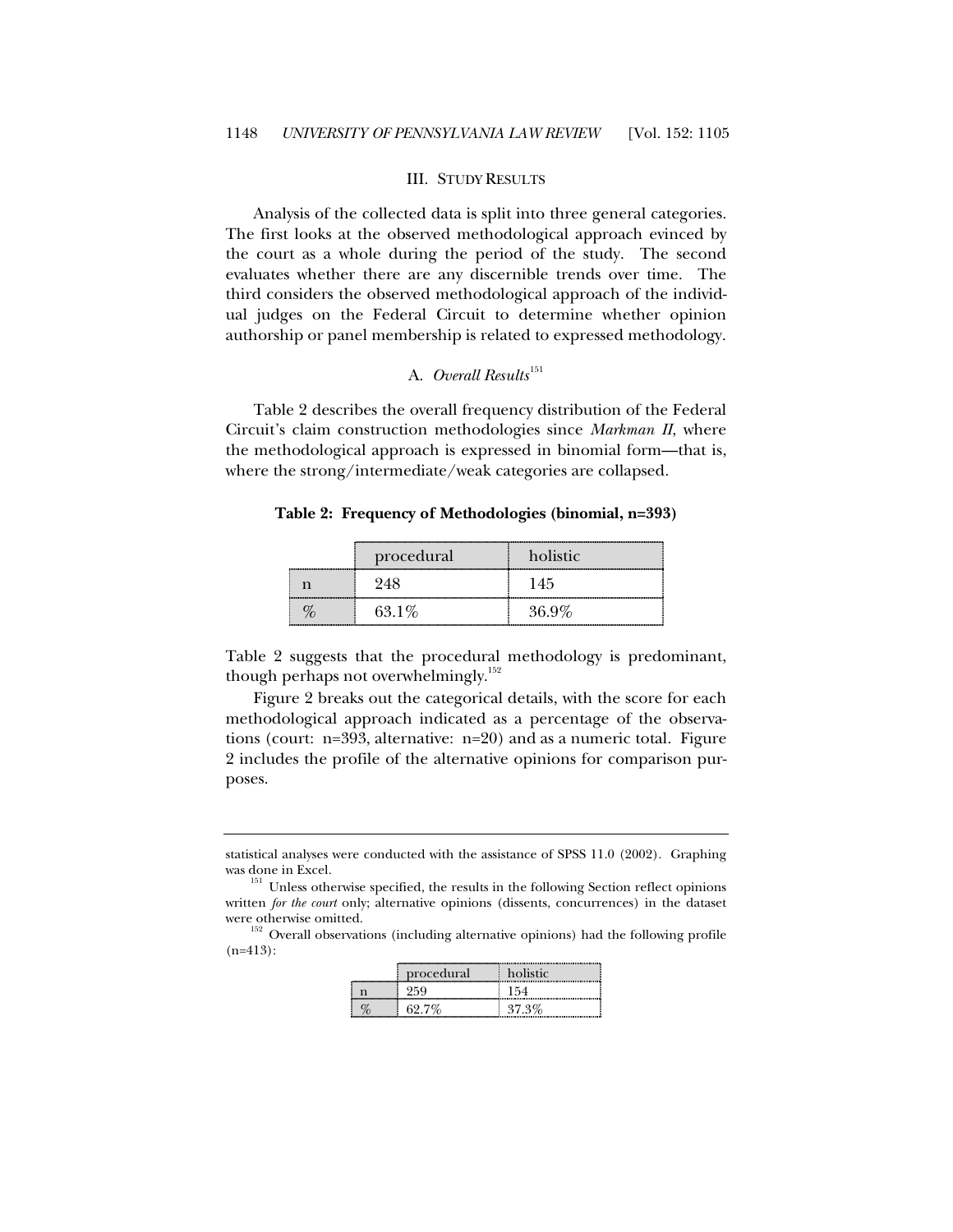

**Figure 2: Frequency Distribution of Methodologies (Categorical)**

The strong form of the procedural methodology was observed more than twice as often as any other methodological approach, followed by the strong form of holistic, and then the intermediate form of procedural. The general shape of the histogram (ordered according to the taxonomy noted in Figure 1) suggests that the court's methodological approach tends to be somewhat polar, favoring stronger expressions of methodology.

#### B. *Methodological Trends over Time*

The time period for this study spanned about six-and-a-half years, from April 1996 to November 2002. Accordingly, it was possible to evaluate the court's methodological approach over time and to consider whether any trends might be discernible.

Because opinions are not issued by the Federal Circuit at a uniform rate, utilizing calendar-related criteria to separate the series of opinions resulted in widely varying groups of opinions. To offset this problem, the dataset was separated into twenty-two bins in chronological order, with each bin representing approximately two to four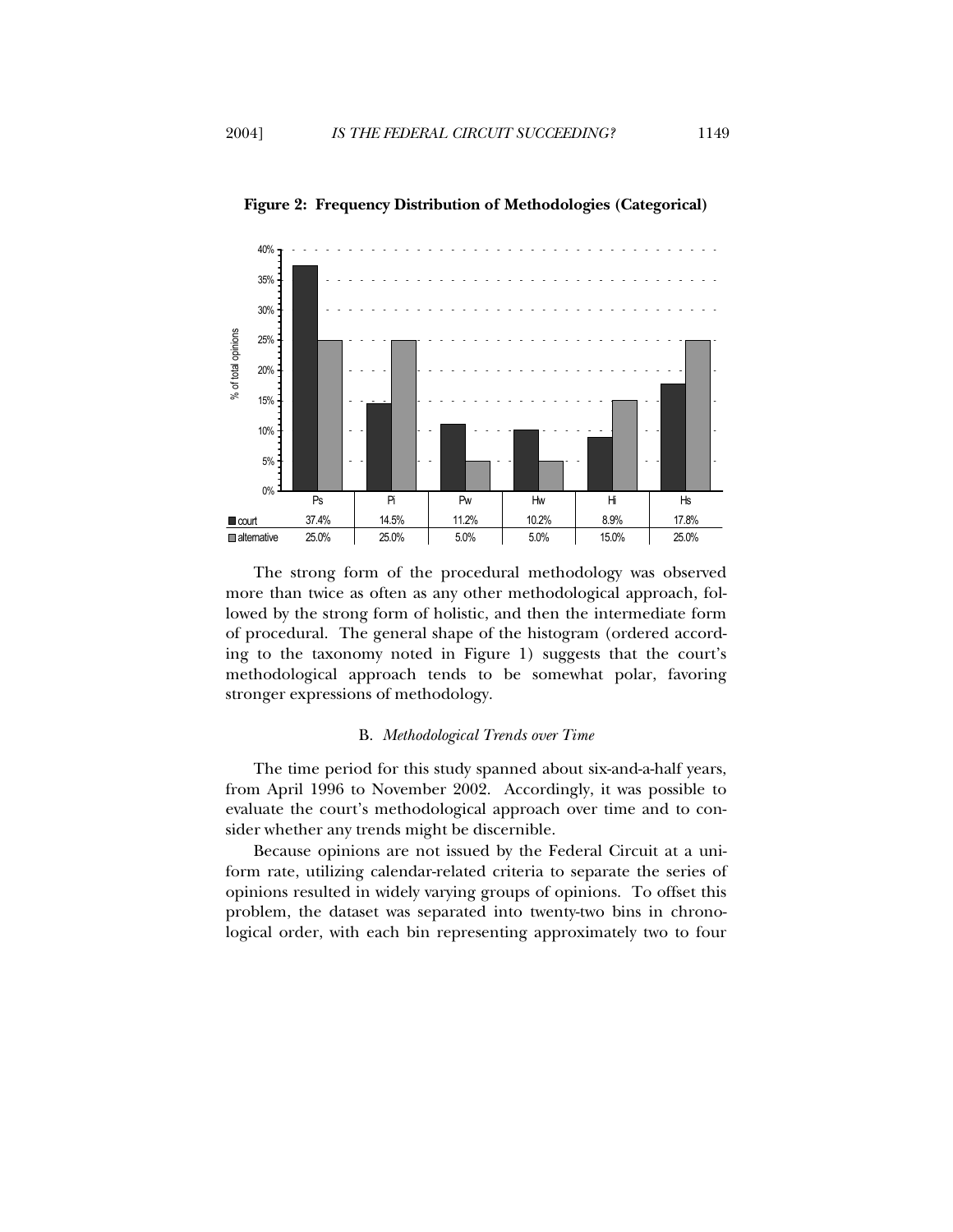months during the period of the study. Each bin contains eighteen or nineteen opinions.<sup>153</sup>

# 1. Overall Trends

Figure 3 shows the methodology (binomial categorization) over time, expressed in terms of the percentage of holistic observations.

# **Figure 3: Methodology over Time (Binomial)**



The downward-sloping trend line superimposed on the graph indicates that the frequency of the holistic methodological approach (when categorized in binomial form) tended to decrease during the period of the study.<sup>154</sup>

In an effort to produce a clearer picture of the real trends at the Federal Circuit, Figure 4 digs somewhat deeper into the data by

<sup>&</sup>lt;sup>153</sup> Bin selection and separation was done on the basis of the overall dataset, including alternative opinions. Considering opinions for the court alone, bin size varies

from sixteen to nineteen. 154 The trend line was calculated according to the ordinary least squares (OLS) procedure. The slope of the trend line (*m*) is –0.672%. The square of Pearson's product moment (or coefficient of correlation  $r^2$ ) is 0.144, indicating some (though relatively weak) correlation between the period and percentage of holistic observations. The t-value (*t*) for the slope is 1.84, which indicates that the slope is statistically significant at the 95% level ( $p \leq .05$ ).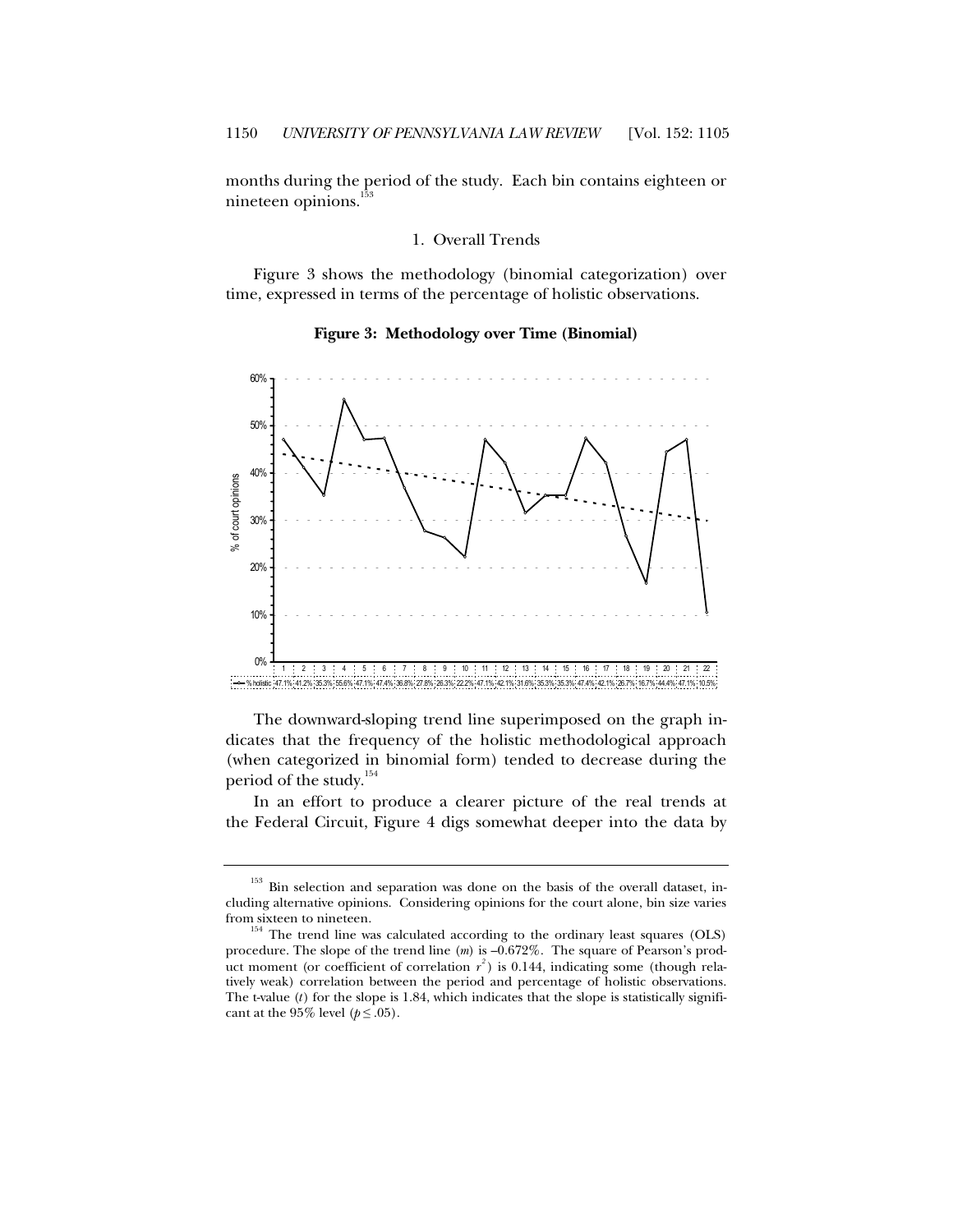depicting the frequency trends of both strong and weak methodological approaches (irrespective of whether such approaches were procedural or holistic) during the period of the study.



**Figure 4: Proportion of Strong/Weak Approaches over Time**

Again, trend lines were superimposed on the graph.<sup>155</sup> The striking result here is the marked increase in the "extremism" of the Federal Circuit during the period of the study: moving from near parity between strong and weak forms of methodological approach in early periods to a jurisprudence increasingly characterized by strong forms of analysis. Note that one byproduct of this increasing extremism is likely to be an increasing reversal rate over time because lower courts may be unable to determine the proper approach and/or the Federal Circuit may become less forgiving of alternative methodologies. This observation is supported by Chu's results showing an increasing rate of claim construction changes over time.<sup>156</sup>

<sup>&</sup>lt;sup>155</sup> Both trend lines are reasonably correlated and statistically significant. For the *% strong* data:  $m = 1.488\%, r^2 = 0.350, t = 3.218, p \le .005$ . For the *% holistic* data:  $m = -1.360\%$ ,  $r^2$ 

<sup>&</sup>lt;sup>156</sup> Chu found that there was a statistically significant increase in the rate that the Federal Circuit changed claim constructions over time. Chu, *supra* note 10, at 1102.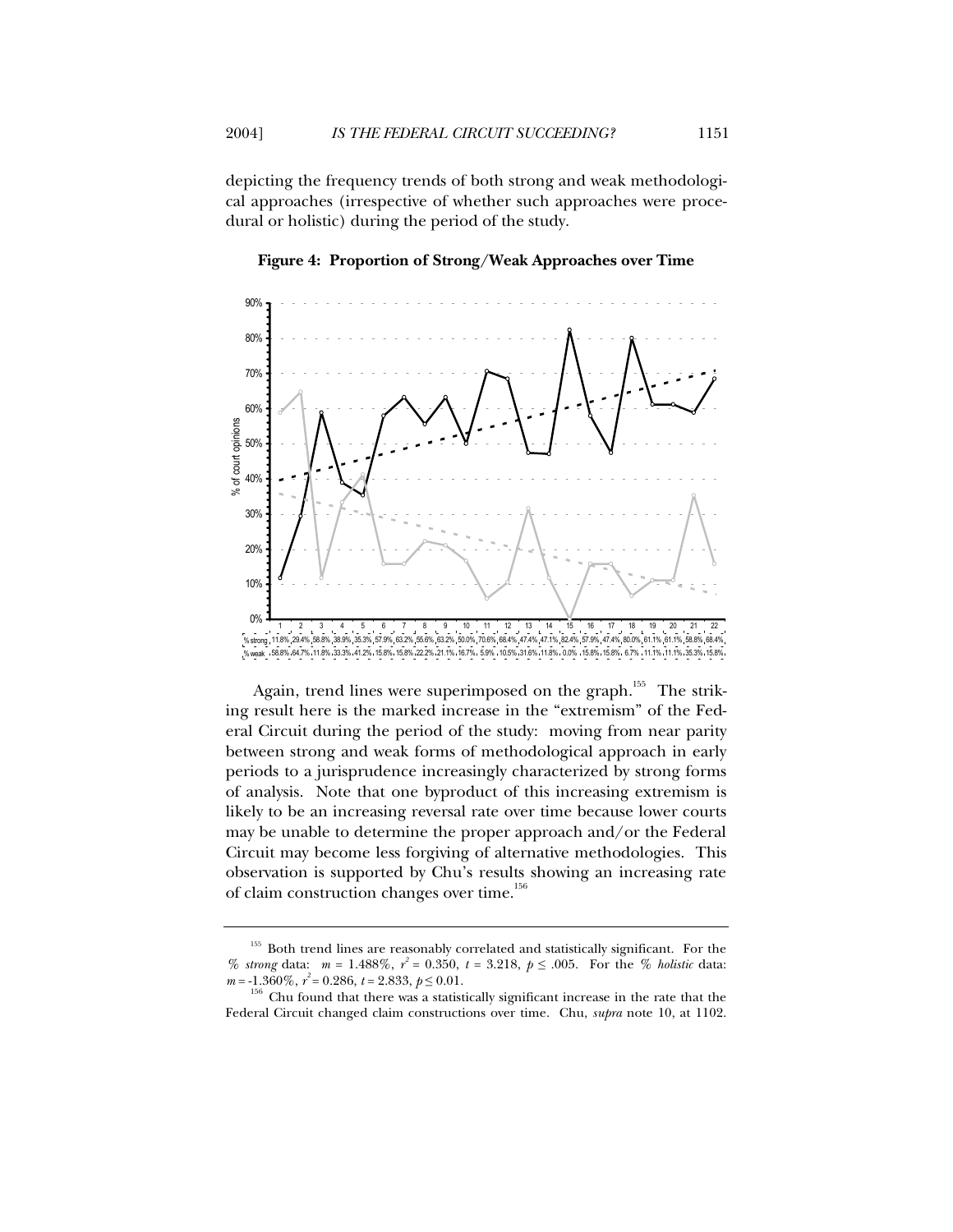### 2. Authorship Activity Patterns

The significant rise in methodological extremism revealed by Figure 4 suggested further analysis of the data. Using the statistical profiles developed for each judge, $157$  the trends in Figures 3 and 4 were deconstructed by analyzing changes in Federal Circuit judicial activity. First, two groups of judges were identified according to their statistical profile as Proceduralists (i.e., those most likely to author opinions stating a procedural methodological approach) or Holistics (i.e., those most likely to author opinions stating a holistic methodological approach).<sup>158</sup> The percentage of Federal Circuit opinions authored by each group was calculated for each period in the study. The authorship activity trend for the Proceduralists was found to be strongly positive and statistically significant.<sup>159</sup> Figure 5 depicts this result.





Note, however, that Chu's population covered only a twenty-eight-month subset of this study. *Id.* at 1092.

<sup>157</sup> *See infra* Part III.C (describing the statistical profiles of each Federal Circuit judge's claim construction decisions).

Proceduralists are those whose standardized M-index (a constructed measure of overall methodological approach) score places them outside one standard deviation below the mean score; Holistics are those whose standardized M-index score places them outside one standard deviation above the mean score. See *infra* notes 170-74 and accompanying text for a detailed discussion of the M-index and grouping assignments.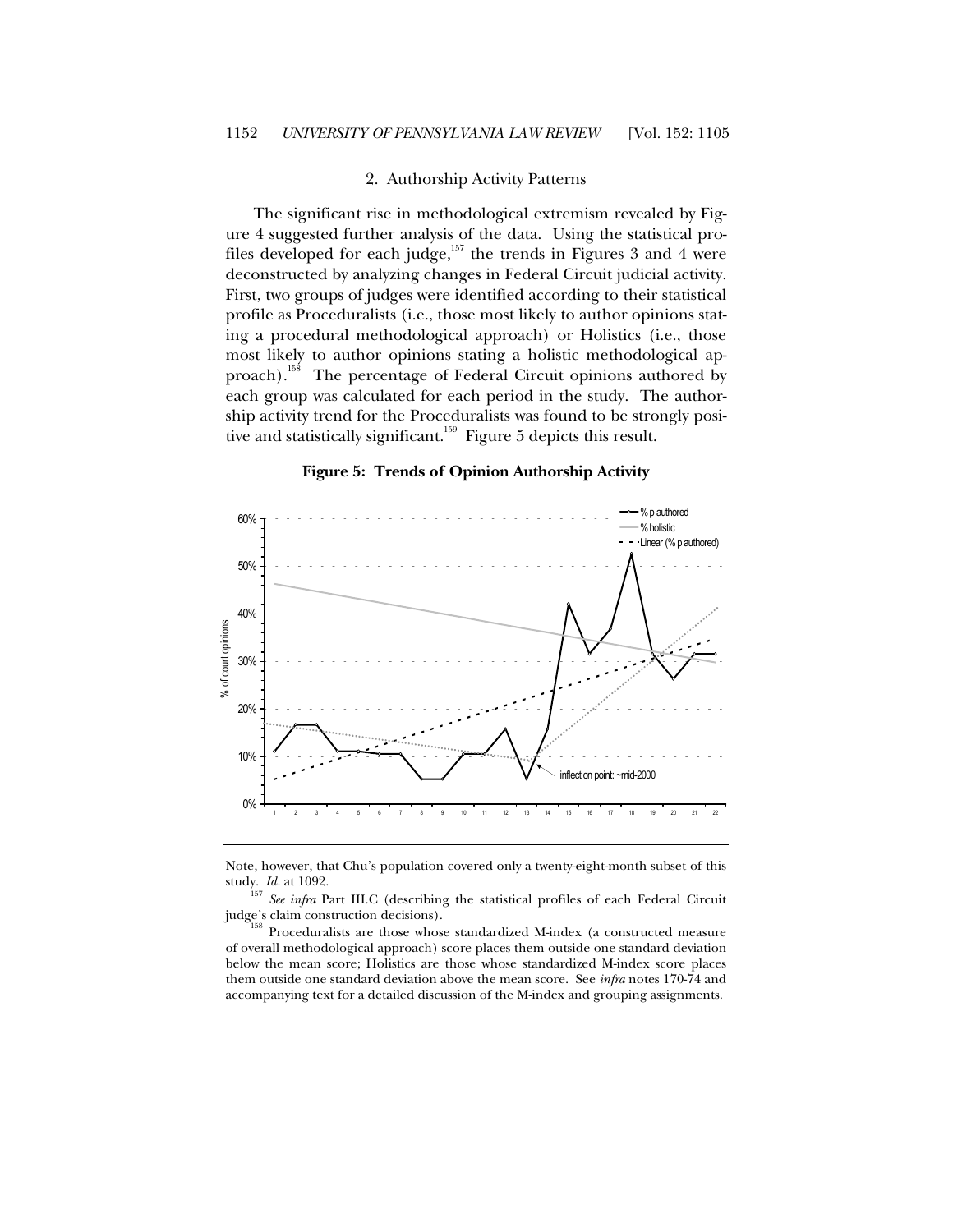The downward-sloping line (*% holistic*) is the court's overall trend line taken from Figure 3. The trend line for Proceduralist author activity (*% p authored*) is relatively well-correlated and statistically signifi $cant.<sup>160</sup>$ 

Figure 5 reveals a major part of the answer posed by Figure 3: the Federal Circuit's claim construction jurisprudence becomes more procedural over time in large part because of the increasing authorship activity of the Proceduralist judges. A major factor in this increase in activity has been changes in judicial personnel: of the three judges defined as Proceduralists, only one was on the court throughout the period of the study; the remaining two joined the court after January 1, 2000.<sup>161</sup> The superimposed trendlines for the first and second half of the study reveal a sharp inflection point around mid-2000, which is when Judges Linn and Dyk (two of the three Proceduralists) began hearing cases.

While Figure 5 explains the decreasing incidence of the holistic methodological approach at the Federal Circuit, it does not offer much insight into the increasing extremism of the Federal Circuit depicted in Figure 4. Figure 6, however, depicts the authorship trends of a group of judges that fit within a definition of "strong" authors those whose opinions were coded as evincing a strong methodological approach (irrespective of whether procedural or holistic) and fall within the top quartile of this statistic for all judges.

For  $\%$  *h* authored:  $m = -0.693\%$ ,  $r^2 = 0.135$ ,  $t = 1.769$ ,  $p \le 0.05$ .

| <b>The Proceduralists</b>                      |                |    |  |  |  |
|------------------------------------------------|----------------|----|--|--|--|
| <b>Years in Dataset</b><br># Opinions<br>Judge |                |    |  |  |  |
| Clevenger                                      | all            | 48 |  |  |  |
| Linn                                           | $2000$ – $end$ |    |  |  |  |
| Dvk                                            | $2000$ -end    |    |  |  |  |

| <b>The Holistics</b> |                         |            |  |
|----------------------|-------------------------|------------|--|
| Judge                | <b>Years in Dataset</b> | # Opinions |  |
| Newman               | all                     | 98         |  |
| Lourie               | all                     | 58         |  |
| Bryson               | all                     | 99         |  |

161

<sup>&</sup>lt;sup>159</sup> For % *p* authored:  $m = 1.413\%, r^2 = 0.477, t = 4.259, p \le 0.0001$ . The authorship activity trend for the Holistic group (% holistic) was found to be stable (slope  $\approx 0$ ) but statistically insignificant.<br><sup>160</sup> For % *p* authored:  $m = 1.548\%$ ,  $r^2 = 0.577$ ,  $t = 5.232$ ,  $p \le 0.0001$ .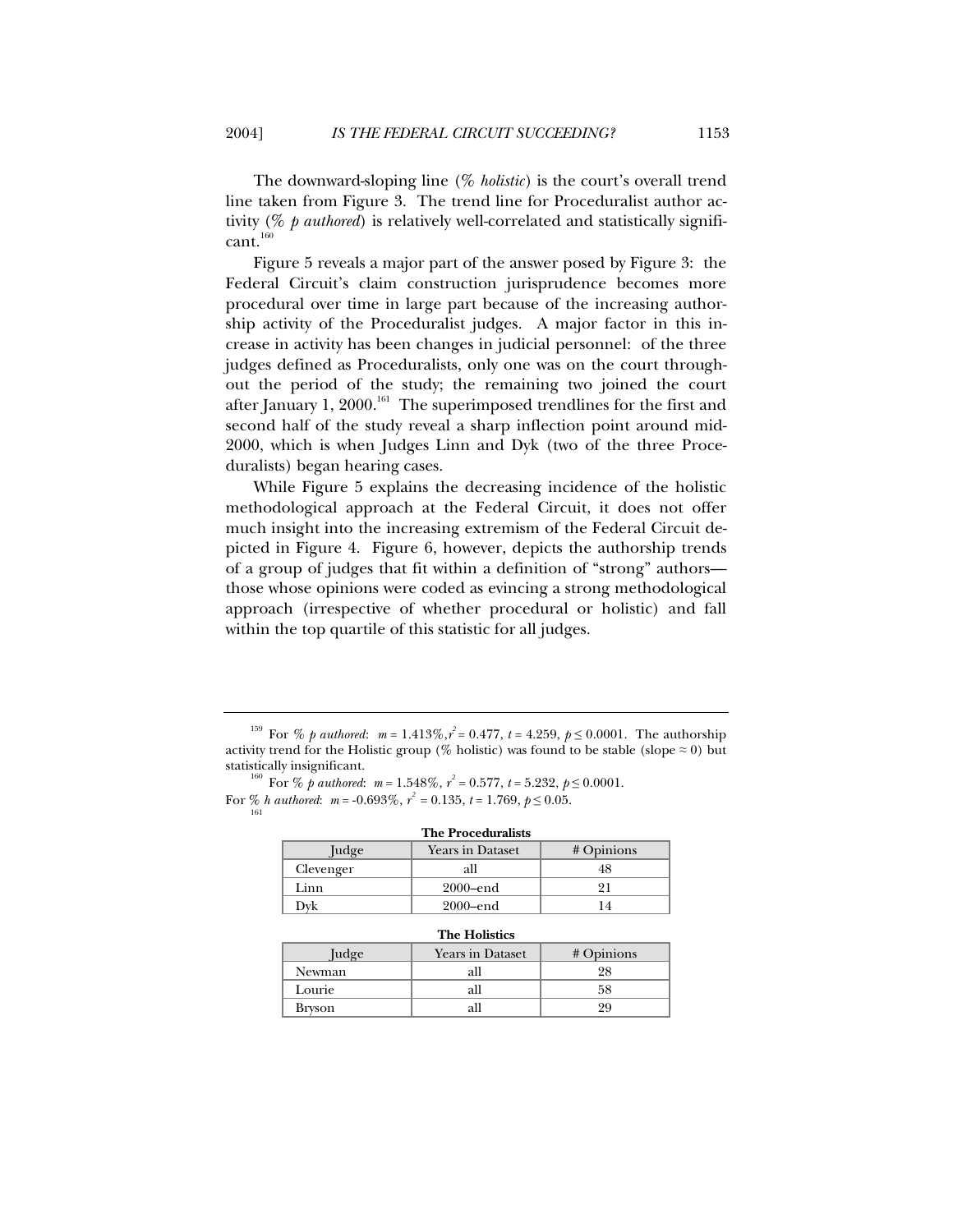

**Figure 6: Opinion Authorship Activity of "Strong" Authors**

The trend line in Figure 6 suggests that the activity of "strong" authors on the Federal Circuit increased, perhaps by five-fold, during the period of the study.<sup>162</sup> Again, a large part of this can be attributed to personnel changes: two of the five judges classified as "strong" authors joined the court after January 1,  $2000$ .<sup>163</sup> Combined, they account for 45% of all "strong" opinions authored.

To briefly summarize, the results over time show the following key trends:

*Trend 1*: A gradual but significant shift in methodological approach to claim construction away from holistic, in favor

<sup>162</sup> For  $\%$  by "strong" authors:  $m = 1.162\%$ ,  $r^2 = 0.305$ ,  $t = 2.966$ ,  $p \le 0.05$ . 163

| $54.012$ $14.01010$ |                         |            |  |  |
|---------------------|-------------------------|------------|--|--|
| Judge               | <b>Years in Dataset</b> | # Opinions |  |  |
| Friedman            | all                     |            |  |  |
| Mayer               | all                     |            |  |  |
| Schall              | all                     | 95         |  |  |
| Linn                | $2000$ -end             |            |  |  |
| Dvk                 | $2000$ – $end$          |            |  |  |

**"Strong" Authors**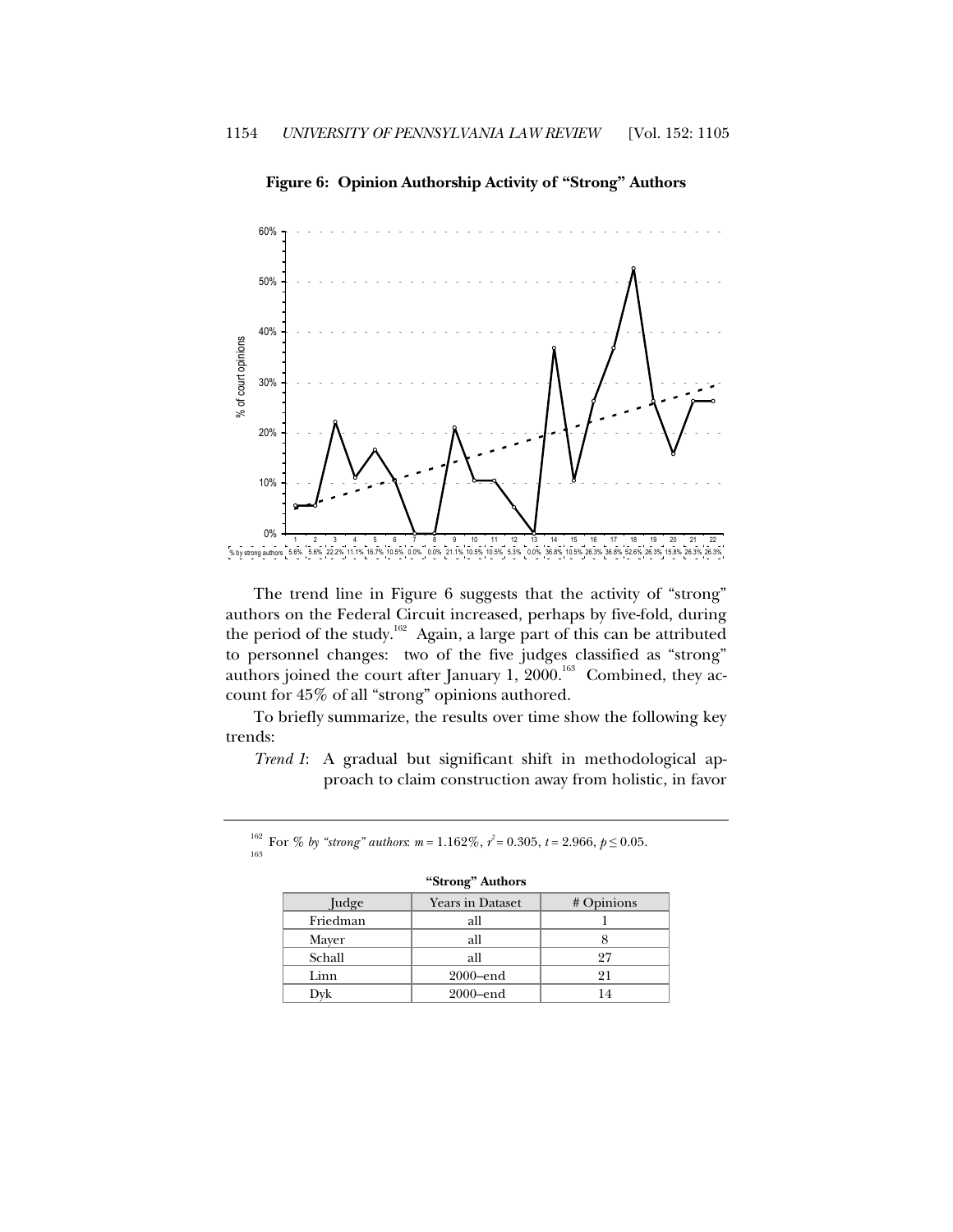of the procedural approach (Figure 3).

*Trend 2*: A substantial increase in the extremism of the Federal Circuit's claim construction jurisprudence, measured by the frequency of "strong" methodological approaches (Figure 4).

In both cases, changes in court personnel seem to be at the core of the developments. Trend 1 is largely explained by the increasing activity of Proceduralist judges—a factor substantially driven by the addition of Judges Linn and Dyk to the court in 2000. Similarly, Trend 2 results in large part from the increasing authorship activity of judges with a propensity to write "strong" methodological opinions, a factor again influenced by the arrival of Judges Linn and Dyk.

From an institutional evaluation perspective, these results are mixed. While Trend 1 (Figure 3) demonstrates a movement towards proceduralism, it nonetheless makes clear that the holistic methodological approach remains a current (and apparently enduring) feature of the Federal Circuit's jurisprudence. This in turn suggests that the methodological split noted in Part IV.A is likely to remain for the foreseeable future, thereby reducing the predictability and stability of the jurisprudence and potentially keeping the district court reversal rate at relatively high levels.

Trend 2 (Figure 4) offers an arguably more positive view of the jurisprudential developments. Here, there are two plausible stories. The first is that the marked increase in extremism is evidence of an ongoing doctrinal struggle over claim construction at the Federal Circuit, where the addition of Proceduralist judges such as Linn and Dyk has spurred their Holistic brethren (Judges Bryson and Lourie) to adopt a more aggressive approach. This view is less compelling, however, when one considers the relatively low rate of disputes concerning claim construction that appear in the jurisprudence; the population contains only about a 5% rate of alternative claim construction opinions (as expressed in dissents or concurrences).<sup>164</sup>

Thus, the more plausible story related to Trend 2 is that the Federal Circuit is indeed responding to the *Markman II* mandate by increasingly focusing on—and developing—claim construction guidelines. Thus, the trend towards polarization is a byproduct of the clearer and sharper ways by which the court is analyzing claims (or, more precisely, expressing its analysis of them). While part of this

<sup>&</sup>lt;sup>164</sup> Of the total opinion population of 413, twenty opinions are alternative claim construction analyses.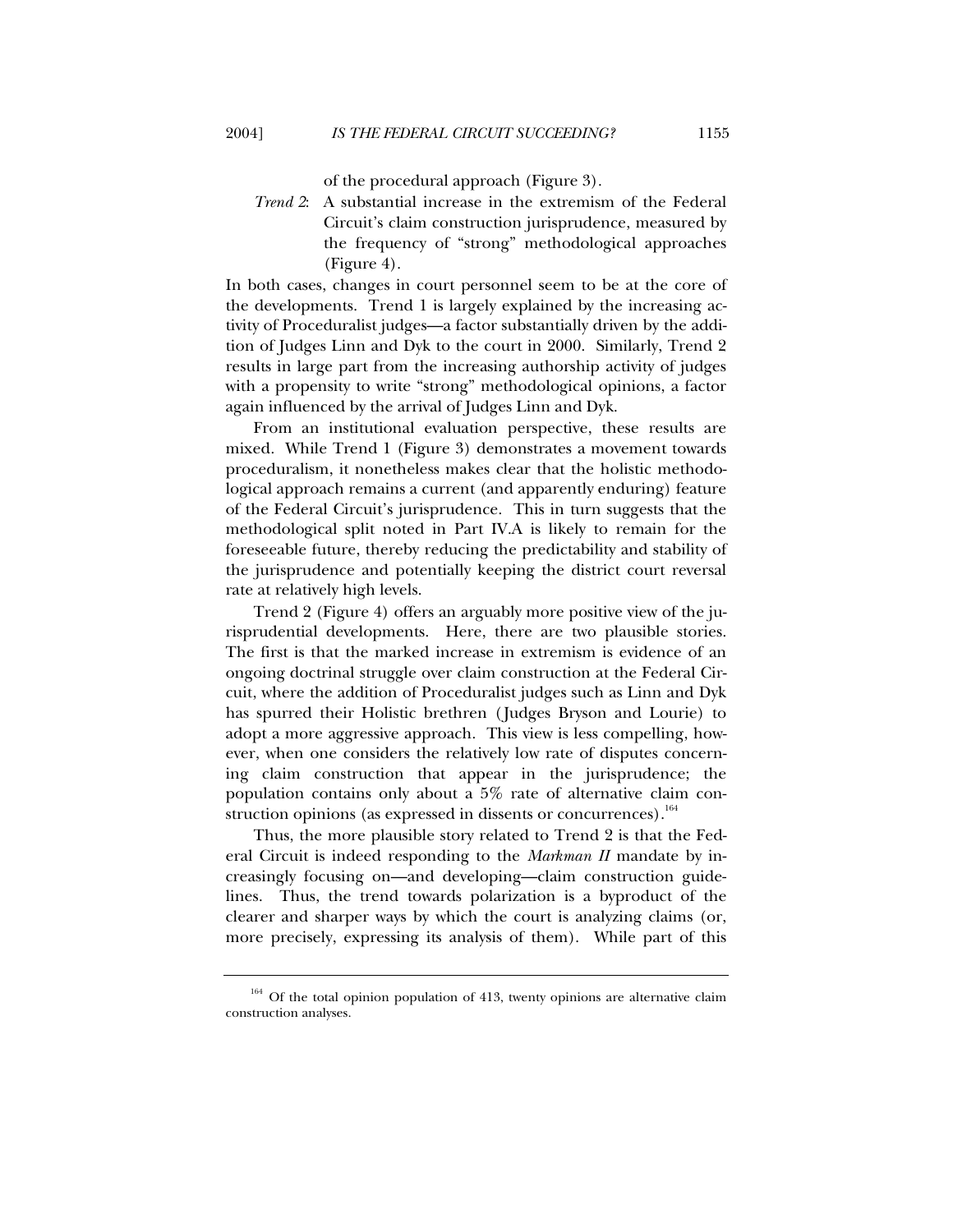development seems to have been a move towards the procedural forms of analysis, the more significant observation may be that the court is attempting to fulfill the *Markman II* requirement of a coherent doctrine of claim construction. Under this view, the jurisprudence prior to *Markman II* may have been relatively less clear or evinced relatively weaker forms of analysis, and the important shift is the increase in stronger (and thus more clearly stated) methodological forms.

Whichever explanation one chooses—a struggle for supremacy over claim construction methodology or the expected result of doctrinal development—the trends generally support the view that the Federal Circuit is (1) increasingly focusing on the methodological approach to claim construction and (2) gradually moving to a more unified (procedural) methodological scheme.<sup>165</sup> Both of these must be considered broadly positive developments, likely to move the Federal Circuit closer to its mandate of uniformity and predictability.

## C. *The Methodology of Federal Circuit Judges*

This Section develops a detailed statistical profile of each Federal Circuit judge with respect to his or her expressed claim construction methodology. This information is useful in evaluating how different judges approach the task of the Federal Circuit, as well as in illustrating the internal debates and tensions on the court.

# 1. Descriptive Data

Table 3 presents basic descriptive data for each of the sixteen Federal Circuit judges included in the dataset, listed in order by number of opinions joined. $166$ 

<sup>&</sup>lt;sup>165</sup> Note that these trends, of course, do not suggest that the reversal rate of district court opinions is likely to drop, thus confirming the results of Chu and Moore. *See* Chu, *supra* note 10, at 1102 (showing an increase in Federal Circuit reversals of district court claim construction decisions over a twenty-eight-month period since the beginning of 1998); Moore, *supra* note 14, at 11 (finding that the Federal Circuit reversed district court claim constructions in 33% of all appealed patent cases between *Markman II* and the end of 2000). As the Federal Circuit wrestles with its own jurisprudence, the district courts are likely to (a) have difficulty in discerning the appropriate mode of claim construction analysis and/or (b) face reversal because of the relatively fluid nature of the Federal Circuit's guidelines. Moving targets are difficult to hit, and the results here seem to suggest that the court is creating such a moving

target with respect to claim construction methodology.<br><sup>166</sup> A judge was considered to have joined an opinion if he or she either authored or joined the decision of the court without a concurrence or dissent. Authors of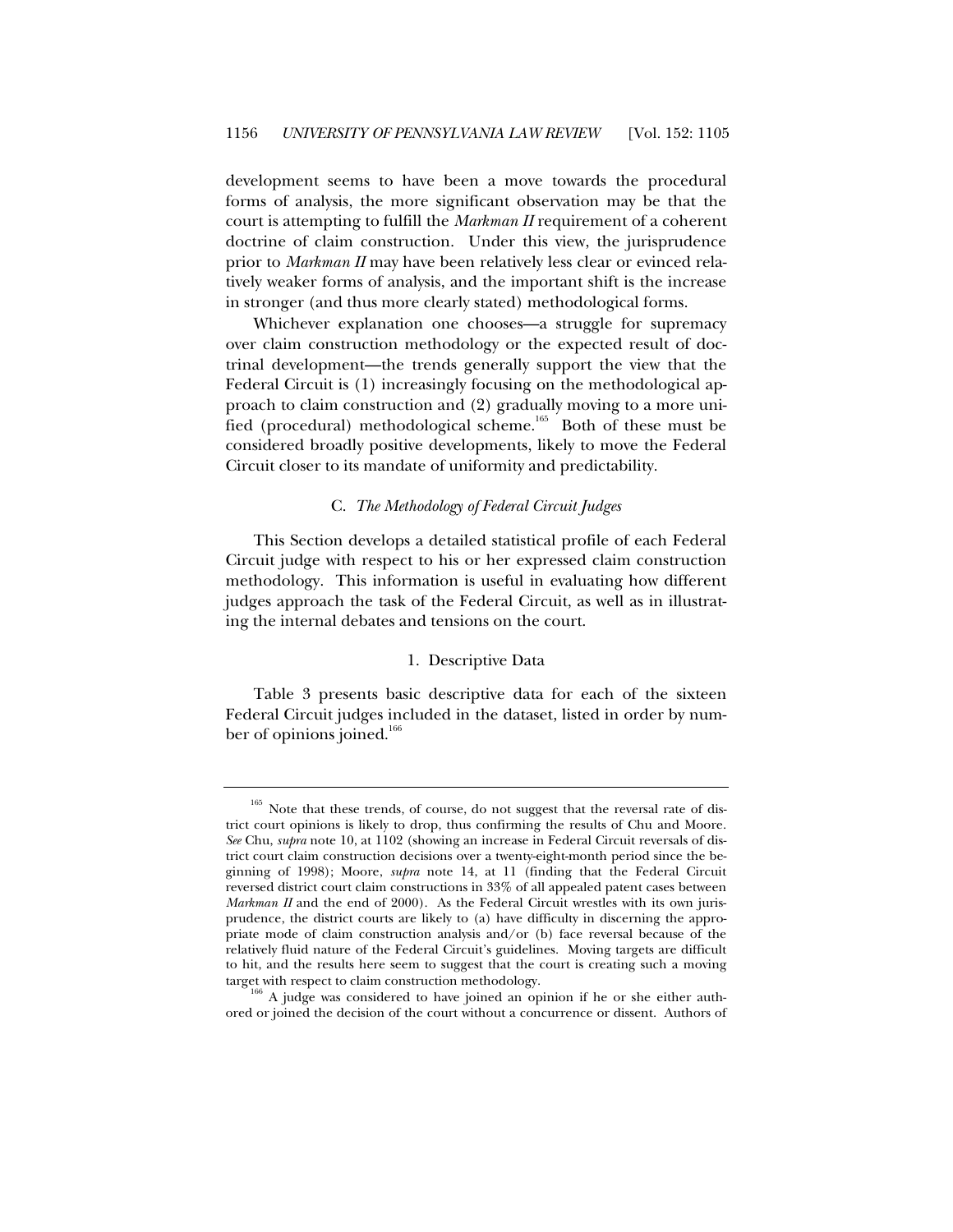|                                                                      | Years in    |                    |                      |           |
|----------------------------------------------------------------------|-------------|--------------------|----------------------|-----------|
| Judge                                                                | Dataset     | Opinions<br>Joined | Opinions<br>Authored | Alt. Rate |
|                                                                      | all         | 109                | 48                   |           |
| Clevenger (RC)                                                       |             |                    |                      | $6.3\%$   |
| Rader (RR)                                                           | all         | 106                | 48                   | $6.3\%$   |
| Schall (AS)                                                          | all         | 103                | 27                   | 3.7%      |
| Lourie (AL)                                                          | all         | 101                | 58                   | 1.7%      |
| Newman (PN)                                                          | all         | 100                | 28                   | 7.1%      |
| Bryson (WB)                                                          | all         | 97                 | 29                   | $3.4\%$   |
| Gajarsa (AG)                                                         | 1997-end    | 92                 | 31                   | 3.2%      |
| Mayer (RM)                                                           | all         | 90                 | 8                    | 50.0%     |
| Michel (PM)                                                          | all         | 83                 | 27                   | 7.4%      |
| Plager ${\rm (IP)}^{\dagger}$                                        | all         | 63                 | 11                   | $0.0\%$   |
| $\operatorname{Rich}\left(\operatorname{GR}\right)^{\dagger\dagger}$ | start-1999  | 51                 | 18                   | $0.0\%$   |
| Dyk (TD)                                                             | 2000-end    | 40                 | 14                   | $0.0\%$   |
| Linn (RL)                                                            | 2000-end    | 39                 | 21                   | $4.8\%$   |
| Archer ${\rm (GA)}^{\dagger}$                                        | all         | 35                 | 12                   | $0.0\%$   |
| Friedman $\left(\textrm{DF}\right)^{\dagger}$                        | all         | 30                 | $\mathbf{1}$         | 100.0%    |
| Prost (SP)                                                           | $2001$ -end | 8                  | 3                    | $0.0\%$   |

**Table 3: Federal Circuit Judges in Dataset**

† Inactive status as of June 2003.

per curiam  $N/A$  –  $-$  29

 $<sup>†</sup>$  Died May 1999.</sup>

Note that twelve judges were on active status as of June 2003. The column labeled "Alt. Rate" indicates the proportion of alternative opinions authored by the judge as a percentage of total opinions authored. Among the twelve active judges, the average rate of alternative opinions is 7.8%, with Judge Mayer appearing especially active on this front with a 50% rate.<sup>167</sup>

alternative opinions (concurrences or dissents) were considered to have joined the

alternative opinions. 167 Note that Judge Mayer authored proportionally far fewer claim construction opinions than did his colleagues.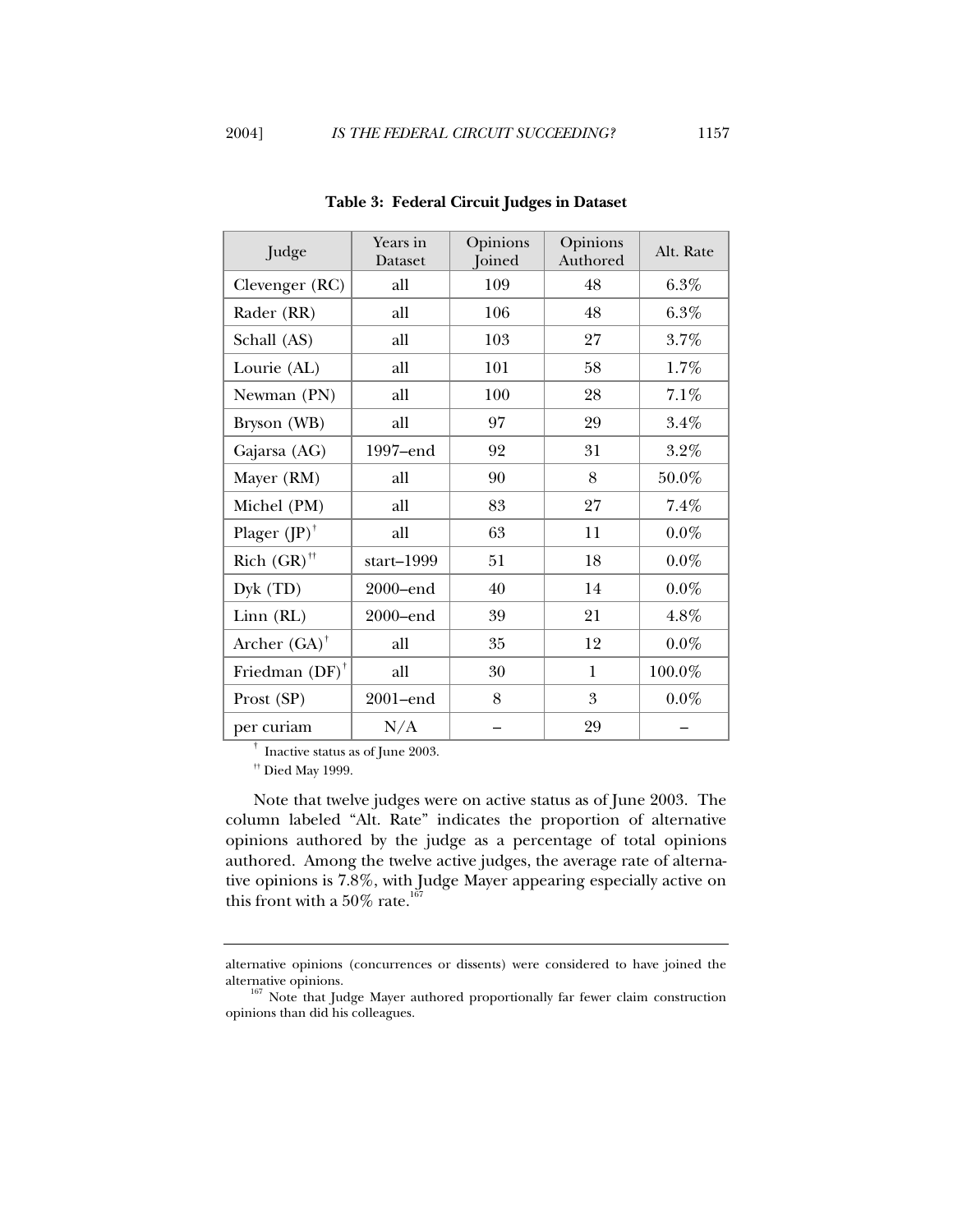# 2. Judicial Methodology

Next we turn to measurements of the judges' methodological approaches. To get an intuitive sense of the range of differences, Figure 7 displays the frequency of judges in the dataset to write (and join) opinions of either procedural or holistic methodology, expressed as a percentage of opinions coded as holistic.<sup>168</sup> Judges are sorted in ascending order, with the lowest values (most procedural) to the left.<sup>169</sup>





The overall mean percentage of holistic opinions is 38.1% for the author data, and 35.9% for the panelist data.

Note that, as intuition suggests, judges appear less "extreme" in the panelist data, with a total range of  $31.0\%$  (17.5% to  $48.5\%$ ) versus a total range of  $61.9\%$  (7.1% to  $69.0\%$ ) for the author data. That is, judges appear to relax their preferences somewhat when joining opinions, and authors appear to enjoy a degree of latitude when describing the methodological approach in their own opinions. In addition, and perhaps more importantly, the distribution of the data (shown by

<sup>&</sup>lt;sup>168</sup> Judges Friedman and Prost are not displayed in Figure 7 because their significantly smaller sample sizes obscured the overall results.<br>
<sup>169</sup> Note that [pc] represents unsigned (per curiam) opinions. Obviously, there is

no panelist data for [pc].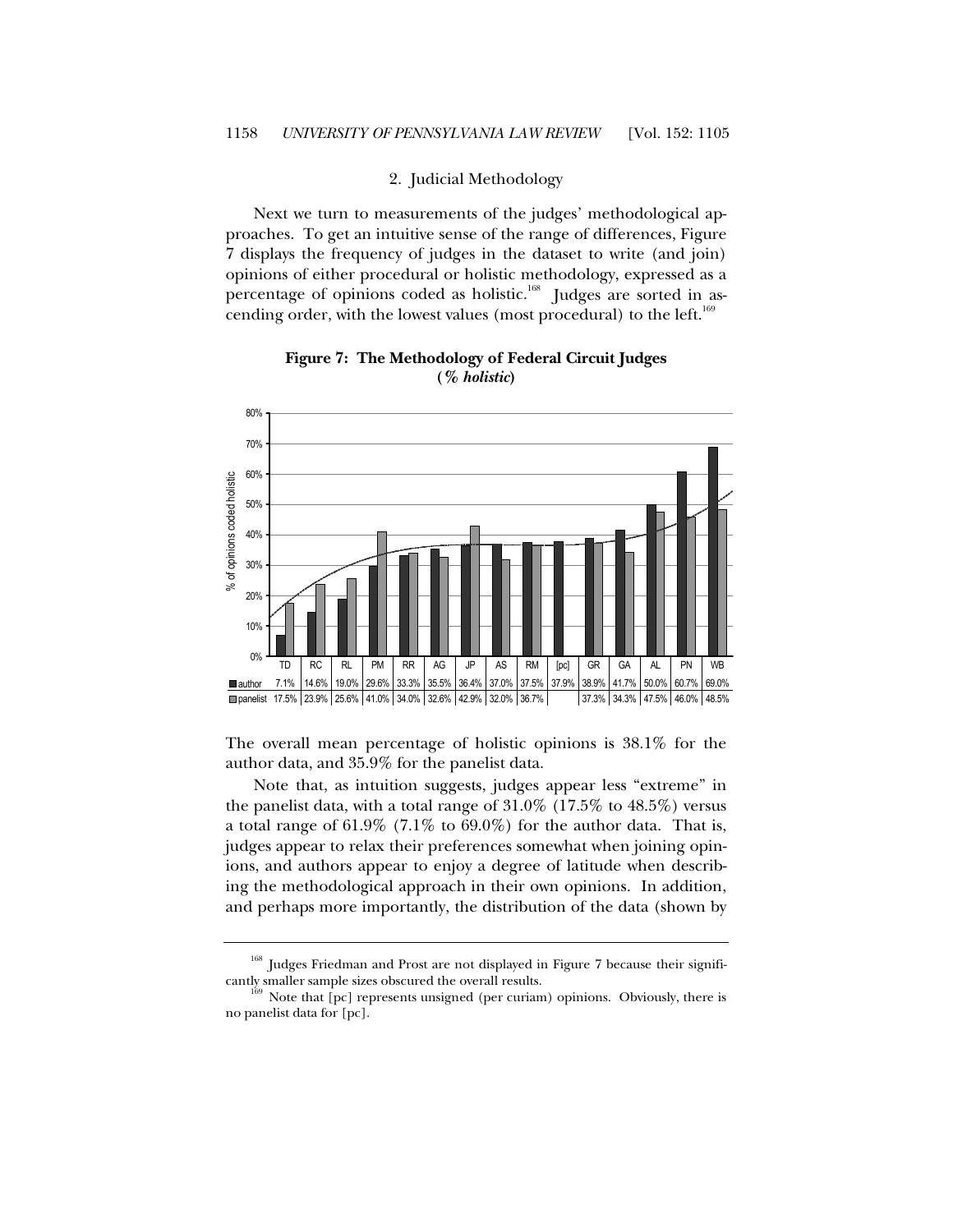the curved line superimposed on Figure 7, with steep slopes near each end and a flattened curve near the mean) suggests that the judges on the court can usefully be thought of as groups. The three to four judges at each end of the chart are markedly more extreme than the bulk nearer the middle, thereby creating three groups or factions.

# 3. Factions on the Federal Circuit

We next describe the groups or factions of the Federal Circuit identified in Figure 7. First, to more precisely evaluate the judges' methodological approaches, a calculated index (denoted *M-index*) was developed.170 The advantage of the *M-index* over the cruder binomial percentages of Figure 7 is that it captures (with a single number) the propensity of a judge to author or join opinions exhibiting a procedural or holistic methodological approach, as well as reflects the strength of reasoning utilized. It does this by weighting opinions according to strength of methodology, as well as measuring the general categorical form (procedural/holistic). *M-index* scores range from 0 to 1, with a score of 1 indicating a perfectly strong holistic  $(H_s)$  approach, and  $0$  indicating a perfectly strong procedural  $(P_s)$  approach.<sup>171</sup>

Table 4 reports the results of the *M-index* calculation, and groups the judges into one of three categories.<sup>172</sup> Proceduralists are those whose standardized *M-index* score<sup>173</sup> places them outside one standard

$$
M-index = \left[\frac{1}{2}\right] \left[\frac{(n_{H_s} - n_{P_s}) + \frac{1}{2}(n_{H_i} - n_{P_i}) + \frac{1}{10}(n_{H_w} - n_{P_w})}{n_{H_s} + n_{P_s} + n_{H_i} + n_{P_i} + n_{H_w} + n_{P_w}} + 1\right]
$$

<sup>&</sup>lt;sup>170</sup> This index is loosely based on an index developed by Professors Segal and Cover for describing the political leanings of Supreme Court justices, based on categorical data (there, coded newspaper editorials describing the justices). Jeffrey A. Segal & Albert D. Cover, *Ideological Values and the Votes of U.S. Supreme Court Justices*, 83 AM. POL. SCI. REV. 557, 559 (1989); *see also* King & Epstein, *supra* note 97, at 82, 90-92 (discussing the Segal/Cover index extensively).<br>The equation used is:

where  $n_x$  represents the number of opinions attributable to that judge (i.e., either authored or joined) coded for a particular methodological approach. Note that intermediate and weak opinions are weighted 1/2 and 1/10 of strong opinions, respectively, representing judgments about the relative impact of each form of methodological approach.<br><sup>172</sup> Table 4 uses authorship data (n=413). The reasoning is that the authorship

data best represents the judges' true preferences and is thus most appropriate for interjudge comparisons.<br> $173$  A standardized score refers to the difference between the raw score (here,

the *M-index*) and the mean score, expressed in terms of standard deviations. That is, a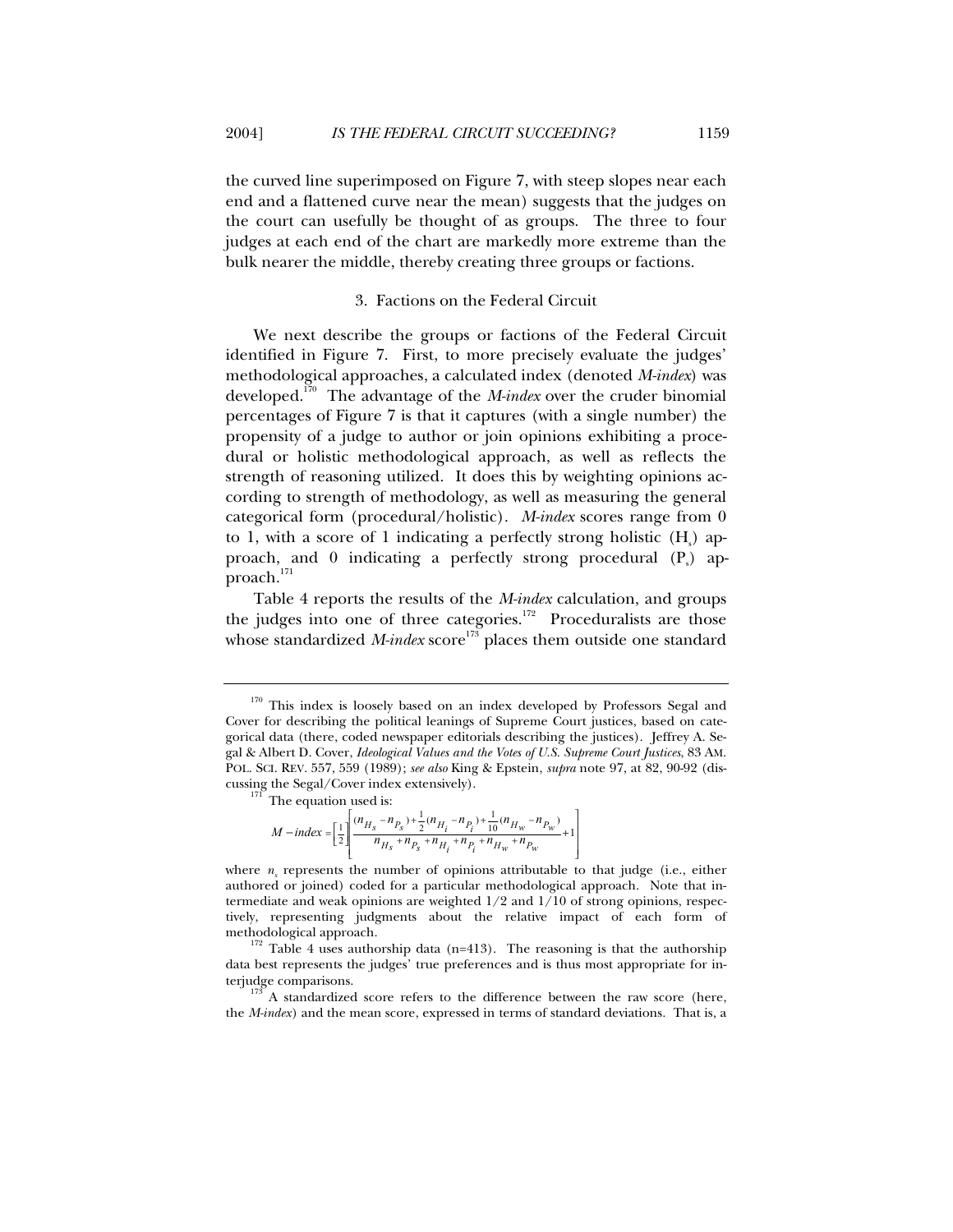deviation below the mean score; Holistics are those whose standardized *M-index* score places them outside one standard deviation above the mean score.<sup>174</sup> The Swing Judges are those remaining.

|                  | Judge     | $M$ -index<br>(authors) | Std. Score |
|------------------|-----------|-------------------------|------------|
|                  | Dyk       | 0.121                   | (1.79)     |
| Proceduralists   | Clevenger | 0.199                   | (1.25)     |
|                  | Linn      | 0.202                   | (1.22)     |
|                  | Rader     | 0.334                   | (0.30)     |
|                  | Michel    | 0.335                   | (0.30)     |
|                  | Mayer     | 0.344                   | (0.24)     |
|                  | [pc]      | 0.367                   | (0.07)     |
| Swing Judges     | Gajarsa   | 0.369                   | (0.06)     |
|                  | Archer    | 0.379                   | 0.01       |
|                  | Plager    | 0.386                   | 0.06       |
|                  | Schall    | 0.406                   | 0.19       |
|                  | Rich      | 0.428                   | 0.35       |
|                  | Lourie    | 0.542                   | 1.14       |
| <b>Holistics</b> | Bryson    | 0.619                   | 1.68       |
|                  | Newman    | 0.636                   | 1.80       |

Table 4: Categories of Federal Circuit Judges<sup>175</sup>

Table 4 sets forth a descriptive account of claim construction at the Federal Circuit: that the methodological approach of the court is split rather cleanly among three groups. As has been the case throughout the analysis, Table 4 highlights the importance of personnel changes at the Federal Circuit: two of the three most recent

standardized score of 1 describes a case where the individual *M-index* is one standard

 $^{174}$  The validity of this assignment criteria can be seen in the "Std. Score" column

of Table 4: very significant gaps exist in the judges' distribution at those locations.  $175$  Judges Friedman and Prost were not included in the grouping analysis because of very low sample sizes.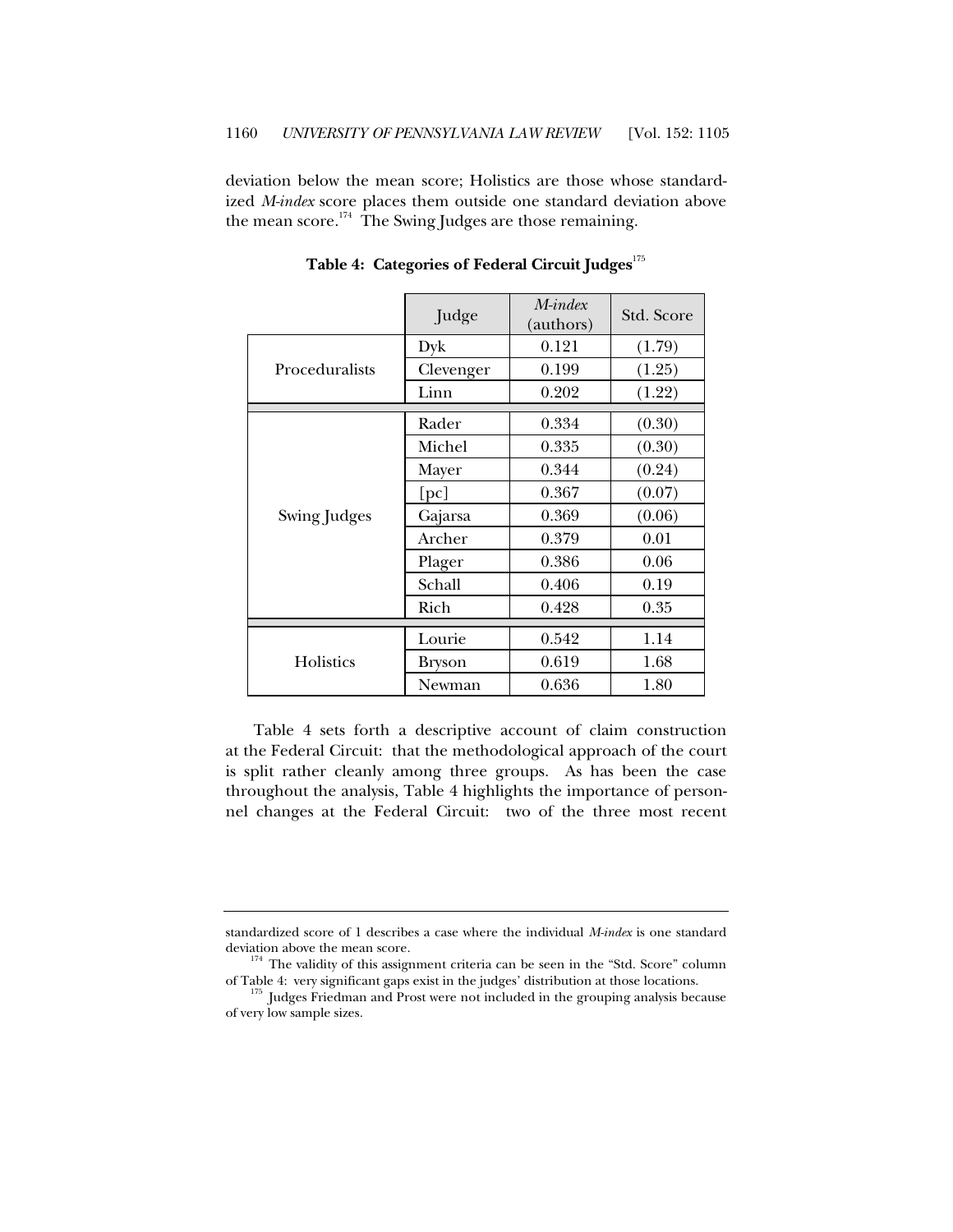additions to the court, Judges Linn and Dyk, are solid Proceduralists.<sup>176</sup> All Proceduralists and Holistics are currently in active status.

This identification of the methodological camps within the Federal Circuit offers the opportunity to investigate the impact that these groups of judges have on the Federal Circuit's jurisprudence.<sup>177</sup> One aspect of the analysis was discussed in Part IV.B: this grouping seems to explain many of the overall trends observed in this study.

# 4. Judicial (In)consistency

As a final judge-specific analysis, the methodological variance of the Federal Circuit judges was calculated. This result allows some comparative insight into the consistency (or lack thereof) of individual judges' methodological approaches to claim construction. Variance was calculated according to the standard deviation of each judge's authored opinions on a binomial basis. Thus, this statistic measured the propensity of a judge to vary between procedural and holistic methodologies. Table 5 reports this result, with the judges ordered from least variable (i.e., least likely to vary between methodological approaches) to most.

 $176$  Judge Prost, the most recent addition, was not included in the grouping analysis because of a small sample size: three authored opinions in the dataset. All of these opinions were procedural. <sup>177</sup> *Infra* Part III.D.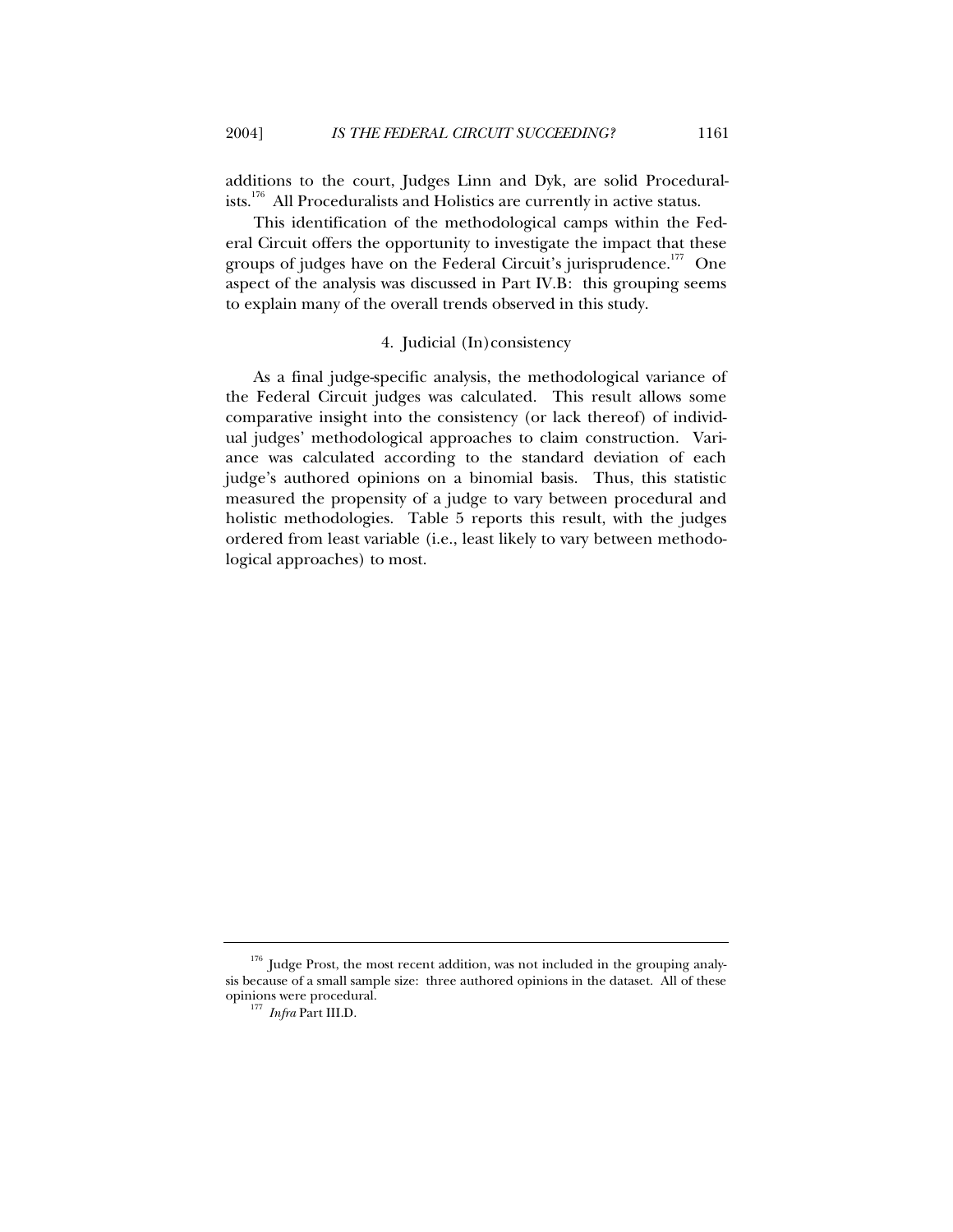| Rank           | Judge         | Variance |
|----------------|---------------|----------|
| 1              | Dyk           | 0.267    |
| 2              | Clevenger     | 0.357    |
| 3              | Linn          | 0.402    |
| mean           |               | 0.463    |
| 4              | Michel        | 0.465    |
| 5              | <b>Bryson</b> | 0.471    |
| 6              | Rader         | 0.476    |
| $\overline{7}$ | Gajarsa       | 0.486    |
| 8              | Schall        | 0.492    |
| 9              | per curiam    | 0.494    |
| 10             | Newman        | 0.497    |
| 11             | Rich          | 0.502    |
| 12             | Lourie        | 0.504    |
| 13             | Plager        | 0.505    |
| 14             | Archer        | 0.515    |
| 15             | Mayer         | 0.518    |

**Table 5: Methodological Variance of Federal Circuit Judges**

The striking observation flowing from Table 5 is the separation between the least variable judges (Dyk, Clevenger, and Linn) and the relatively more clustered remainder. In other words, it appears that most Federal Circuit judges have relatively similar levels of inconsistency in claim construction methodology, but a small group is substantially more consistent. Further, this consistent group overlaps perfectly with the Proceduralist group identified in Table 4, suggesting (1) a relationship between methodological approach and consistency, $178$  and (2) the impact of the Proceduralists on the Federal Circuit's claim construction doctrine.

Table 5's implications for overall judicial performance are somewhat unclear—absent a well-defined baseline, it is difficult to know whether these scores are relatively consistent or inconsistent in the realm of methodological approaches. One thing does seem clear, however: it is possible for most Federal Circuit judges to substantially reduce their variability. Judges Dyk, Clevenger, and Linn seem to

 $^{178}$  For a discussion of this relationship and its implications, see  $\it{infra}$  Part IV.A.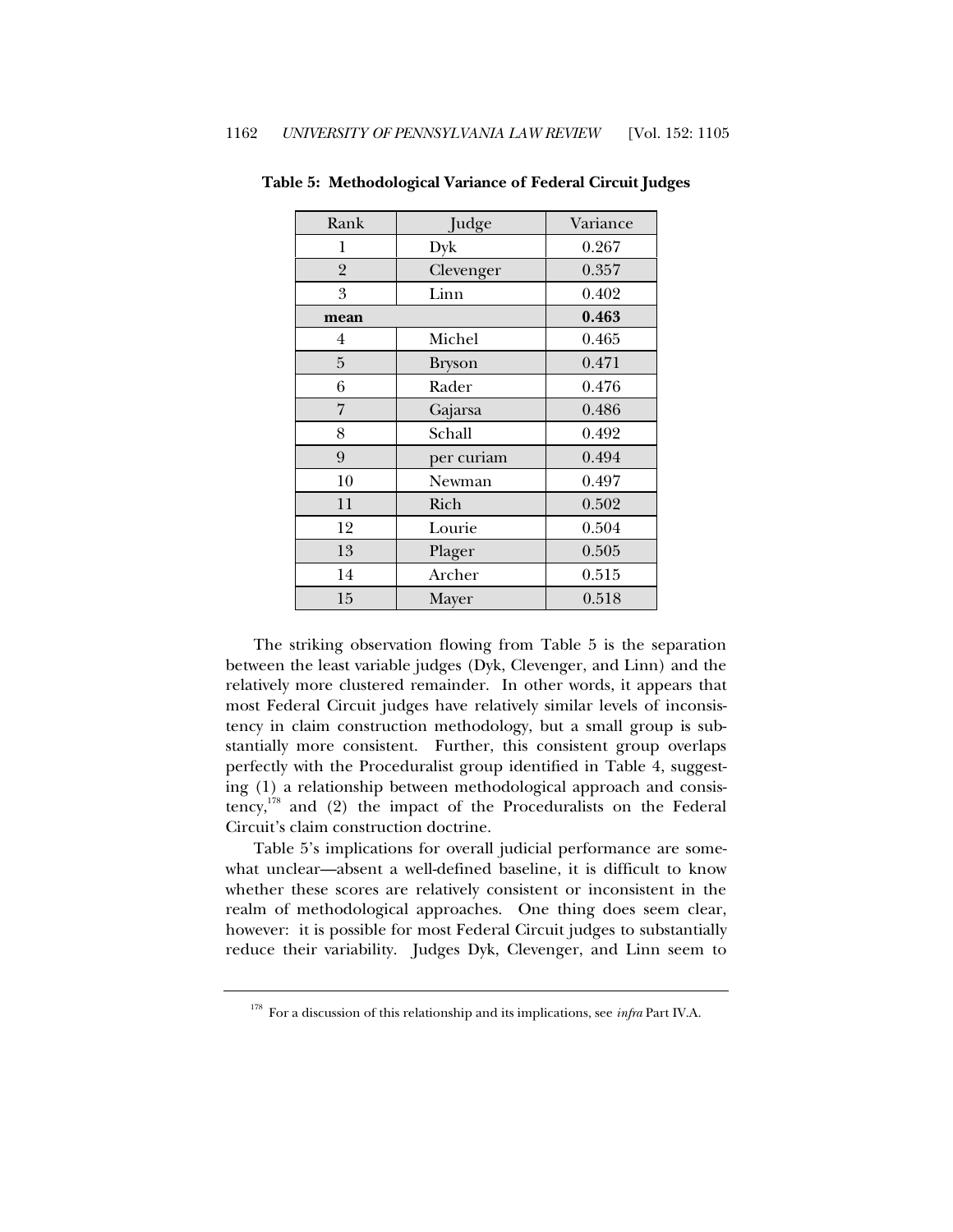have done a markedly better job on this front, and provide something of a roadmap for the rest of the court to follow.

# D. *Predicting the Federal Circuit: Panel and Author Dependency in Claim Construction*

The final set of results explores the relationships between the Federal Circuit judges assigned to a case and the methodological approach to claim construction used for the analysis.<sup>179</sup> We find, contrary to at least one judge's assertions, $180$  that the individual membership and overall composition of a three-judge panel that decides an appeal has a statistically significant effect on the methodological approach used to analyze claim construction issues. Indeed, in some cases, we can attach specific probabilities to this relationship at a 95% confidence level. In short, we find ample evidence of panel dependency in claim construction at the Federal Circuit.<sup>181</sup>

# 1. Panel Membership and Methodology

First, we find that the empanelling of many (though not all) Federal Circuit judges in our dataset has a statistically significant effect on the claim construction analysis. In the analysis that follows, we find that we can predict, with statistically significant confidence, the impact of the methodological approach of half (6 of 12) of the active judges of the Federal Circuit.

 $179$  At least one study has shown that the identity of the author of an opinion can influence the result. *See* John R. Allison & Mark A. Lemley, *How Federal Circuit Judges Vote in Patent Validity Cases*, 27 FLA. ST. U. L. REV. 745, 757 (2000) (finding a strong correlation between the identity of the authoring judge and whether the decision upheld the validity of a patent). Other studies have found no such relationship. *See, e.g.*, Chu, *supra* note 10, at 1115-19 (finding no significant relationship between rate of re-

versal and authorship).<br><sup>180</sup> There has been fairly widespread criticism of the Federal Circuit among practitioners of patent law that the court's decisions and reasoning are highly dependent upon the composition of any individual panel and/or dependent upon the identity of the authoring judge. *See, e.g.*, Paul R. Michel, *The Court of Appeals for the Federal Circuit Must Evolve to Meet the Challenges Ahead*, 48 AM. U. L. REV. 1177, 1191 (1999). Judge Michel's reply to this criticism was: "I believe that these complaints are exaggerated. By informal monitoring, I estimate that in ninety percent of the cases the result would be the same with any combination of three judges from among the court's present complement of ten judges in full-time service."  $Id$ .

Note that, contrary to many observers, we do not necessarily conclude that panel dependency is undesirable. Indeed, by allowing an increase in the predictability of Federal Circuit decision making, it may be broadly beneficial. For a full discussion of the implications of panel dependency, see *infra* Parts IV.B.1–3.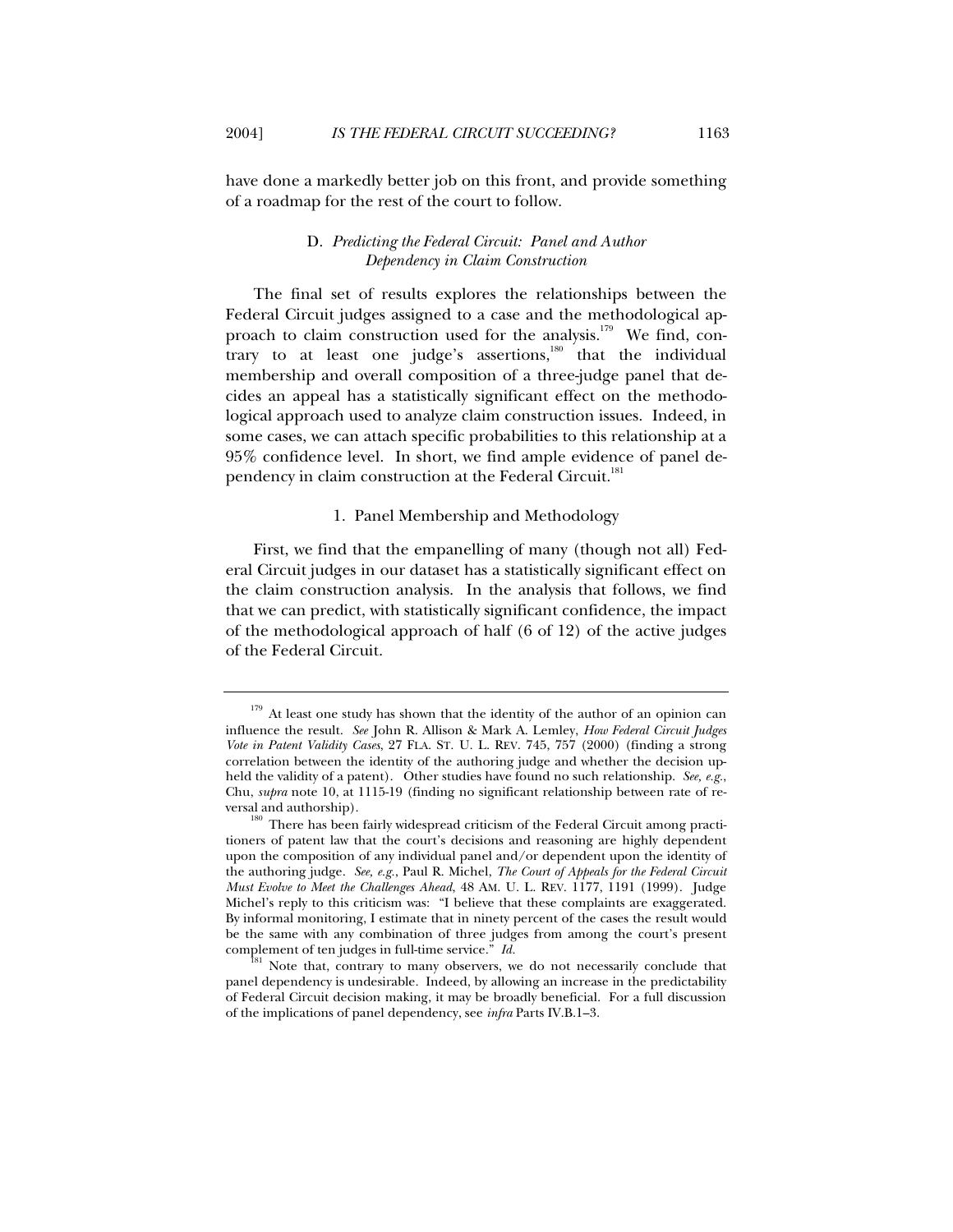Binary logistic regression analysis was used to model the relationship between judicial identity and methodological approach (binomial categories). Logistic regression is particularly well-suited to this form of analysis, as it is highly effective at estimating the probability that an event will occur given certain parameters. The dependent variable of interest here is binary: whether an opinion exhibits a holistic (score=1) or procedural (score=0) methodological approach. Our independent variables are the identities of the judges.<sup>182</sup> Table 6 shows the results of the regression on panel data, with statistically significant results highlighted.

<sup>&</sup>lt;sup>182</sup> Panel composition data was recoded into a series of binary dummy variables (0,1) indicating whether a particular judge joined or authored an opinion.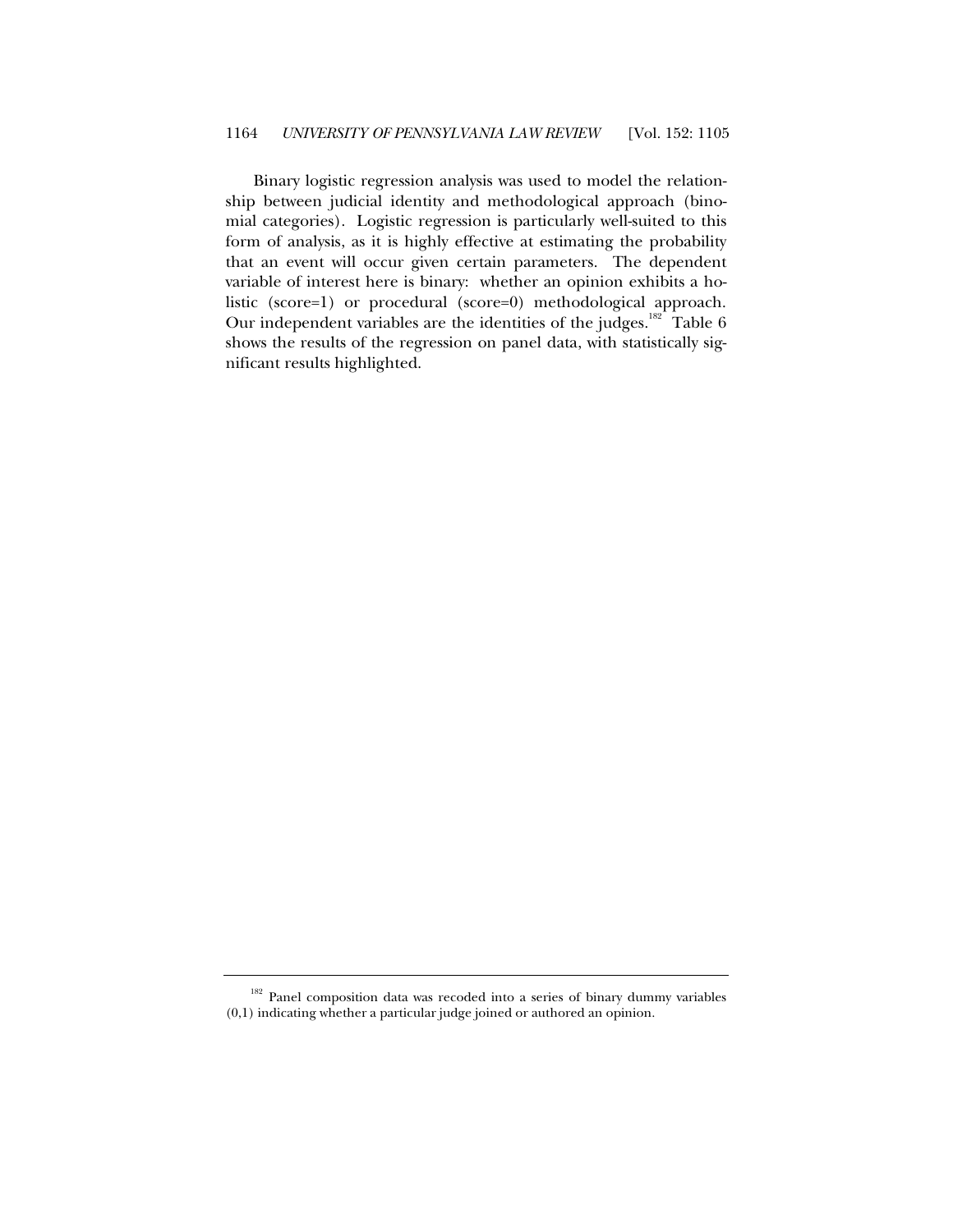| Judge         | B        | S.E.      | exp(B) | Holistic<br>Probability |
|---------------|----------|-----------|--------|-------------------------|
| Dyk           | $-1.368$ | $0.441**$ | 0.254  | 20.3%                   |
| Clevenger     | $-1.020$ | $0.250**$ | 0.361  | 26.5%                   |
| Linn          | $-0.894$ | $0.397**$ | 0.409  | 29.0%                   |
| Prost         | $-0.674$ | 0.865     | 0.509  | 33.7%                   |
| Rader         | $-0.486$ | $0.234**$ | 0.615  | 38.1%                   |
| Schall        | $-0.446$ | $0.237*$  | 0.64   | 39.0%                   |
| Gajarsa       | $-0.294$ | 0.255     | 0.746  | 42.7%                   |
| Rich          | $-0.281$ | 0.319     | 0.755  | 43.0%                   |
| Mayer         | $-0.166$ | 0.244     | 0.847  | 45.9%                   |
| Michel        | $-0.025$ | 0.255     | 0.975  | 49.4%                   |
| Newman        | 0.157    | 0.228     | 1.171  | 53.9%                   |
| Lourie        | 0.365    | 0.229     | 1.441  | 59.0%                   |
| <b>Bryson</b> | 0.589    | $0.234**$ | 1.801  | 64.3%                   |

Table 6: Panel Membership and Methodological Approach<sup>183</sup>

 $\text{*}$  = significance at .10

\*\* = significance at .05

<sup>183</sup> The regression was performed using binary logistic regression. The dependent variable was the methodology (1,0), and the independent variables (16) were dummy variables representing panel membership (1,0) for all judges in the dataset. No constant was included in the model.

Summary statistics for the model are:

| -2 Log likelihood | Cox & Snell<br>R Square | Nagelkerke<br>R Square |  |
|-------------------|-------------------------|------------------------|--|
| 499.592           | 0.162                   | 0.216                  |  |

Currently inactive judges are not displayed in Table 6, though their data was included in the model. None of their coefficients were statistically significant.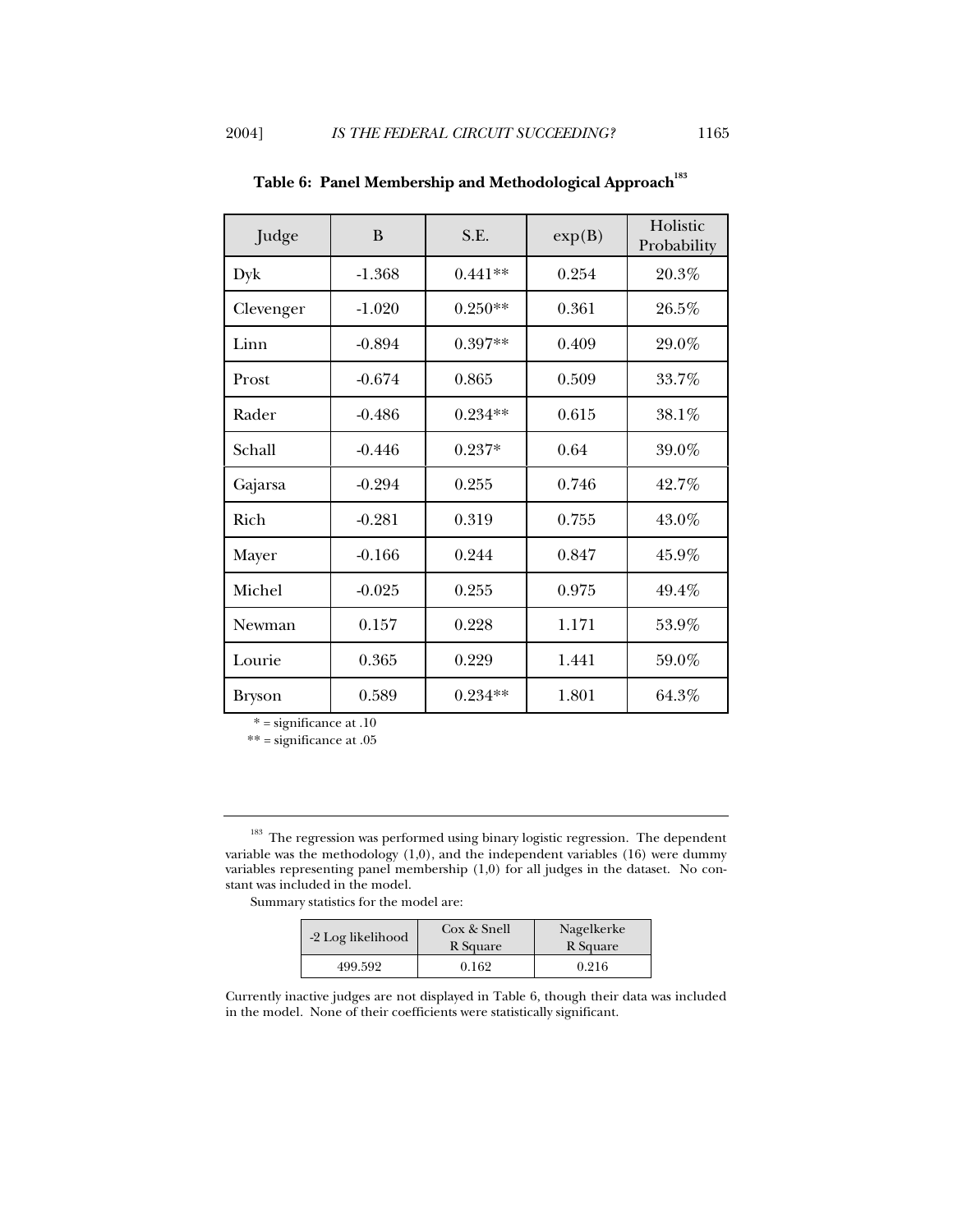In Table 6, B represents the coefficient associated with the judge's membership on a panel: positive numbers indicate an increased probability of a holistic opinion. The column labeled S.E. reports the standard error for the coefficient; the level of significance of the coefficient B is indicated. For our purposes, values of less than 0.1 were deemed significant, indicating a greater than 90% likelihood that the coefficient is not attributable to chance. The  $exp(B)$  column is the odds-ratio of the coefficient, the change in odds that the event will occur (here, a holistic opinion) given a unit increase in the independent variable (here, the participation of the judge). Put more simply, the odds-ratio reports the change in odds that an opinion will be holistic as a result of the judge joining the opinion. Finally, the Holistic Probability column reports the probability (in percentage terms) of a holistic opinion, given the judge's participation.<sup>184</sup> For example, Judge Bryson's participation implies a 64.3% chance of a holistic methodological approach, while Judge Dyk's participation suggests only a 20.3% chance.

### 2. Dependency and Factions

Next, we report the expressed claim construction methodology given the participation of Proceduralist or Holistic judges on the panel.

 $^{184}$  Probability = odds/(1+odds).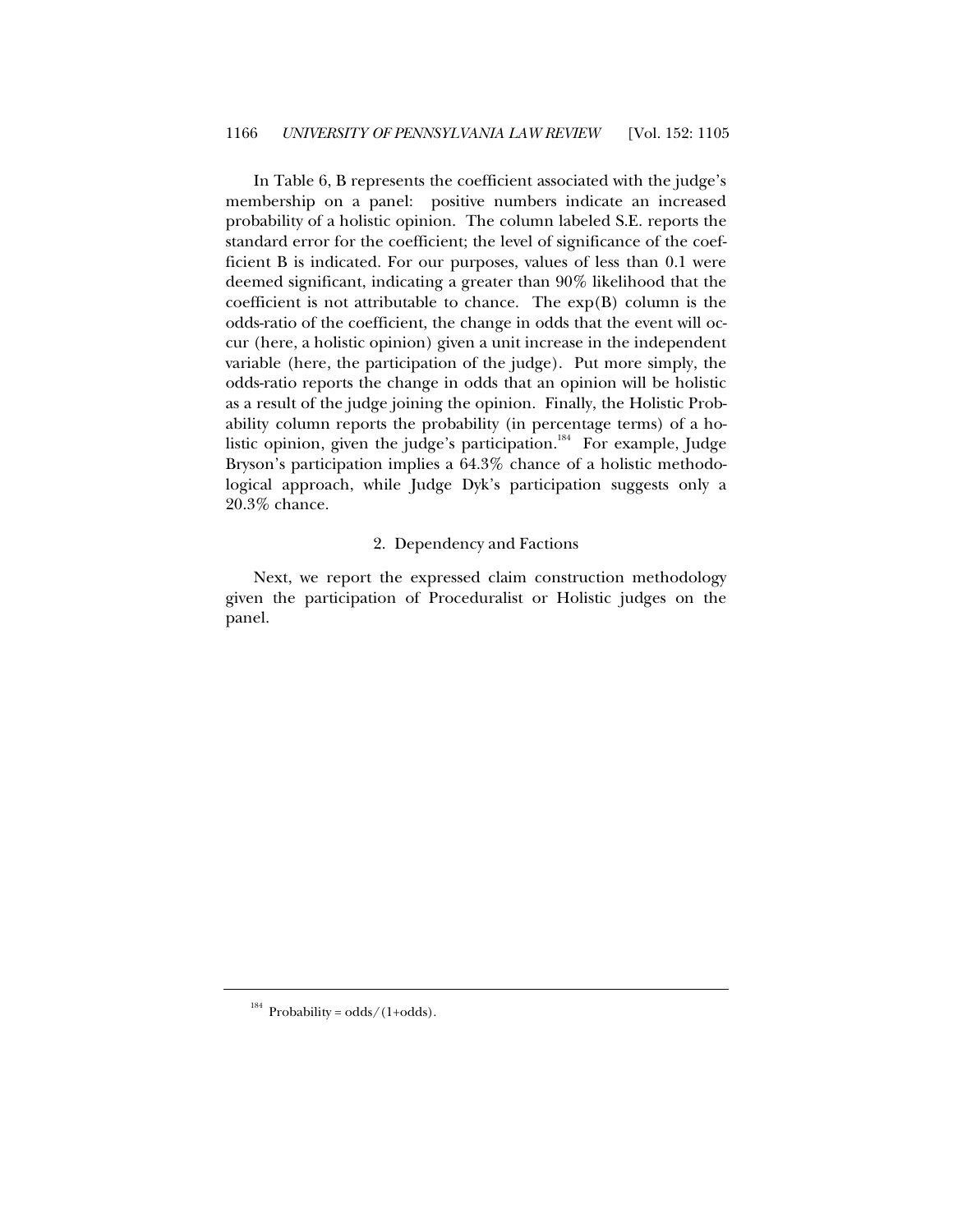|                                     |                  | <b>Opinion Methodology</b> |                               |
|-------------------------------------|------------------|----------------------------|-------------------------------|
|                                     |                  | Procedural                 | Holistic                      |
|                                     | $\overline{0}$   | 121<br>$(54.3\%)$          | 102<br>$(45.7\%)$             |
| Number of<br>Proceduralist          | $\mathbf{1}$     | 107<br>$(71.3\%)$          | 43<br>(28.7%)                 |
| judges<br>empanelled <sup>185</sup> | $\overline{2}$   | 17<br>$(100.0\%)$          |                               |
|                                     | 3                |                            |                               |
|                                     | $\boldsymbol{0}$ | 114<br>$(78.1\%)$          | 32<br>$(21.9\%)$              |
| Number of<br>Holistic               | $\mathbf{1}$     | 107<br>$(54.3\%)$          | 90<br>$(45.7\%)$              |
| judges<br>empanelled <sup>186</sup> | $\overline{2}$   | 24<br>$(53.3\%)$           | 21<br>$(46.7\%)$              |
|                                     | 3                |                            | $\overline{2}$<br>$(100.0\%)$ |
| <b>Overall Results</b>              |                  | 245<br>$(62.8\%)$          | 145<br>$(37.2\%)$             |

# **Table 7: Proceduralists, Holistics, and Methodology**

Table 7 reports the contours of the relationship between the number of Proceduralist or Holistic judges empanelled in a given case and the methodological outcome. The data reveals that a greater participation of Proceduralist judges resulted in a greater frequency of a procedural approach to claim construction. Similarly, a greater participation of Holistic judges yielded a greater likelihood of a holistic approach. These relationships are statistically significant, meaning we can reject the hypothesis that they occurred by chance.

Even a cursory glance at the cell values in Table 7 suggests that the participation of Proceduralist judges is particularly important to the

<sup>&</sup>lt;sup>185</sup> For this portion of the table,  $\chi^2 = 21.712$ , df = 2, p  $\leq 0.001$ .

<sup>&</sup>lt;sup>186</sup> For this portion of the table,  $\chi^2 = 25.775$ , df = 3, p  $\leq 0.001$ .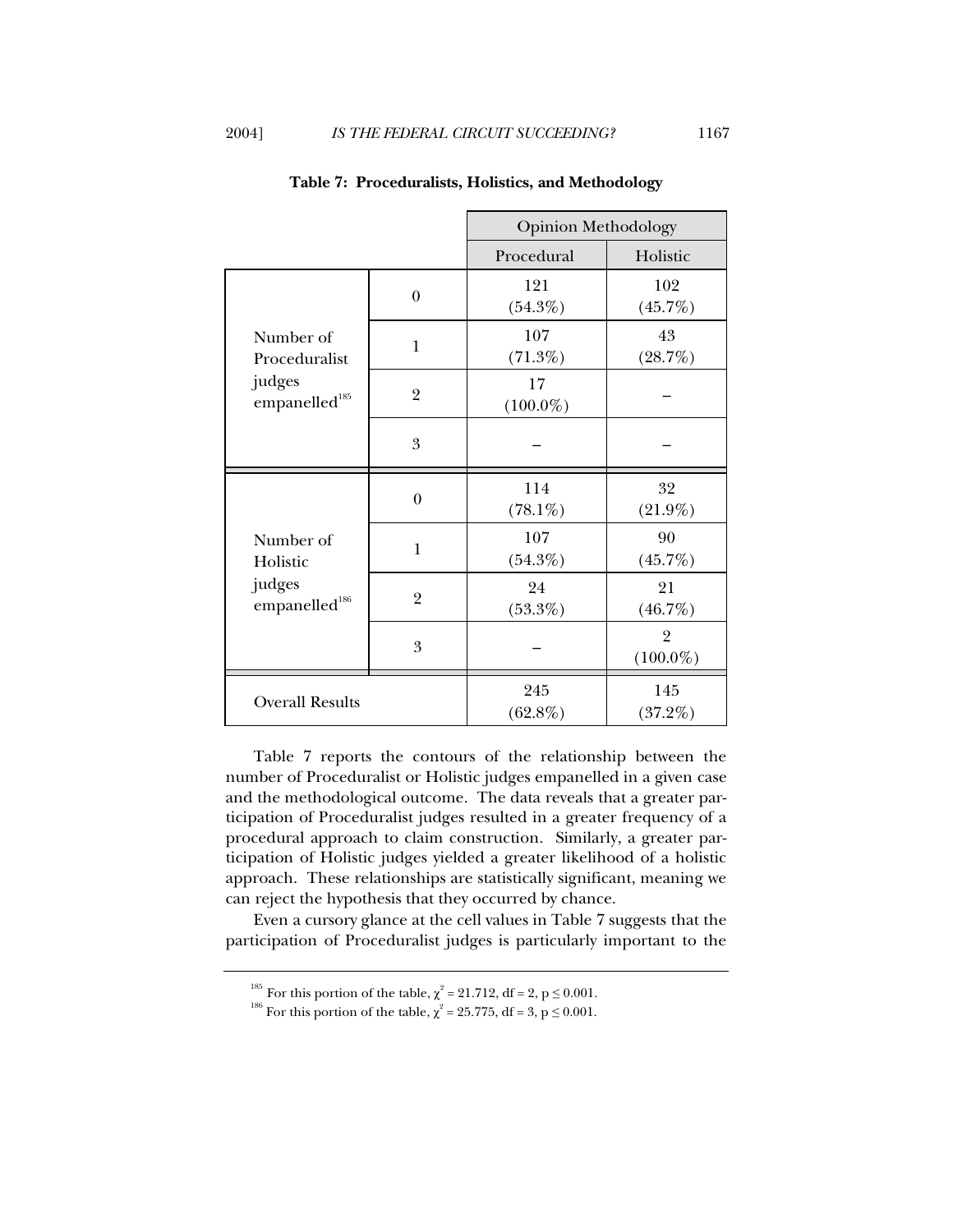claim construction methodology. In all cases where Proceduralist judges comprised a majority of the three-judge panel (17 cases), the resulting opinion was procedural in nature; the procedural rate was 71.3% when only a single Proceduralist was on the panel (150 cases). In contrast, the Holistics appear to have a somewhat lesser effect, even when in the majority.

These results imply that parties appealing to the Federal Circuit can draw some statistically significant inferences about the outcome of a claim construction analysis given a known panel membership.<sup>187</sup> Of course, an important limitation to any such inferential analysis is that the data here represent *past* judicial behavior patterns. For such information to be meaningful, one must assume that such patterns will continue into the future. This assumption may not hold: one might expect judges to alter their views or, perhaps, to write opinions more clearly. Indeed, a major goal of this Article is to encourage Federal Circuit judges to take the methodological approach to claim construction seriously. Thus, in a sense, if this Article succeeds, the results may actually diminish in real-world predictive value.

### 3. Dependency, Factions, and Panels

Of course, describing the results in terms of individual judges' membership on a panel potentially misses some of the richness and nuance that attends the interpersonal dynamics between the judges. Therefore, we developed a series of ten dummy panels, using the three-group categories (procedural, holistic, and swing) noted above. (Using each of the 220 real panels was impractical.)<sup>188</sup> The dummy panels described a three-member panel in terms of the judicial factions: for example, procedural, procedural, and swing (denoted PPS). Figure 8 depicts the frequency with which these panels used each methodological approach.

<sup>&</sup>lt;sup>187</sup> See *infra* Part IV.B for the policy implications of this result.

<sup>&</sup>lt;sup>188</sup> Given a set of twelve active judges  $(n)$ , with three-judge panels  $(k)$ , the formula  $!(n-k)!$ !  $x = \frac{n!}{k!(n-k)!}$  yields the possible combinations (*x*).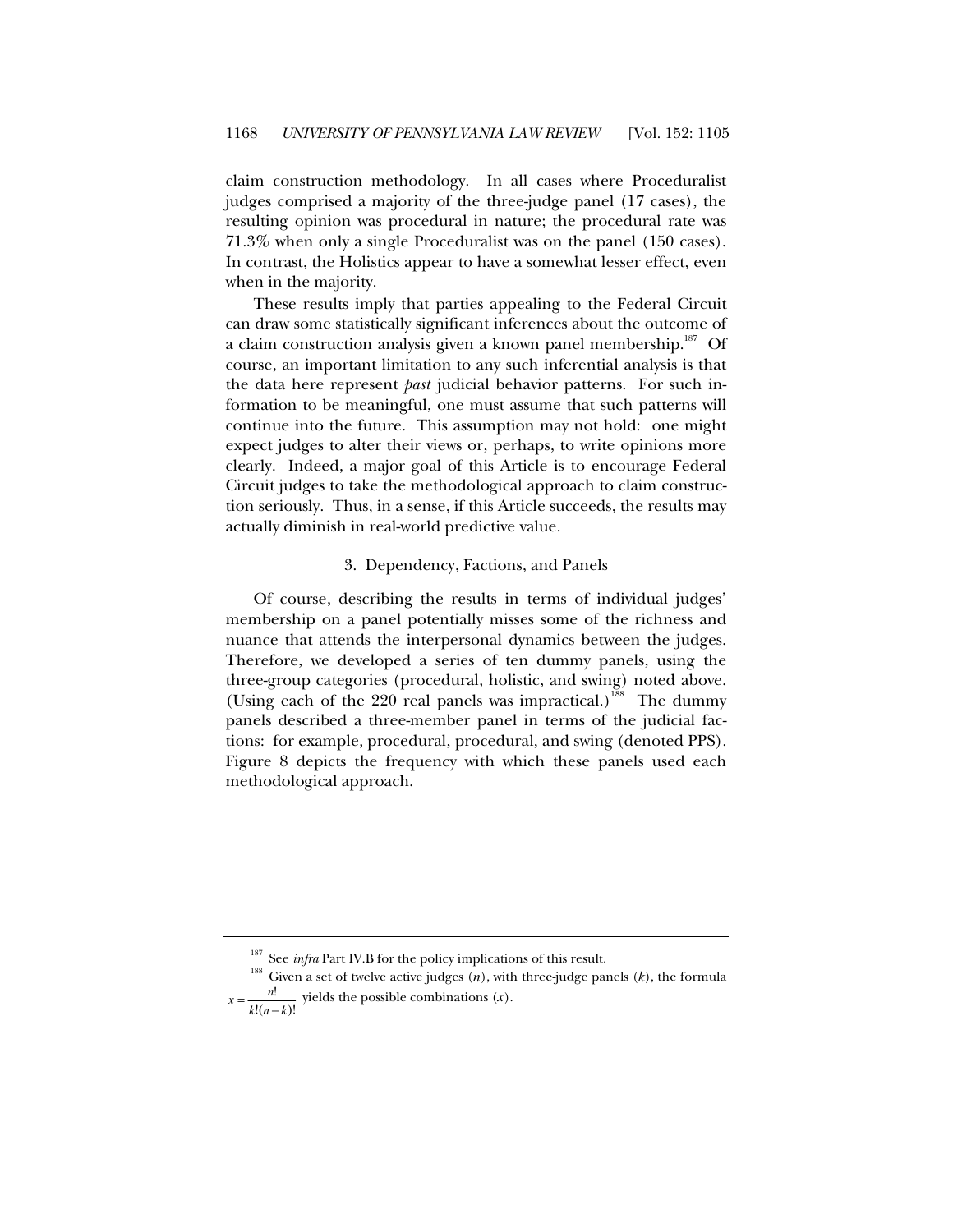

**Figure 8: Frequency of Methodological Approach, Dummy Panels**

As expected, panels dominated by Proceduralist members are far more likely to evince a procedural approach than those dominated by Holistics.

# 4. The Institutional Implications of Panel Dependency

Subsections 1 and 2 demonstrate rather forcefully that Federal Circuit claim construction analysis is related in a statistically significant way to the composition of the panel of judges that hears and decides the case. To many observers, this will come as little surprise—as noted above, panel dependency is an oft-repeated criticism of the Federal Circuit.

Note, however, that the institutional implications of panel dependency are not themselves necessarily troubling. Panel dependency implies some predictability in Federal Circuit behavior and predictability is, of course, both a generally positive development and a particular mandate for the Federal Circuit. In addition, many readers may review the results of subsections 1 and 2 and conclude that the

<sup>189</sup> *See, e.g.*, Michel, *supra* note 180, at 1191 (describing the problem of panel dependency).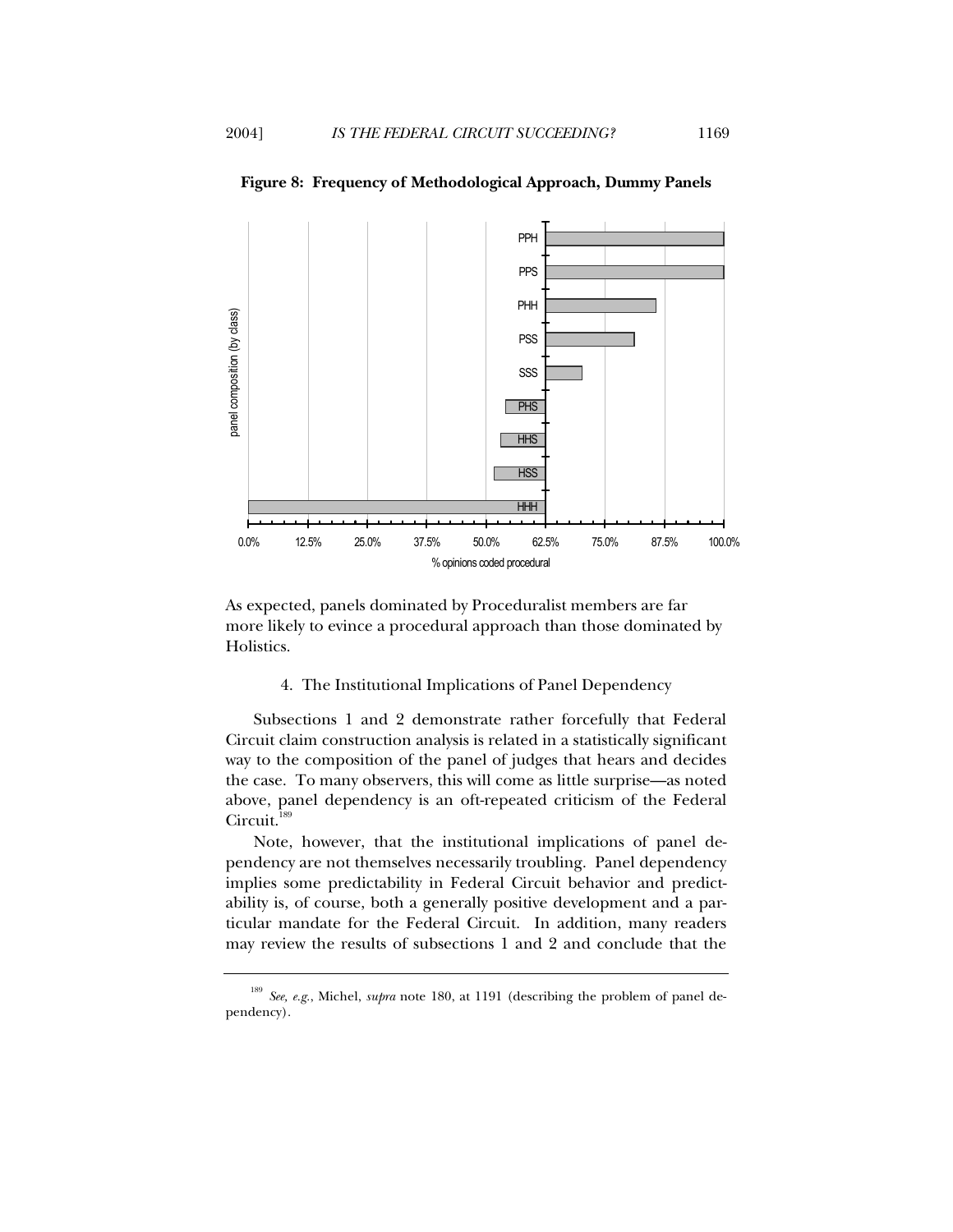judges identified with a particular theory of claim construction (Proceduralists, Holistics, etc.) are impeding the Federal Circuit's institutional mandate as the manager of patent law. This critique, however, is misplaced: those judges whom we find to have a predictable (at least within our dataset) effect on claim construction are benefiting the court, not harming it. Indeed, in our view, subsections 1 and 2 are something of an indictment of those judges whose statistical profile indicates no predictable effect on the approach to claim construction; it is these judges who seem to be major contributors to the perceived unpredictability of the Federal Circuit.

# IV. SUCCESS AND THE FEDERAL CIRCUIT: THE IMPLICATIONS AND SOME POLICY PRESCRIPTIONS

The study presented above offers a number of important insights into both the institutional design of the U.S. Patent System and its implementation. The major findings include:

- 1. The Federal Circuit's claim construction jurisprudence evinces a distinct split in methodological approach, a dichotomy that both involves a significant number of decisions and appears to affect the results of the cases.
	- a. The Federal Circuit uses a procedural methodological approach in 63.1% of the cases in our dataset and a holistic methodological approach in the remaining 36.9%.
	- b. "Strong" forms of each methodological approach are the most common observations in the dataset.
- 2. During the period of the study, the procedural methodological approach became more prevalent.
	- a. This trend appears to be driven in large part by a substantial increase in authorship activity among judges whose statistical profile indicates a strong preference for the procedural methodological approach (the Proceduralists).
	- b. The rise of Proceduralist activity appears strongly related to the addition of new judges to the Federal Circuit in 2000.
- 3. The Federal Circuit's claim construction jurisprudence became more polarized, with an increasing trend towards strong methodological approaches, and a decreasing trend towards weak approaches.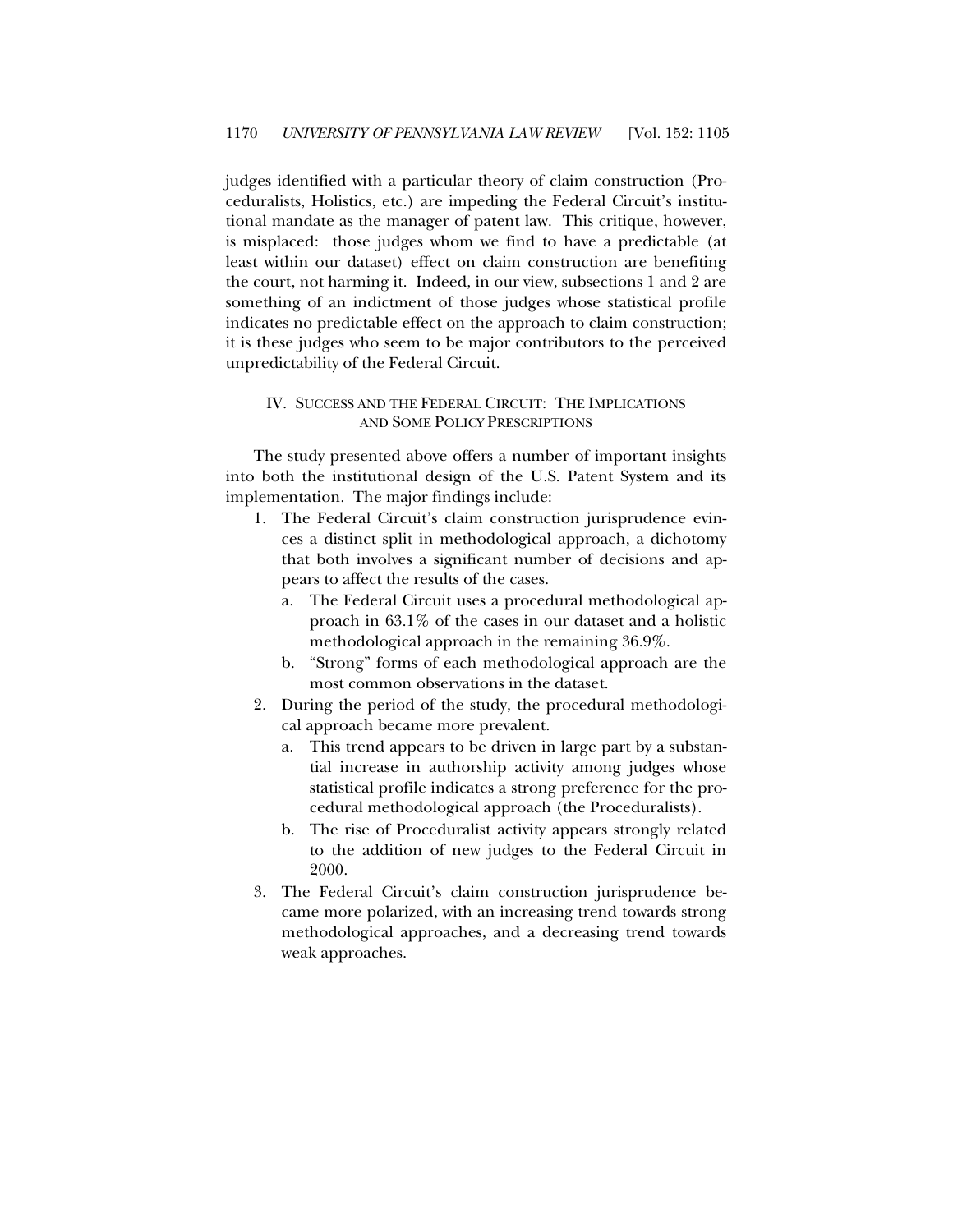- a. This trend can be explained, in part, by an increase in activity among judges that frequently author "strong" opinions of either methodological approach.
- 4. The methodological approaches of individual judges on the Federal Circuit vary widely and can be usefully divided into three groups: the Proceduralists, the Holistics, and the Swing Judges.
- 5. Claim construction analysis at the Federal Circuit is clearly affected by the composition of the panel that hears and decides the case.
	- a. The participation (e.g., number of panel members) of both Proceduralists and Holistics affects the claim construction analysis, though in opposite ways.
	- b. One-half (6) of the currently active judges have statistically significant individual effects on claim construction.

In the Sections that follow, we briefly discuss the implications of these major findings, both in terms of the success of the Federal Circuit as an institution as well as the several policy recommendations that are suggested by the results.

## A. *Is the Federal Circuit Succeeding?*

This study paints a decidedly mixed picture of the Federal Circuit. Certainly, aspects of the results here support the view that the court is not meeting its mandate for uniformity and predictability, especially in the wake of *Markman II*. The distinct and enduring split in methodological approach, a trend of increasing polarity, and the association between different claim construction analyses and the judges themselves all provide ammunition to critics of the Federal Circuit's performance. Other findings, however—the increasing dominance of the procedural approach to claim construction, the increasing importance of the most consistent judges, and the changes wrought by recent additions to the court—counsel against a one-dimensional view of the Federal Circuit as a court in crisis.

An important perspective of the Federal Circuit offered through the lens of this analysis is one of a court undergoing significant transition. There seem to be two parallel mechanisms at work. In the first, the court seems to be attempting to respond to the mandate of *Markman II* (and perhaps to the criticism of its early efforts). This can be seen in the "sharpening" of the expressed methodological approach in the jurisprudence, suggesting heightened awareness of the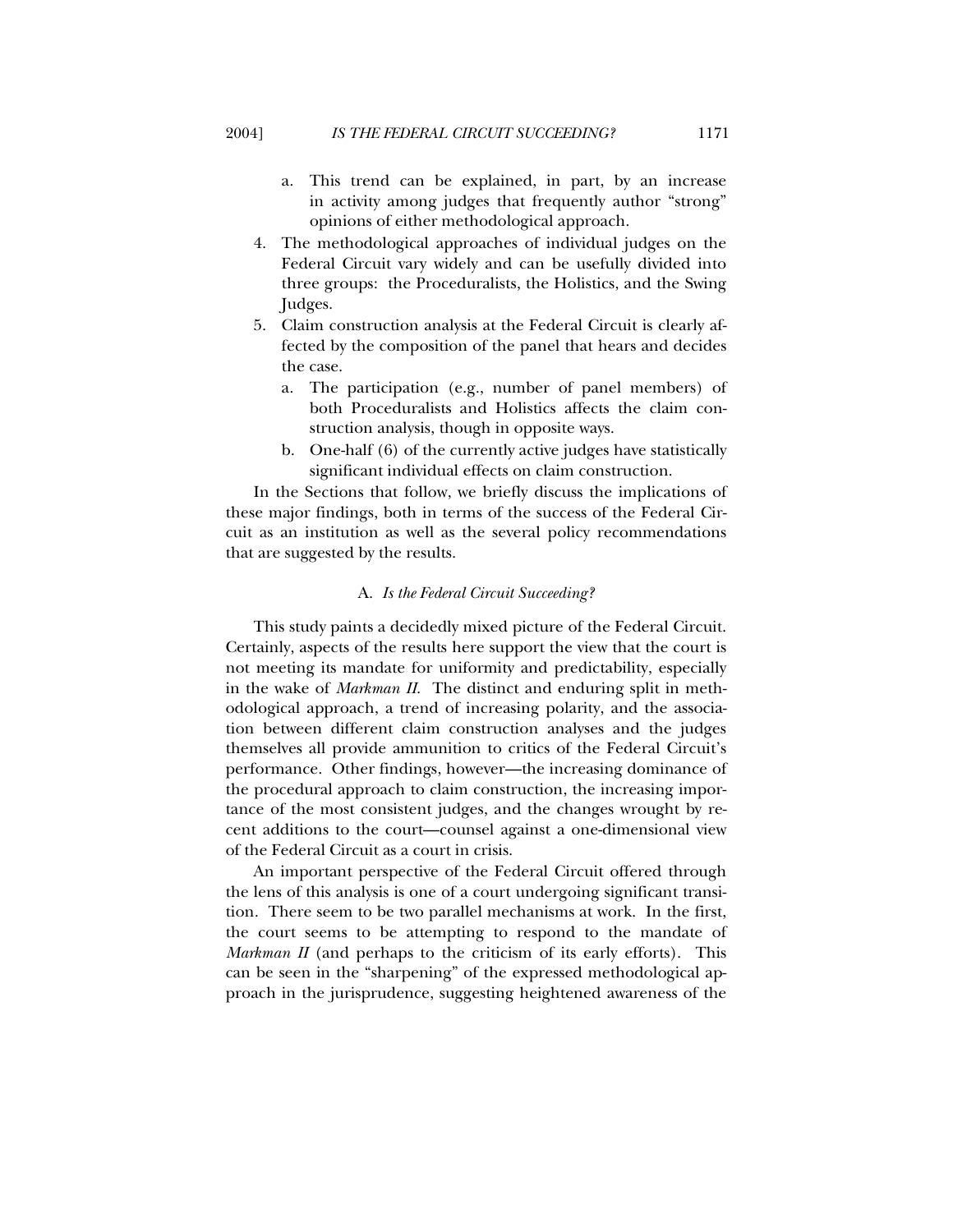importance of analytic method and perhaps a related debate concerning the appropriate methodological approach. Moreover, a response to *Markman II* might also be driving the trend of increasing proceduralism, representing the court's gradual coalescence towards a common methodological approach. Such a "response" mechanism, which implies a change in Federal Circuit jurisprudence, is consistent with the sense that the doctrine is somewhat unstable, leading to relatively high rates of reversal.

The second transformative mechanism at work in the Federal Circuit is even less subtle: the findings of this study repeatedly emphasize the importance of recent changes in court personnel. Two of the three most recent additions to the court, Judges Linn and Dyk, are among the most procedural in methodological approach, are highly likely to write "strong" expressions of methodological form, and rank among the most consistent of all judges in the dataset.<sup>190</sup> Indeed, this pattern seems to be a generalized trend at the Federal Circuit, as Table 8 indicates.

<sup>&</sup>lt;sup>190</sup> Note also that Judge Prost, whose small sample size necessitated her exclusion from some interjudge analyses, appears to be heading in this same direction.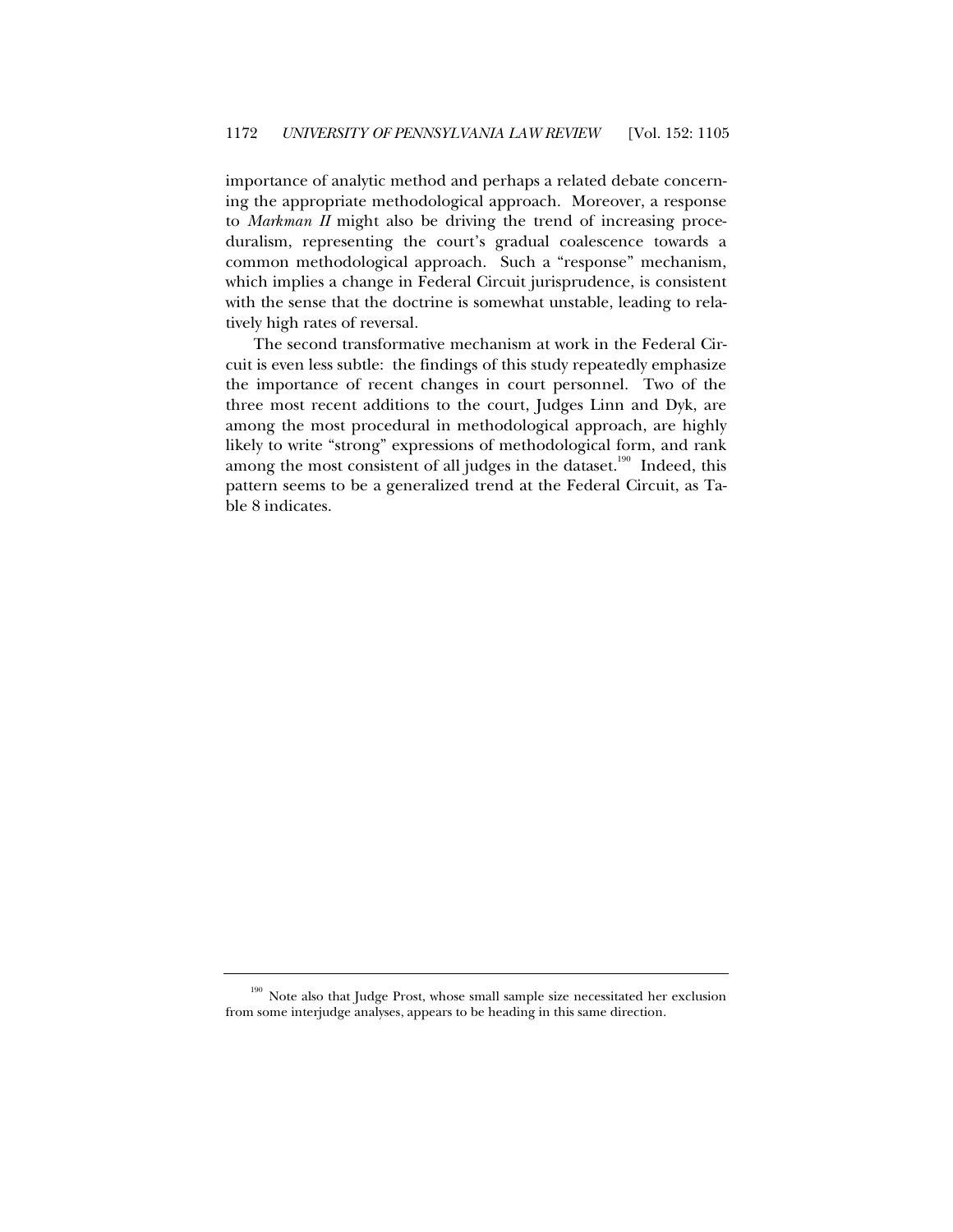| Judge     | Joined<br>Court | Procedural<br>(rank) | Consistency<br>(rank) | <b>Status</b> |
|-----------|-----------------|----------------------|-----------------------|---------------|
| Prost     | 2001            | 4                    | N/A                   | active        |
| Dyk       | 2000            | 1                    | 1                     | active        |
| Linn      | 2000            | 3                    | 3                     | active        |
| Gajarsa   | 1997            | 8                    | 7                     | active        |
| Bryson    | 1994            | 14                   | 5                     | active        |
| Schall    | 1992            | 11                   | 8                     | active        |
| Rader     | 1990            | 5                    | 6                     | active        |
| Clevenger | 1990            | $\overline{2}$       | $\overline{2}$        | active        |
| Lourie    | 1990            | 13                   | 11                    | active        |
| Plager    | 1989            | 10                   | 12                    | inactive      |

**Table 8: The Changing Federal Circuit**

Table 8 orders judges in the dataset by the reverse chronology in which they joined the court (i.e., most recent appointments at the top). The junior judges appear to be generally more procedural and more consistent than their more senior colleagues.<sup>191</sup> An important implication of Table 8 is that one might expect the trends identified in Part III.B, such as the increasing use of a procedural methodological approach, to continue—and perhaps even amplify—into the

Rich | 1956 | 12 | 10 | N/A

Michel | 1988 | 6 | 4 | active Mayer | 1987 | 7 | 14 | active Archer 1985 9 13 inactive Newman 1984 15 9 active Friedman 1978 16 N/A inactive

<sup>&</sup>lt;sup>191</sup> Indeed, a Gamma test of association, which indicates the direction and strength of relationships between ordinal variables (such as those in Table 7) reveals a statistically significant negative correlation between Joined Court and both the Procedural (rank) and Consistency (rank) columns:

For Procedural (rank),  $\gamma$  = -0.362, p  $\leq$  0.05.

For Consistency (rank),  $\gamma$  = -0.425, p  $\leq$  0.01.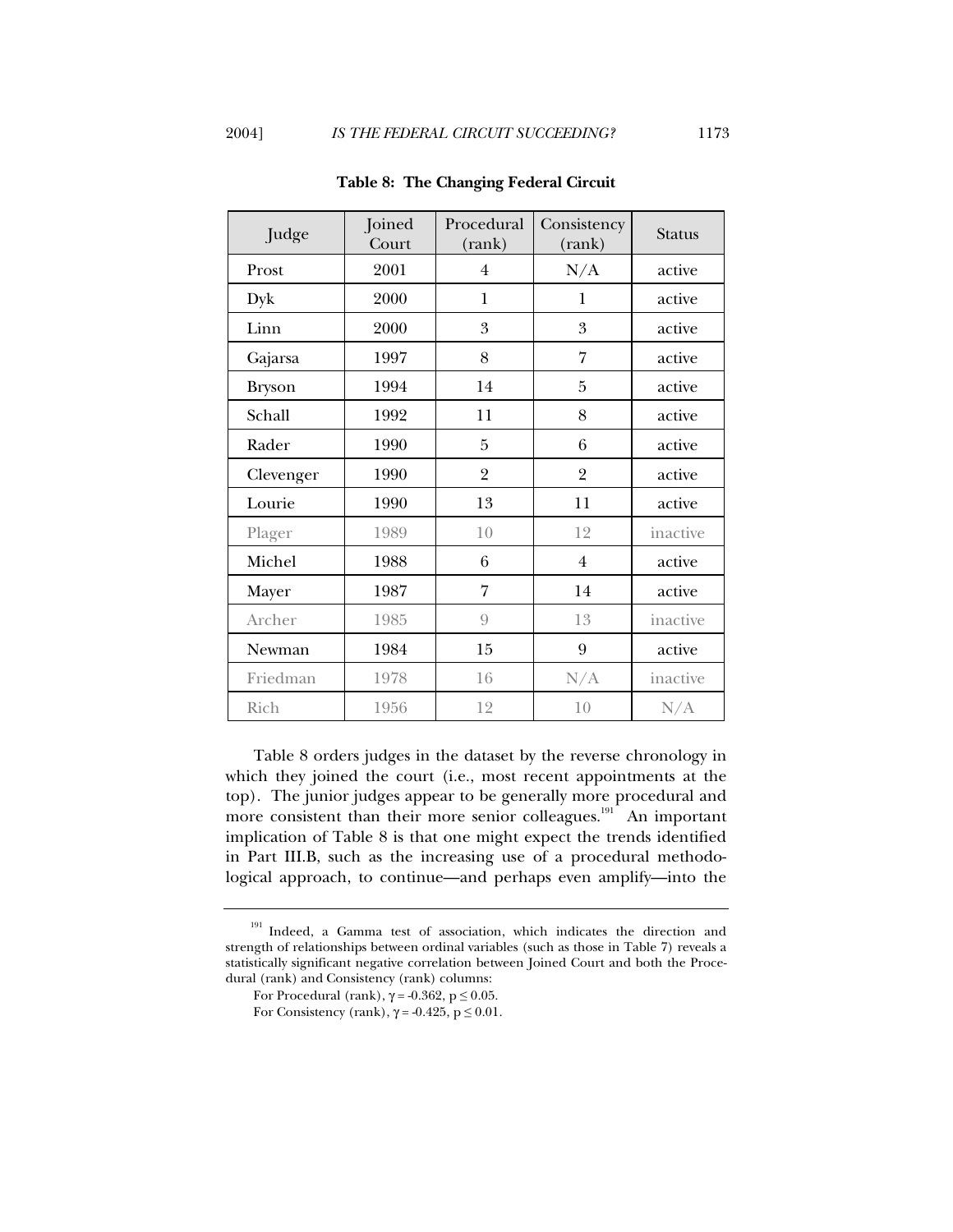future.<sup>192</sup> In a significant way, we are watching the gradual emergence of the "new" Federal Circuit, a development that is already having profound effects on the court's jurisprudence.

In our view, whether the Federal Circuit is succeeding is a question that remains open. Little in our results would lead one to conclude that the court has been an unqualified success in bringing additional consistency, uniformity, and predictability to the patent law. Many findings, however, are unquestionably encouraging, suggesting that the court's effort to meet its mandate is both well underway and moving in the right direction.

#### B. *Policy Recommendations*

The findings outlined above, we believe, suggest several policy changes—both minor and major—that are likely to be beneficial to the achievement of the Federal Circuit's overall objectives. We discuss each of these briefly below.

## 1. The Importance of Panel Composition Information

As a general matter, the Federal Circuit does not reveal the identity of the judges assigned to a particular case until oral argument. Given our findings that the composition of panels affects the methodological approach to claim construction, and thus the appellate results in many cases, this policy has important effects, both positive and negative.<sup>193</sup> On the negative side, keeping the panel membership a secret until oral argument dramatically decreases the chances of settlement while an appeal is pending; by the time that parties know of the identity of the panel, all costs of the appeal (writing briefs, filing fees, argument preparation, etc.) have been expended, removing perhaps the primary impetus for settlement. In contrast, a rule that allowed parties to know panel membership months in advance would increase both the time and the cost-incentives to settle the appeal. We believe the data in this Article offers important analytic tools for predicting claim construction analyses at the Federal Circuit; such information is likely to reduce the divergence between parties' expectations and thus

<sup>&</sup>lt;sup>192</sup> The rate and consistency of these trends will (of course) depend greatly upon future patterns of retirement and appointment to the Federal Circuit. The data in Table 7 suggest that those judges that are generally more holistic and less consistent are closest to retirement. There is the possibility that they could be replaced by judges with similar profiles, but this would run counter to recent history.

<sup>193</sup> *Supra* Part III.D.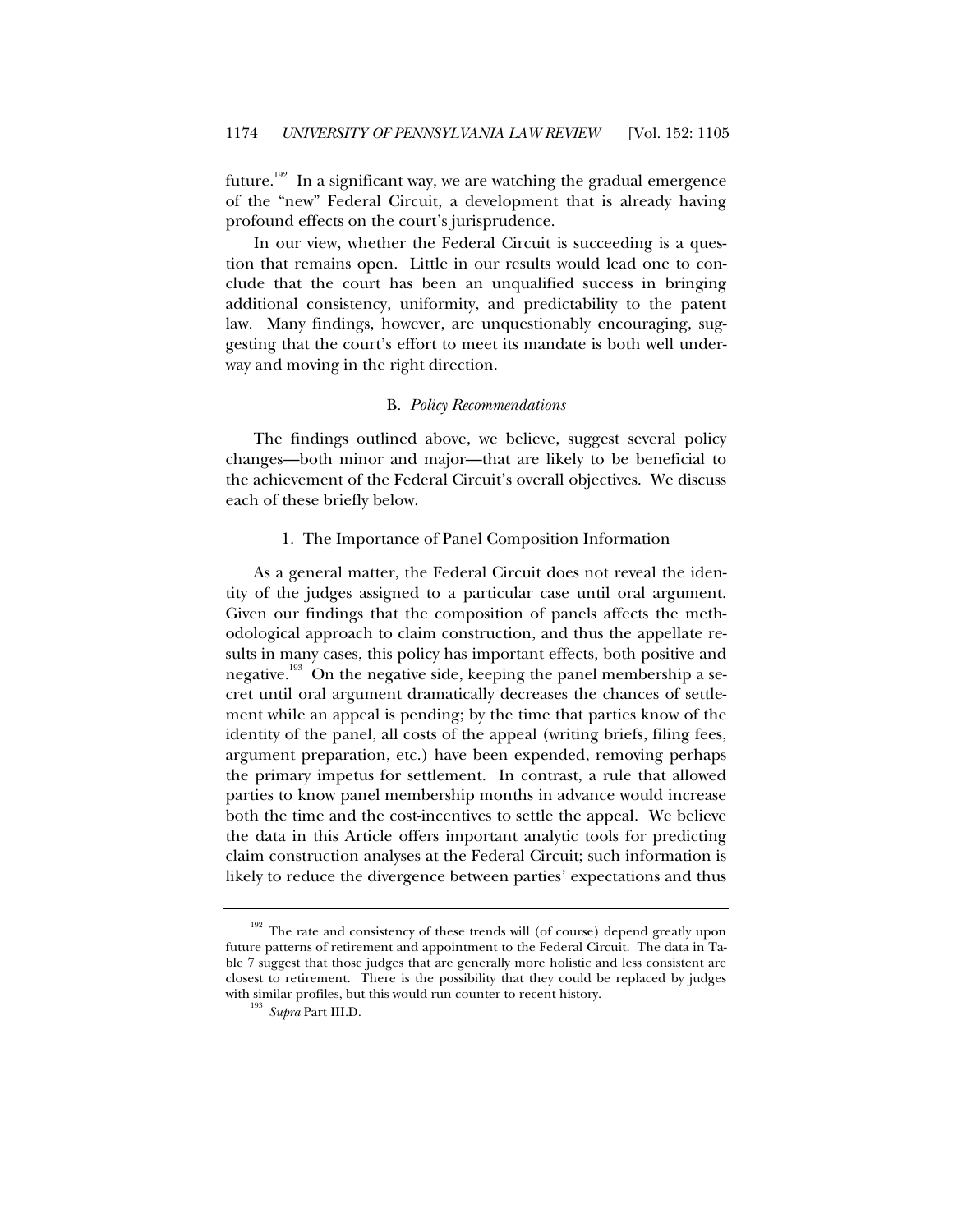yield more settlements.<sup>194</sup> More settlements means lower social costs and frees the Federal Circuit to spend additional time on the more difficult (less predictable) cases. A policy change by the court to release panel composition as soon as possible would be a simple, costfree way for the court to increase the settlement rate.

On the other hand, there are (perhaps counterintuitive) jurisprudential benefits to the Federal Circuit's current panel secrecy policy. One important finding of this study is that while several members of the Federal Circuit have relatively predictable effects on outcomes when empanelled, about half of the court does not.<sup>195</sup> This in turn means that some panels will be more predictable than others—for example, those with a majority of "swing" judges or a combination of all three types.<sup>196</sup> Given this understanding, one can predict that settlement rates when panel composition is known will be unequally distributed, with less settlement of panels that are relatively less predictable.<sup>197</sup> This, then, has the potential of affecting the jurisprudence, with a larger proportion of opinions being decided by panels (and written by judges) that are less predictable. This, obviously, could have long-term negative effects on the overall performance of the court.

On balance, our view is that the jurisprudential concerns outweigh the social costs of less settlement, arguing at least weakly in favor of the current panel secrecy rule.<sup>198</sup> Litigation is unquestionably expensive, but for the Federal Circuit to best achieve its mandates of clarity, consistency, and coherence, the loss of cost-reducing settlement opportunities by obscuring panel composition seems to us to be a cost that must be borne.

<sup>194</sup> *Cf.* George L. Priest & Benjamin Klein, *The Selection of Disputes for Litigation*, 13 J. LEGAL STUD. 1, 15-16 & fig.6 (1984) (depicting how expectations can affect the likelihood of settlement).

<sup>195</sup> *Supra* Table 5.

<sup>196</sup> *Supra* Table 6 and Figure 8.

<sup>197</sup> *See* Priest & Klein, *supra* note 194, at 15-16 (demonstrating the relationship between settlement rates and predictability).

<sup>&</sup>lt;sup>198</sup> One common defense of the panel secrecy rule is that it limits parties' ability to tailor arguments to the perceived preferences of individual judges/panels. This is certainly true, though whether this is of substantial benefit is less clear; savvy advocates at the Federal Circuit will (especially in the wake of this study) present both procedural and holistic arguments in briefs and tailor their oral arguments more specifically.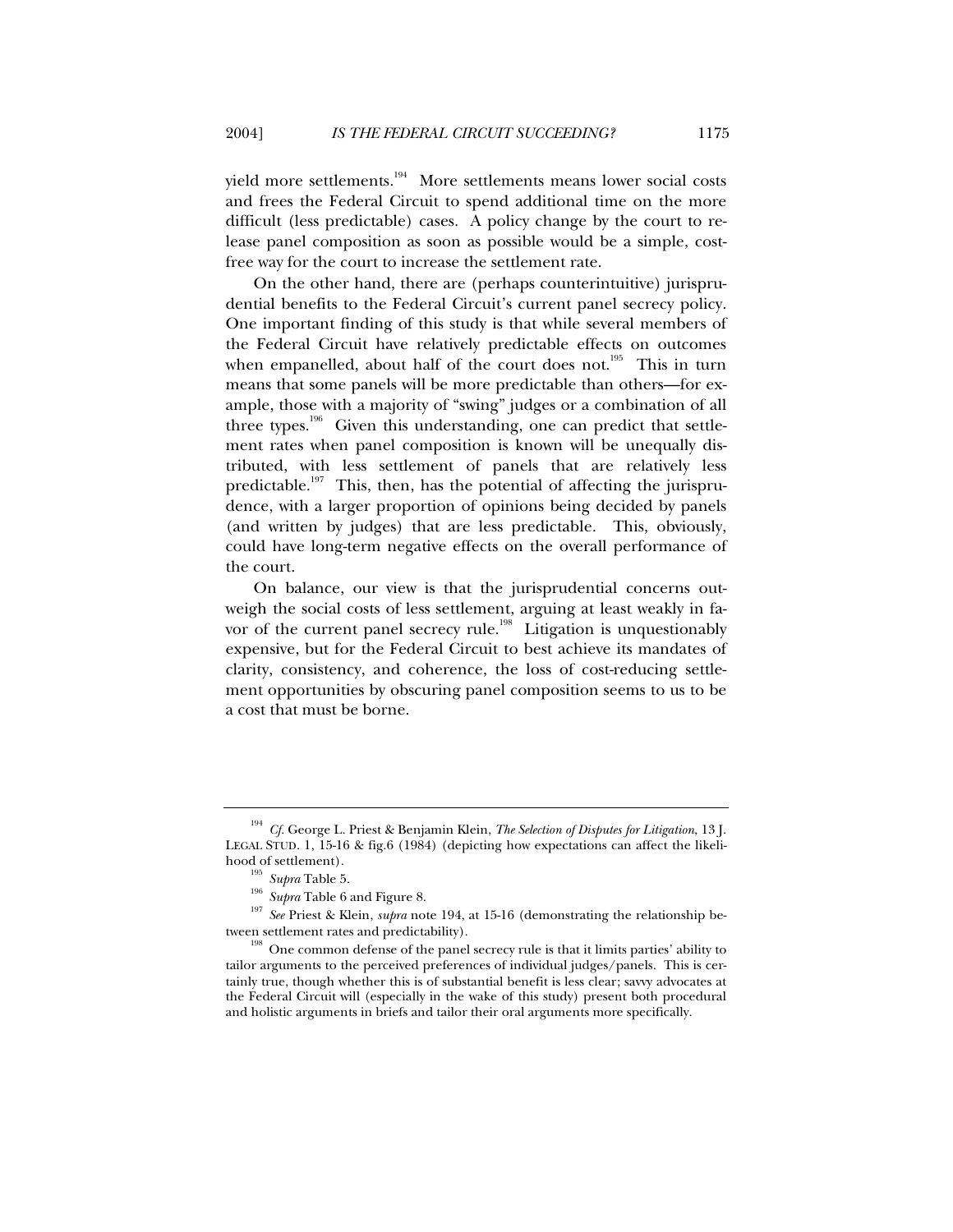## 2. Standardize (the Procedural) Methodological Approach

One of the major findings of this study—that there exists a distinct (and enduring) split in the methodological approach to claim construction at the Federal Circuit—suggests that the court could make great strides in better meeting its mandate for uniformity and predictability by standardizing one of the two methodologies identified.<sup>199</sup> Indeed, as we noted in Part III.B.2, the current methodological split on the Federal Circuit seems to be significantly related to reversals of district court claim construction analyses.

Of the two methodological approaches identified in this study, the procedural approach appears to be a far better choice, given the court's objectives. In particular, our results find a relatively strong and statistically significant relationship between a holistic methodological approach and variability (inconsistency), thereby implying that the holistic approach is inherently more difficult for judges to apply in a consistent and predictable manner. $200$  Further, while a complete articulation of the advantages of the procedural approach are beyond the scope of this Article, there are additional reasons to favor the procedural approach as well—especially the beneficial ex ante incentive effects, which can be expected to encourage patent claiming strategies that are both more clear and more direct, such as an increased use of carefully defined terms. As one of us has argued elsewhere, the ex ante effects of patent law jurisprudence are highly important to the overall operation of the patent administration system.<sup>201</sup>

## 3. Taking Methodology Seriously

Even absent agreement among Federal Circuit judges concerning the appropriate methodological approach to claim construction, our findings suggest that methodology must be taken seriously, for it is an element of the court's mission to manage the patent law towards greater uniformity and predictability.

Although there is some acknowledgement in the jurisprudence that different approaches do exist, the court does not appear to have meaningfully grappled with the implications of competing

<sup>&</sup>lt;sup>199</sup> An obvious mechanism for such standardization is en banc treatment of the appropriate methodological approach to claim construction.

See *infra* Appendix A for details of this relationship.

<sup>&</sup>lt;sup>201</sup> *See* Wagner, *supra* note 80, at 167 (arguing for a shift from ex post to ex ante analysis in patent law jurisprudence).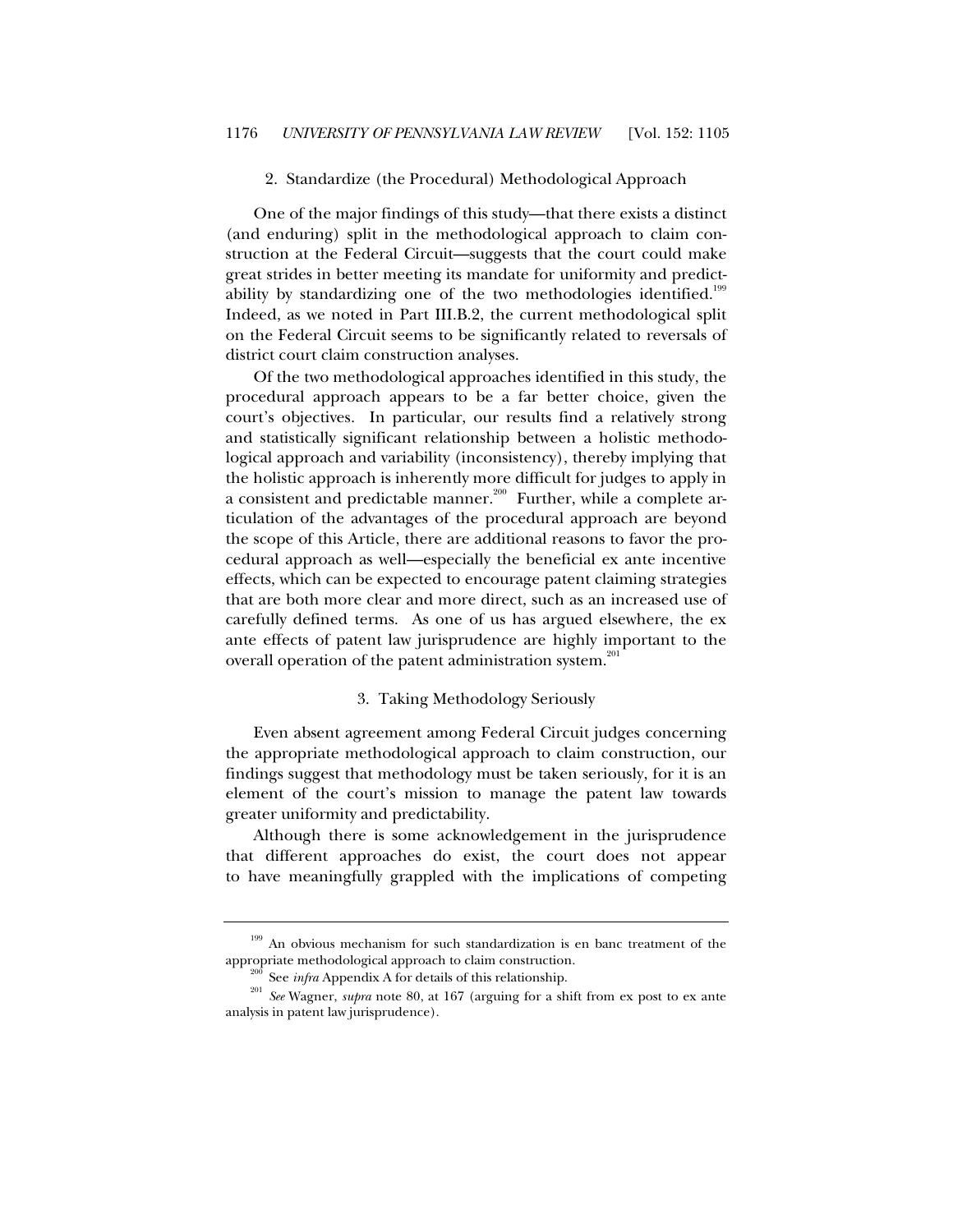methodological schemes. Such concerns may be submerged beneath a desire to, for example, reach essentially the "right" result with a minimum of conflict—either within panels or between current and prior opinions. We note that the rate of alternative opinions was only 5.1%. Given the approximately two-thirds/one-third methodological split in the jurisprudence and the wide variance between the judges' individual approaches,<sup>202</sup> one would certainly expect more conflicts to be observed within the cases themselves.<sup>203</sup> One possible explanation is that the judges on the Federal Circuit are simply unaware of the importance of methodological approach and/or take at face value the various jurisprudential efforts to "play down" distinctions in approach. Yet the results here would suggest that an avoidance-of-differences strategy, if it exists, has been unsuccessful at meaningfully avoiding doctrinal instability. Indeed, such plans radically diminish the precedential and predictive value of the court's opinions—that is, the use of the court's jurisprudence as a decision-making tool. Efforts by the court to "paper over" or "smooth out" the distinctions between the two methodological approaches described here are likely to only increase the overall variance of the claim construction results and thereby further set back the court's efforts to comply with its mandate. In our view, the court should select from among these methodological approaches (or develop a different one), and seek to apply it consistently.

4. Evangelism and Enforcement: The Role of Individual Judges

The findings here reveal, unsurprisingly, that individual judges play a significant role in the development of the Federal Circuit's jurisprudence of claim construction. Indeed, as discussed above, the observed trends appear to be closely related to the impact of a small number (two) of judges on the court in recent years.<sup>204</sup> One recommendation that flows from these observations is that evangelism and enforcement activities by individual Federal Circuit judges should be encouraged and embraced, whether such activities take the form of dissenting opinions, internal discussions, or simply clearer statements

<sup>202</sup> *Supra* Tables 4-5.

<sup>&</sup>lt;sup>203</sup> There could, of course, be a great deal of conflict among members of the court on this issue that is never seen from the outside.

<sup>204</sup> *See supra* Part III.B.2 (discussing the impact of Judges Linn and Dyk).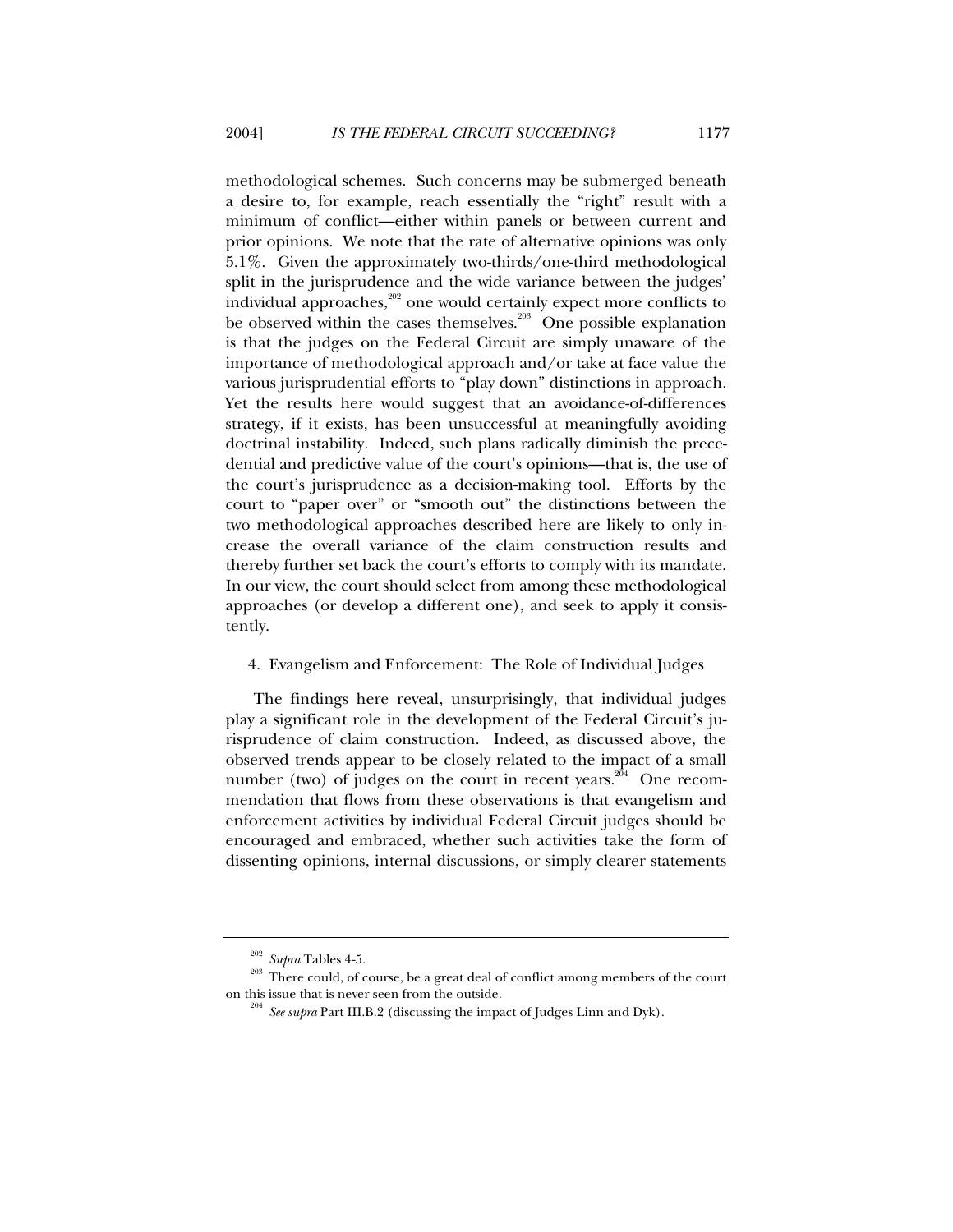in the jurisprudence concerning methodology.<sup>205</sup> As noted in Part III.C, our data indicates only modest (visible) efforts on the Federal Circuit in this regard—at least in this jurisprudential area. But we are hopeful that this could change; such leadership efforts on the part of individual judges will not only benefit the court's claim construction precedents, but establish a normative construct that is likely to improve the court's performance with respect to its overall mandate.

## 5. Seeking External Assistance: The Role of the Supreme Court

The serious methodological split we identify in the Federal Circuit's jurisprudence of claim construction raises the possibility, particularly in the absence of meaningful activities by the Federal Circuit to resolve the issue internally, of intervention by the Supreme Court.<sup>206</sup> Our own view is that the present situation, especially in light of the observed trends, does not indicate an inability of the Federal Circuit to deal with this question. Nonetheless, recourse to the Supreme Court is a well-understood avenue for resolving otherwise intractable jurisprudential confusion.<sup>207</sup>

<sup>&</sup>lt;sup>205</sup> As Justice Scalia's efforts with respect to statutory interpretation have illustrated, judges often act as enforcers of precedent and evangelists for particular approaches. *See, e.g.*, Catherine T. Struve, *The Paradox of Delegation: Interpreting the Federal Rules of Civil Procedure*, 150 U. PA. L. REV. 1099, 1161-62 (2002) (noting that Justice Scalia will often "write[] separately—in cases where he agrees with the result reached by the Court—to disassociate himself from the Court's use of legislative history"); *see also* William N. Eskridge, Jr., *The New Textualism*, 37 UCLA L. REV. 621, 658 (1990) (noting that the Supreme Court has made an effort to downplay the role of legislative history in its decisions).

 $206$  The Supreme Court's recent history of intervention in Federal Circuit doctrine shows an increased willingness to get involved when internal disputes appear deep. For example, see *Festo Corp. v. Shoketsu Kinzoku Kogyo Kabushiki, Co.*, 535 U.S. 722, 740- 42 (2002); *Warner-Jenkinson Co. v. Hilton Davis Chemical Co.*, 520 U.S. 17, 40-41 (1997); *Markman II*, 517 U.S. 370 (1996).

The history surrounding the Supreme Court's *Chevron* decision, *Chevron U.S.A. Inc. v. Natural Resources Defense Council*, 467 U.S. 837 (1984), which was similarly characterized by distinct doctrinal splits and implications for institutional arrangements and design, is one example. *See* Cass R. Sunstein, *Law and Administration After* Chevron, 90 COLUM. L. REV. 2071, 2079 (1990) (describing the tension between administrative agencies and the judiciary before *Chevron*). For additional discussion of the impact of Chevron on the courts' approach to reviewing agency decision making, see Antonin Scalia, *Judicial Deference to Administrative Interpretations of Law*, 1989 DUKE L.J. 511, 517; Patricia M. Wald, *Judicial Review in Midpassage: The Uneasy Partnership Between Courts and Agencies Plays On*, 32 TULSA L.J. 221, 241 (1996); Philip J. Weiser, *Federal Common Law, Cooperative Federalism, and the Enforcement of the Telecom Act*, 76 N.Y.U. L. REV. 1692, 1717- 20 (2001).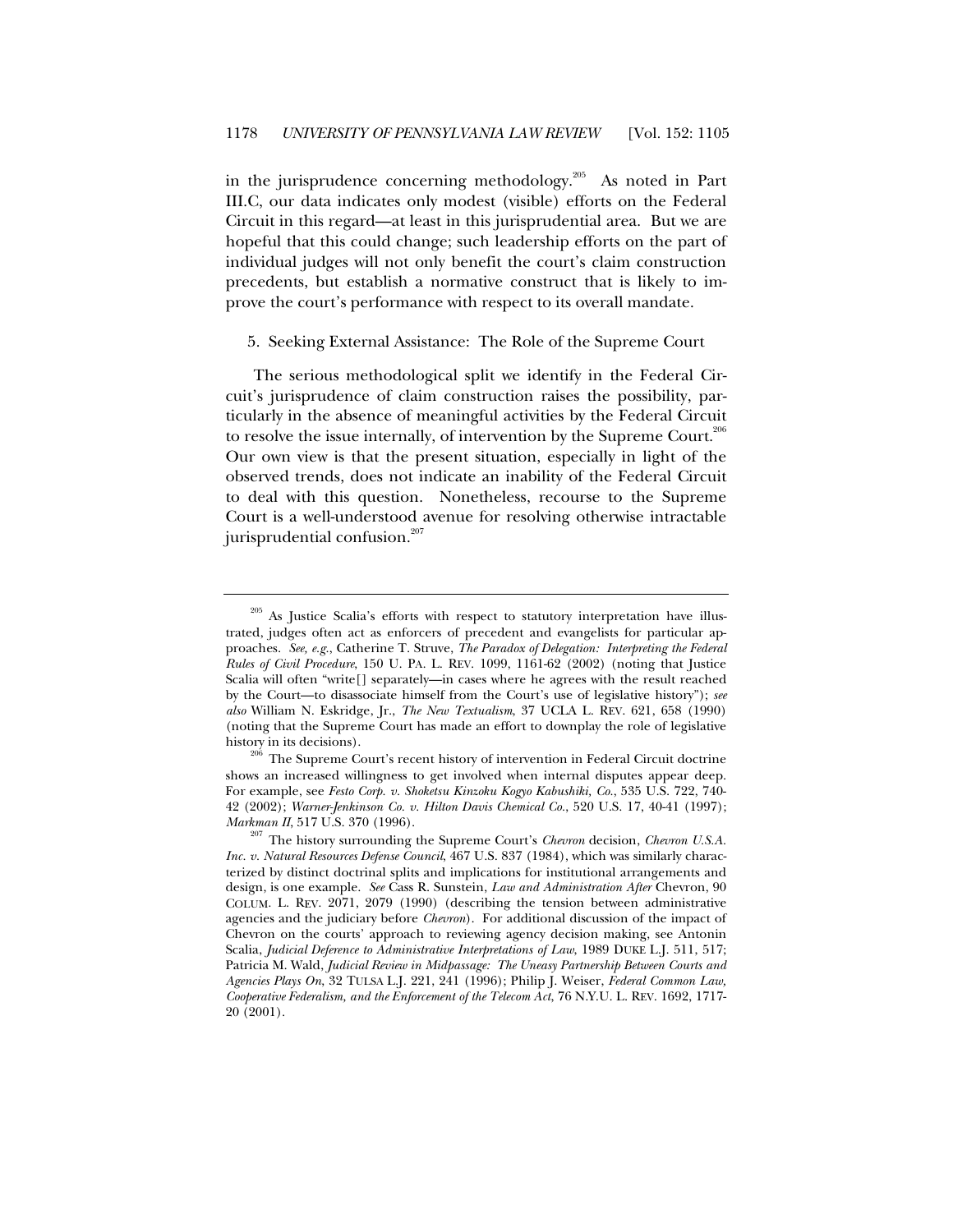## **CONCLUSION**

As an appellate body jurisdictionally demarcated by subject matter rather than geography, the United States Court of Appeals for the Federal Circuit occupies a unique role in the federal judiciary. This controversial institutional design has had profound effects on the jurisprudential development of the legal regimes within its ambit—especially patent law, which the Federal Circuit has come to thoroughly dominate during its two decades of existence.

In our view, whether the Federal Circuit is *succeeding* is a question which remains open. Little in the results above would lead one to conclude that the court has been an unqualified success in bringing additional consistency, uniformity, and predictability to patent law. But at the same time, many findings are unquestionably encouraging, suggesting that the court's effort to meet its mandate is both well underway and moving in the right direction. The picture of the Federal Circuit that emerges, we submit, is of a court in broad transition. Driven in part by new appointments and an effort to respond to its special mandate, a new Federal Circuit is emerging—one that appears to be more rules-driven and more consistent than before. It is too early to be sure, but the findings here, perhaps bolstered by the procedural and jurisprudential reforms we derive from the results, suggest that the Federal Circuit's unique position in the judiciary may yet be vindicated.